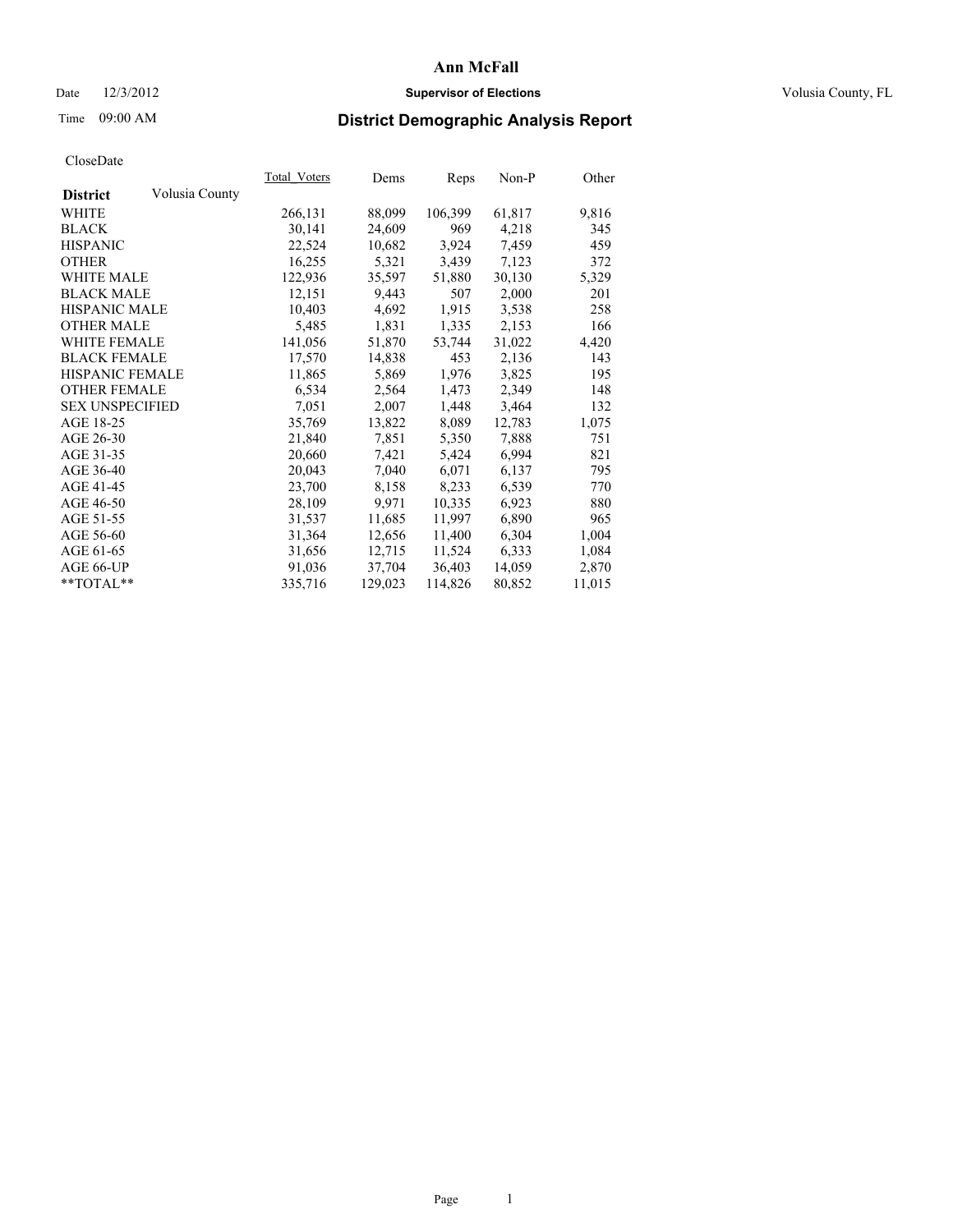### Date  $12/3/2012$  **Supervisor of Elections Supervisor of Elections** Volusia County, FL

# Time 09:00 AM **District Demographic Analysis Report**

|                        |                           | <b>Total Voters</b> | Dems   | Reps   | Non-P  | Other |
|------------------------|---------------------------|---------------------|--------|--------|--------|-------|
| <b>District</b>        | County Council District 1 |                     |        |        |        |       |
| WHITE                  |                           | 52,290              | 16,669 | 22,527 | 10,885 | 2,209 |
| <b>BLACK</b>           |                           | 4,860               | 3,953  | 174    | 670    | 63    |
| <b>HISPANIC</b>        |                           | 4,233               | 1,881  | 741    | 1,506  | 105   |
| <b>OTHER</b>           |                           | 2,999               | 910    | 742    | 1,265  | 82    |
| WHITE MALE             |                           | 23,820              | 6,642  | 10,783 | 5,219  | 1,176 |
| <b>BLACK MALE</b>      |                           | 1,921               | 1,499  | 79     | 306    | 37    |
| <b>HISPANIC MALE</b>   |                           | 1,856               | 792    | 351    | 663    | 50    |
| <b>OTHER MALE</b>      |                           | 1,000               | 321    | 274    | 373    | 32    |
| <b>WHITE FEMALE</b>    |                           | 28,083              | 9,924  | 11,583 | 5,555  | 1,021 |
| <b>BLACK FEMALE</b>    |                           | 2,879               | 2,412  | 91     | 351    | 25    |
| <b>HISPANIC FEMALE</b> |                           | 2,328               | 1,065  | 384    | 826    | 53    |
| <b>OTHER FEMALE</b>    |                           | 1,148               | 419    | 286    | 413    | 30    |
| <b>SEX UNSPECIFIED</b> |                           | 1,347               | 339    | 353    | 620    | 35    |
| AGE 18-25              |                           | 6,795               | 2,165  | 1,865  | 2,490  | 275   |
| AGE 26-30              |                           | 4,058               | 1,329  | 1,134  | 1,443  | 152   |
| AGE 31-35              |                           | 4,029               | 1,334  | 1,241  | 1,267  | 187   |
| AGE 36-40              |                           | 3,828               | 1,245  | 1,289  | 1,105  | 189   |
| AGE 41-45              |                           | 4,647               | 1,495  | 1,779  | 1,199  | 174   |
| AGE 46-50              |                           | 5,362               | 1,767  | 2,211  | 1,198  | 186   |
| AGE 51-55              |                           | 5,936               | 2,110  | 2,465  | 1,154  | 207   |
| AGE 56-60              |                           | 5,892               | 2,314  | 2,282  | 1,068  | 228   |
| AGE 61-65              |                           | 6,003               | 2,376  | 2,378  | 1,005  | 244   |
| AGE 66-UP              |                           | 17,957              | 7,329  | 7,566  | 2,439  | 623   |
| **TOTAL**              |                           | 64,507              | 23,464 | 24,210 | 14,368 | 2,465 |
|                        |                           |                     |        |        |        |       |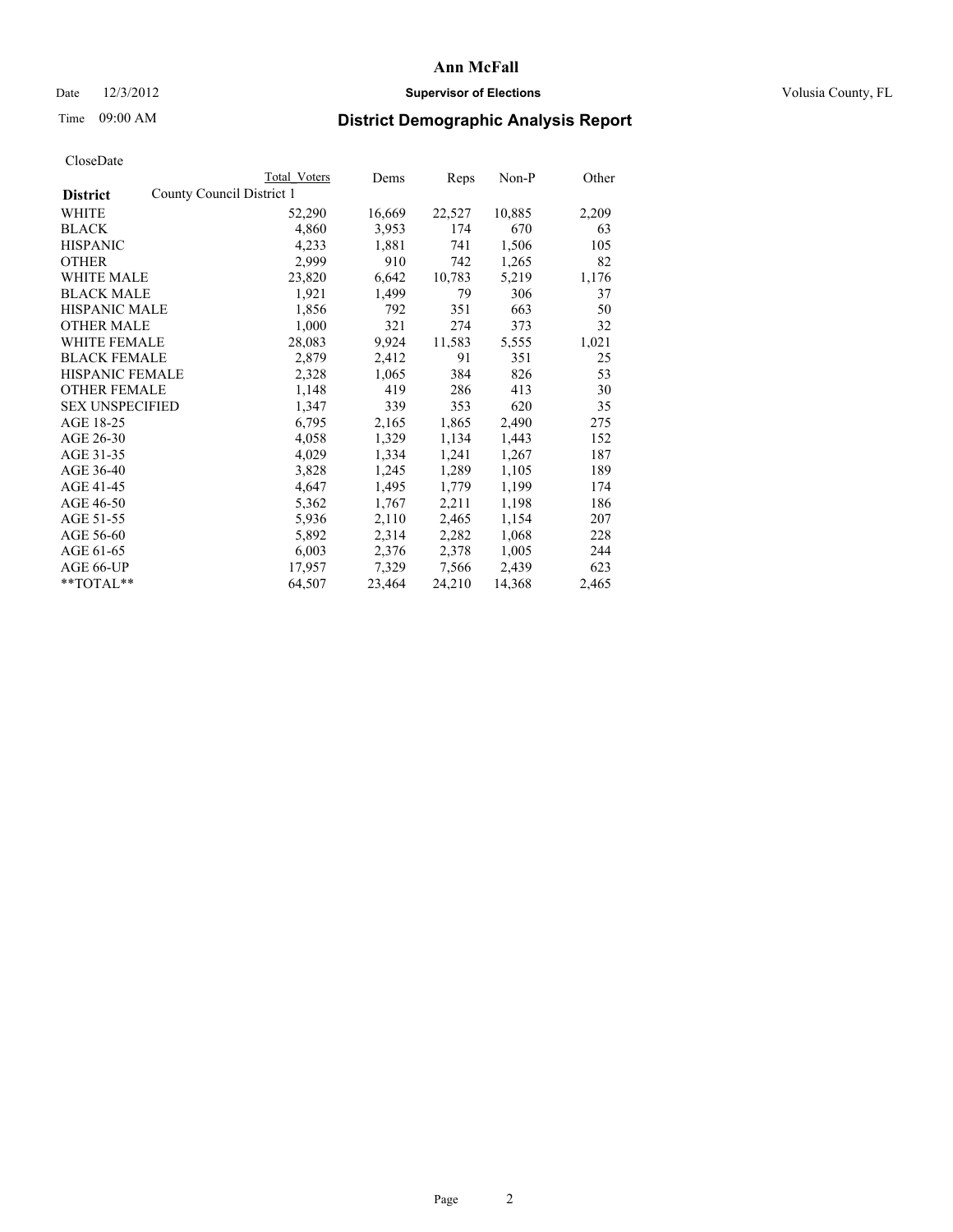### Date  $12/3/2012$  **Supervisor of Elections Supervisor of Elections** Volusia County, FL

# Time 09:00 AM **District Demographic Analysis Report**

|                                              | <b>Total Voters</b> | Dems   | Reps   | Non-P  | Other |
|----------------------------------------------|---------------------|--------|--------|--------|-------|
| County Council District 2<br><b>District</b> |                     |        |        |        |       |
| WHITE                                        | 50,766              | 17,760 | 18,884 | 12,266 | 1,856 |
| <b>BLACK</b>                                 | 11,626              | 9,718  | 275    | 1,544  | 89    |
| <b>HISPANIC</b>                              | 1,714               | 775    | 350    | 560    | 29    |
| <b>OTHER</b>                                 | 3,548               | 1,332  | 613    | 1,540  | 63    |
| WHITE MALE                                   | 23,609              | 7,217  | 9,327  | 6,003  | 1,062 |
| <b>BLACK MALE</b>                            | 4,531               | 3,658  | 138    | 693    | 42    |
| <b>HISPANIC MALE</b>                         | 810                 | 345    | 174    | 270    | 21    |
| <b>OTHER MALE</b>                            | 1,165               | 437    | 234    | 466    | 28    |
| <b>WHITE FEMALE</b>                          | 26,693              | 10,383 | 9,413  | 6,120  | 777   |
| <b>BLACK FEMALE</b>                          | 6,894               | 5,901  | 133    | 813    | 47    |
| <b>HISPANIC FEMALE</b>                       | 870                 | 416    | 170    | 276    | 8     |
| <b>OTHER FEMALE</b>                          | 1,475               | 645    | 276    | 529    | 25    |
| <b>SEX UNSPECIFIED</b>                       | 1,607               | 583    | 257    | 740    | 27    |
| AGE 18-25                                    | 8,627               | 4,577  | 1,326  | 2,548  | 176   |
| AGE 26-30                                    | 4,909               | 2,100  | 1,010  | 1,661  | 138   |
| AGE 31-35                                    | 3,989               | 1,652  | 882    | 1,316  | 139   |
| AGE 36-40                                    | 3,439               | 1,407  | 897    | 1,026  | 109   |
| AGE 41-45                                    | 4,120               | 1,676  | 1,163  | 1,165  | 116   |
| AGE 46-50                                    | 4,895               | 2,049  | 1,499  | 1,216  | 131   |
| AGE 51-55                                    | 5,966               | 2,508  | 1,994  | 1,291  | 173   |
| AGE 56-60                                    | 5,902               | 2,591  | 1,890  | 1,242  | 179   |
| AGE 61-65                                    | 6,401               | 2,648  | 2,137  | 1,401  | 215   |
| AGE 66-UP                                    | 19,603              | 8,489  | 7,342  | 3,105  | 667   |
| **TOTAL**                                    | 67,851              | 29,697 | 20,140 | 15,971 | 2,043 |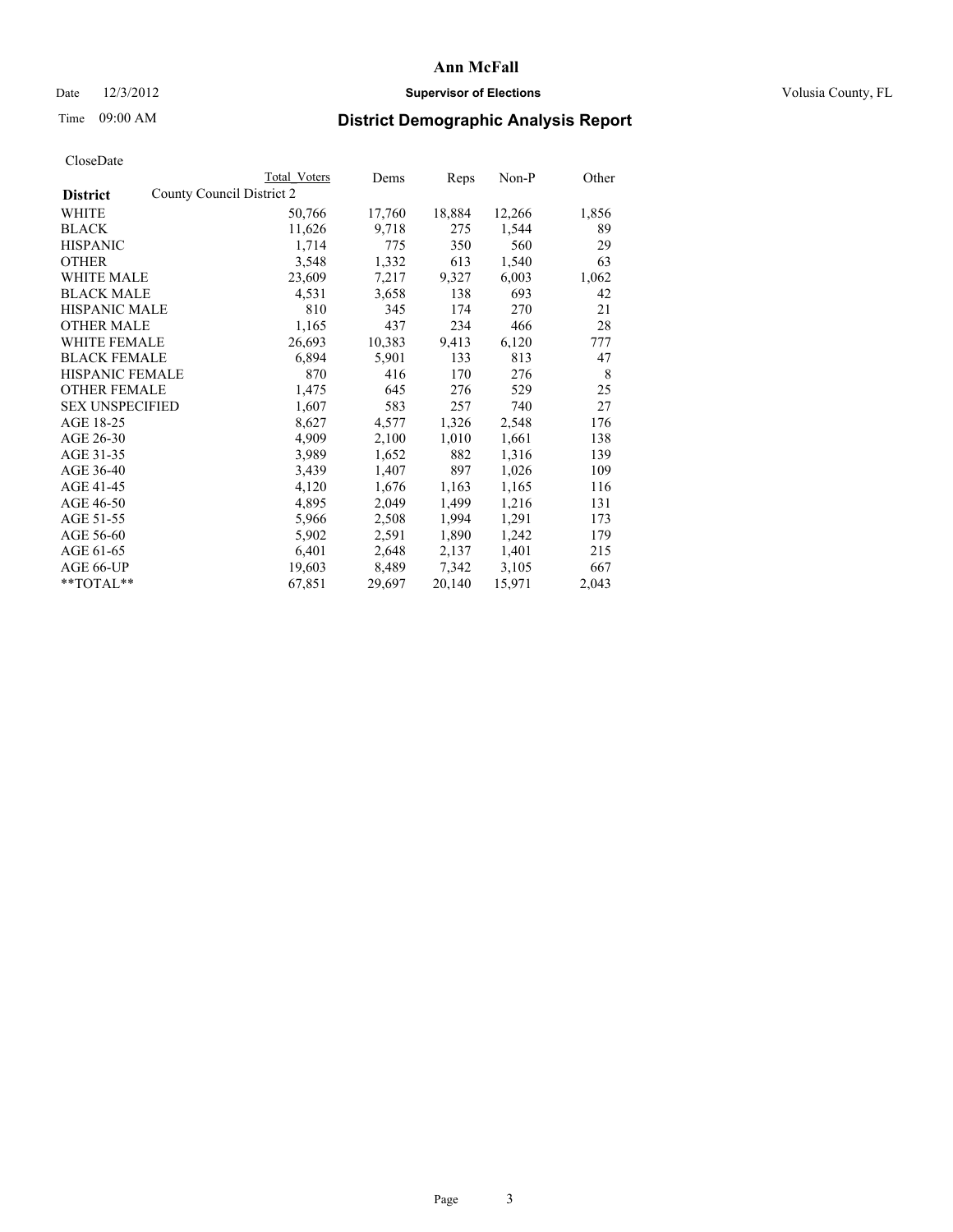### Date  $12/3/2012$  **Supervisor of Elections Supervisor of Elections** Volusia County, FL

## Time 09:00 AM **District Demographic Analysis Report**

| <b>Total Voters</b> | Dems                      | Reps   | Non-P  | Other          |
|---------------------|---------------------------|--------|--------|----------------|
|                     |                           |        |        |                |
| 65,619              | 21,714                    | 26,112 | 15,829 | 1,964          |
| 2,040               | 1,657                     | 76     | 289    | 18             |
| 1,162               | 440                       | 313    | 383    | 26             |
| 2,688               | 753                       | 618    | 1,243  | 74             |
| 30,420              | 8,811                     | 12,825 | 7,741  | 1,043          |
| 905                 | 694                       | 40     | 157    | 14             |
| 536                 | 181                       | 139    | 202    | 14             |
| 913                 | 259                       | 253    | 368    | 33             |
| 34,665              | 12,737                    | 13,090 | 7,929  | 909            |
| 1,116               | 948                       | 35     | 129    | $\overline{4}$ |
| 612                 | 254                       | 171    | 176    | 11             |
| 1,073               | 381                       | 267    | 393    | 32             |
| 1,269               | 299                       | 299    | 649    | 22             |
| 5,852               | 1,695                     | 1,629  | 2,357  | 171            |
| 3,844               | 1,196                     | 1,060  | 1,459  | 129            |
| 3,792               | 1,119                     | 1,110  | 1,430  | 133            |
| 3,870               | 1,154                     | 1,290  | 1,286  | 140            |
| 4,831               | 1,458                     | 1,875  | 1,373  | 125            |
| 5,888               | 1,814                     | 2,391  | 1,537  | 146            |
| 6,917               | 2,275                     | 2,839  | 1,612  | 191            |
| 7,315               | 2,767                     | 2,846  | 1,505  | 197            |
| 7,460               | 2,811                     | 2,877  | 1,543  | 229            |
| 21,799              | 8,296                     | 9,214  | 3,664  | 625            |
| 71,569              | 24,585                    | 27,131 | 17,767 | 2,086          |
|                     | County Council District 3 |        |        |                |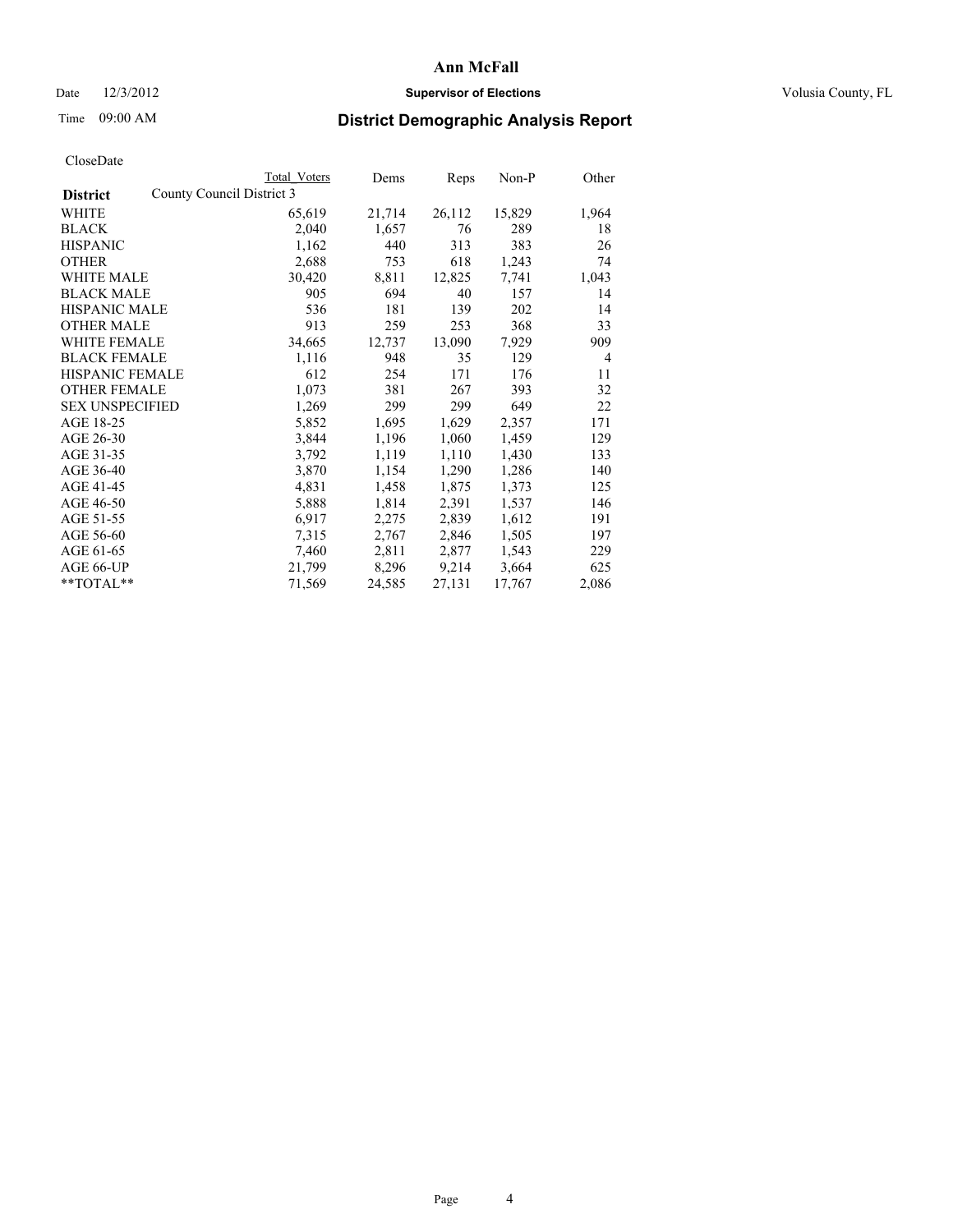### Date  $12/3/2012$  **Supervisor of Elections Supervisor of Elections** Volusia County, FL

# Time 09:00 AM **District Demographic Analysis Report**

| County Council District 4<br><b>District</b><br>WHITE<br>21,976<br>12,523<br>55,015<br>18,630<br><b>BLACK</b><br>6,264<br>5,142<br>856<br>197<br>1,519<br>656<br>488<br><b>HISPANIC</b><br>345<br>3,414<br>1,131<br>777<br>1,429<br><b>OTHER</b><br><b>WHITE MALE</b><br>25,240<br>7,467<br>10,656<br>6,107<br><b>BLACK MALE</b><br>2,432<br>105<br>410<br>1,876 |       |
|------------------------------------------------------------------------------------------------------------------------------------------------------------------------------------------------------------------------------------------------------------------------------------------------------------------------------------------------------------------|-------|
|                                                                                                                                                                                                                                                                                                                                                                  |       |
|                                                                                                                                                                                                                                                                                                                                                                  | 1,886 |
|                                                                                                                                                                                                                                                                                                                                                                  | 69    |
|                                                                                                                                                                                                                                                                                                                                                                  | 30    |
|                                                                                                                                                                                                                                                                                                                                                                  | 77    |
|                                                                                                                                                                                                                                                                                                                                                                  | 1,010 |
|                                                                                                                                                                                                                                                                                                                                                                  | 41    |
| <b>HISPANIC MALE</b><br>663<br>168<br>249<br>225                                                                                                                                                                                                                                                                                                                 | 21    |
| <b>OTHER MALE</b><br>1,199<br>305<br>465<br>390                                                                                                                                                                                                                                                                                                                  | 39    |
| 29,355<br>11,055<br>11,165<br>6,275<br><b>WHITE FEMALE</b>                                                                                                                                                                                                                                                                                                       | 860   |
| <b>BLACK FEMALE</b><br>3,203<br>92<br>432<br>3,755                                                                                                                                                                                                                                                                                                               | 28    |
| <b>HISPANIC FEMALE</b><br>840<br>403<br>170<br>258                                                                                                                                                                                                                                                                                                               | 9     |
| <b>OTHER FEMALE</b><br>1,408<br>543<br>363<br>472                                                                                                                                                                                                                                                                                                                | 30    |
| <b>SEX UNSPECIFIED</b><br>1,320<br>271<br>652<br>373                                                                                                                                                                                                                                                                                                             | 24    |
| AGE 18-25<br>6,620<br>2,600<br>1,573<br>2,297                                                                                                                                                                                                                                                                                                                    | 150   |
| AGE 26-30<br>4,158<br>1,553<br>1,411<br>1,054                                                                                                                                                                                                                                                                                                                    | 140   |
| AGE 31-35<br>938<br>3,601<br>1,375<br>1,160                                                                                                                                                                                                                                                                                                                      | 128   |
| AGE 36-40<br>3,556<br>1,267<br>1,098<br>1,059                                                                                                                                                                                                                                                                                                                    | 132   |
| AGE 41-45<br>1,522<br>4,429<br>1,561<br>1,195                                                                                                                                                                                                                                                                                                                    | 151   |
| AGE 46-50<br>1,947<br>2,060<br>1,304<br>5,492                                                                                                                                                                                                                                                                                                                    | 181   |
| AGE 51-55<br>2,314<br>6,200<br>2,341<br>1,355                                                                                                                                                                                                                                                                                                                    | 190   |
| AGE 56-60<br>2,608<br>2,384<br>1,263<br>6,451                                                                                                                                                                                                                                                                                                                    | 196   |
| AGE 61-65<br>6,552<br>2,645<br>2,346<br>1,345                                                                                                                                                                                                                                                                                                                    | 216   |
| AGE 66-UP<br>19,268<br>2,950<br>7,780<br>7,955                                                                                                                                                                                                                                                                                                                   | 583   |
| 23,310<br>66,328<br>25,611<br>15,340<br>$*$ $TOTAL**$                                                                                                                                                                                                                                                                                                            | 2,067 |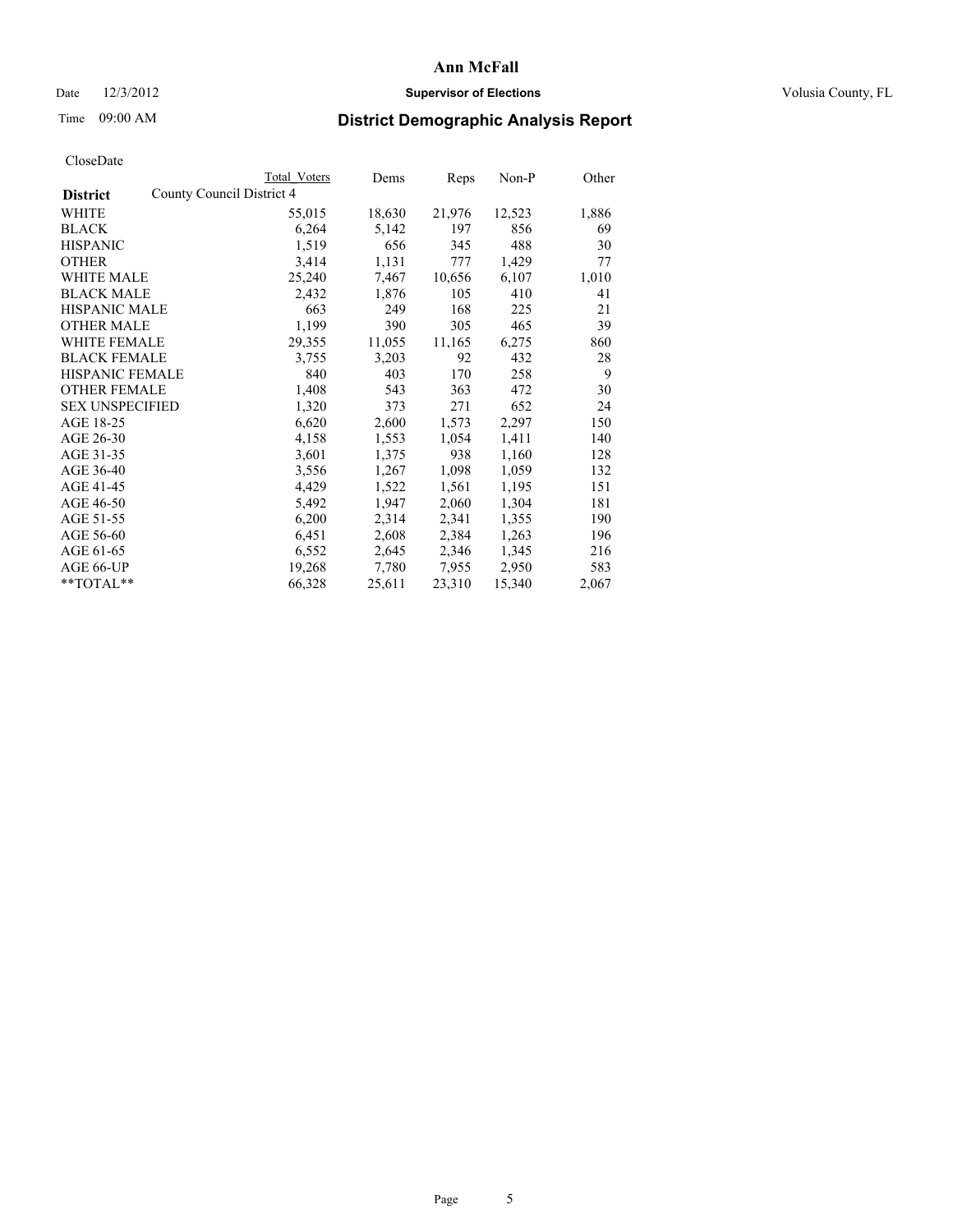### Date  $12/3/2012$  **Supervisor of Elections Supervisor of Elections** Volusia County, FL

## Time 09:00 AM **District Demographic Analysis Report**

|                        |                           | Total Voters | Dems   | <b>Reps</b> | Non-P  | Other |
|------------------------|---------------------------|--------------|--------|-------------|--------|-------|
| <b>District</b>        | County Council District 5 |              |        |             |        |       |
| WHITE                  |                           | 42,441       | 13,326 | 16,900      | 10,314 | 1,901 |
| <b>BLACK</b>           |                           | 5,351        | 4,139  | 247         | 859    | 106   |
| <b>HISPANIC</b>        |                           | 13,896       | 6,930  | 2,175       | 4,522  | 269   |
| <b>OTHER</b>           |                           | 3,606        | 1,195  | 689         | 1,646  | 76    |
| WHITE MALE             |                           | 19,847       | 5,460  | 8,289       | 5,060  | 1,038 |
| <b>BLACK MALE</b>      |                           | 2,362        | 1,716  | 145         | 434    | 67    |
| <b>HISPANIC MALE</b>   |                           | 6,538        | 3,125  | 1,083       | 2,178  | 152   |
| <b>OTHER MALE</b>      |                           | 1,208        | 424    | 269         | 481    | 34    |
| <b>WHITE FEMALE</b>    |                           | 22,260       | 7,771  | 8,493       | 5,143  | 853   |
| <b>BLACK FEMALE</b>    |                           | 2,926        | 2,374  | 102         | 411    | 39    |
| <b>HISPANIC FEMALE</b> |                           | 7,215        | 3,731  | 1,081       | 2,289  | 114   |
| <b>OTHER FEMALE</b>    |                           | 1,430        | 576    | 281         | 542    | 31    |
| <b>SEX UNSPECIFIED</b> |                           | 1,508        | 413    | 268         | 803    | 24    |
| AGE 18-25              |                           | 7,875        | 2,785  | 1,696       | 3,091  | 303   |
| AGE 26-30              |                           | 4,871        | 1,673  | 1,092       | 1,914  | 192   |
| AGE 31-35              |                           | 5,249        | 1,941  | 1,253       | 1,821  | 234   |
| AGE 36-40              |                           | 5,350        | 1,967  | 1,497       | 1,661  | 225   |
| AGE 41-45              |                           | 5,673        | 2,007  | 1,855       | 1,607  | 204   |
| AGE 46-50              |                           | 6,472        | 2,394  | 2,174       | 1,668  | 236   |
| AGE 51-55              |                           | 6,518        | 2,478  | 2,358       | 1,478  | 204   |
| AGE 56-60              |                           | 5,804        | 2,376  | 1,998       | 1,226  | 204   |
| AGE 61-65              |                           | 5,240        | 2,235  | 1,786       | 1,039  | 180   |
| AGE 66-UP              |                           | 12,409       | 5,810  | 4,326       | 1,901  | 372   |
| **TOTAL**              |                           | 65,461       | 25,666 | 20,035      | 17,406 | 2,354 |
|                        |                           |              |        |             |        |       |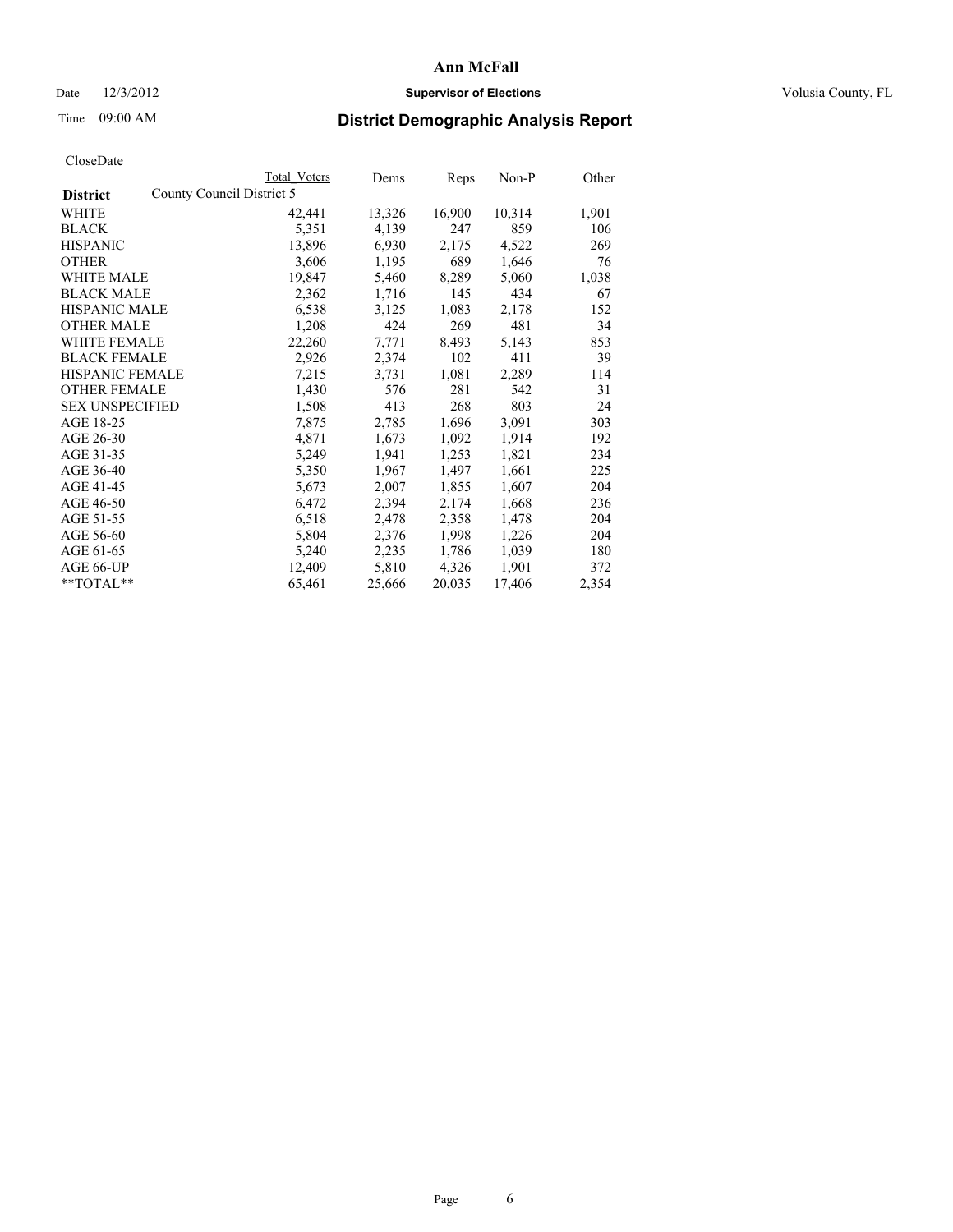### Date  $12/3/2012$  **Supervisor of Elections Supervisor of Elections** Volusia County, FL

# Time 09:00 AM **District Demographic Analysis Report**

|                        |                              | <b>Total Voters</b> | Dems | Reps           | Non-P | Other          |
|------------------------|------------------------------|---------------------|------|----------------|-------|----------------|
| <b>District</b>        | Indigo Community Development |                     |      |                |       |                |
| WHITE                  |                              | 884                 | 213  | 458            | 185   | 28             |
| <b>BLACK</b>           |                              | 82                  | 63   | 8              | 11    | $\overline{0}$ |
| <b>HISPANIC</b>        |                              | 46                  | 23   | 7              | 14    | 2              |
| <b>OTHER</b>           |                              | 81                  | 24   | 28             | 29    | $\theta$       |
| WHITE MALE             |                              | 431                 | 90   | 230            | 94    | 17             |
| <b>BLACK MALE</b>      |                              | 35                  | 26   | 5              | 4     | $\theta$       |
| <b>HISPANIC MALE</b>   |                              | 15                  | 7    | $\overline{c}$ | 5     | 1              |
| <b>OTHER MALE</b>      |                              | 29                  | 6    | 10             | 13    | $\theta$       |
| WHITE FEMALE           |                              | 445                 | 122  | 225            | 88    | 10             |
| <b>BLACK FEMALE</b>    |                              | 47                  | 37   | 3              | 7     | $\overline{0}$ |
| <b>HISPANIC FEMALE</b> |                              | 31                  | 16   | 5              | 9     | 1              |
| <b>OTHER FEMALE</b>    |                              | 39                  | 11   | 14             | 14    | $\theta$       |
| <b>SEX UNSPECIFIED</b> |                              | 21                  | 8    | 7              | 5     | 1              |
| AGE 18-25              |                              | 87                  | 19   | 33             | 31    | 4              |
| AGE 26-30              |                              | 101                 | 26   | 43             | 29    | 3              |
| AGE 31-35              |                              | 103                 | 37   | 29             | 35    | $\overline{2}$ |
| AGE 36-40              |                              | 76                  | 22   | 36             | 17    | 1              |
| AGE 41-45              |                              | 67                  | 18   | 32             | 17    | $\theta$       |
| AGE 46-50              |                              | 86                  | 27   | 43             | 12    | 4              |
| AGE 51-55              |                              | 97                  | 27   | 55             | 15    | $\theta$       |
| AGE 56-60              |                              | 105                 | 36   | 55             | 13    | 1              |
| AGE 61-65              |                              | 135                 | 39   | 60             | 30    | 6              |
| AGE 66-UP              |                              | 238                 | 72   | 116            | 41    | 9              |
| $**TOTAL**$            |                              | 1,095               | 323  | 502            | 240   | 30             |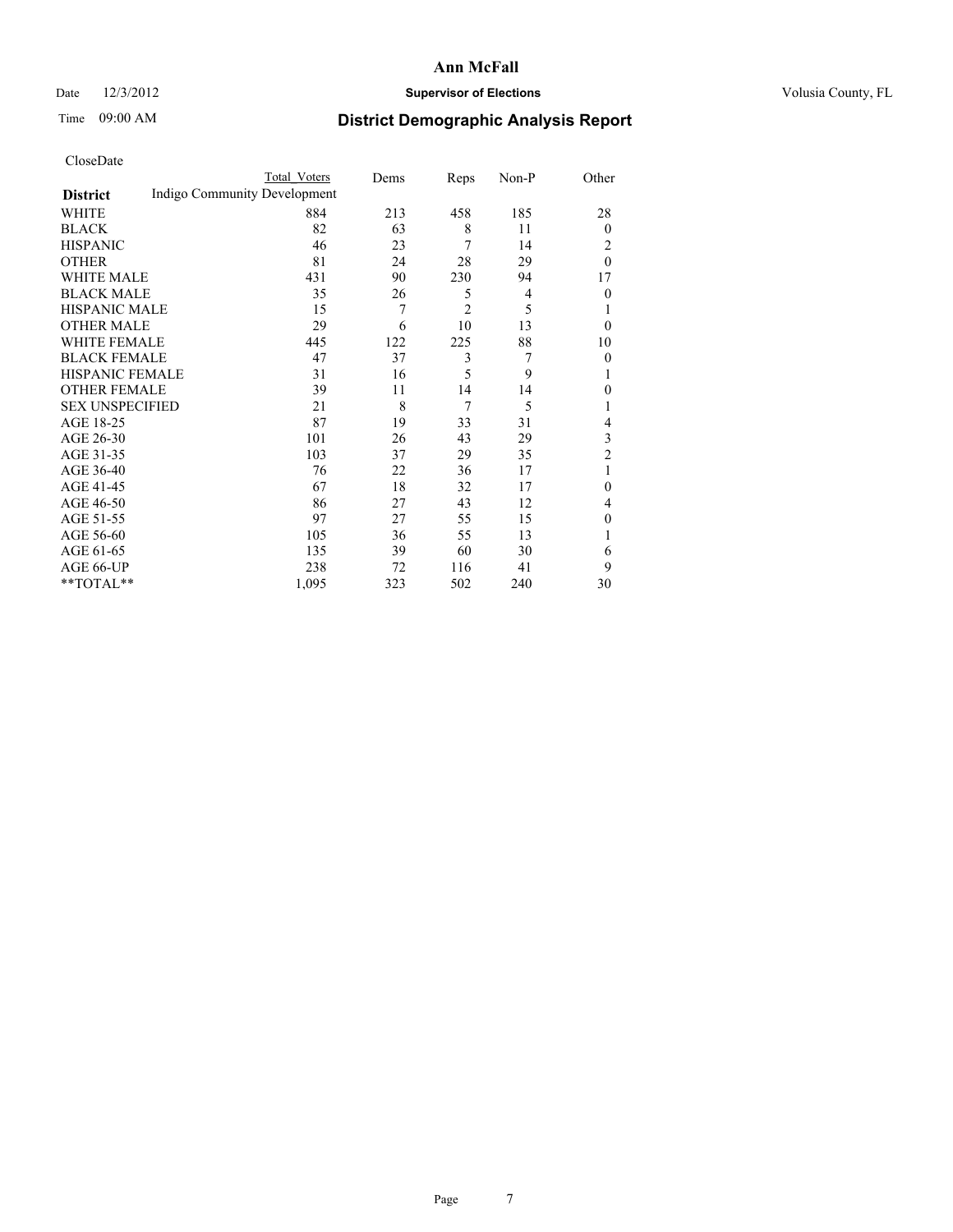### Date  $12/3/2012$  **Supervisor of Elections Supervisor of Elections** Volusia County, FL

## Time 09:00 AM **District Demographic Analysis Report**

|                                             | <b>Total Voters</b> | Dems   | Reps   | Non-P  | Other |
|---------------------------------------------|---------------------|--------|--------|--------|-------|
| Congressional District 6<br><b>District</b> |                     |        |        |        |       |
| WHITE                                       | 205,789             | 69,496 | 81,658 | 47,502 | 7,133 |
| <b>BLACK</b>                                | 23,938              | 19,795 | 689    | 3,231  | 223   |
| <b>HISPANIC</b>                             | 6,641               | 2,849  | 1,381  | 2,253  | 158   |
| <b>OTHER</b>                                | 11,608              | 3,813  | 2,497  | 5,027  | 271   |
| <b>WHITE MALE</b>                           | 94,949              | 28,069 | 39,841 | 23,165 | 3,874 |
| <b>BLACK MALE</b>                           | 9,444               | 7,472  | 351    | 1,495  | 126   |
| <b>HISPANIC MALE</b>                        | 2,999               | 1,197  | 645    | 1,065  | 92    |
| <b>OTHER MALE</b>                           | 3,905               | 1,288  | 970    | 1,525  | 122   |
| <b>WHITE FEMALE</b>                         | 109,171             | 40,924 | 41,220 | 23,820 | 3,207 |
| <b>BLACK FEMALE</b>                         | 14,144              | 12,050 | 329    | 1,669  | 96    |
| <b>HISPANIC FEMALE</b>                      | 3,551               | 1,617  | 716    | 1,155  | 63    |
| <b>OTHER FEMALE</b>                         | 4,699               | 1,840  | 1,090  | 1,663  | 106   |
| <b>SEX UNSPECIFIED</b>                      | 5,114               | 1,496  | 1,063  | 2,456  | 99    |
| AGE 18-25                                   | 25,895              | 10,469 | 5,824  | 8,923  | 679   |
| AGE 26-30                                   | 15,623              | 5,776  | 3,847  | 5,490  | 510   |
| AGE 31-35                                   | 13,944              | 5,048  | 3,704  | 4,673  | 519   |
| AGE 36-40                                   | 13,402              | 4,687  | 4,138  | 4,063  | 514   |
| AGE 41-45                                   | 16,431              | 5,689  | 5,770  | 4,465  | 507   |
| AGE 46-50                                   | 19,756              | 7,016  | 7,390  | 4,773  | 577   |
| AGE 51-55                                   | 23,061              | 8,585  | 8,786  | 5,006  | 684   |
| AGE 56-60                                   | 23,581              | 9,566  | 8,611  | 4,677  | 727   |
| AGE 61-65                                   | 24,450              | 9,776  | 8,924  | 4,929  | 821   |
| AGE 66-UP                                   | 72,294              | 29,563 | 29,293 | 11,172 | 2,266 |
| $*$ TOTAL $*$                               | 248,438             | 96,175 | 86,287 | 58,172 | 7,804 |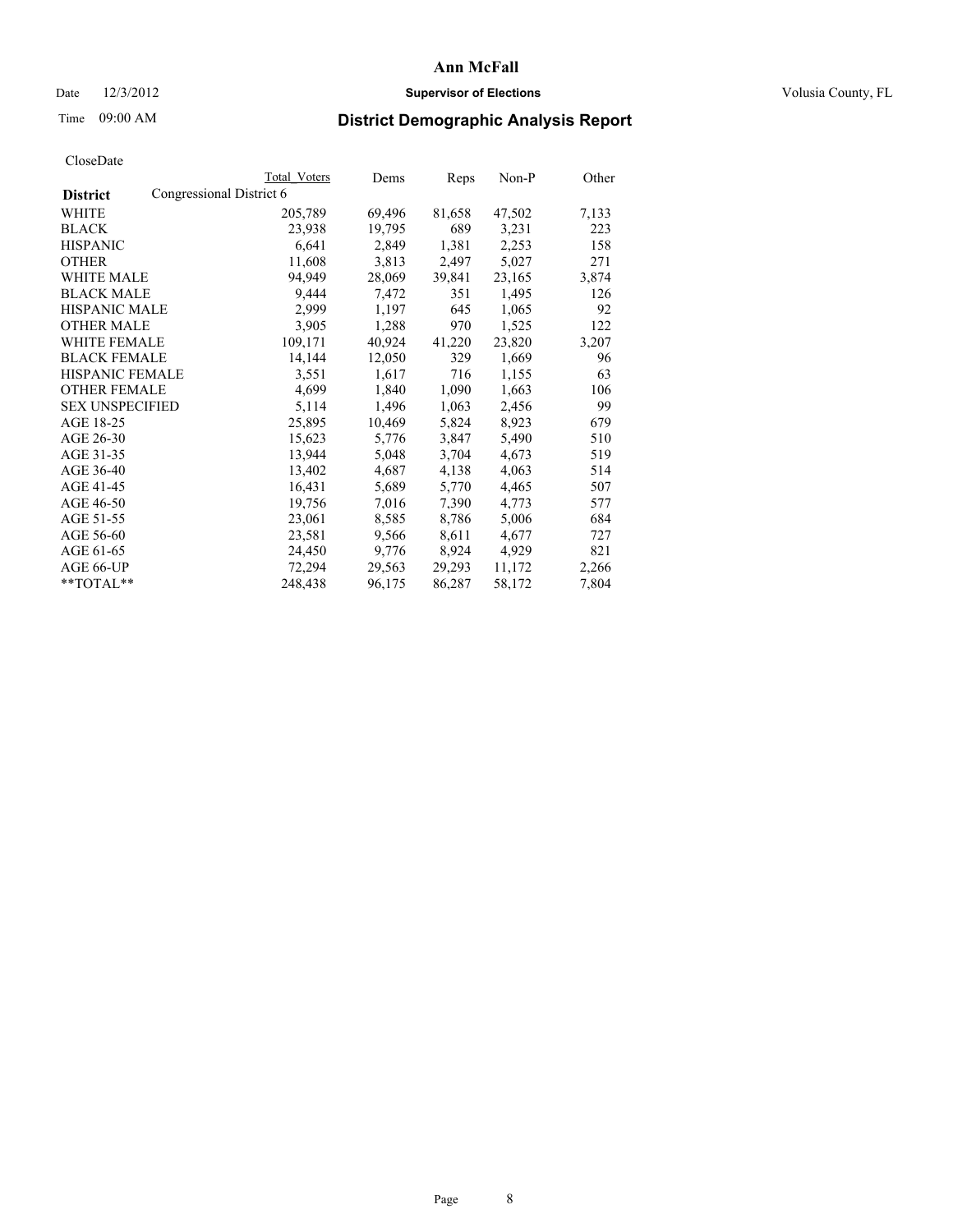### Date  $12/3/2012$  **Supervisor of Elections Supervisor of Elections** Volusia County, FL

## Time 09:00 AM **District Demographic Analysis Report**

|                        | Total Voters             | Dems   | <b>Reps</b> | Non-P  | Other |
|------------------------|--------------------------|--------|-------------|--------|-------|
| <b>District</b>        | Congressional District 7 |        |             |        |       |
| WHITE                  | 60,342                   | 18,603 | 24,741      | 14,315 | 2,683 |
| <b>BLACK</b>           | 6,203                    | 4,814  | 280         | 987    | 122   |
| <b>HISPANIC</b>        | 15,883                   | 7,833  | 2,543       | 5,206  | 301   |
| <b>OTHER</b>           | 4,647                    | 1,508  | 942         | 2,096  | 101   |
| WHITE MALE             | 27,987                   | 7,528  | 12,039      | 6,965  | 1,455 |
| <b>BLACK MALE</b>      | 2,707                    | 1,971  | 156         | 505    | 75    |
| <b>HISPANIC MALE</b>   | 7,404                    | 3,495  | 1,270       | 2,473  | 166   |
| <b>OTHER MALE</b>      | 1,580                    | 543    | 365         | 628    | 44    |
| WHITE FEMALE           | 31,885                   | 10,946 | 12,524      | 7,202  | 1,213 |
| <b>BLACK FEMALE</b>    | 3,426                    | 2,788  | 124         | 467    | 47    |
| <b>HISPANIC FEMALE</b> | 8,314                    | 4,252  | 1,260       | 2,670  | 132   |
| <b>OTHER FEMALE</b>    | 1,835                    | 724    | 383         | 686    | 42    |
| <b>SEX UNSPECIFIED</b> | 1,937                    | 511    | 385         | 1,008  | 33    |
| AGE 18-25              | 9,874                    | 3,353  | 2,265       | 3,860  | 396   |
| AGE 26-30              | 6,217                    | 2,075  | 1,503       | 2,398  | 241   |
| AGE 31-35              | 6,716                    | 2,373  | 1,720       | 2,321  | 302   |
| AGE 36-40              | 6,641                    | 2,353  | 1,933       | 2,074  | 281   |
| AGE 41-45              | 7.269                    | 2,469  | 2,463       | 2,074  | 263   |
| AGE 46-50              | 8,353                    | 2,955  | 2,945       | 2,150  | 303   |
| AGE 51-55              | 8,476                    | 3,100  | 3,211       | 1,884  | 281   |
| AGE 56-60              | 7,783                    | 3,090  | 2,789       | 1,627  | 277   |
| AGE 61-65              | 7,206                    | 2,939  | 2,600       | 1,404  | 263   |
| AGE 66-UP              | 18,742                   | 8,141  | 7,110       | 2,887  | 604   |
| **TOTAL**              | 87,278                   | 32,848 | 28,539      | 22,680 | 3,211 |
|                        |                          |        |             |        |       |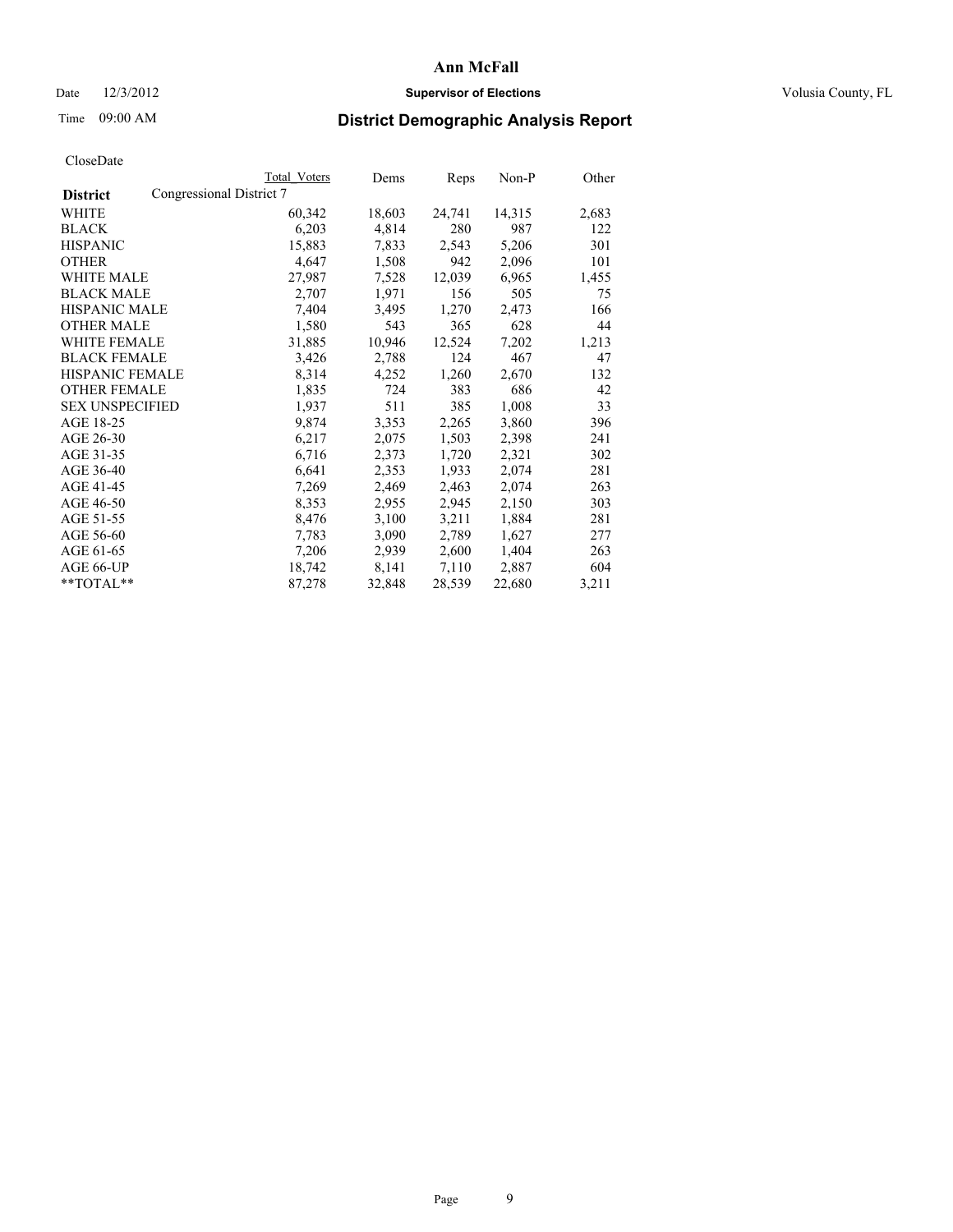### Date  $12/3/2012$  **Supervisor of Elections Supervisor of Elections** Volusia County, FL

# Time 09:00 AM **District Demographic Analysis Report**

|                        | Total Voters        | Dems | Reps     | Non-P    | Other |
|------------------------|---------------------|------|----------|----------|-------|
| <b>District</b>        | Unincorporated Area |      |          |          |       |
| <b>WHITE</b>           | 0                   | 0    | $\theta$ | $\theta$ | 0     |
| <b>BLACK</b>           |                     |      | 0        | 0        |       |
| <b>HISPANIC</b>        |                     |      | 0        | 0        |       |
| <b>OTHER</b>           |                     |      |          |          |       |
| WHITE MALE             |                     |      |          |          |       |
| <b>BLACK MALE</b>      |                     |      | 0        |          |       |
| <b>HISPANIC MALE</b>   |                     |      |          |          |       |
| <b>OTHER MALE</b>      |                     |      | 0        |          |       |
| <b>WHITE FEMALE</b>    |                     |      |          |          |       |
| <b>BLACK FEMALE</b>    |                     |      | 0        |          |       |
| <b>HISPANIC FEMALE</b> |                     |      |          |          |       |
| <b>OTHER FEMALE</b>    |                     |      |          |          |       |
| <b>SEX UNSPECIFIED</b> |                     |      |          |          |       |
| AGE 18-25              |                     |      |          |          |       |
| AGE 26-30              |                     |      | 0        |          |       |
| AGE 31-35              |                     |      |          |          |       |
| AGE 36-40              |                     |      | 0        |          |       |
| AGE 41-45              |                     |      |          |          |       |
| AGE 46-50              |                     |      | 0        |          |       |
| AGE 51-55              |                     |      |          |          |       |
| AGE 56-60              |                     |      |          |          |       |
| AGE 61-65              |                     |      |          |          |       |
| AGE 66-UP              |                     |      |          |          |       |
| $**TOTAL**$            |                     |      | 0        | 0        | 0     |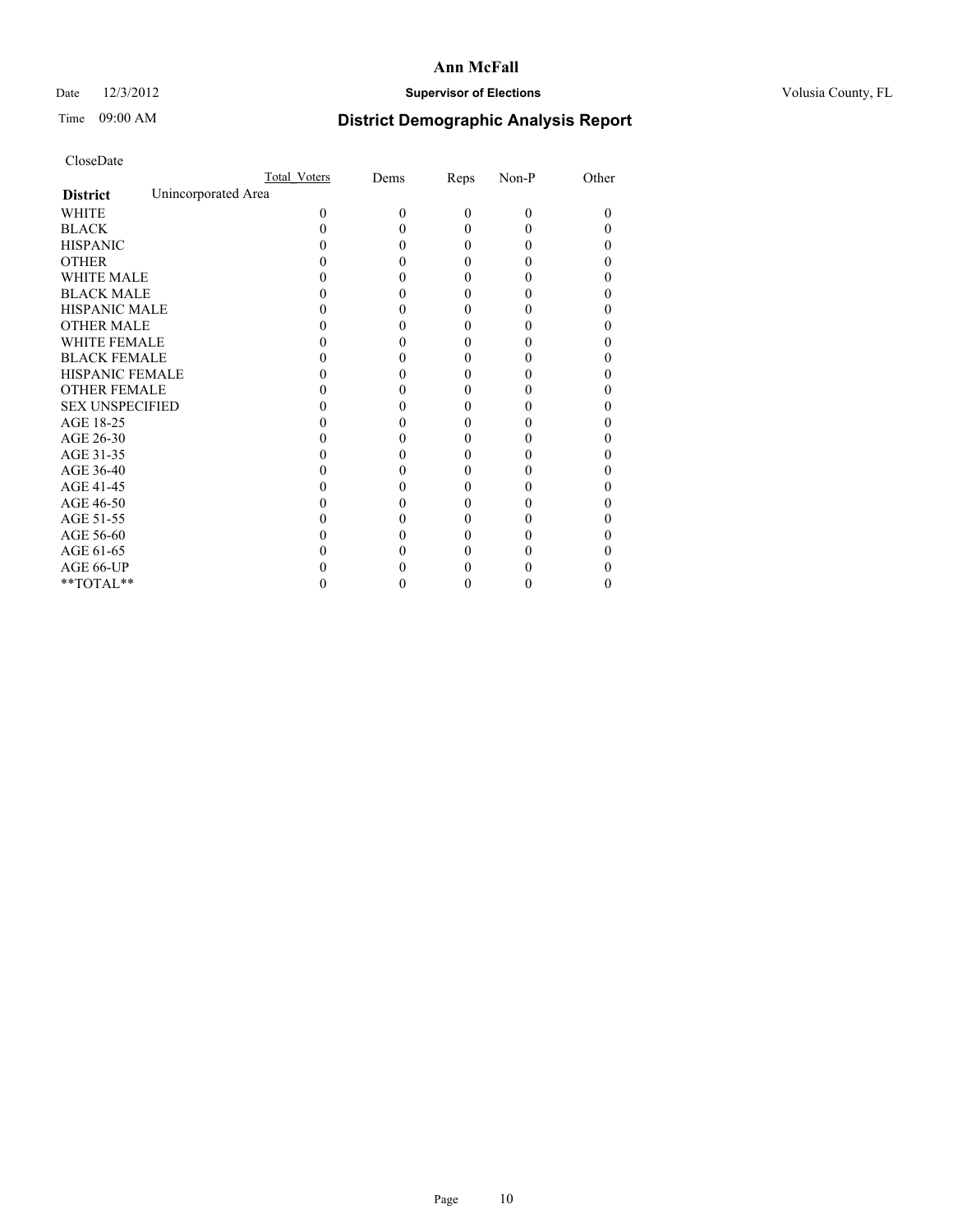### Date  $12/3/2012$  **Supervisor of Elections Supervisor of Elections** Volusia County, FL

# Time 09:00 AM **District Demographic Analysis Report**

|                        |               | Total Voters | Dems   | Reps  | Non-P | Other |
|------------------------|---------------|--------------|--------|-------|-------|-------|
| <b>District</b>        | Daytona Beach |              |        |       |       |       |
| WHITE                  |               | 22,042       | 8,007  | 7,891 | 5,330 | 814   |
| <b>BLACK</b>           |               | 14,023       | 11,817 | 305   | 1,802 | 99    |
| <b>HISPANIC</b>        |               | 1,123        | 551    | 199   | 354   | 19    |
| <b>OTHER</b>           |               | 2,475        | 1,047  | 338   | 1,052 | 38    |
| <b>WHITE MALE</b>      |               | 10,513       | 3,345  | 4,021 | 2,644 | 503   |
| <b>BLACK MALE</b>      |               | 5,393        | 4,378  | 158   | 807   | 50    |
| <b>HISPANIC MALE</b>   |               | 537          | 237    | 101   | 185   | 14    |
| <b>OTHER MALE</b>      |               | 792          | 339    | 131   | 306   | 16    |
| <b>WHITE FEMALE</b>    |               | 11,346       | 4,589  | 3,820 | 2,630 | 307   |
| <b>BLACK FEMALE</b>    |               | 8,398        | 7,253  | 144   | 952   | 49    |
| <b>HISPANIC FEMALE</b> |               | 569          | 306    | 96    | 162   | 5     |
| <b>OTHER FEMALE</b>    |               | 1,006        | 489    | 157   | 346   | 14    |
| <b>SEX UNSPECIFIED</b> |               | 1,109        | 486    | 105   | 506   | 12    |
| AGE 18-25              |               | 7.368        | 4,590  | 751   | 1,926 | 101   |
| AGE 26-30              |               | 3,493        | 1,808  | 543   | 1,060 | 82    |
| AGE 31-35              |               | 2,595        | 1,334  | 429   | 757   | 75    |
| AGE 36-40              |               | 2,148        | 1,099  | 436   | 564   | 49    |
| AGE 41-45              |               | 2,376        | 1,234  | 495   | 582   | 65    |
| AGE 46-50              |               | 2,811        | 1,509  | 611   | 623   | 68    |
| AGE 51-55              |               | 3,350        | 1,766  | 865   | 628   | 91    |
| AGE 56-60              |               | 3,252        | 1,725  | 820   | 617   | 90    |
| AGE 61-65              |               | 3,292        | 1,669  | 897   | 626   | 100   |
| AGE 66-UP              |               | 9,135        | 4,782  | 2,894 | 1,203 | 256   |
| $*$ TOTAL $*$          |               | 39,820       | 21,516 | 8,741 | 8,586 | 977   |
|                        |               |              |        |       |       |       |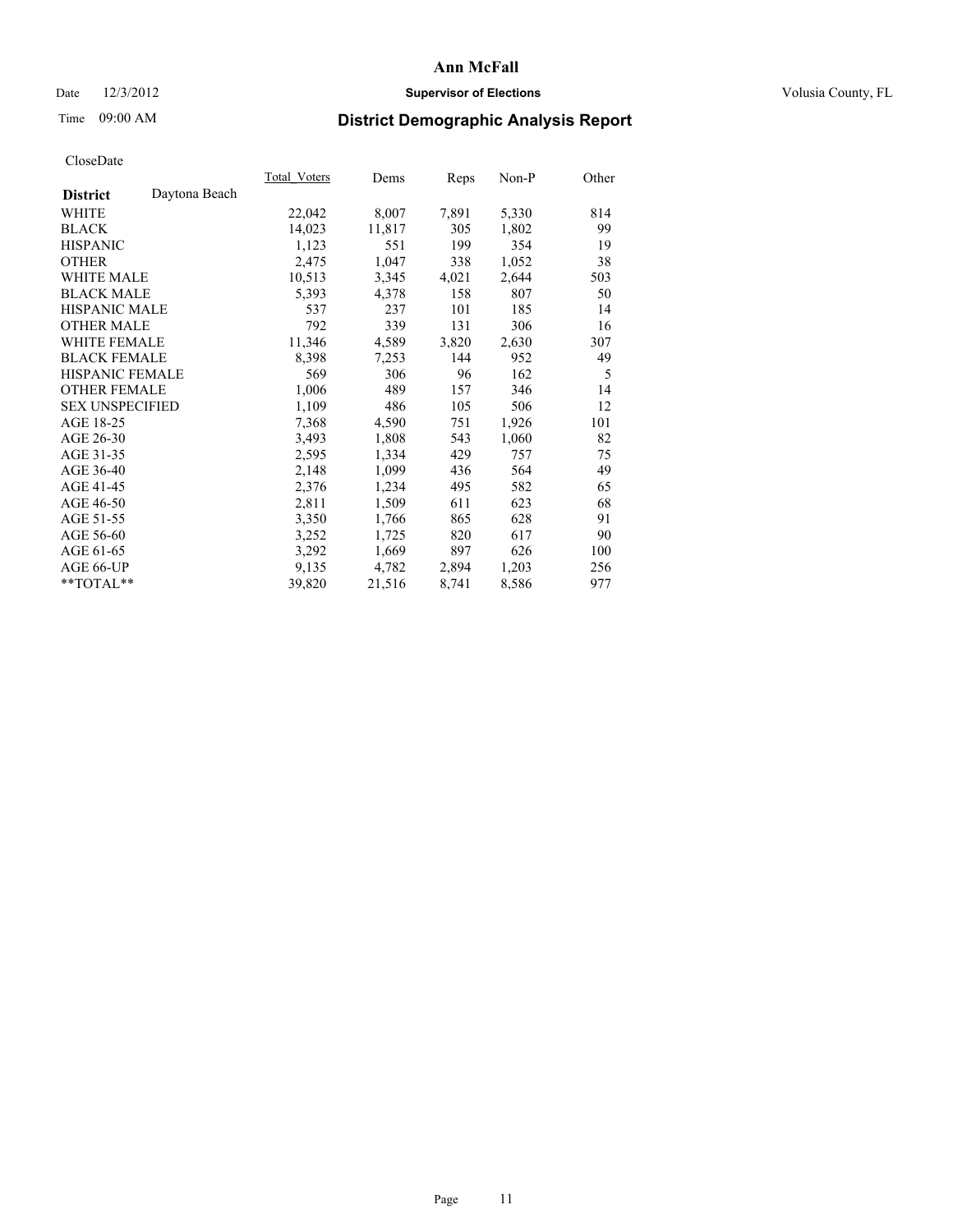## Date  $12/3/2012$  **Supervisor of Elections** Volusia County, FL

# Time 09:00 AM **District Demographic Analysis Report**

|                        | <b>Total Voters</b>  | Dems  | Reps           | Non-P | Other          |
|------------------------|----------------------|-------|----------------|-------|----------------|
| <b>District</b>        | Daytona Beach Shores |       |                |       |                |
| WHITE                  | 3,422                | 921   | 1,607          | 783   | 111            |
| <b>BLACK</b>           | 35                   | 23    | 3              | 9     | $\theta$       |
| <b>HISPANIC</b>        | 74                   | 17    | 33             | 23    | 1              |
| <b>OTHER</b>           | 171                  | 46    | 57             | 64    | 4              |
| WHITE MALE             | 1,629                | 396   | 776            | 398   | 59             |
| <b>BLACK MALE</b>      | 18                   | 12    | 1              | 5     | $\overline{0}$ |
| <b>HISPANIC MALE</b>   | 37                   | 7     | 17             | 12    | 1              |
| <b>OTHER MALE</b>      | 62                   | 18    | 21             | 22    | 1              |
| WHITE FEMALE           | 1,756                | 516   | 815            | 376   | 49             |
| <b>BLACK FEMALE</b>    | 17                   | 11    | $\overline{2}$ | 4     | $\theta$       |
| <b>HISPANIC FEMALE</b> | 36                   | 10    | 15             | 11    | $\theta$       |
| <b>OTHER FEMALE</b>    | 82                   | 23    | 27             | 29    | 3              |
| <b>SEX UNSPECIFIED</b> | 65                   | 14    | 26             | 22    | $\mathfrak{Z}$ |
| AGE 18-25              | 133                  | 26    | 46             | 56    | 5              |
| AGE 26-30              | 114                  | 36    | 33             | 41    | 4              |
| AGE 31-35              | 97                   | 25    | 31             | 33    | 8              |
| AGE 36-40              | 94                   | 30    | 29             | 34    | 1              |
| AGE 41-45              | 128                  | 34    | 44             | 50    | $\mathbf{0}$   |
| AGE 46-50              | 187                  | 44    | 84             | 54    | 5              |
| AGE 51-55              | 265                  | 63    | 124            | 72    | 6              |
| AGE 56-60              | 312                  | 79    | 138            | 81    | 14             |
| AGE 61-65              | 465                  | 117   | 213            | 117   | 18             |
| AGE 66-UP              | 1,916                | 556   | 959            | 345   | 56             |
| **TOTAL**              | 3,711                | 1,010 | 1,701          | 883   | 117            |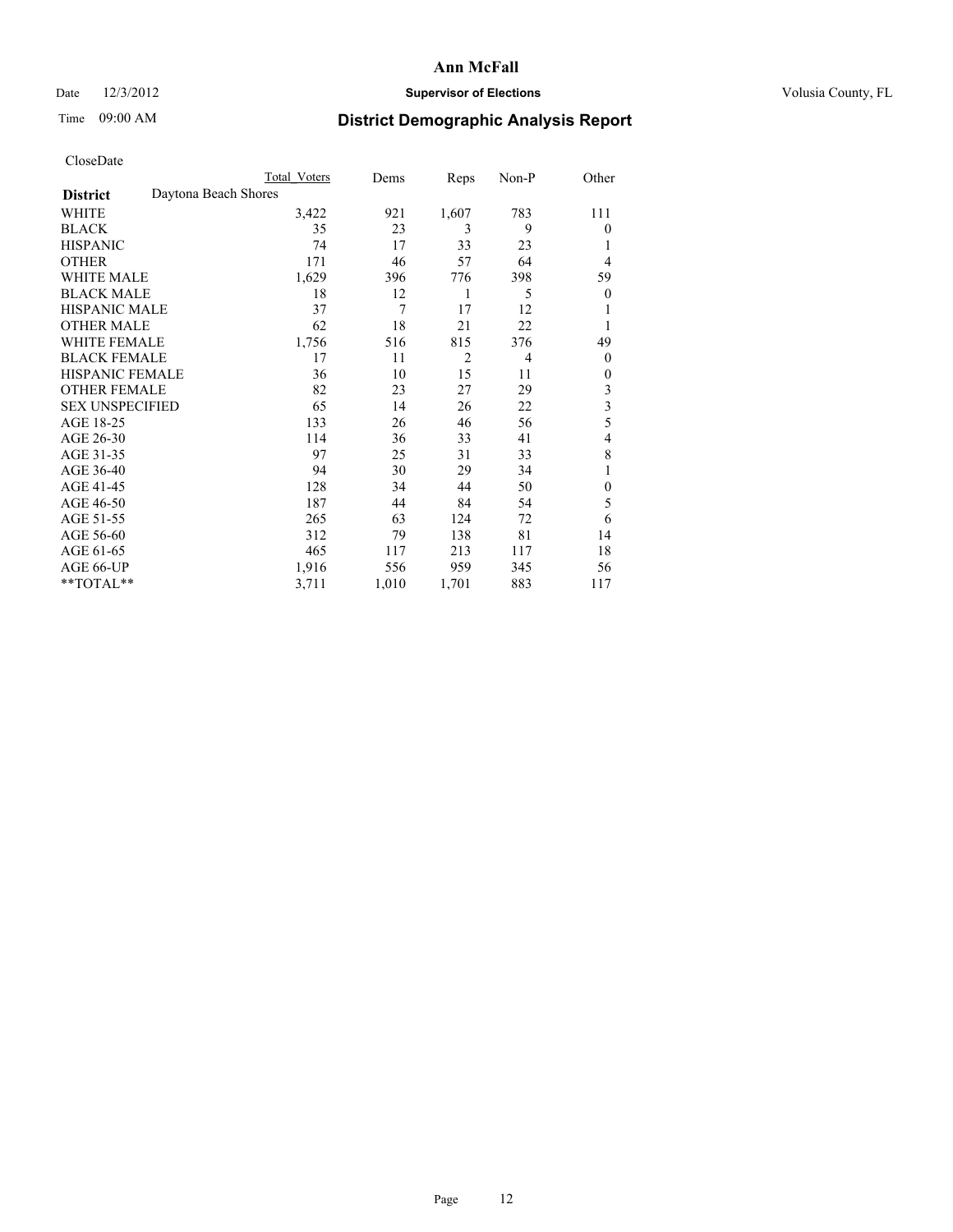## Date  $12/3/2012$  **Supervisor of Elections** Volusia County, FL

# Time 09:00 AM **District Demographic Analysis Report**

| Total Voters | Dems  | Reps  | Non-P | Other |
|--------------|-------|-------|-------|-------|
|              |       |       |       |       |
| 11,961       | 3,288 | 5,610 | 2,566 | 497   |
| 448          | 346   | 27    | 65    | 10    |
| 889          | 387   | 228   | 258   | 16    |
| 708          | 201   | 183   | 308   | 16    |
| 5,606        | 1,318 | 2,742 | 1,283 | 263   |
| 207          | 147   | 9     | 45    | 6     |
| 399          | 163   | 111   | 116   | 9     |
| 234          | 62    | 66    | 99    | 7     |
| 6,256        | 1,948 | 2,825 | 1,253 | 230   |
| 236          | 194   | 18    | 20    | 4     |
| 479          | 219   | 116   | 137   | 7     |
| 301          | 105   | 81    | 108   | 7     |
| 288          | 66    | 80    | 136   | 6     |
| 1,135        | 316   | 351   | 424   | 44    |
| 756          | 190   | 274   | 264   | 28    |
| 828          | 237   | 288   | 264   | 39    |
| 871          | 231   | 340   | 259   | 41    |
| 1,065        | 281   | 455   | 288   | 41    |
| 1,275        | 346   | 589   | 292   | 48    |
| 1,364        | 380   | 648   | 292   | 44    |
| 1,394        | 457   | 610   | 278   | 49    |
| 1,435        | 470   | 664   | 250   | 51    |
| 3,910        | 1,323 | 1,835 | 598   | 154   |
| 14,033       | 4,231 | 6,054 | 3,209 | 539   |
|              |       |       |       |       |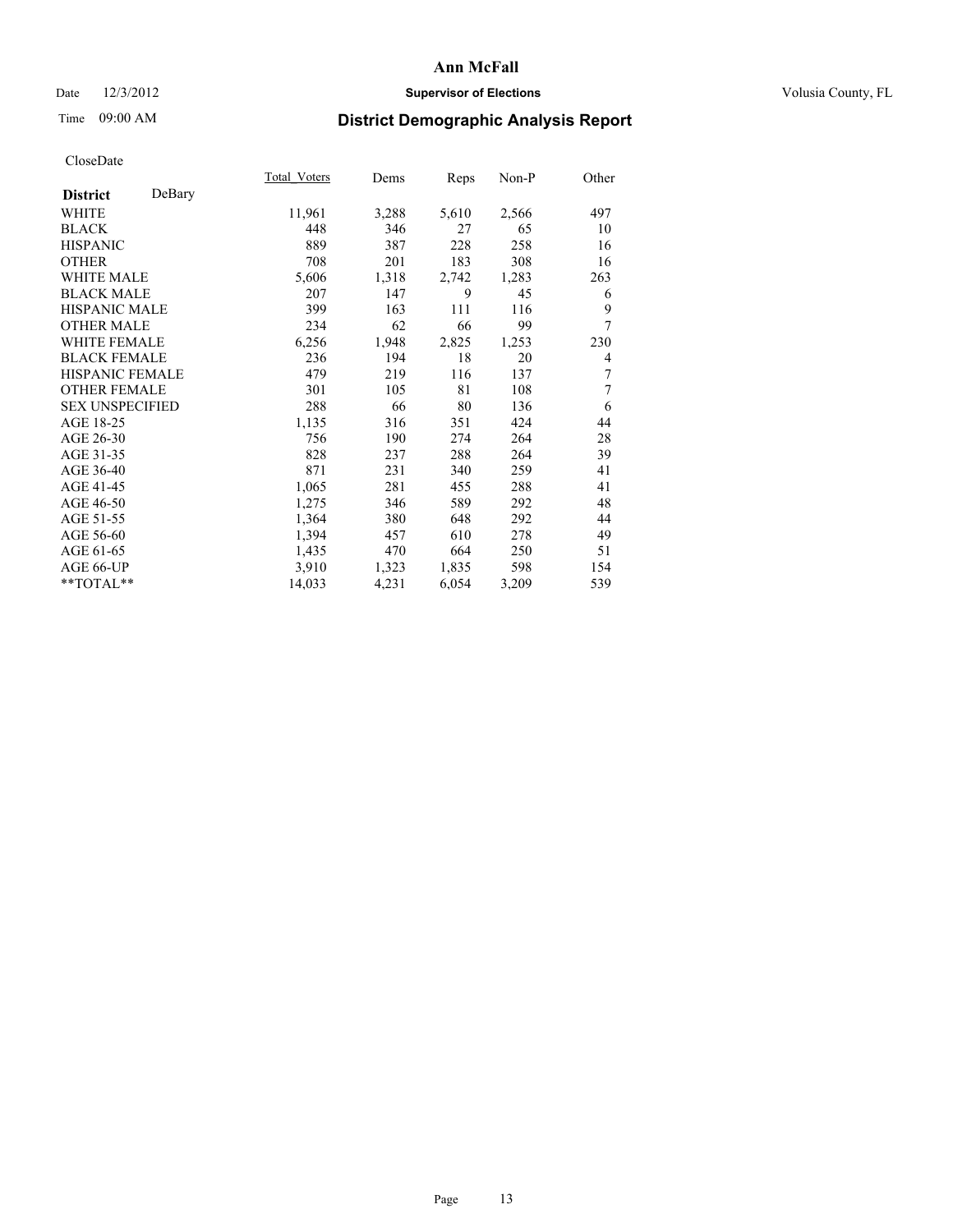## Date  $12/3/2012$  **Supervisor of Elections** Volusia County, FL

# Time 09:00 AM **District Demographic Analysis Report**

|                        |        | Total Voters | Dems  | <b>Reps</b> | Non-P | Other |
|------------------------|--------|--------------|-------|-------------|-------|-------|
| <b>District</b>        | DeLand |              |       |             |       |       |
| WHITE                  |        | 12,319       | 4,080 | 5,108       | 2,586 | 545   |
| <b>BLACK</b>           |        | 2,570        | 2,091 | 89          | 354   | 36    |
| <b>HISPANIC</b>        |        | 1,087        | 497   | 176         | 377   | 37    |
| <b>OTHER</b>           |        | 883          | 298   | 173         | 388   | 24    |
| <b>WHITE MALE</b>      |        | 5,358        | 1,550 | 2,328       | 1,207 | 273   |
| <b>BLACK MALE</b>      |        | 983          | 765   | 39          | 155   | 24    |
| HISPANIC MALE          |        | 450          | 193   | 85          | 155   | 17    |
| <b>OTHER MALE</b>      |        | 272          | 100   | 64          | 99    | 9     |
| <b>WHITE FEMALE</b>    |        | 6,875        | 2,507 | 2,749       | 1,349 | 270   |
| <b>BLACK FEMALE</b>    |        | 1,549        | 1,301 | 47          | 190   | 11    |
| <b>HISPANIC FEMALE</b> |        | 629          | 301   | 90          | 219   | 19    |
| <b>OTHER FEMALE</b>    |        | 352          | 135   | 68          | 139   | 10    |
| <b>SEX UNSPECIFIED</b> |        | 391          | 114   | 76          | 192   | 9     |
| AGE 18-25              |        | 2,296        | 900   | 501         | 809   | 86    |
| AGE 26-30              |        | 1,133        | 423   | 271         | 398   | 41    |
| AGE 31-35              |        | 1,117        | 439   | 302         | 323   | 53    |
| AGE 36-40              |        | 1,165        | 467   | 344         | 296   | 58    |
| AGE 41-45              |        | 1,233        | 480   | 411         | 306   | 36    |
| AGE 46-50              |        | 1,280        | 514   | 458         | 255   | 53    |
| AGE 51-55              |        | 1,349        | 566   | 483         | 259   | 41    |
| AGE 56-60              |        | 1,340        | 618   | 434         | 241   | 47    |
| AGE 61-65              |        | 1,394        | 619   | 482         | 234   | 59    |
| AGE 66-UP              |        | 4,602        | 1,961 | 1,869       | 601   | 171   |
| **TOTAL**              |        | 16,909       | 6,987 | 5,555       | 3,722 | 645   |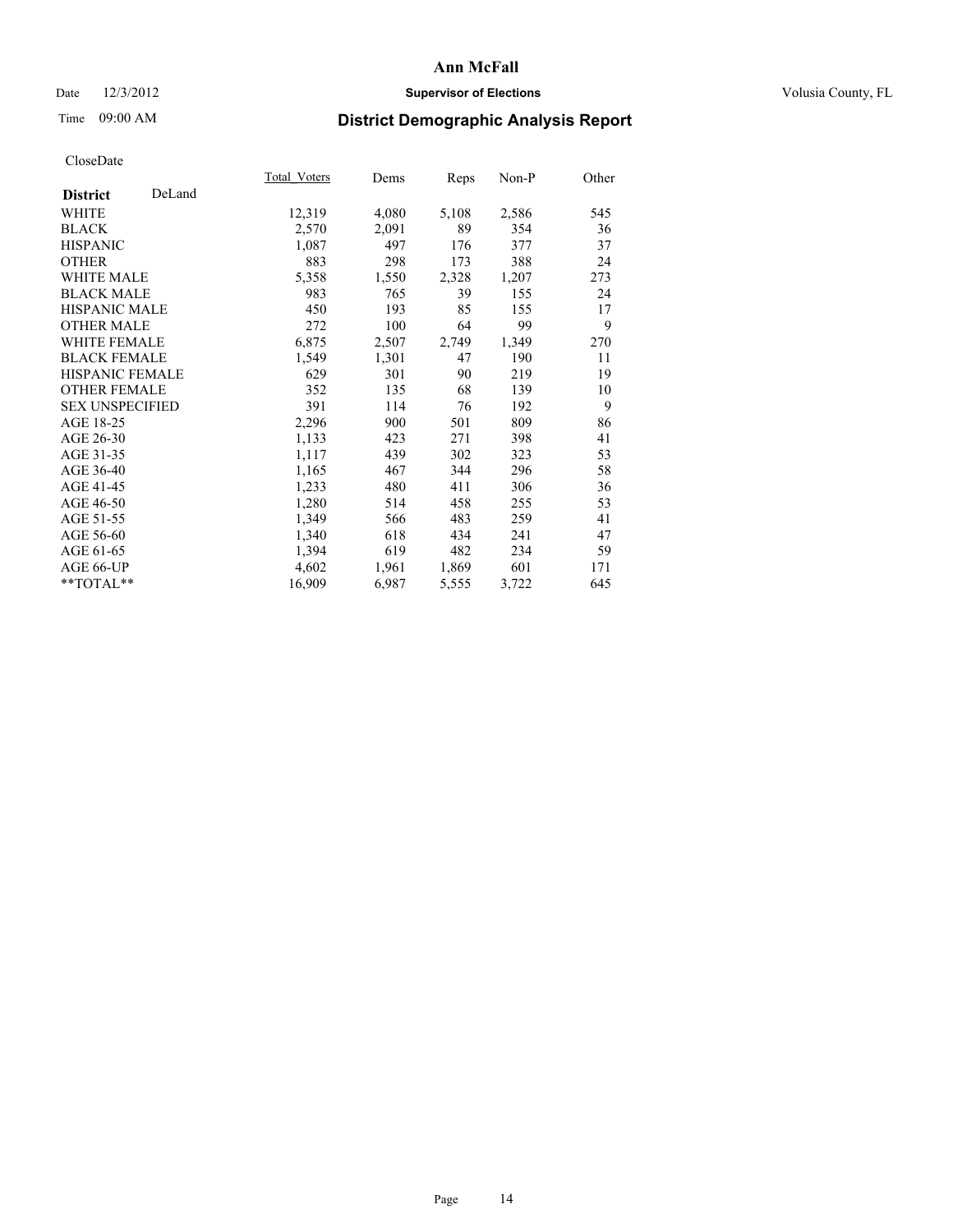### Date  $12/3/2012$  **Supervisor of Elections Supervisor of Elections** Volusia County, FL

# Time 09:00 AM **District Demographic Analysis Report**

| Total Voters | Dems   | Reps   | Non-P  | Other |
|--------------|--------|--------|--------|-------|
|              |        |        |        |       |
| 33,665       | 10,823 | 12,945 | 8,347  | 1,550 |
| 4,994        | 3,868  | 219    | 807    | 100   |
| 13,236       | 6,666  | 2,009  | 4,309  | 252   |
| 3,113        | 1,063  | 561    | 1,427  | 62    |
| 15,646       | 4,436  | 6,305  | 4,064  | 841   |
| 2,198        | 1,607  | 132    | 395    | 64    |
| 6,217        | 3,000  | 1,002  | 2,075  | 140   |
| 1,050        | 389    | 218    | 415    | 28    |
| 17,769       | 6,311  | 6,554  | 4,203  | 701   |
| 2,735        | 2,214  | 87     | 398    | 36    |
| 6,882        | 3,595  | 997    | 2,181  | 109   |
| 1,221        | 509    | 224    | 462    | 26    |
| 1,290        | 359    | 215    | 697    | 19    |
| 6,893        | 2,517  | 1,378  | 2,733  | 265   |
| 4,232        | 1,505  | 877    | 1,682  | 168   |
| 4,592        | 1,747  | 1,035  | 1,614  | 196   |
| 4,617        | 1,771  | 1,219  | 1,435  | 192   |
| 4,765        | 1,764  | 1,469  | 1,357  | 175   |
| 5,446        | 2,125  | 1,709  | 1,424  | 188   |
| 5,392        | 2,156  | 1,841  | 1,227  | 168   |
| 4,732        | 2,019  | 1,539  | 1,007  | 167   |
| 4,271        | 1,918  | 1,330  | 873    | 150   |
| 10,212       | 4,965  | 3,357  | 1,593  | 297   |
| 55,152       | 22,487 | 15,754 | 14,945 | 1,966 |
|              |        |        |        |       |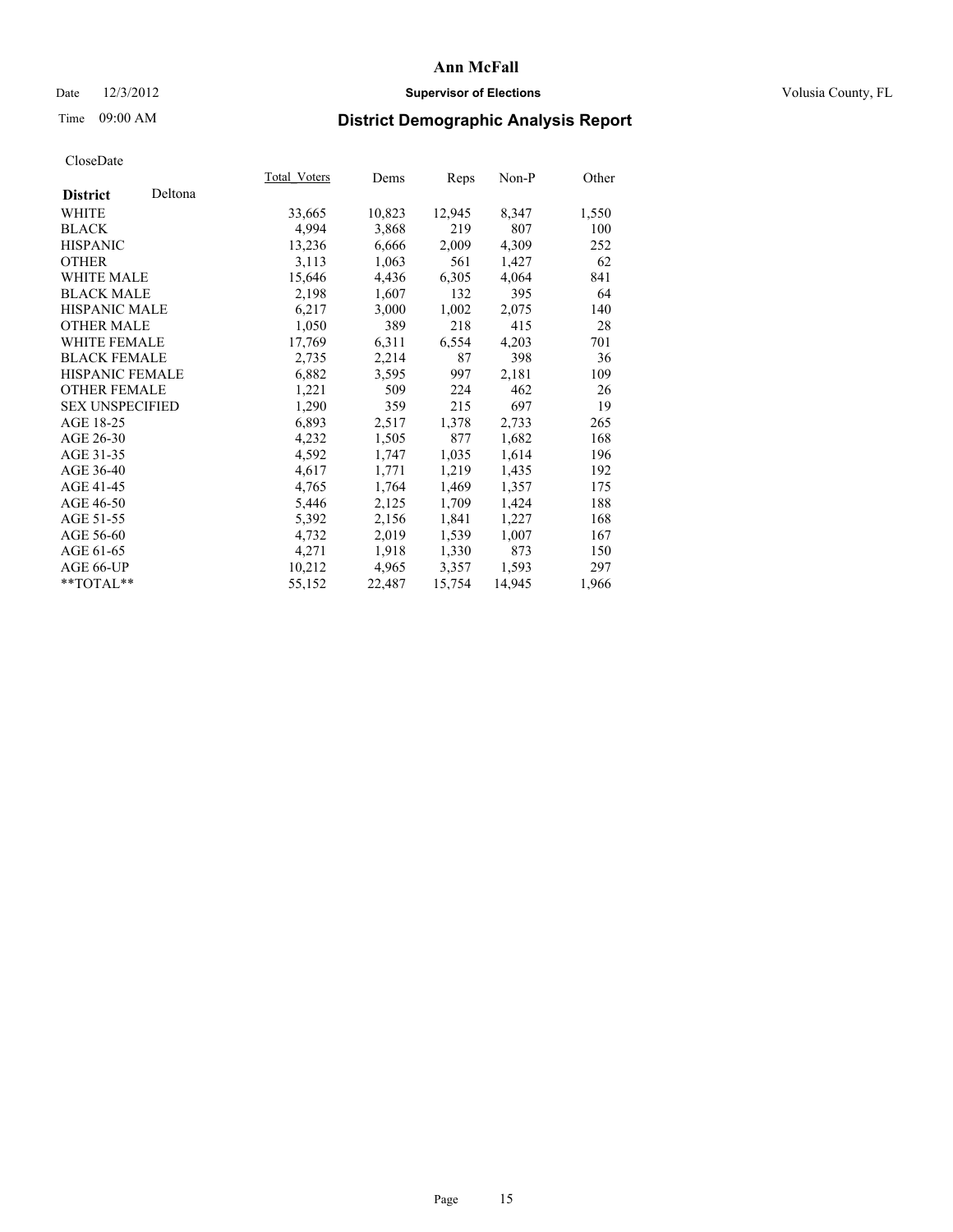### Date  $12/3/2012$  **Supervisor of Elections Supervisor of Elections** Volusia County, FL

# Time 09:00 AM **District Demographic Analysis Report**

|                              | Total Voters | Dems  | Reps  | Non-P | Other          |
|------------------------------|--------------|-------|-------|-------|----------------|
| Edgewater<br><b>District</b> |              |       |       |       |                |
| WHITE                        | 13,398       | 4,870 | 4,564 | 3,604 | 360            |
| <b>BLACK</b>                 | 312          | 231   | 16    | 62    | 3              |
| <b>HISPANIC</b>              | 188          | 83    | 40    | 59    | 6              |
| <b>OTHER</b>                 | 455          | 132   | 95    | 222   | 6              |
| <b>WHITE MALE</b>            | 6,049        | 1,919 | 2,256 | 1,685 | 189            |
| <b>BLACK MALE</b>            | 144          | 101   | 9     | 32    | 2              |
| HISPANIC MALE                | 80           | 37    | 11    | 28    | 4              |
| <b>OTHER MALE</b>            | 147          | 46    | 44    | 55    | $\overline{2}$ |
| <b>WHITE FEMALE</b>          | 7,253        | 2,916 | 2,274 | 1,892 | 171            |
| <b>BLACK FEMALE</b>          | 165          | 128   | 7     | 29    | 1              |
| <b>HISPANIC FEMALE</b>       | 105          | 45    | 29    | 29    | $\overline{2}$ |
| <b>OTHER FEMALE</b>          | 177          | 62    | 42    | 69    | $\overline{4}$ |
| <b>SEX UNSPECIFIED</b>       | 233          | 62    | 43    | 128   | $\theta$       |
| AGE 18-25                    | 1,231        | 372   | 295   | 541   | 23             |
| AGE 26-30                    | 898          | 271   | 226   | 375   | 26             |
| AGE 31-35                    | 913          | 272   | 245   | 372   | 24             |
| AGE 36-40                    | 909          | 296   | 260   | 322   | 31             |
| AGE 41-45                    | 1,035        | 361   | 328   | 324   | 22             |
| AGE 46-50                    | 1,166        | 403   | 403   | 331   | 29             |
| AGE 51-55                    | 1,361        | 477   | 494   | 354   | 36             |
| AGE 56-60                    | 1,414        | 573   | 491   | 323   | 27             |
| AGE 61-65                    | 1,366        | 558   | 463   | 309   | 36             |
| AGE 66-UP                    | 4,073        | 1,742 | 1,512 | 698   | 121            |
| **TOTAL**                    | 14,366       | 5,325 | 4,717 | 3,949 | 375            |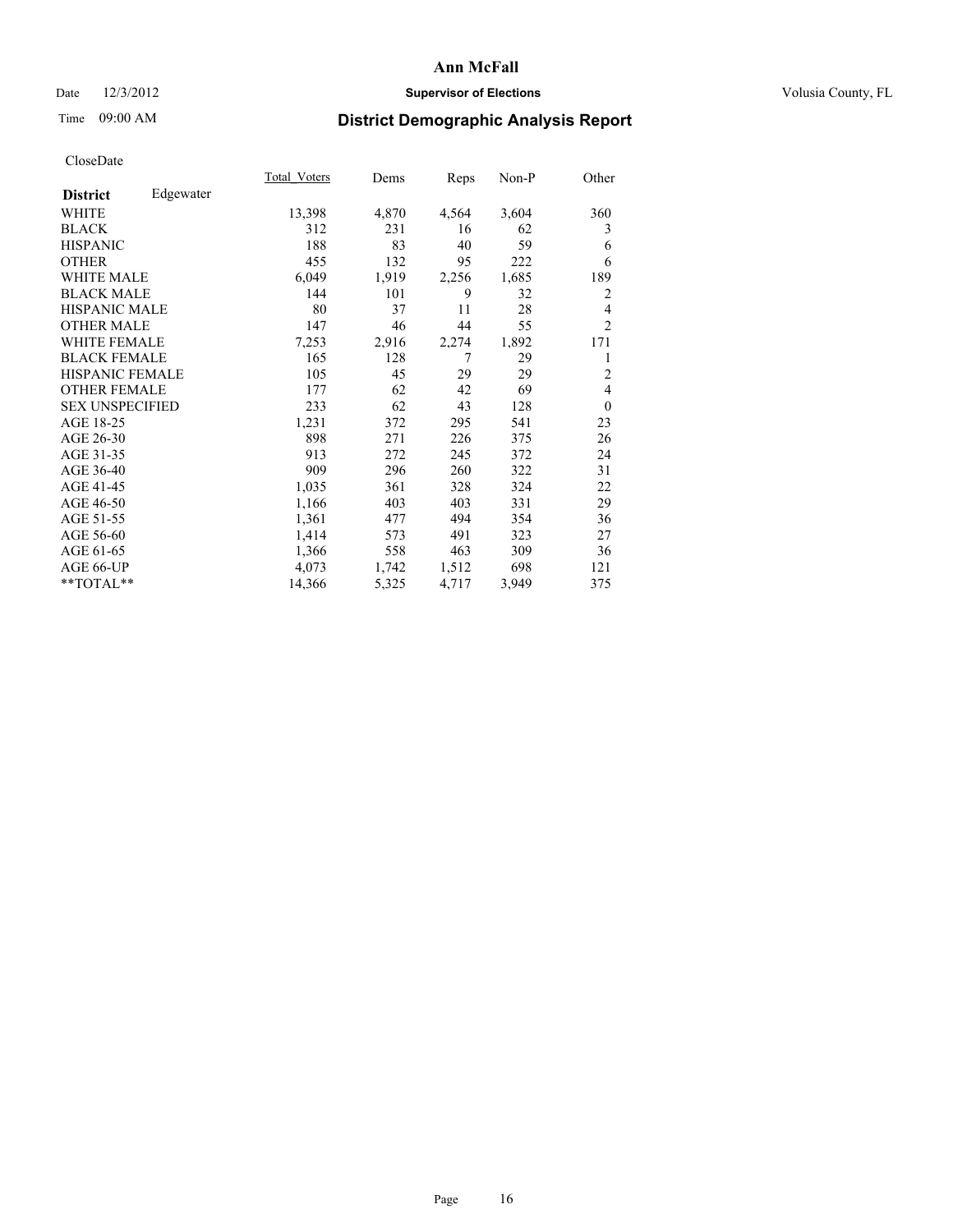### Date  $12/3/2012$  **Supervisor of Elections Supervisor of Elections** Volusia County, FL

# Time 09:00 AM **District Demographic Analysis Report**

|                        |            | <b>Total Voters</b> | Dems  | Reps  | Non-P | Other          |
|------------------------|------------|---------------------|-------|-------|-------|----------------|
| <b>District</b>        | Holly Hill |                     |       |       |       |                |
| WHITE                  |            | 5,730               | 2,311 | 1,745 | 1,455 | 219            |
| <b>BLACK</b>           |            | 831                 | 679   | 27    | 118   | 7              |
| <b>HISPANIC</b>        |            | 169                 | 83    | 26    | 60    | $\Omega$       |
| <b>OTHER</b>           |            | 338                 | 120   | 51    | 158   | 9              |
| <b>WHITE MALE</b>      |            | 2,604               | 928   | 849   | 720   | 107            |
| <b>BLACK MALE</b>      |            | 291                 | 218   | 14    | 55    | 4              |
| <b>HISPANIC MALE</b>   |            | 75                  | 28    | 16    | 31    | $\theta$       |
| <b>OTHER MALE</b>      |            | 100                 | 37    | 19    | 38    | 6              |
| <b>WHITE FEMALE</b>    |            | 3,079               | 1,369 | 883   | 717   | 110            |
| <b>BLACK FEMALE</b>    |            | 531                 | 453   | 13    | 62    | 3              |
| <b>HISPANIC FEMALE</b> |            | 94                  | 55    | 10    | 29    | $\theta$       |
| <b>OTHER FEMALE</b>    |            | 142                 | 60    | 28    | 53    | 1              |
| <b>SEX UNSPECIFIED</b> |            | 152                 | 45    | 17    | 86    | $\overline{4}$ |
| AGE 18-25              |            | 706                 | 319   | 118   | 259   | 10             |
| AGE 26-30              |            | 498                 | 209   | 95    | 173   | 21             |
| AGE 31-35              |            | 466                 | 211   | 91    | 153   | 11             |
| AGE 36-40              |            | 403                 | 176   | 87    | 134   | 6              |
| AGE 41-45              |            | 535                 | 225   | 123   | 165   | 22             |
| AGE 46-50              |            | 667                 | 257   | 187   | 191   | 32             |
| AGE 51-55              |            | 721                 | 306   | 210   | 169   | 36             |
| AGE 56-60              |            | 678                 | 313   | 172   | 171   | 22             |
| AGE 61-65              |            | 624                 | 292   | 167   | 142   | 23             |
| AGE 66-UP              |            | 1,786               | 895   | 600   | 239   | 52             |
| **TOTAL**              |            | 7,084               | 3,203 | 1,850 | 1,796 | 235            |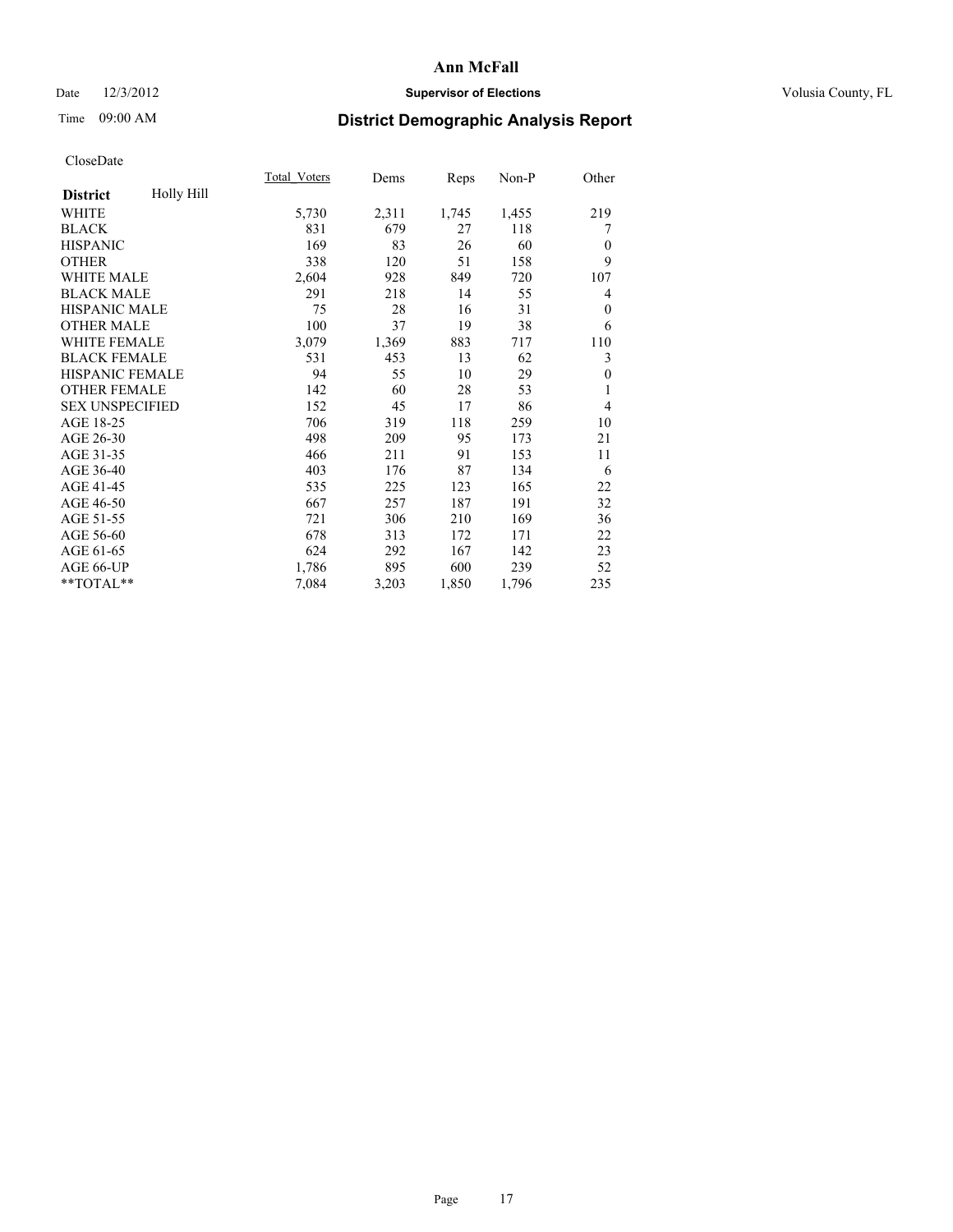## Date  $12/3/2012$  **Supervisor of Elections** Volusia County, FL

# Time 09:00 AM **District Demographic Analysis Report**

|                        |            | <b>Total Voters</b> | Dems | Reps           | Non-P | Other          |
|------------------------|------------|---------------------|------|----------------|-------|----------------|
| <b>District</b>        | Lake Helen |                     |      |                |       |                |
| WHITE                  |            | 1,661               | 611  | 614            | 373   | 63             |
| <b>BLACK</b>           |            | 189                 | 169  | $\overline{4}$ | 13    | 3              |
| <b>HISPANIC</b>        |            | 44                  | 13   | 19             | 10    | 2              |
| <b>OTHER</b>           |            | 59                  | 19   | 15             | 23    | $\overline{2}$ |
| WHITE MALE             |            | 762                 | 250  | 301            | 178   | 33             |
| <b>BLACK MALE</b>      |            | 84                  | 76   | 2              | 5     | 1              |
| <b>HISPANIC MALE</b>   |            | 15                  | 4    | 6              | 5     | $\mathbf{0}$   |
| <b>OTHER MALE</b>      |            | 19                  | 9    | 1              | 8     | 1              |
| WHITE FEMALE           |            | 886                 | 357  | 308            | 191   | 30             |
| <b>BLACK FEMALE</b>    |            | 103                 | 91   | $\overline{2}$ | 8     | $\overline{2}$ |
| <b>HISPANIC FEMALE</b> |            | 28                  | 9    | 12             | 5     | $\overline{2}$ |
| <b>OTHER FEMALE</b>    |            | 21                  | 9    | $\overline{4}$ | 7     | 1              |
| <b>SEX UNSPECIFIED</b> |            | 35                  | 7    | 16             | 12    | $\mathbf{0}$   |
| AGE 18-25              |            | 188                 | 68   | 54             | 60    | 6              |
| AGE 26-30              |            | 130                 | 47   | 34             | 44    | 5              |
| AGE 31-35              |            | 116                 | 45   | 31             | 36    | 4              |
| AGE 36-40              |            | 124                 | 34   | 36             | 40    | 14             |
| AGE 41-45              |            | 142                 | 54   | 48             | 32    | 8              |
| AGE 46-50              |            | 164                 | 57   | 64             | 36    | 7              |
| AGE 51-55              |            | 224                 | 93   | 89             | 37    | 5              |
| AGE 56-60              |            | 200                 | 81   | 73             | 39    | 7              |
| AGE 61-65              |            | 185                 | 93   | 58             | 30    | 4              |
| AGE 66-UP              |            | 480                 | 240  | 165            | 65    | 10             |
| **TOTAL**              |            | 1,953               | 812  | 652            | 419   | 70             |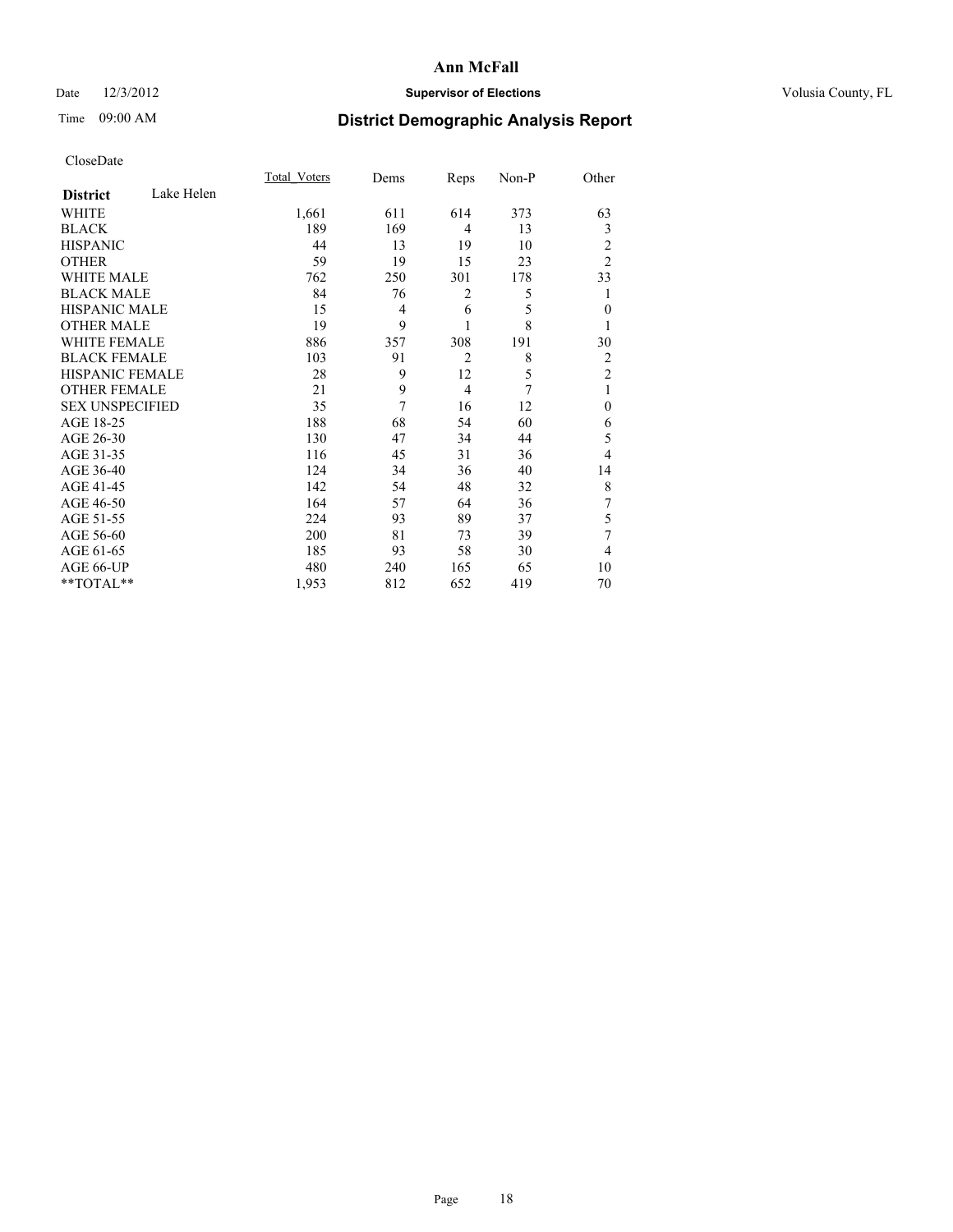### Date  $12/3/2012$  **Supervisor of Elections Supervisor of Elections** Volusia County, FL

# Time 09:00 AM **District Demographic Analysis Report**

|                                     | <b>Total Voters</b> | Dems  | Reps  | Non-P | Other          |
|-------------------------------------|---------------------|-------|-------|-------|----------------|
| New Smyrna Beach<br><b>District</b> |                     |       |       |       |                |
| WHITE                               | 16,135              | 5,279 | 6,604 | 3,801 | 451            |
| <b>BLACK</b>                        | 770                 | 647   | 19    | 98    | 6              |
| <b>HISPANIC</b>                     | 240                 | 85    | 74    | 75    | 6              |
| <b>OTHER</b>                        | 610                 | 164   | 133   | 297   | 16             |
| <b>WHITE MALE</b>                   | 7,438               | 2,080 | 3,194 | 1,927 | 237            |
| <b>BLACK MALE</b>                   | 321                 | 259   | 7     | 50    | 5              |
| <b>HISPANIC MALE</b>                | 116                 | 35    | 36    | 43    | $\overline{c}$ |
| <b>OTHER MALE</b>                   | 195                 | 53    | 50    | 87    | 5              |
| <b>WHITE FEMALE</b>                 | 8,575               | 3,156 | 3,366 | 1,841 | 212            |
| <b>BLACK FEMALE</b>                 | 443                 | 383   | 12    | 47    |                |
| HISPANIC FEMALE                     | 123                 | 50    | 38    | 31    | 4              |
| <b>OTHER FEMALE</b>                 | 236                 | 88    | 59    | 80    | 9              |
| <b>SEX UNSPECIFIED</b>              | 308                 | 71    | 68    | 165   | $\overline{4}$ |
| AGE 18-25                           | 1,215               | 402   | 287   | 502   | 24             |
| AGE 26-30                           | 904                 | 304   | 241   | 323   | 36             |
| AGE 31-35                           | 907                 | 275   | 258   | 340   | 34             |
| AGE 36-40                           | 831                 | 264   | 252   | 283   | 32             |
| AGE 41-45                           | 993                 | 322   | 370   | 273   | 28             |
| AGE 46-50                           | 1,202               | 374   | 506   | 297   | 25             |
| AGE 51-55                           | 1,592               | 535   | 623   | 384   | 50             |
| AGE 56-60                           | 1,781               | 678   | 671   | 387   | 45             |
| AGE 61-65                           | 1,947               | 700   | 766   | 436   | 45             |
| AGE 66-UP                           | 6,397               | 2,326 | 2,860 | 1,051 | 160            |
| $*$ $TOTAL**$                       | 17,769              | 6,180 | 6,834 | 4,276 | 479            |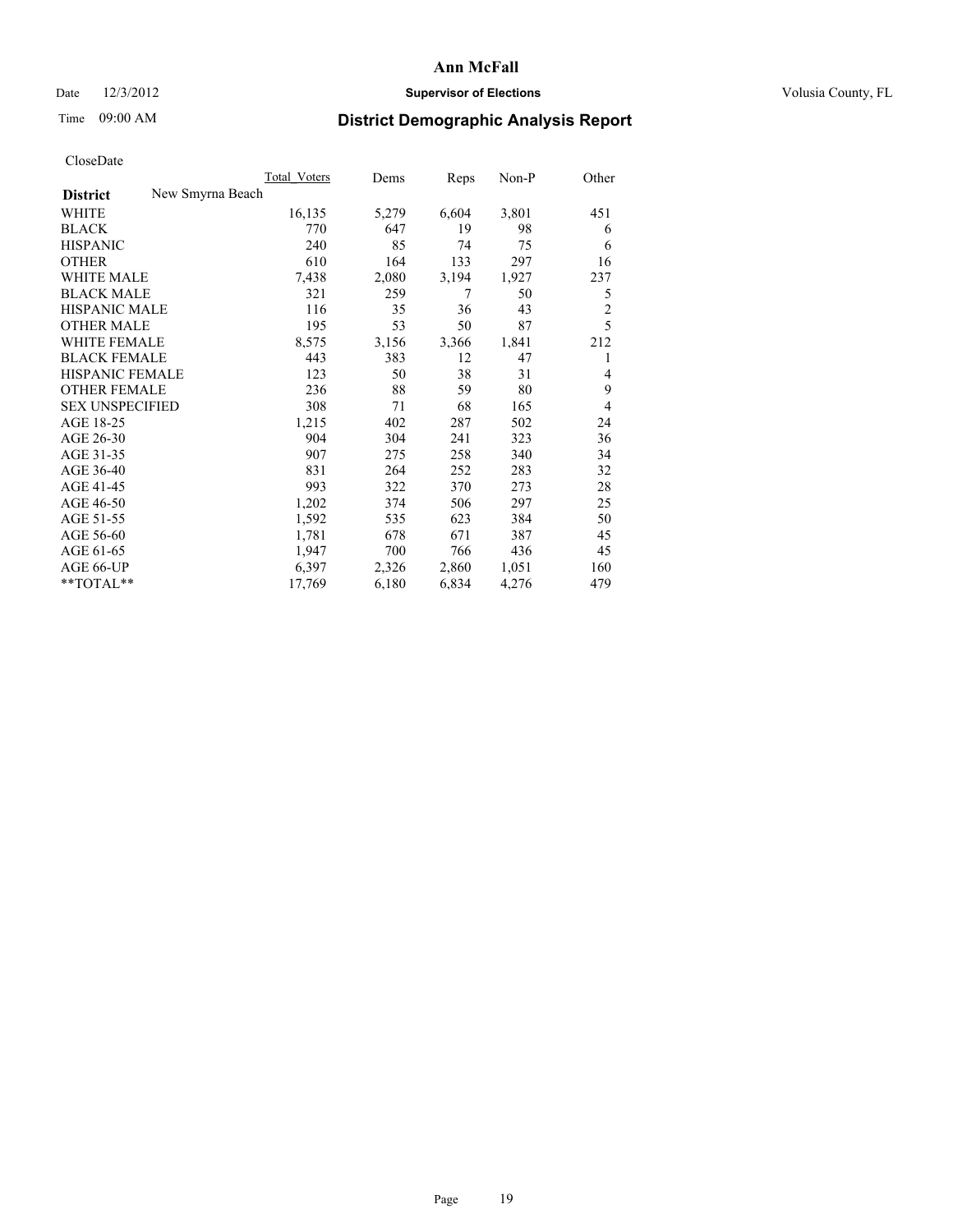## Date  $12/3/2012$  **Supervisor of Elections** Volusia County, FL

# Time 09:00 AM **District Demographic Analysis Report**

|                        |          | Total Voters   | Dems           | Reps           | Non-P    | Other          |
|------------------------|----------|----------------|----------------|----------------|----------|----------------|
| <b>District</b>        | Oak Hill |                |                |                |          |                |
| WHITE                  |          | 1,132          | 396            | 439            | 270      | 27             |
| <b>BLACK</b>           |          | 182            | 157            | 4              | 20       |                |
| <b>HISPANIC</b>        |          | 5              | 3              | $\overline{2}$ | $\theta$ | $\Omega$       |
| <b>OTHER</b>           |          | 33             | 8              | 7              | 15       | 3              |
| WHITE MALE             |          | 570            | 182            | 226            | 144      | 18             |
| <b>BLACK MALE</b>      |          | 78             | 65             | 2              | 10       | 1              |
| <b>HISPANIC MALE</b>   |          | $\overline{2}$ | $\theta$       | $\overline{2}$ | $\theta$ | $\theta$       |
| <b>OTHER MALE</b>      |          | 14             | 3              | $\overline{4}$ | 6        |                |
| WHITE FEMALE           |          | 554            | 213            | 209            | 123      | 9              |
| <b>BLACK FEMALE</b>    |          | 103            | 91             | $\overline{2}$ | 10       | $\theta$       |
| <b>HISPANIC FEMALE</b> |          | 3              | 3              | $\overline{0}$ | $\theta$ | $\Omega$       |
| <b>OTHER FEMALE</b>    |          | 13             | 5              | 3              | 3        | 2              |
| <b>SEX UNSPECIFIED</b> |          | 15             | $\overline{c}$ | $\overline{4}$ | 9        | $\mathbf{0}$   |
| AGE 18-25              |          | 99             | 43             | 20             | 34       | $\overline{c}$ |
| AGE 26-30              |          | 77             | 29             | 18             | 29       | 1              |
| AGE 31-35              |          | 66             | 21             | 25             | 19       |                |
| AGE 36-40              |          | 50             | 23             | 13             | 12       | $\overline{c}$ |
| AGE 41-45              |          | 82             | 34             | 27             | 17       | 4              |
| AGE 46-50              |          | 98             | 39             | 34             | 24       | 1              |
| AGE 51-55              |          | 148            | 68             | 46             | 33       |                |
| AGE 56-60              |          | 137            | 67             | 45             | 20       | 5              |
| AGE 61-65              |          | 159            | 67             | 50             | 38       | $\overline{4}$ |
| AGE 66-UP              |          | 436            | 173            | 174            | 79       | 10             |
| $**TOTAL**$            |          | 1,352          | 564            | 452            | 305      | 31             |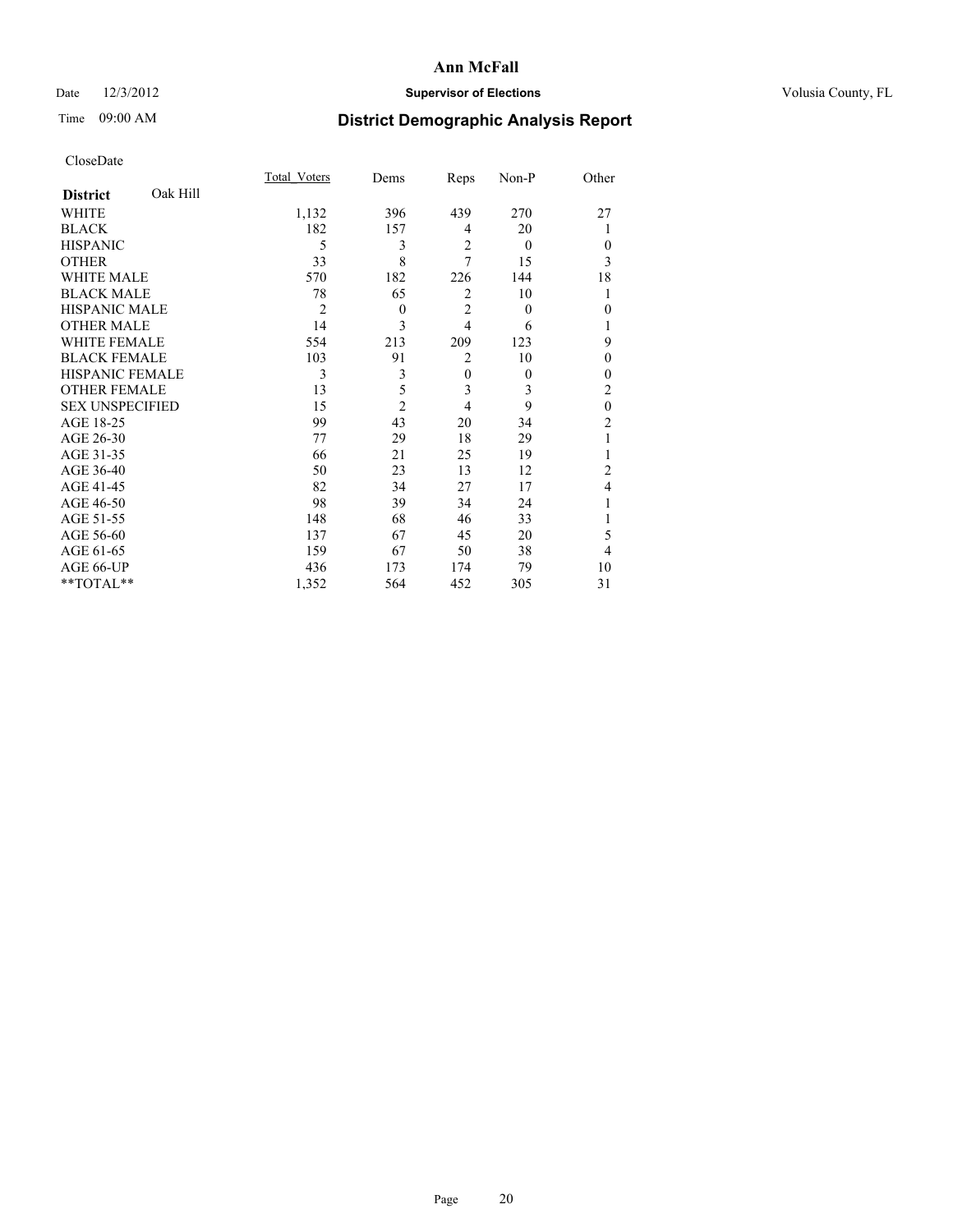### Date  $12/3/2012$  **Supervisor of Elections Supervisor of Elections** Volusia County, FL

# Time 09:00 AM **District Demographic Analysis Report**

|                        |             | Total Voters | Dems  | Reps  | Non-P | Other          |
|------------------------|-------------|--------------|-------|-------|-------|----------------|
| <b>District</b>        | Orange City |              |       |       |       |                |
| WHITE                  |             | 5,276        | 1,704 | 2,153 | 1,195 | 224            |
| <b>BLACK</b>           |             | 385          | 313   | 11    | 56    | 5              |
| <b>HISPANIC</b>        |             | 815          | 401   | 119   | 285   | 10             |
| <b>OTHER</b>           |             | 294          | 97    | 63    | 128   | 6              |
| <b>WHITE MALE</b>      |             | 2,258        | 640   | 949   | 547   | 122            |
| <b>BLACK MALE</b>      |             | 145          | 110   | 6     | 26    | 3              |
| HISPANIC MALE          |             | 337          | 158   | 56    | 118   | 5              |
| <b>OTHER MALE</b>      |             | 102          | 39    | 26    | 37    | $\theta$       |
| <b>WHITE FEMALE</b>    |             | 2,981        | 1,050 | 1,190 | 639   | 102            |
| <b>BLACK FEMALE</b>    |             | 238          | 201   | 5     | 30    | $\overline{2}$ |
| <b>HISPANIC FEMALE</b> |             | 473          | 242   | 62    | 164   | 5              |
| <b>OTHER FEMALE</b>    |             | 115          | 42    | 23    | 46    | 4              |
| <b>SEX UNSPECIFIED</b> |             | 121          | 33    | 29    | 57    | $\overline{c}$ |
| AGE 18-25              |             | 581          | 190   | 141   | 219   | 31             |
| AGE 26-30              |             | 443          | 171   | 103   | 159   | 10             |
| AGE 31-35              |             | 473          | 146   | 136   | 170   | 21             |
| AGE 36-40              |             | 358          | 117   | 106   | 123   | 12             |
| AGE 41-45              |             | 427          | 147   | 129   | 141   | 10             |
| AGE 46-50              |             | 491          | 183   | 150   | 141   | 17             |
| AGE 51-55              |             | 475          | 169   | 179   | 111   | 16             |
| AGE 56-60              |             | 550          | 238   | 166   | 129   | 17             |
| AGE 61-65              |             | 529          | 207   | 195   | 107   | 20             |
| AGE 66-UP              |             | 2,462        | 957   | 1,045 | 367   | 93             |
| **TOTAL**              |             | 6,789        | 2,525 | 2,350 | 1,667 | 247            |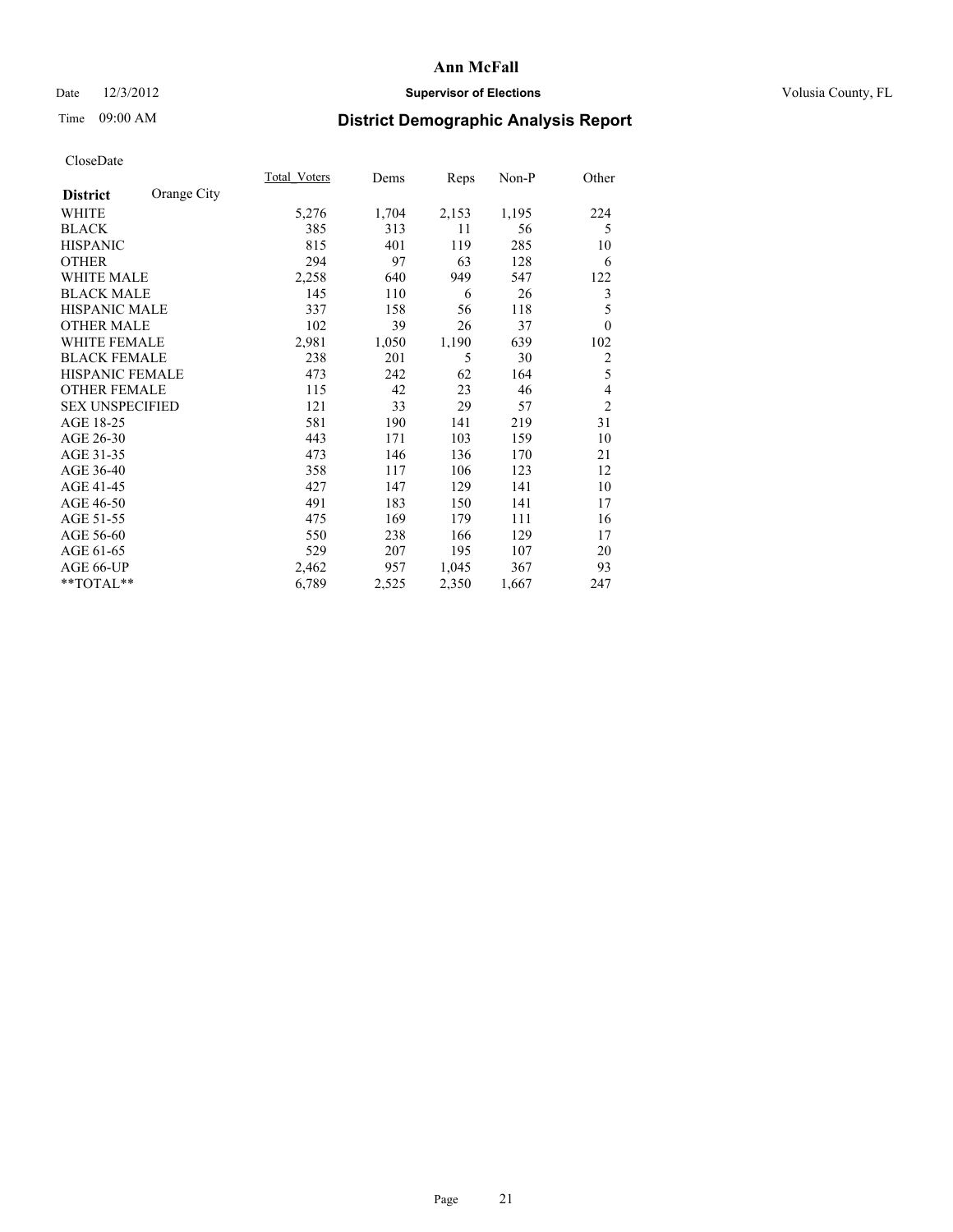### Date  $12/3/2012$  **Supervisor of Elections Supervisor of Elections** Volusia County, FL

## Time 09:00 AM **District Demographic Analysis Report**

| Total Voters | Dems   | <b>Reps</b> | Non-P | Other |
|--------------|--------|-------------|-------|-------|
|              |        |             |       |       |
| 26,456       | 8,745  | 11,236      | 5,629 | 846   |
| 881          | 664    | 54          | 141   | 22    |
| 596          | 243    | 153         | 189   | 11    |
| 1,497        | 479    | 383         | 596   | 39    |
| 11,965       | 3,483  | 5,296       | 2,736 | 450   |
| 400          | 283    | 28          | 76    | 13    |
| 250          | 80     | 83          | 79    | 8     |
| 551          | 173    | 151         | 206   | 21    |
| 14,297       | 5,210  | 5,879       | 2,821 | 387   |
| 471          | 375    | 26          | 61    | 9     |
| 339          | 161    | 67          | 108   | 3     |
| 625          | 236    | 176         | 199   | 14    |
| 532          | 130    | 120         | 269   | 13    |
| 2,552        | 766    | 807         | 916   | 63    |
| 1,554        | 468    | 502         | 534   | 50    |
| 1,420        | 426    | 470         | 473   | 51    |
| 1,507        | 450    | 540         | 442   | 75    |
| 1,986        | 572    | 850         | 500   | 64    |
| 2,481        | 759    | 1,093       | 567   | 62    |
| 2,713        | 906    | 1,149       | 589   | 69    |
| 2,913        | 1,061  | 1,235       | 531   | 86    |
| 2,923        | 1,125  | 1,132       | 577   | 89    |
| 9,419        | 3,613  | 4,056       | 1,440 | 310   |
| 29,468       | 10,146 | 11,834      | 6,569 | 919   |
|              |        |             |       |       |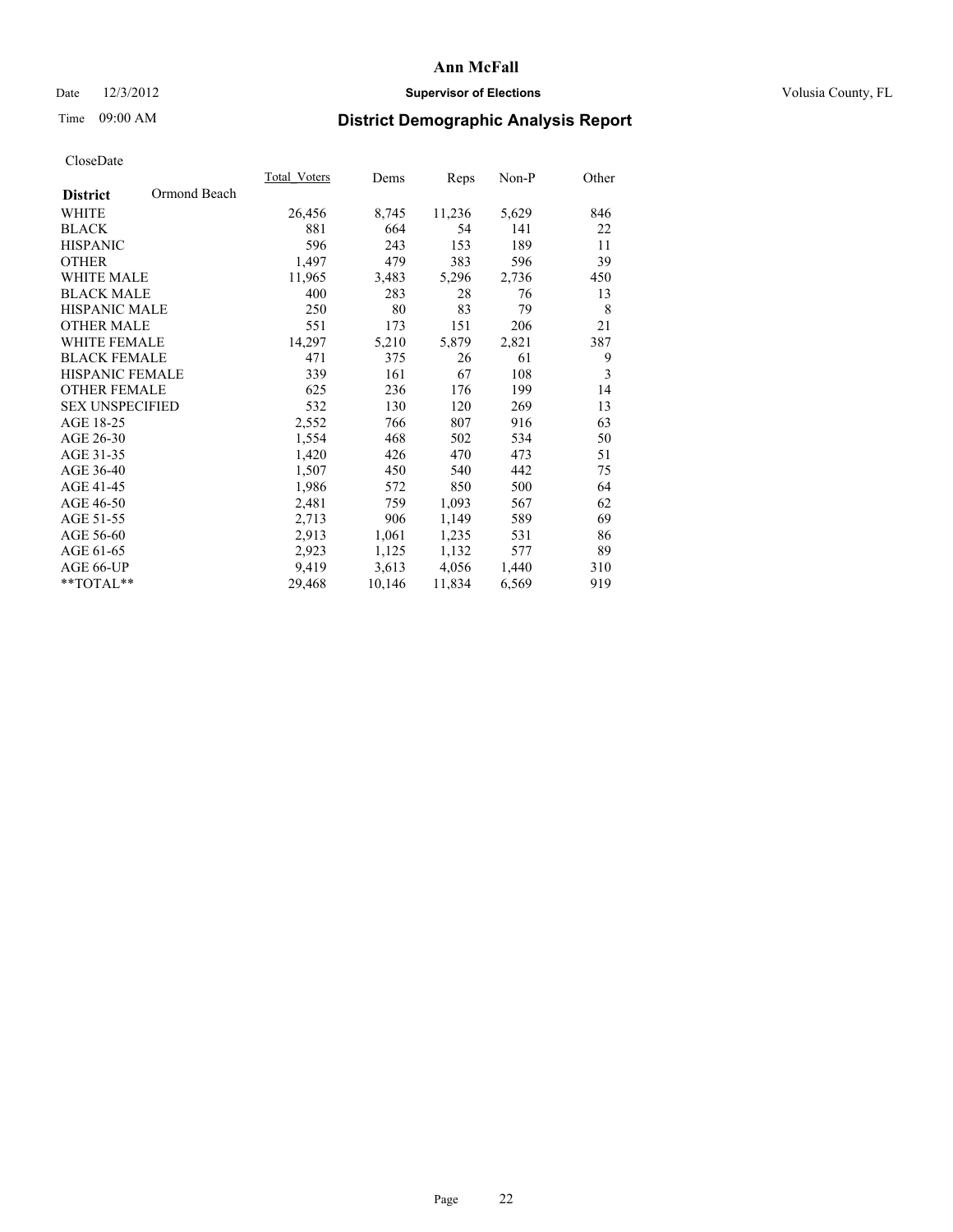## Date  $12/3/2012$  **Supervisor of Elections** Volusia County, FL

# Time 09:00 AM **District Demographic Analysis Report**

|                        |         | Total Voters | Dems           | Reps           | Non-P          | Other          |
|------------------------|---------|--------------|----------------|----------------|----------------|----------------|
| <b>District</b>        | Pierson |              |                |                |                |                |
| <b>WHITE</b>           |         | 541          | 205            | 235            | 85             | 16             |
| <b>BLACK</b>           |         | 51           | 45             | 1              | 5              | $\overline{0}$ |
| <b>HISPANIC</b>        |         | 119          | 58             | 5              | 53             | 3              |
| <b>OTHER</b>           |         | 22           | 6              | 5              | 11             | $\theta$       |
| WHITE MALE             |         | 262          | 95             | 120            | 34             | 13             |
| <b>BLACK MALE</b>      |         | 23           | 19             | 1              | 3              | $\mathbf{0}$   |
| <b>HISPANIC MALE</b>   |         | 52           | 32             | 1              | 18             | 1              |
| <b>OTHER MALE</b>      |         | 10           | 3              | $\overline{2}$ | 5              | 0              |
| WHITE FEMALE           |         | 275          | 109            | 113            | 50             | 3              |
| <b>BLACK FEMALE</b>    |         | 28           | 26             | $\mathbf{0}$   | $\overline{2}$ | $\mathbf{0}$   |
| <b>HISPANIC FEMALE</b> |         | 66           | 26             | $\overline{4}$ | 34             | $\overline{c}$ |
| <b>OTHER FEMALE</b>    |         | 5            | $\overline{c}$ | $\overline{c}$ | 1              | $\theta$       |
| <b>SEX UNSPECIFIED</b> |         | 12           | $\overline{2}$ | 3              | 7              | $\theta$       |
| AGE 18-25              |         | 102          | 43             | 20             | 38             |                |
| AGE 26-30              |         | 59           | 17             | 15             | 26             | 1              |
| AGE 31-35              |         | 53           | 12             | 17             | 21             | 3              |
| AGE 36-40              |         | 46           | 15             | 18             | 11             | $\overline{2}$ |
| AGE 41-45              |         | 46           | 20             | 15             | 10             |                |
| AGE 46-50              |         | 62           | 24             | 24             | 10             | 4              |
| AGE 51-55              |         | 72           | 39             | 23             | 8              | $\overline{c}$ |
| AGE 56-60              |         | 87           | 40             | 32             | 13             | $\overline{c}$ |
| AGE 61-65              |         | 50           | 23             | 24             | 3              | $\mathbf{0}$   |
| AGE 66-UP              |         | 156          | 81             | 58             | 14             | 3              |
| $**TOTAL**$            |         | 733          | 314            | 246            | 154            | 19             |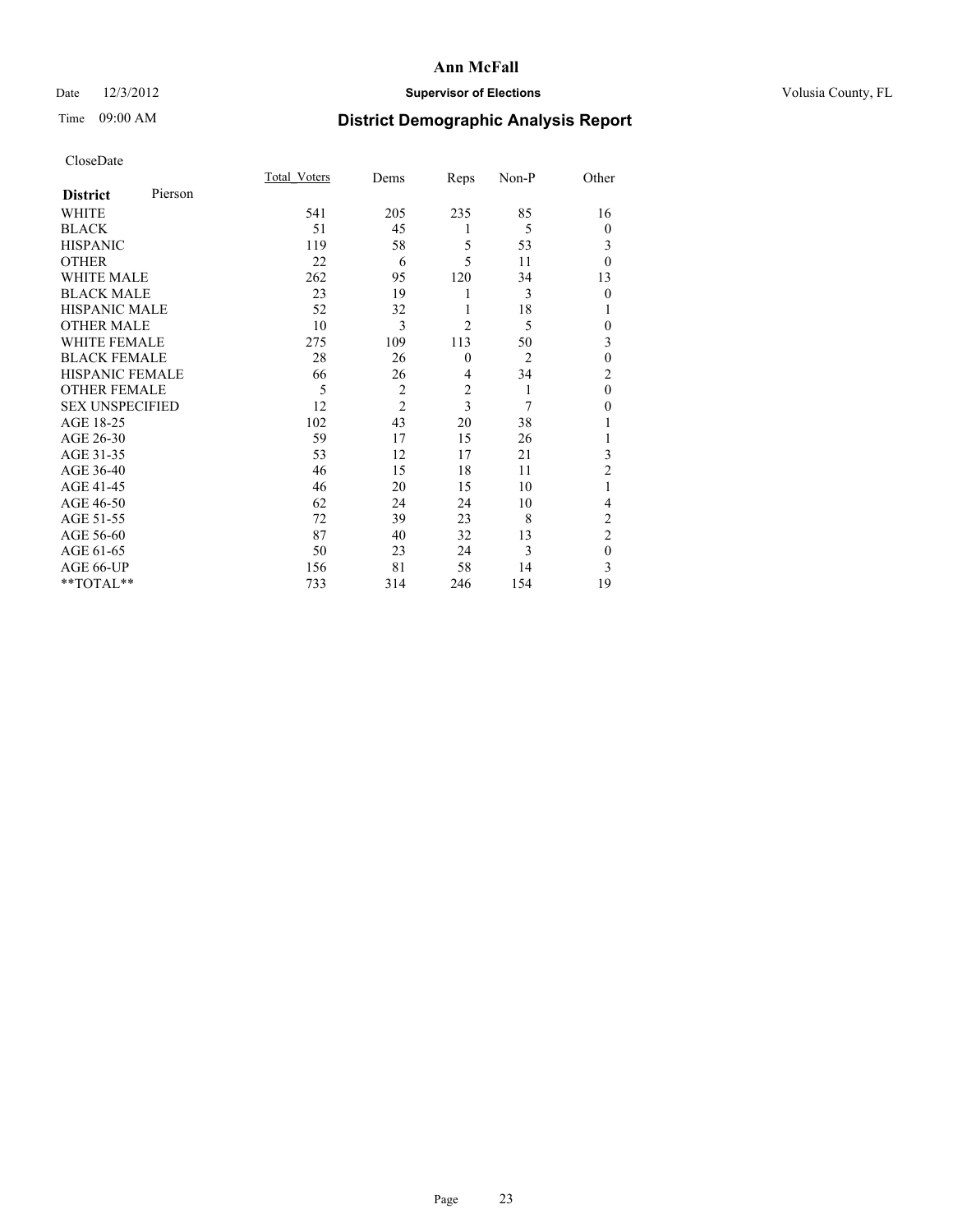## Date  $12/3/2012$  **Supervisor of Elections** Volusia County, FL

# Time 09:00 AM **District Demographic Analysis Report**

|                        |             | <b>Total Voters</b> | Dems             | Reps         | Non-P          | Other          |
|------------------------|-------------|---------------------|------------------|--------------|----------------|----------------|
| <b>District</b>        | Ponce Inlet |                     |                  |              |                |                |
| WHITE                  |             | 2,718               | 651              | 1,385        | 598            | 84             |
| <b>BLACK</b>           |             | 4                   |                  | 1            | $\overline{2}$ | $\Omega$       |
| <b>HISPANIC</b>        |             | 42                  | 12               | 19           | 11             | $\Omega$       |
| <b>OTHER</b>           |             | 107                 | 28               | 34           | 42             | 3              |
| WHITE MALE             |             | 1,302               | 268              | 687          | 300            | 47             |
| <b>BLACK MALE</b>      |             | 1                   | $\boldsymbol{0}$ | $\mathbf{0}$ | 1              | $\overline{0}$ |
| <b>HISPANIC MALE</b>   |             | 15                  | 6                | 6            | 3              | $\overline{0}$ |
| <b>OTHER MALE</b>      |             | 38                  | 9                | 14           | 12             | 3              |
| WHITE FEMALE           |             | 1,395               | 378              | 692          | 289            | 36             |
| <b>BLACK FEMALE</b>    |             | 3                   |                  | 1            | 1              | $\overline{0}$ |
| <b>HISPANIC FEMALE</b> |             | 27                  | 6                | 13           | 8              | $\Omega$       |
| <b>OTHER FEMALE</b>    |             | 47                  | 14               | 15           | 18             | $\theta$       |
| <b>SEX UNSPECIFIED</b> |             | 43                  | 10               | 11           | 21             |                |
| AGE 18-25              |             | 152                 | 32               | 59           | 56             | 5              |
| AGE 26-30              |             | 79                  | 22               | 25           | 30             | $\overline{2}$ |
| AGE 31-35              |             | 88                  | 18               | 31           | 35             | 4              |
| AGE 36-40              |             | 93                  | 21               | 35           | 34             | 3              |
| AGE 41-45              |             | 125                 | 21               | 61           | 40             | 3              |
| AGE 46-50              |             | 172                 | 44               | 78           | 47             | 3              |
| AGE 51-55              |             | 269                 | 48               | 154          | 62             | 5              |
| AGE 56-60              |             | 307                 | 83               | 151          | 63             | 10             |
| AGE 61-65              |             | 414                 | 101              | 199          | 95             | 19             |
| AGE 66-UP              |             | 1,173               | 302              | 647          | 191            | 33             |
| **TOTAL**              |             | 2,872               | 692              | 1,440        | 653            | 87             |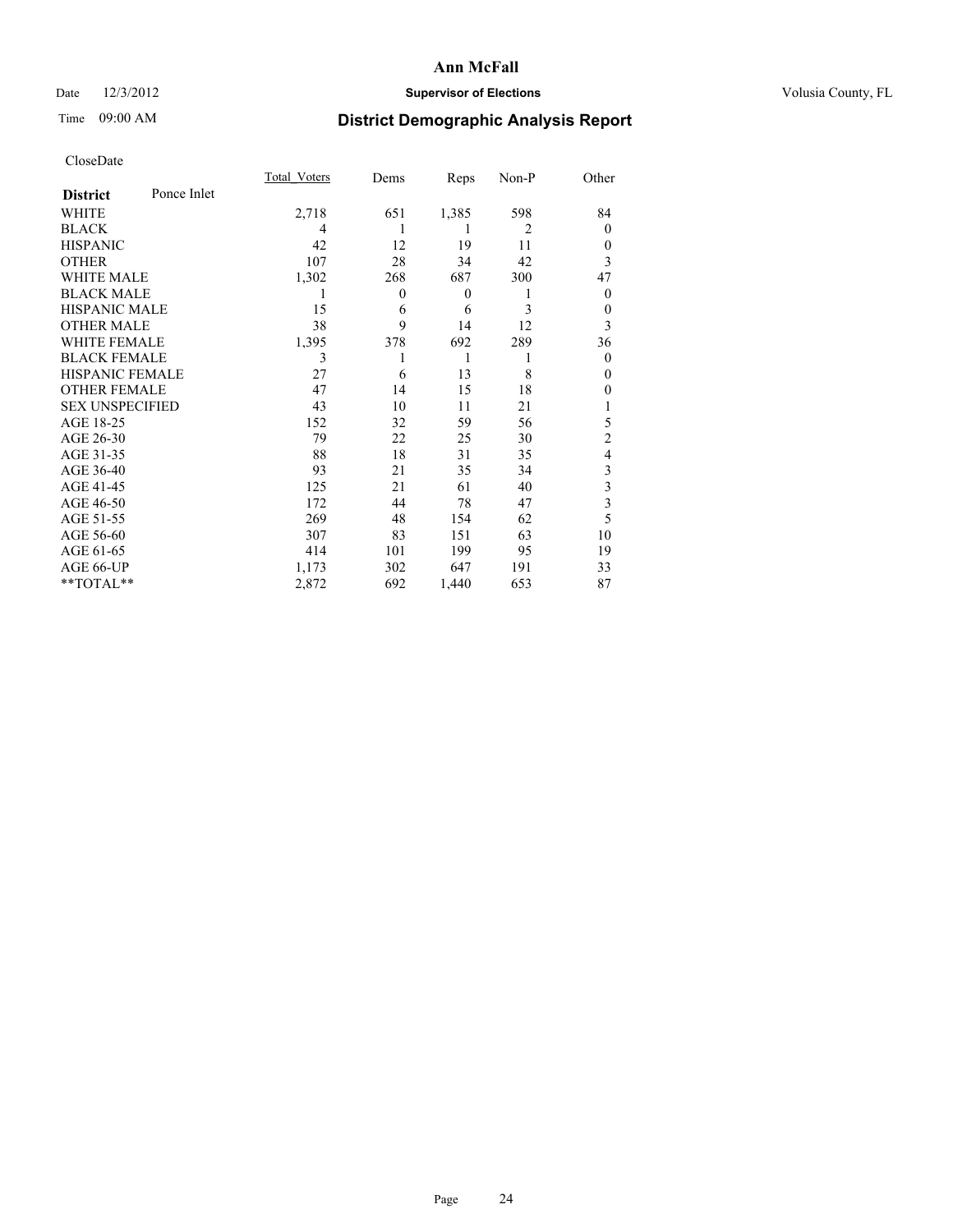### Date  $12/3/2012$  **Supervisor of Elections Supervisor of Elections** Volusia County, FL

# Time 09:00 AM **District Demographic Analysis Report**

|                        |             | Total Voters | Dems   | <b>Reps</b> | Non-P | Other |
|------------------------|-------------|--------------|--------|-------------|-------|-------|
| <b>District</b>        | Port Orange |              |        |             |       |       |
| WHITE                  |             | 35,328       | 11,819 | 13,668      | 8,603 | 1,238 |
| <b>BLACK</b>           |             | 1,061        | 827    | 54          | 159   | 21    |
| <b>HISPANIC</b>        |             | 993          | 396    | 221         | 357   | 19    |
| <b>OTHER</b>           |             | 1,856        | 581    | 412         | 811   | 52    |
| <b>WHITE MALE</b>      |             | 16,104       | 4,723  | 6,596       | 4,141 | 644   |
| <b>BLACK MALE</b>      |             | 453          | 331    | 31          | 81    | 10    |
| <b>HISPANIC MALE</b>   |             | 451          | 170    | 101         | 169   | 11    |
| <b>OTHER MALE</b>      |             | 672          | 211    | 158         | 274   | 29    |
| <b>WHITE FEMALE</b>    |             | 18,878       | 7,001  | 6,944       | 4,357 | 576   |
| <b>BLACK FEMALE</b>    |             | 599          | 488    | 22          | 78    | 11    |
| HISPANIC FEMALE        |             | 526          | 222    | 115         | 181   | 8     |
| <b>OTHER FEMALE</b>    |             | 768          | 279    | 179         | 291   | 19    |
| <b>SEX UNSPECIFIED</b> |             | 787          | 198    | 209         | 358   | 22    |
| AGE 18-25              |             | 3,594        | 1,114  | 1,001       | 1,351 | 128   |
| AGE 26-30              |             | 2,577        | 834    | 718         | 942   | 83    |
| AGE 31-35              |             | 2,405        | 754    | 724         | 844   | 83    |
| AGE 36-40              |             | 2,266        | 694    | 769         | 710   | 93    |
| AGE 41-45              |             | 2,779        | 849    | 1,059       | 800   | 71    |
| AGE 46-50              |             | 3,241        | 1,000  | 1,281       | 855   | 105   |
| AGE 51-55              |             | 3,641        | 1,227  | 1,485       | 825   | 104   |
| AGE 56-60              |             | 3,593        | 1,350  | 1,384       | 747   | 112   |
| AGE 61-65              |             | 3,752        | 1,426  | 1,390       | 805   | 131   |
| AGE 66-UP              |             | 11,452       | 4,400  | 4,557       | 2,073 | 422   |
| **TOTAL**              |             | 39,300       | 13,648 | 14,368      | 9,952 | 1,332 |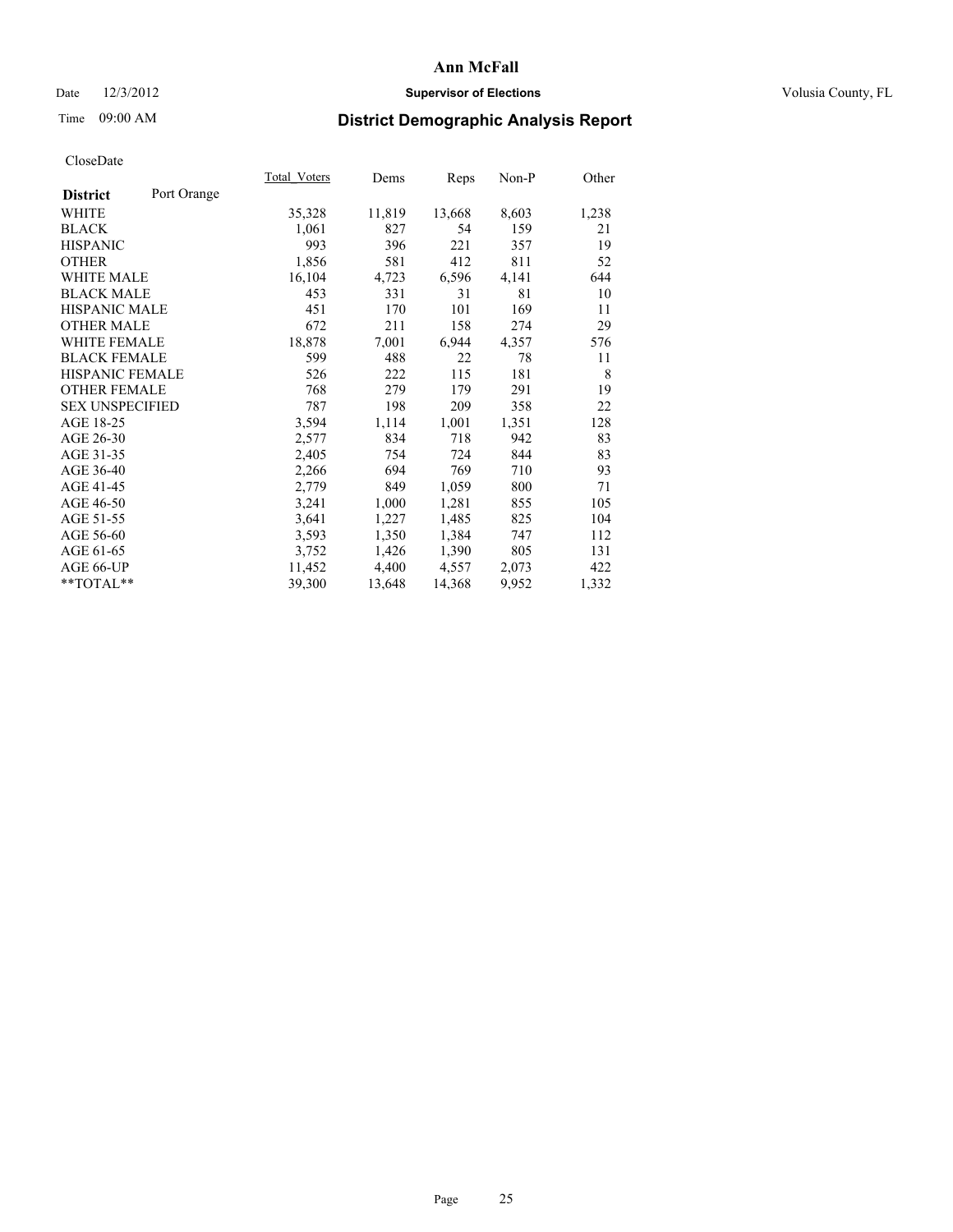### Date  $12/3/2012$  **Supervisor of Elections** Volusia County, FL

# Time 09:00 AM **District Demographic Analysis Report**

|                        |               | <b>Total Voters</b> | Dems  | Reps  | Non-P | Other            |
|------------------------|---------------|---------------------|-------|-------|-------|------------------|
| <b>District</b>        | South Daytona |                     |       |       |       |                  |
| WHITE                  |               | 6,744               | 2,613 | 2,286 | 1,637 | 208              |
| <b>BLACK</b>           |               | 690                 | 553   | 21    | 110   | 6                |
| <b>HISPANIC</b>        |               | 187                 | 100   | 31    | 52    | 4                |
| <b>OTHER</b>           |               | 370                 | 147   | 63    | 157   | 3                |
| <b>WHITE MALE</b>      |               | 3,075               | 1,025 | 1,137 | 787   | 126              |
| <b>BLACK MALE</b>      |               | 267                 | 203   | 7     | 54    | $\mathfrak{Z}$   |
| <b>HISPANIC MALE</b>   |               | 87                  | 42    | 19    | 23    | 3                |
| <b>OTHER MALE</b>      |               | 104                 | 42    | 19    | 42    | 1                |
| <b>WHITE FEMALE</b>    |               | 3,612               | 1,560 | 1,135 | 835   | 82               |
| <b>BLACK FEMALE</b>    |               | 408                 | 339   | 13    | 53    | $\mathfrak{Z}$   |
| <b>HISPANIC FEMALE</b> |               | 97                  | 56    | 12    | 28    | 1                |
| <b>OTHER FEMALE</b>    |               | 165                 | 75    | 32    | 56    | $\overline{2}$   |
| <b>SEX UNSPECIFIED</b> |               | 176                 | 71    | 27    | 78    | $\boldsymbol{0}$ |
| AGE 18-25              |               | 799                 | 314   | 169   | 300   | 16               |
| AGE 26-30              |               | 604                 | 240   | 144   | 200   | 20               |
| AGE 31-35              |               | 506                 | 202   | 103   | 177   | 24               |
| AGE 36-40              |               | 471                 | 170   | 143   | 146   | 12               |
| AGE 41-45              |               | 626                 | 267   | 184   | 159   | 16               |
| AGE 46-50              |               | 726                 | 271   | 245   | 194   | 16               |
| AGE 51-55              |               | 779                 | 311   | 269   | 177   | 22               |
| AGE 56-60              |               | 745                 | 335   | 238   | 148   | 24               |
| AGE 61-65              |               | 786                 | 344   | 250   | 168   | 24               |
| AGE 66-UP              |               | 1,969               | 969   | 660   | 293   | 47               |
| **TOTAL**              |               | 8,011               | 3,423 | 2,405 | 1,962 | 221              |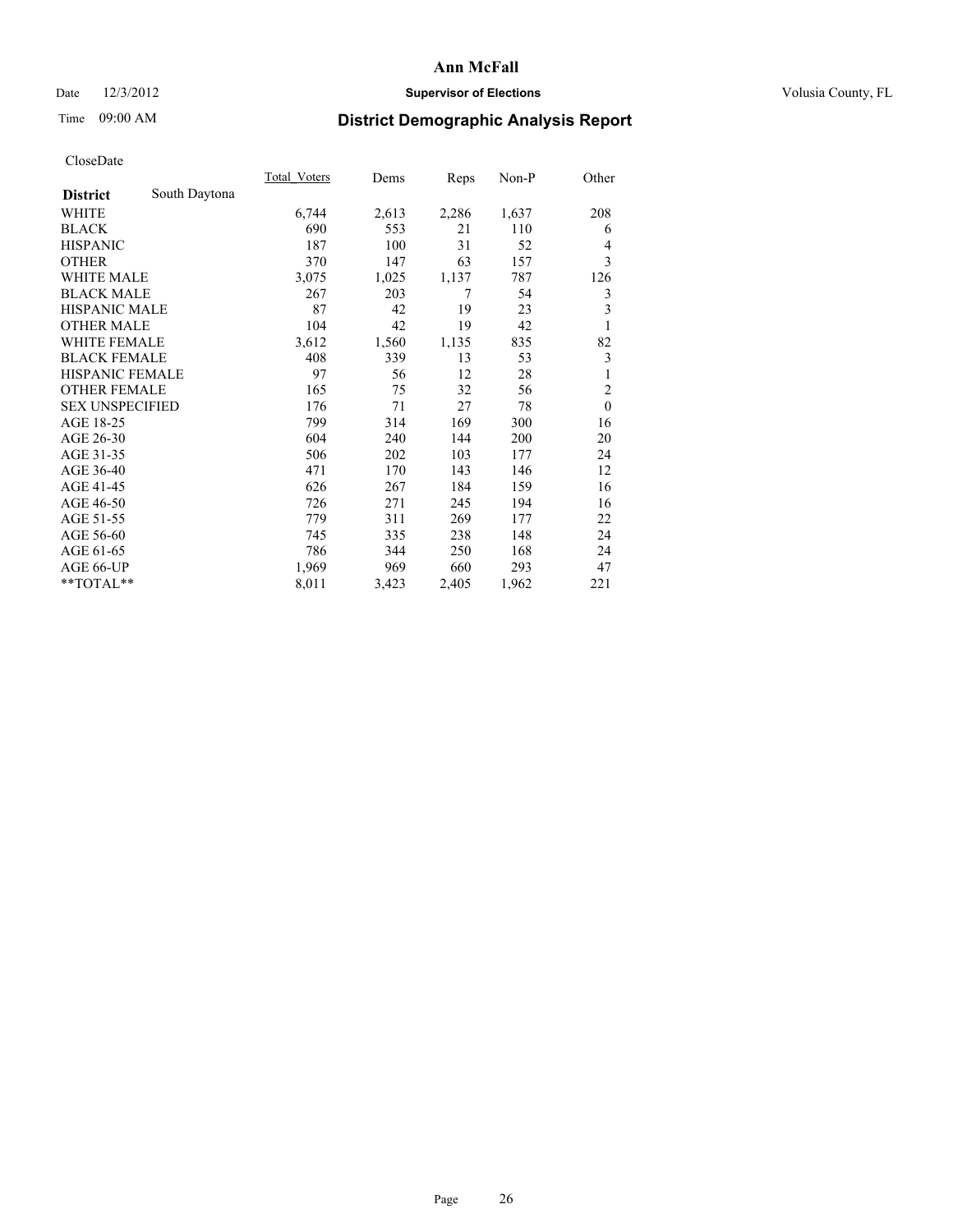## Date  $12/3/2012$  **Supervisor of Elections** Volusia County, FL

# Time 09:00 AM **District Demographic Analysis Report**

|                        |               | <b>Total Voters</b> | Dems     | Reps     | Non-P | Other |
|------------------------|---------------|---------------------|----------|----------|-------|-------|
| <b>District</b>        | Flagler Beach |                     |          |          |       |       |
| WHITE                  |               | 57                  | 22       | 17       | 17    |       |
| <b>BLACK</b>           |               | 0                   | $\Omega$ | $\theta$ | 0     |       |
| <b>HISPANIC</b>        |               |                     | $\Omega$ | 0        |       | 0     |
| <b>OTHER</b>           |               |                     |          | 2        |       |       |
| WHITE MALE             |               | 27                  | 9        | 9        | 8     |       |
| <b>BLACK MALE</b>      |               | 0                   | 0        | 0        |       |       |
| <b>HISPANIC MALE</b>   |               |                     |          | 0        |       | 0     |
| <b>OTHER MALE</b>      |               | 2                   |          |          |       | 0     |
| <b>WHITE FEMALE</b>    |               | 30                  | 13       | 8        | 9     | 0     |
| <b>BLACK FEMALE</b>    |               | 0                   | $\Omega$ | 0        |       | 0     |
| <b>HISPANIC FEMALE</b> |               |                     |          | 0        |       |       |
| <b>OTHER FEMALE</b>    |               |                     | 0        |          |       | 0     |
| <b>SEX UNSPECIFIED</b> |               |                     |          |          |       | 0     |
| AGE 18-25              |               |                     |          | 0        |       | 0     |
| AGE 26-30              |               |                     |          | 0        | 0     | 0     |
| AGE 31-35              |               |                     |          | 0        |       | 0     |
| AGE 36-40              |               |                     | 0        | 0        |       | 0     |
| AGE 41-45              |               |                     |          |          |       |       |
| AGE 46-50              |               |                     |          |          |       | 0     |
| AGE 51-55              |               | 4                   |          |          |       |       |
| AGE 56-60              |               | 3                   |          | 2        |       | 0     |
| AGE 61-65              |               | 9                   |          |          |       |       |
| AGE 66-UP              |               | 39                  | 17       | 14       |       |       |
| **TOTAL**              |               | 60                  | 23       | 19       | 17    |       |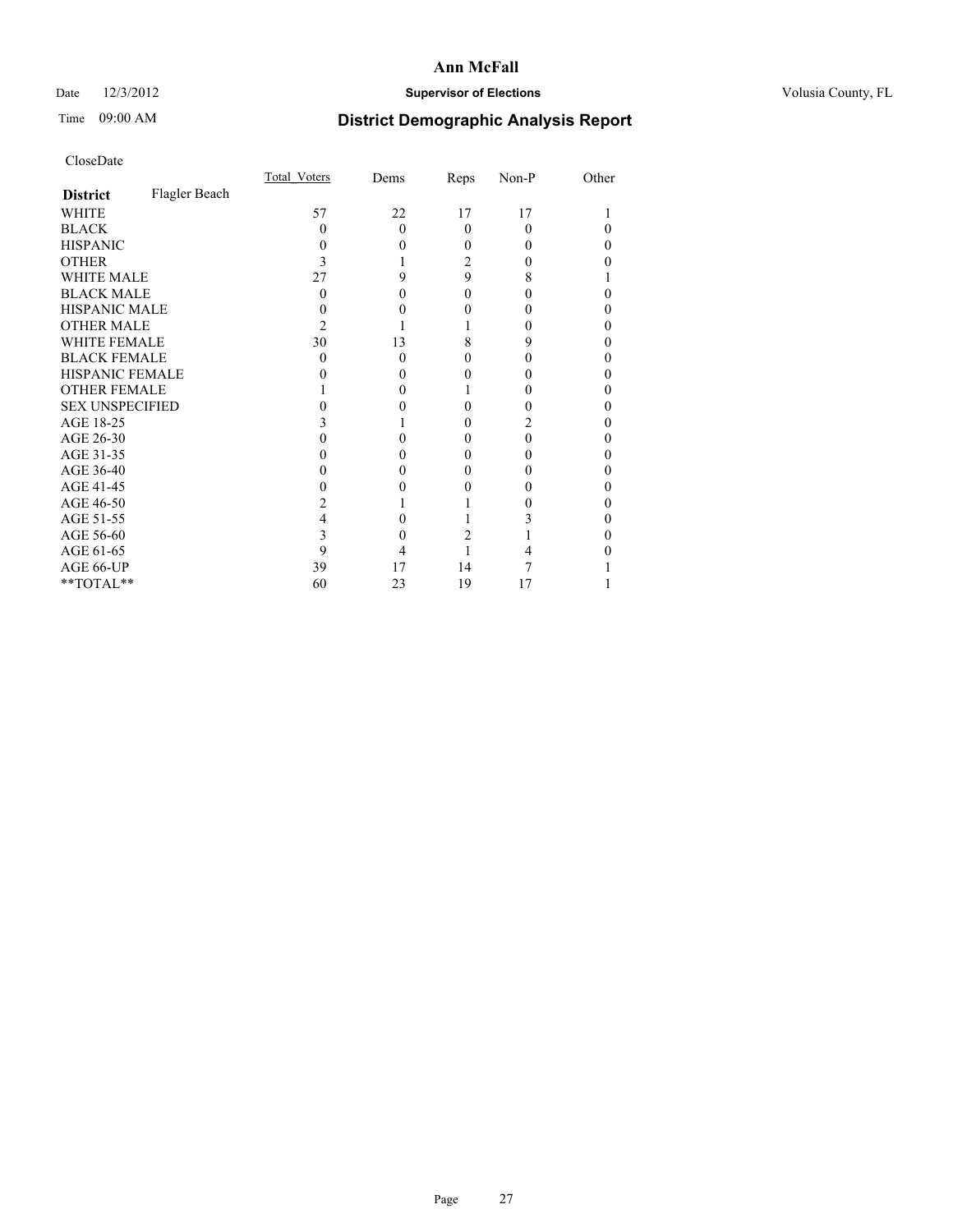### Date  $12/3/2012$  **Supervisor of Elections Supervisor of Elections** Volusia County, FL

# Time 09:00 AM **District Demographic Analysis Report**

|                        |                           | Total Voters | Dems   | <b>Reps</b> | Non-P  | Other |
|------------------------|---------------------------|--------------|--------|-------------|--------|-------|
| <b>District</b>        | <b>Hospital Authority</b> |              |        |             |        |       |
| WHITE                  |                           | 99,561       | 31,367 | 41,513      | 22,363 | 4,318 |
| <b>BLACK</b>           |                           | 10,344       | 8,194  | 424         | 1,556  | 170   |
| <b>HISPANIC</b>        |                           | 18,319       | 8,884  | 2,960       | 6,093  | 382   |
| <b>OTHER</b>           |                           | 6,875        | 2,175  | 1,492       | 3,045  | 163   |
| <b>WHITE MALE</b>      |                           | 45,970       | 12,673 | 20,132      | 10,842 | 2,323 |
| <b>BLACK MALE</b>      |                           | 4,347        | 3,263  | 226         | 753    | 105   |
| <b>HISPANIC MALE</b>   |                           | 8,485        | 3,949  | 1,456       | 2,875  | 205   |
| <b>OTHER MALE</b>      |                           | 2,297        | 770    | 565         | 894    | 68    |
| WHITE FEMALE           |                           | 52,841       | 18,488 | 21,091      | 11,289 | 1,973 |
| <b>BLACK FEMALE</b>    |                           | 5,873        | 4,840  | 194         | 775    | 64    |
| <b>HISPANIC FEMALE</b> |                           | 9,638        | 4,835  | 1,487       | 3,145  | 171   |
| <b>OTHER FEMALE</b>    |                           | 2,690        | 1,027  | 598         | 1,002  | 63    |
| <b>SEX UNSPECIFIED</b> |                           | 2,958        | 775    | 640         | 1,482  | 61    |
| AGE 18-25              |                           | 15,238       | 5,071  | 3,764       | 5,801  | 602   |
| AGE 26-30              |                           | 9,275        | 3,085  | 2,333       | 3,495  | 362   |
| AGE 31-35              |                           | 9,628        | 3,370  | 2,592       | 3,220  | 446   |
| AGE 36-40              |                           | 9,589        | 3,304  | 2,940       | 2,911  | 434   |
| AGE 41-45              |                           | 10,824       | 3,624  | 3,868       | 2,935  | 397   |
| AGE 46-50              |                           | 12,499       | 4,347  | 4,689       | 3,018  | 445   |
| AGE 51-55              |                           | 13,108       | 4,788  | 5,086       | 2,789  | 445   |
| AGE 56-60              |                           | 12,268       | 4,898  | 4,527       | 2,396  | 447   |
| AGE 61-65              |                           | 11,731       | 4,792  | 4,367       | 2,127  | 445   |
| AGE 66-UP              |                           | 31,232       | 13,468 | 12,273      | 4,472  | 1,019 |
| $*$ TOTAL $*$          |                           | 135,394      | 50,747 | 46,439      | 33,166 | 5,042 |
|                        |                           |              |        |             |        |       |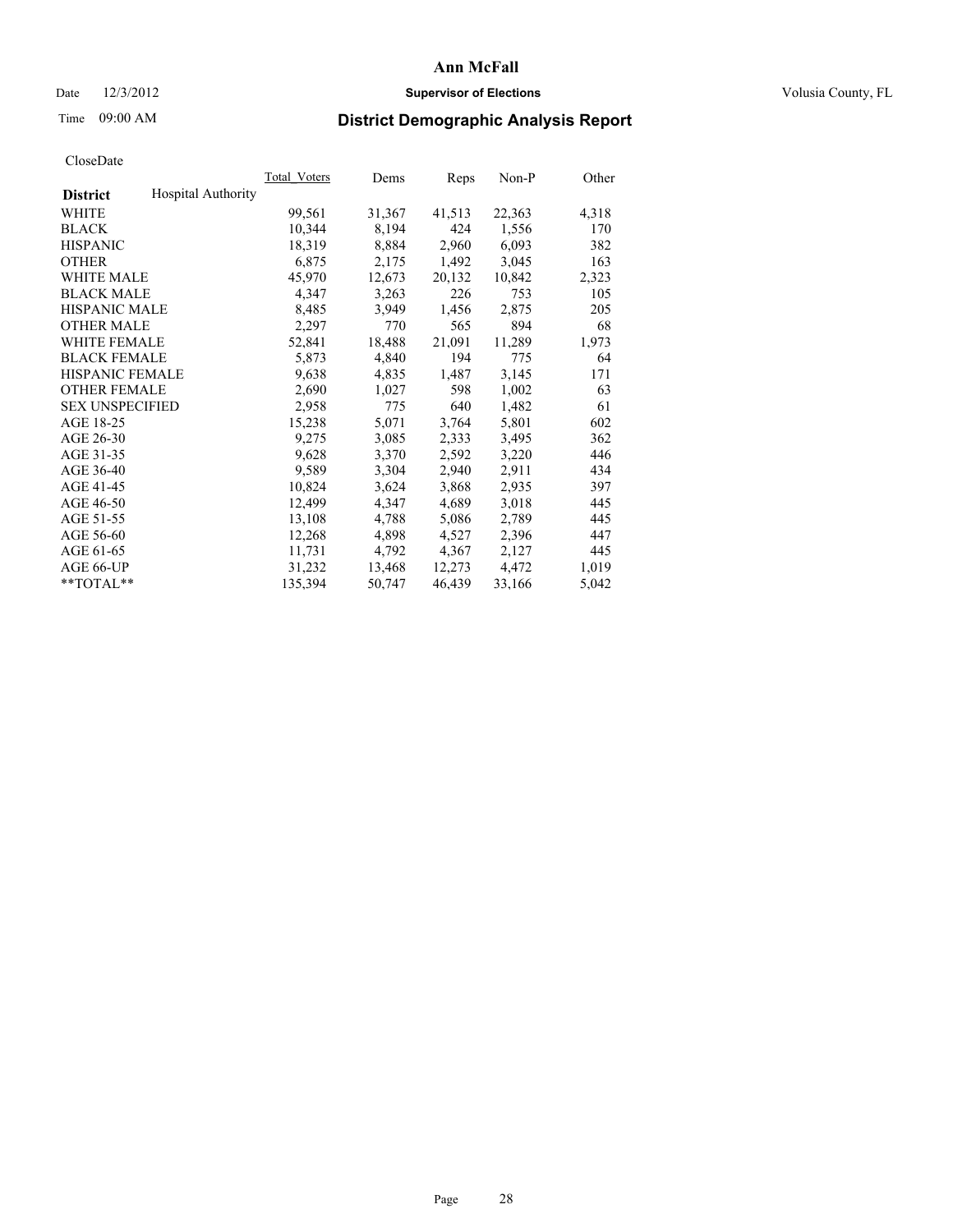## Date  $12/3/2012$  **Supervisor of Elections** Volusia County, FL

# Time 09:00 AM **District Demographic Analysis Report**

|                                          | <b>Total Voters</b> | Dems  | <b>Reps</b> | Non-P | Other |
|------------------------------------------|---------------------|-------|-------------|-------|-------|
| Florida House Seat 24<br><b>District</b> |                     |       |             |       |       |
| WHITE                                    | 17,828              | 5,533 | 7,870       | 3,722 | 703   |
| <b>BLACK</b>                             | 442                 | 349   | 23          | 64    | 6     |
| <b>HISPANIC</b>                          | 840                 | 348   | 146         | 326   | 20    |
| <b>OTHER</b>                             | 866                 | 216   | 277         | 350   | 23    |
| <b>WHITE MALE</b>                        | 8,304               | 2,239 | 3,854       | 1,827 | 384   |
| <b>BLACK MALE</b>                        | 201                 | 151   | 17          | 28    | 5     |
| <b>HISPANIC MALE</b>                     | 384                 | 163   | 57          | 153   | 11    |
| <b>OTHER MALE</b>                        | 298                 | 71    | 110         | 107   | 10    |
| <b>WHITE FEMALE</b>                      | 9,378               | 3,261 | 3,950       | 1,851 | 316   |
| <b>BLACK FEMALE</b>                      | 237                 | 195   | 6           | 35    | 1     |
| <b>HISPANIC FEMALE</b>                   | 444                 | 180   | 87          | 168   | 9     |
| <b>OTHER FEMALE</b>                      | 325                 | 103   | 112         | 103   | 7     |
| <b>SEX UNSPECIFIED</b>                   | 405                 | 83    | 123         | 190   | 9     |
| AGE 18-25                                | 1,515               | 380   | 507         | 571   | 57    |
| AGE 26-30                                | 931                 | 266   | 270         | 357   | 38    |
| AGE 31-35                                | 830                 | 219   | 286         | 281   | 44    |
| AGE 36-40                                | 814                 | 208   | 321         | 251   | 34    |
| AGE 41-45                                | 1,129               | 301   | 484         | 301   | 43    |
| AGE 46-50                                | 1,495               | 428   | 687         | 328   | 52    |
| AGE 51-55                                | 1,892               | 599   | 823         | 405   | 65    |
| AGE 56-60                                | 2,064               | 735   | 854         | 384   | 91    |
| AGE 61-65                                | 2,363               | 821   | 963         | 477   | 102   |
| AGE 66-UP                                | 6,967               | 2,499 | 3,126       | 1,115 | 227   |
| $*$ $TOTAL**$                            | 20,000              | 6,456 | 8,321       | 4,470 | 753   |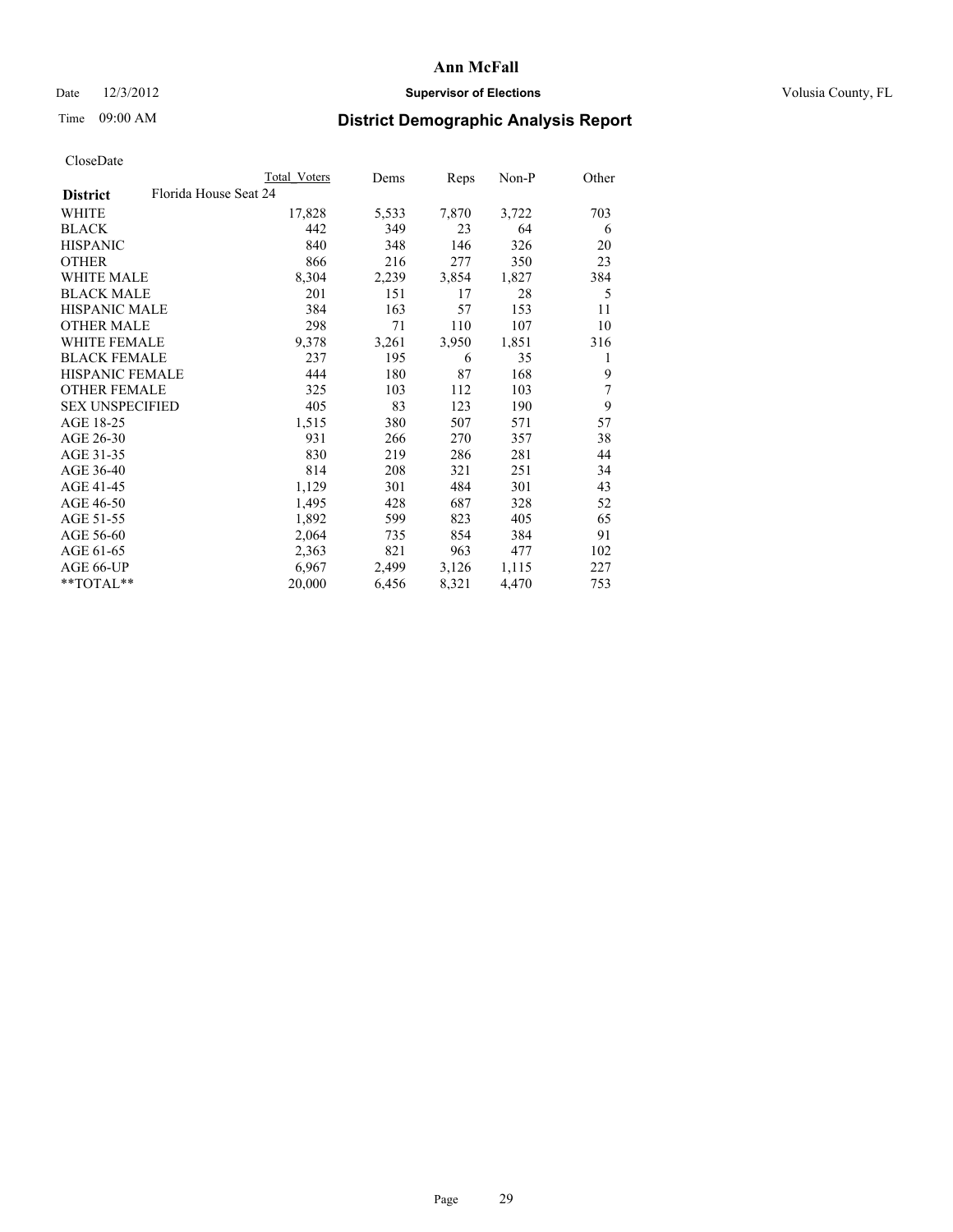### Date  $12/3/2012$  **Supervisor of Elections Supervisor of Elections** Volusia County, FL

# Time 09:00 AM **District Demographic Analysis Report**

|                                          | Total Voters | Dems   | Reps   | Non-P  | Other |
|------------------------------------------|--------------|--------|--------|--------|-------|
| Florida House Seat 25<br><b>District</b> |              |        |        |        |       |
| WHITE                                    | 104,470      | 34,432 | 42,588 | 24,069 | 3,381 |
| <b>BLACK</b>                             | 3,024        | 2,361  | 149    | 458    | 56    |
| <b>HISPANIC</b>                          | 2,342        | 917    | 602    | 779    | 44    |
| <b>OTHER</b>                             | 5,127        | 1,558  | 1,234  | 2,201  | 134   |
| <b>WHITE MALE</b>                        | 48,252       | 13,925 | 20,669 | 11,849 | 1,809 |
| <b>BLACK MALE</b>                        | 1,326        | 969    | 77     | 249    | 31    |
| <b>HISPANIC MALE</b>                     | 1,064        | 380    | 287    | 368    | 29    |
| <b>OTHER MALE</b>                        | 1,849        | 563    | 483    | 738    | 65    |
| WHITE FEMALE                             | 55,329       | 20,246 | 21,610 | 11,938 | 1,535 |
| <b>BLACK FEMALE</b>                      | 1,669        | 1,369  | 71     | 204    | 25    |
| HISPANIC FEMALE                          | 1,248        | 528    | 304    | 401    | 15    |
| <b>OTHER FEMALE</b>                      | 2,126        | 776    | 548    | 751    | 51    |
| <b>SEX UNSPECIFIED</b>                   | 2,100        | 512    | 524    | 1,009  | 55    |
| AGE 18-25                                | 9,327        | 2,799  | 2,738  | 3,506  | 284   |
| AGE 26-30                                | 6,474        | 2,038  | 1,869  | 2,351  | 216   |
| AGE 31-35                                | 5,951        | 1,839  | 1,805  | 2,098  | 209   |
| AGE 36-40                                | 5,839        | 1,750  | 1,970  | 1,882  | 237   |
| AGE 41-45                                | 7,472        | 2,218  | 2,919  | 2,116  | 219   |
| AGE 46-50                                | 9,115        | 2,818  | 3,775  | 2,274  | 248   |
| AGE 51-55                                | 10,836       | 3,553  | 4,531  | 2,457  | 295   |
| AGE 56-60                                | 11,337       | 4,141  | 4,542  | 2,319  | 335   |
| AGE 61-65                                | 11,957       | 4,437  | 4,630  | 2,505  | 385   |
| AGE 66-UP                                | 36,801       | 13,732 | 15,821 | 6,056  | 1,192 |
| $*$ TOTAL $*$                            | 115,109      | 39,325 | 44,600 | 27,564 | 3,620 |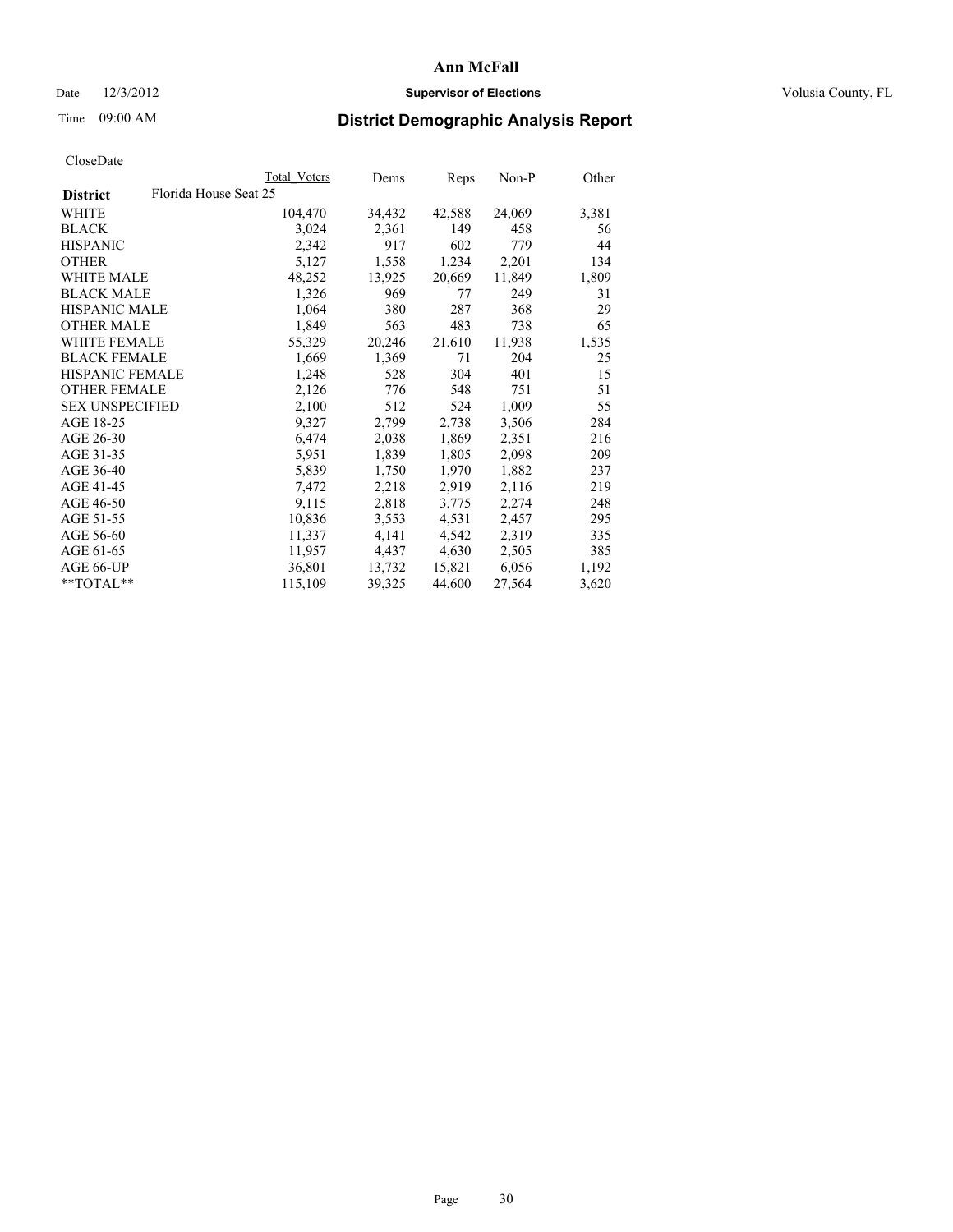### Date  $12/3/2012$  **Supervisor of Elections Supervisor of Elections** Volusia County, FL

# Time 09:00 AM **District Demographic Analysis Report**

|                        |                       | Total Voters | Dems   | Reps   | Non-P  | Other |
|------------------------|-----------------------|--------------|--------|--------|--------|-------|
| <b>District</b>        | Florida House Seat 26 |              |        |        |        |       |
| WHITE                  |                       | 67,256       | 23,634 | 25,363 | 15,605 | 2,654 |
| <b>BLACK</b>           |                       | 20,163       | 16,833 | 510    | 2,658  | 162   |
| <b>HISPANIC</b>        |                       | 3,657        | 1,690  | 630    | 1,243  | 94    |
| <b>OTHER</b>           |                       | 5,171        | 1,930  | 882    | 2,262  | 97    |
| <b>WHITE MALE</b>      |                       | 30,909       | 9,439  | 12,446 | 7,557  | 1,467 |
| <b>BLACK MALE</b>      |                       | 7,773        | 6,227  | 254    | 1,201  | 91    |
| <b>HISPANIC MALE</b>   |                       | 1,643        | 705    | 313    | 577    | 48    |
| <b>OTHER MALE</b>      |                       | 1,605        | 618    | 328    | 619    | 40    |
| <b>WHITE FEMALE</b>    |                       | 35,824       | 14,024 | 12,737 | 7,887  | 1,176 |
| <b>BLACK FEMALE</b>    |                       | 12,076       | 10,362 | 248    | 1,396  | 70    |
| <b>HISPANIC FEMALE</b> |                       | 1,962        | 961    | 310    | 648    | 43    |
| <b>OTHER FEMALE</b>    |                       | 2,061        | 901    | 385    | 738    | 37    |
| <b>SEX UNSPECIFIED</b> |                       | 2,394        | 850    | 364    | 1,145  | 35    |
| AGE 18-25              |                       | 13,912       | 6,949  | 2,293  | 4,347  | 323   |
| AGE 26-30              |                       | 7,506        | 3,256  | 1,528  | 2,482  | 240   |
| AGE 31-35              |                       | 6,511        | 2,827  | 1,456  | 1,978  | 250   |
| AGE 36-40              |                       | 5,877        | 2,451  | 1,582  | 1,633  | 211   |
| AGE 41-45              |                       | 6,859        | 2,828  | 1,994  | 1,813  | 224   |
| AGE 46-50              |                       | 7,864        | 3,341  | 2,457  | 1,813  | 253   |
| AGE 51-55              |                       | 8,768        | 3,870  | 2,846  | 1,759  | 293   |
| AGE 56-60              |                       | 8,433        | 3,990  | 2,595  | 1,578  | 270   |
| AGE 61-65              |                       | 8,265        | 3,809  | 2,653  | 1,516  | 287   |
| AGE 66-UP              |                       | 22,541       | 10,918 | 8,010  | 2,943  | 670   |
| $*$ $TOTAL**$          |                       | 96,537       | 44,239 | 27,414 | 21,863 | 3,021 |
|                        |                       |              |        |        |        |       |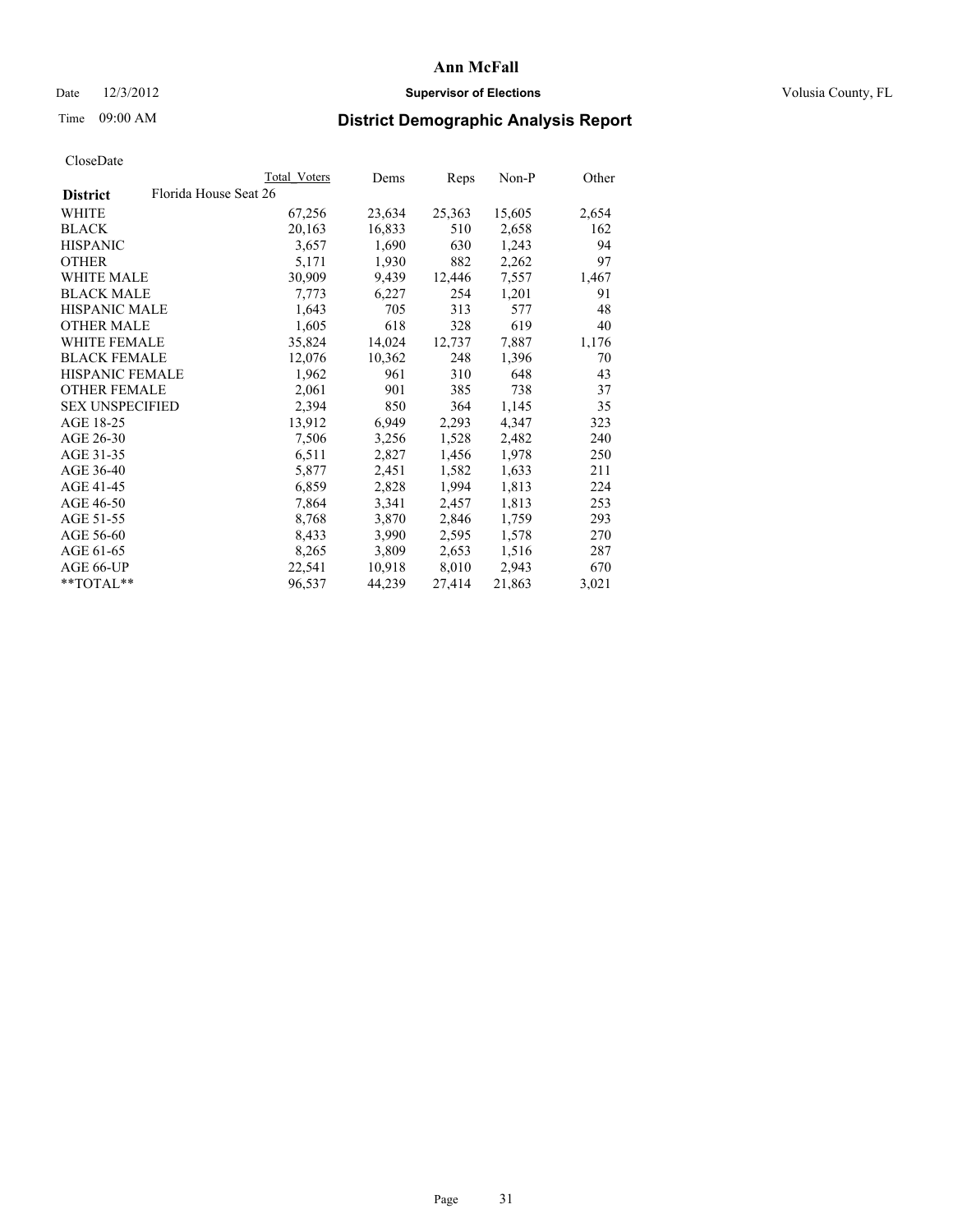## Date  $12/3/2012$  **Supervisor of Elections** Volusia County, FL

# Time 09:00 AM **District Demographic Analysis Report**

|                                          | Total Voters | Dems   | <b>Reps</b> | Non-P  | Other |
|------------------------------------------|--------------|--------|-------------|--------|-------|
| Florida House Seat 27<br><b>District</b> |              |        |             |        |       |
| WHITE                                    | 76,577       | 24,500 | 30,578      | 18,421 | 3,078 |
| <b>BLACK</b>                             | 6,512        | 5,066  | 287         | 1,038  | 121   |
| <b>HISPANIC</b>                          | 15,685       | 7,727  | 2,546       | 5,111  | 301   |
| <b>OTHER</b>                             | 5,091        | 1,617  | 1,046       | 2,310  | 118   |
| WHITE MALE                               | 35,471       | 9,994  | 14,911      | 8,897  | 1,669 |
| <b>BLACK MALE</b>                        | 2,851        | 2,096  | 159         | 522    | 74    |
| <b>HISPANIC MALE</b>                     | 7,312        | 3,444  | 1,258       | 2,440  | 170   |
| <b>OTHER MALE</b>                        | 1,733        | 579    | 414         | 689    | 51    |
| WHITE FEMALE                             | 40,525       | 14,339 | 15,447      | 9,346  | 1,393 |
| <b>BLACK FEMALE</b>                      | 3,588        | 2,912  | 128         | 501    | 47    |
| <b>HISPANIC FEMALE</b>                   | 8,211        | 4,200  | 1,275       | 2,608  | 128   |
| <b>OTHER FEMALE</b>                      | 2,022        | 784    | 428         | 757    | 53    |
| <b>SEX UNSPECIFIED</b>                   | 2,152        | 562    | 437         | 1,120  | 33    |
| AGE 18-25                                | 11,015       | 3,694  | 2,551       | 4,359  | 411   |
| AGE 26-30                                | 6,929        | 2,291  | 1,683       | 2,698  | 257   |
| AGE 31-35                                | 7,368        | 2,536  | 1,877       | 2,637  | 318   |
| AGE 36-40                                | 7,513        | 2,631  | 2,198       | 2,371  | 313   |
| AGE 41-45                                | 8,240        | 2,811  | 2,836       | 2,309  | 284   |
| AGE 46-50                                | 9,635        | 3,384  | 3,416       | 2,508  | 327   |
| AGE 51-55                                | 10,041       | 3,663  | 3,797       | 2,269  | 312   |
| AGE 56-60                                | 9,530        | 3,790  | 3,409       | 2,023  | 308   |
| AGE 61-65                                | 9,071        | 3,648  | 3,278       | 1,835  | 310   |
| AGE 66-UP                                | 24.727       | 10,555 | 9,446       | 3,945  | 781   |
| $*$ $TOTAI.**$                           | 104,070      | 39,003 | 34,491      | 26,955 | 3,621 |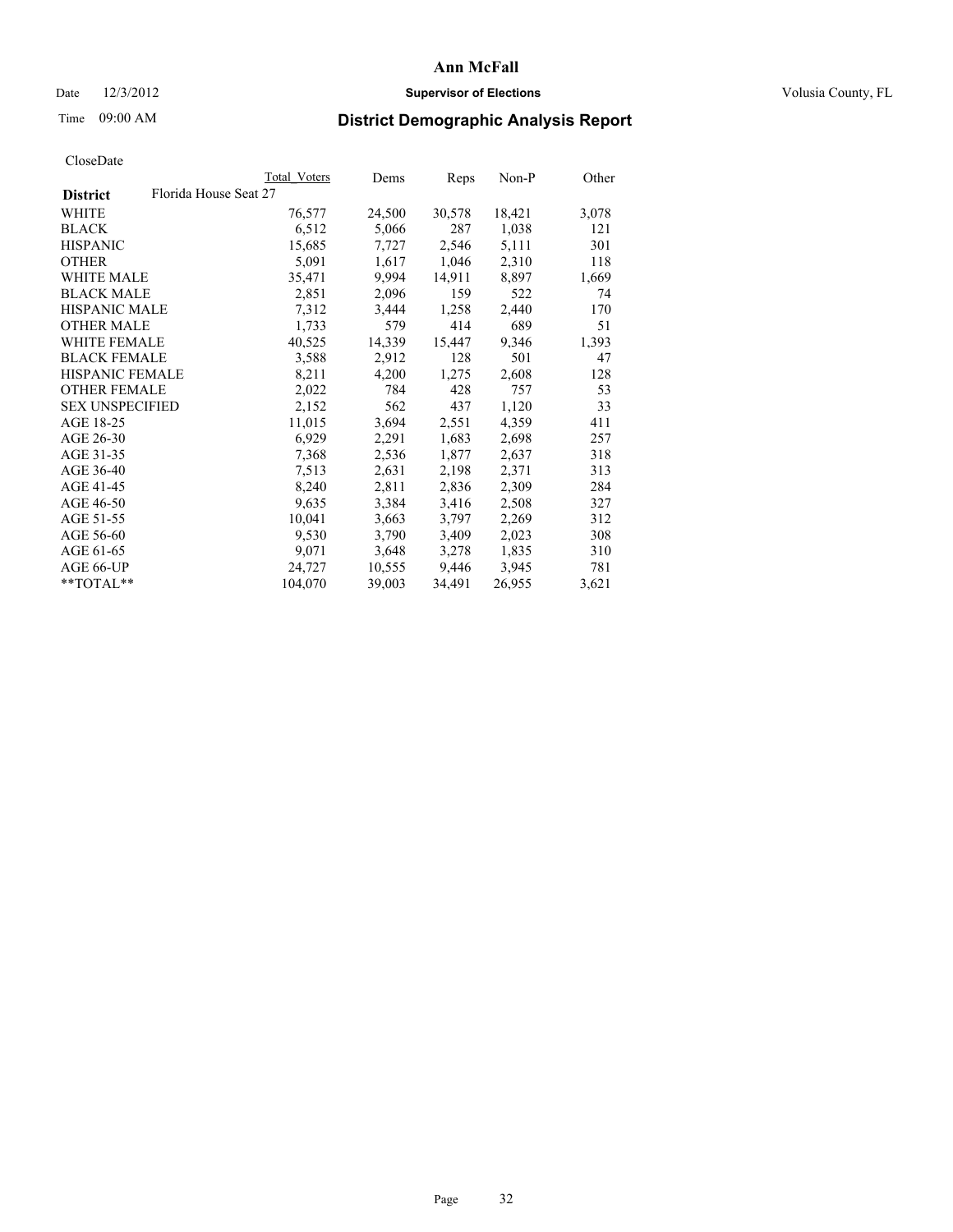### Date  $12/3/2012$  **Supervisor of Elections Supervisor of Elections** Volusia County, FL

# Time 09:00 AM **District Demographic Analysis Report**

|                        |                         | <b>Total Voters</b> | Dems   | Reps   | Non-P  | Other |
|------------------------|-------------------------|---------------------|--------|--------|--------|-------|
| <b>District</b>        | School Board District 1 |                     |        |        |        |       |
| WHITE                  |                         | 54,824              | 17,267 | 23,710 | 11,541 | 2,306 |
| <b>BLACK</b>           |                         | 4,920               | 3,994  | 183    | 680    | 63    |
| <b>HISPANIC</b>        |                         | 4,345               | 1,928  | 806    | 1,504  | 107   |
| <b>OTHER</b>           |                         | 3,162               | 966    | 770    | 1,344  | 82    |
| <b>WHITE MALE</b>      |                         | 25,071              | 6,880  | 11,403 | 5,559  | 1,229 |
| <b>BLACK MALE</b>      |                         | 1,952               | 1,519  | 79     | 318    | 36    |
| <b>HISPANIC MALE</b>   |                         | 1,921               | 814    | 383    | 674    | 50    |
| <b>OTHER MALE</b>      |                         | 1,041               | 334    | 283    | 393    | 31    |
| WHITE FEMALE           |                         | 29,335              | 10,280 | 12,132 | 5,859  | 1,064 |
| <b>BLACK FEMALE</b>    |                         | 2,907               | 2,431  | 100    | 350    | 26    |
| <b>HISPANIC FEMALE</b> |                         | 2,376               | 1,092  | 416    | 813    | 55    |
| <b>OTHER FEMALE</b>    |                         | 1,240               | 446    | 310    | 452    | 32    |
| <b>SEX UNSPECIFIED</b> |                         | 1,408               | 359    | 363    | 651    | 35    |
| AGE 18-25              |                         | 7,012               | 2,251  | 1,924  | 2,554  | 283   |
| AGE 26-30              |                         | 4,282               | 1,390  | 1,217  | 1,509  | 166   |
| AGE 31-35              |                         | 4,318               | 1,439  | 1,335  | 1,344  | 200   |
| AGE 36-40              |                         | 4,184               | 1,334  | 1,428  | 1,220  | 202   |
| AGE 41-45              |                         | 4,984               | 1,580  | 1,920  | 1,305  | 179   |
| AGE 46-50              |                         | 5,726               | 1,866  | 2,364  | 1,287  | 209   |
| AGE 51-55              |                         | 6,274               | 2,197  | 2,624  | 1,239  | 214   |
| AGE 56-60              |                         | 6,229               | 2,411  | 2,429  | 1,153  | 236   |
| AGE 61-65              |                         | 6,241               | 2,426  | 2,526  | 1,047  | 242   |
| AGE 66-UP              |                         | 18,135              | 7,314  | 7,729  | 2,459  | 633   |
| $*$ TOTAL $*$          |                         | 67,385              | 24,208 | 25,496 | 15,117 | 2,564 |
|                        |                         |                     |        |        |        |       |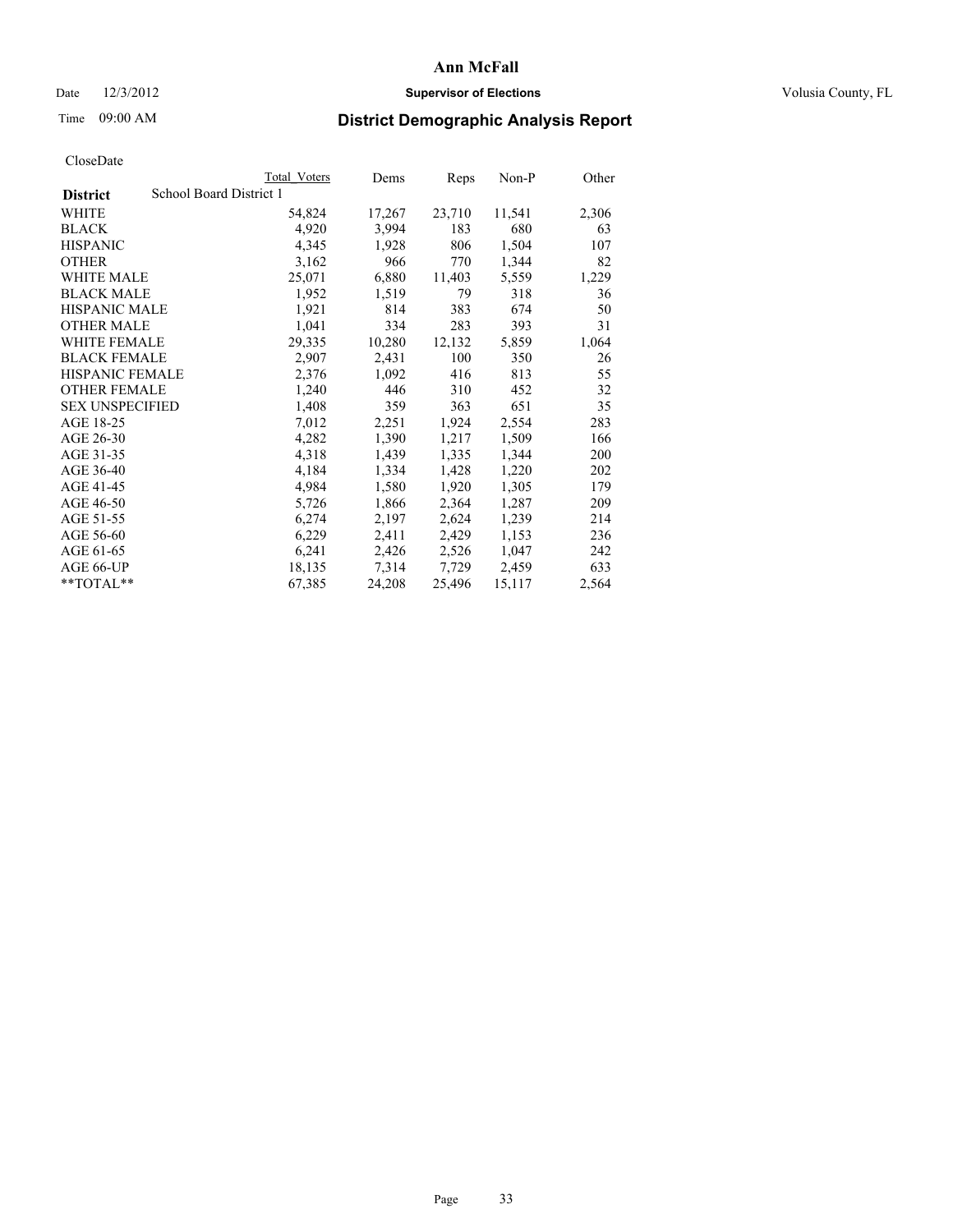## Date  $12/3/2012$  **Supervisor of Elections** Volusia County, FL

# Time 09:00 AM **District Demographic Analysis Report**

| School Board District 2<br><b>District</b><br>WHITE<br>16,826<br>17,551<br>47,750<br>12,962<br>10,819<br>301<br><b>BLACK</b><br><b>HISPANIC</b><br>1,755<br>802<br>352<br>3,552<br>1,376<br>580<br><b>OTHER</b> | 11,646<br>1,747<br>574<br>1,531<br>5,732 | 1,727<br>95<br>27<br>65 |
|-----------------------------------------------------------------------------------------------------------------------------------------------------------------------------------------------------------------|------------------------------------------|-------------------------|
|                                                                                                                                                                                                                 |                                          |                         |
|                                                                                                                                                                                                                 |                                          |                         |
|                                                                                                                                                                                                                 |                                          |                         |
|                                                                                                                                                                                                                 |                                          |                         |
|                                                                                                                                                                                                                 |                                          |                         |
| <b>WHITE MALE</b><br>22,308<br>6,851<br>8,734                                                                                                                                                                   |                                          | 991                     |
| <b>BLACK MALE</b><br>4,992<br>4,014<br>150                                                                                                                                                                      | 783                                      | 45                      |
| <b>HISPANIC MALE</b><br>840<br>352<br>180                                                                                                                                                                       | 289                                      | 19                      |
| 448<br><b>OTHER MALE</b><br>1,156<br>217                                                                                                                                                                        | 460                                      | 31                      |
| 25,000<br>8,684<br><b>WHITE FEMALE</b><br>9,813                                                                                                                                                                 | 5,781                                    | 722                     |
| <b>BLACK FEMALE</b><br>6,634<br>147<br>7,752                                                                                                                                                                    | 921                                      | 50                      |
| <b>HISPANIC FEMALE</b><br>882<br>436<br>167                                                                                                                                                                     | 271                                      | 8                       |
| <b>OTHER FEMALE</b><br>660<br>264<br>1,467                                                                                                                                                                      | 521                                      | 22                      |
| <b>SEX UNSPECIFIED</b><br>615<br>1,622<br>241                                                                                                                                                                   | 740                                      | 26                      |
| AGE 18-25<br>9,257<br>5,009<br>1,355                                                                                                                                                                            | 2,716                                    | 177                     |
| AGE 26-30<br>5,037<br>2,235<br>970                                                                                                                                                                              | 1,687                                    | 145                     |
| AGE 31-35<br>3,919<br>1,687<br>820                                                                                                                                                                              | 1,276                                    | 136                     |
| AGE 36-40<br>3,364<br>1,430<br>831                                                                                                                                                                              | 996                                      | 107                     |
| AGE 41-45<br>1,683<br>3,976<br>1,067                                                                                                                                                                            | 1,108                                    | 118                     |
| AGE 46-50<br>4,841<br>2,084<br>1,430                                                                                                                                                                            | 1,203                                    | 124                     |
| AGE 51-55<br>5,918<br>2,563<br>1,908                                                                                                                                                                            | 1,272                                    | 175                     |
| AGE 56-60<br>2,561<br>5,688<br>1,777                                                                                                                                                                            | 1,177                                    | 173                     |
| AGE 61-65<br>6,141<br>2,621<br>1,998                                                                                                                                                                            | 1,321                                    | 201                     |
| AGE 66-UP<br>18,092<br>8,071<br>6,647                                                                                                                                                                           | 2,809                                    | 565                     |
| 66,233<br>29,944<br>18,803<br>$*$ $TOTAL**$                                                                                                                                                                     | 15,565                                   | 1,921                   |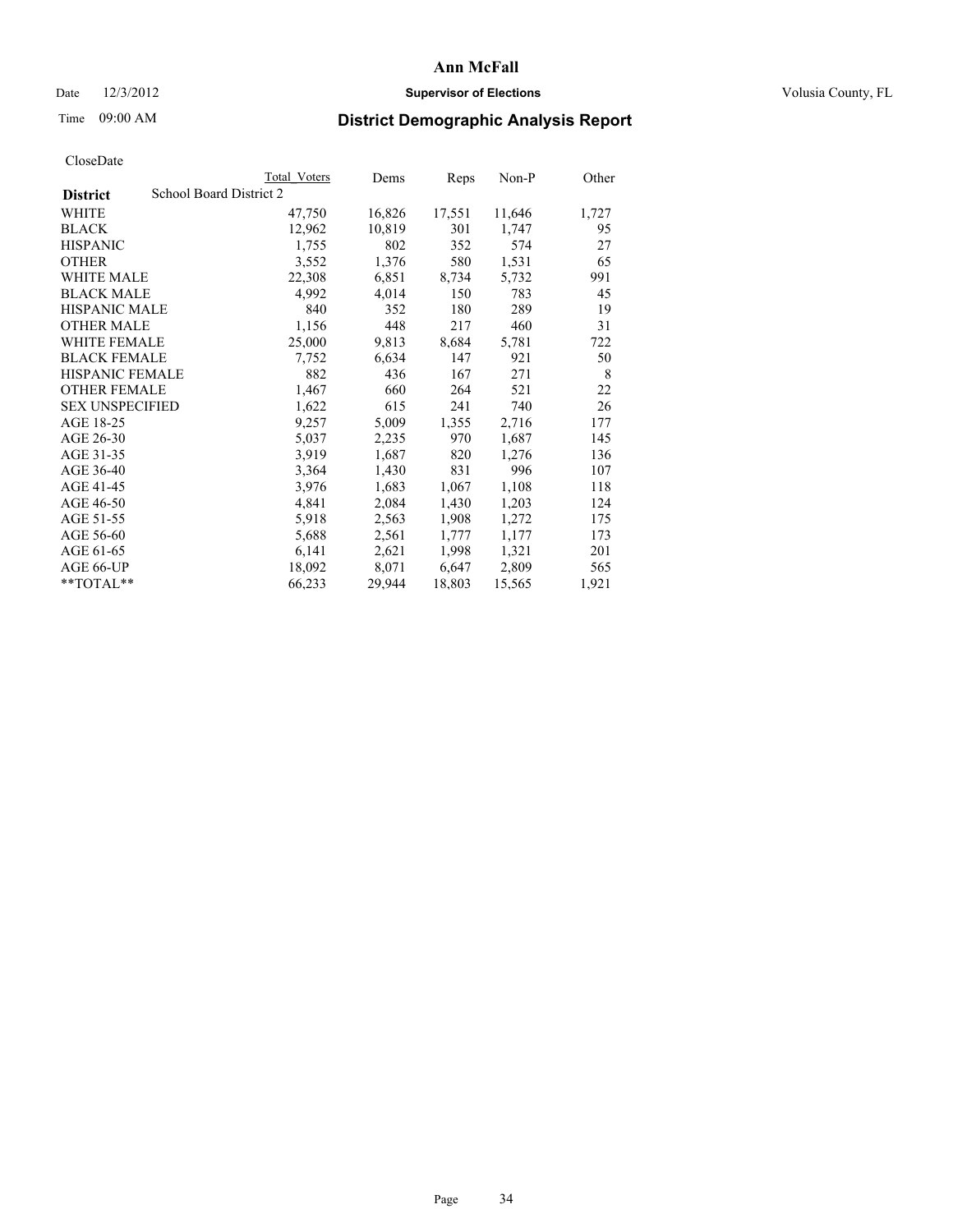### Date  $12/3/2012$  **Supervisor of Elections Supervisor of Elections** Volusia County, FL

# Time 09:00 AM **District Demographic Analysis Report**

|                                            | <b>Total Voters</b> | Dems   | <b>Reps</b> | Non-P  | Other |
|--------------------------------------------|---------------------|--------|-------------|--------|-------|
| School Board District 3<br><b>District</b> |                     |        |             |        |       |
| WHITE                                      | 66,315              | 22,082 | 26,329      | 15,916 | 1,988 |
| <b>BLACK</b>                               | 2,036               | 1,663  | 75          | 276    | 22    |
| <b>HISPANIC</b>                            | 1,122               | 428    | 297         | 371    | 26    |
| <b>OTHER</b>                               | 2,711               | 755    | 631         | 1,251  | 74    |
| WHITE MALE                                 | 30,638              | 8,948  | 12,881      | 7.746  | 1,063 |
| <b>BLACK MALE</b>                          | 899                 | 695    | 40          | 149    | 15    |
| <b>HISPANIC MALE</b>                       | 515                 | 182    | 128         | 190    | 15    |
| <b>OTHER MALE</b>                          | 932                 | 265    | 256         | 378    | 33    |
| <b>WHITE FEMALE</b>                        | 35,133              | 12,974 | 13,247      | 8,003  | 909   |
| <b>BLACK FEMALE</b>                        | 1,117               | 951    | 34          | 125    | 7     |
| <b>HISPANIC FEMALE</b>                     | 594                 | 242    | 165         | 176    | 11    |
| <b>OTHER FEMALE</b>                        | 1,084               | 380    | 273         | 398    | 33    |
| <b>SEX UNSPECIFIED</b>                     | 1,272               | 291    | 308         | 649    | 24    |
| AGE 18-25                                  | 5,695               | 1,689  | 1,551       | 2,289  | 166   |
| AGE 26-30                                  | 3,864               | 1,221  | 1,068       | 1,455  | 120   |
| AGE 31-35                                  | 3,810               | 1,138  | 1,125       | 1,422  | 125   |
| AGE 36-40                                  | 3,798               | 1,156  | 1,270       | 1,242  | 130   |
| AGE 41-45                                  | 4,793               | 1,476  | 1,826       | 1,373  | 118   |
| AGE 46-50                                  | 5,660               | 1,767  | 2,275       | 1,478  | 140   |
| AGE 51-55                                  | 6,713               | 2,222  | 2,770       | 1,551  | 170   |
| AGE 56-60                                  | 7,314               | 2,758  | 2,833       | 1,525  | 198   |
| AGE 61-65                                  | 7,531               | 2,820  | 2,897       | 1,586  | 228   |
| AGE 66-UP                                  | 23,067              | 8,704  | 9,731       | 3,914  | 718   |
| $*$ $TOTAL**$                              | 72,245              | 24,951 | 27,346      | 17,835 | 2,113 |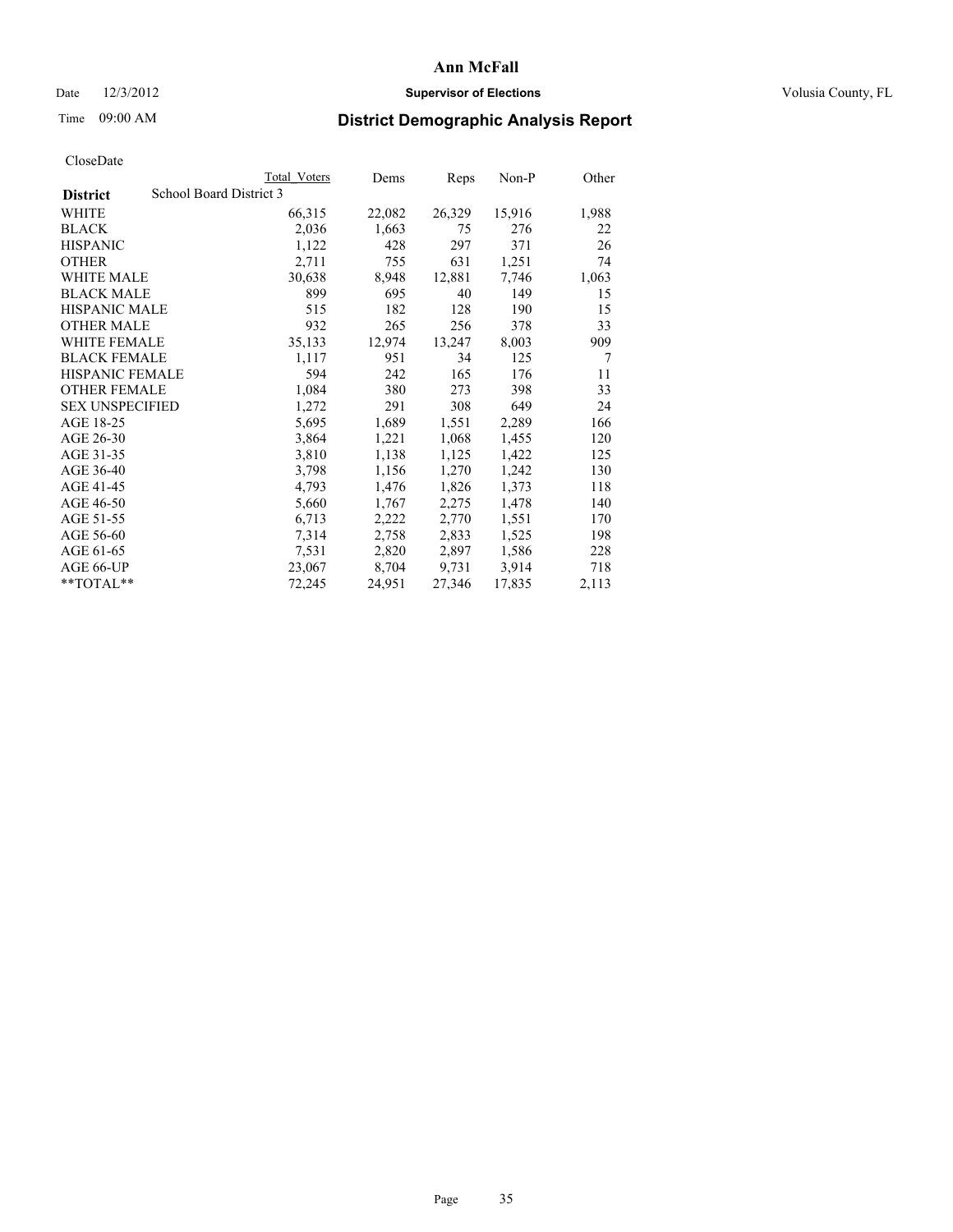### Date  $12/3/2012$  **Supervisor of Elections Supervisor of Elections** Volusia County, FL

## Time 09:00 AM **District Demographic Analysis Report**

|                        |                         | <b>Total Voters</b> | Dems   | Reps   | Non-P  | Other |
|------------------------|-------------------------|---------------------|--------|--------|--------|-------|
| <b>District</b>        | School Board District 4 |                     |        |        |        |       |
| WHITE                  |                         | 56,776              | 19,204 | 22,794 | 12,807 | 1,971 |
| <b>BLACK</b>           |                         | 4,933               | 4,038  | 175    | 658    | 62    |
| <b>HISPANIC</b>        |                         | 1,618               | 689    | 354    | 545    | 30    |
| <b>OTHER</b>           |                         | 3,349               | 1,065  | 799    | 1,409  | 76    |
| WHITE MALE             |                         | 25,992              | 7,684  | 11,004 | 6,247  | 1,057 |
| <b>BLACK MALE</b>      |                         | 1,971               | 1,513  | 97     | 321    | 40    |
| <b>HISPANIC MALE</b>   |                         | 695                 | 267    | 168    | 239    | 21    |
| <b>OTHER MALE</b>      |                         | 1,177               | 364    | 318    | 457    | 38    |
| <b>WHITE FEMALE</b>    |                         | 30,356              | 11,408 | 11,634 | 6,415  | 899   |
| <b>BLACK FEMALE</b>    |                         | 2,903               | 2,476  | 78     | 327    | 22    |
| <b>HISPANIC FEMALE</b> |                         | 905                 | 416    | 179    | 301    | 9     |
| <b>OTHER FEMALE</b>    |                         | 1,377               | 522    | 364    | 461    | 30    |
| <b>SEX UNSPECIFIED</b> |                         | 1,300               | 346    | 280    | 651    | 23    |
| AGE 18-25              |                         | 6,086               | 2,172  | 1,582  | 2,179  | 153   |
| AGE 26-30              |                         | 3.939               | 1,378  | 1,057  | 1,373  | 131   |
| AGE 31-35              |                         | 3,544               | 1,290  | 958    | 1,166  | 130   |
| AGE 36-40              |                         | 3,528               | 1,204  | 1,121  | 1,062  | 141   |
| AGE 41-45              |                         | 4,477               | 1,478  | 1,628  | 1,215  | 156   |
| AGE 46-50              |                         | 5,552               | 1,897  | 2,148  | 1,326  | 181   |
| AGE 51-55              |                         | 6,316               | 2,276  | 2,445  | 1,399  | 196   |
| AGE 56-60              |                         | 6,560               | 2,616  | 2,457  | 1,287  | 200   |
| AGE 61-65              |                         | 6,722               | 2,678  | 2,431  | 1,381  | 232   |
| AGE 66-UP              |                         | 20,053              | 8,052  | 8,308  | 3,070  | 623   |
| **TOTAL**              |                         | 66,778              | 25,041 | 24,135 | 15,459 | 2,143 |
|                        |                         |                     |        |        |        |       |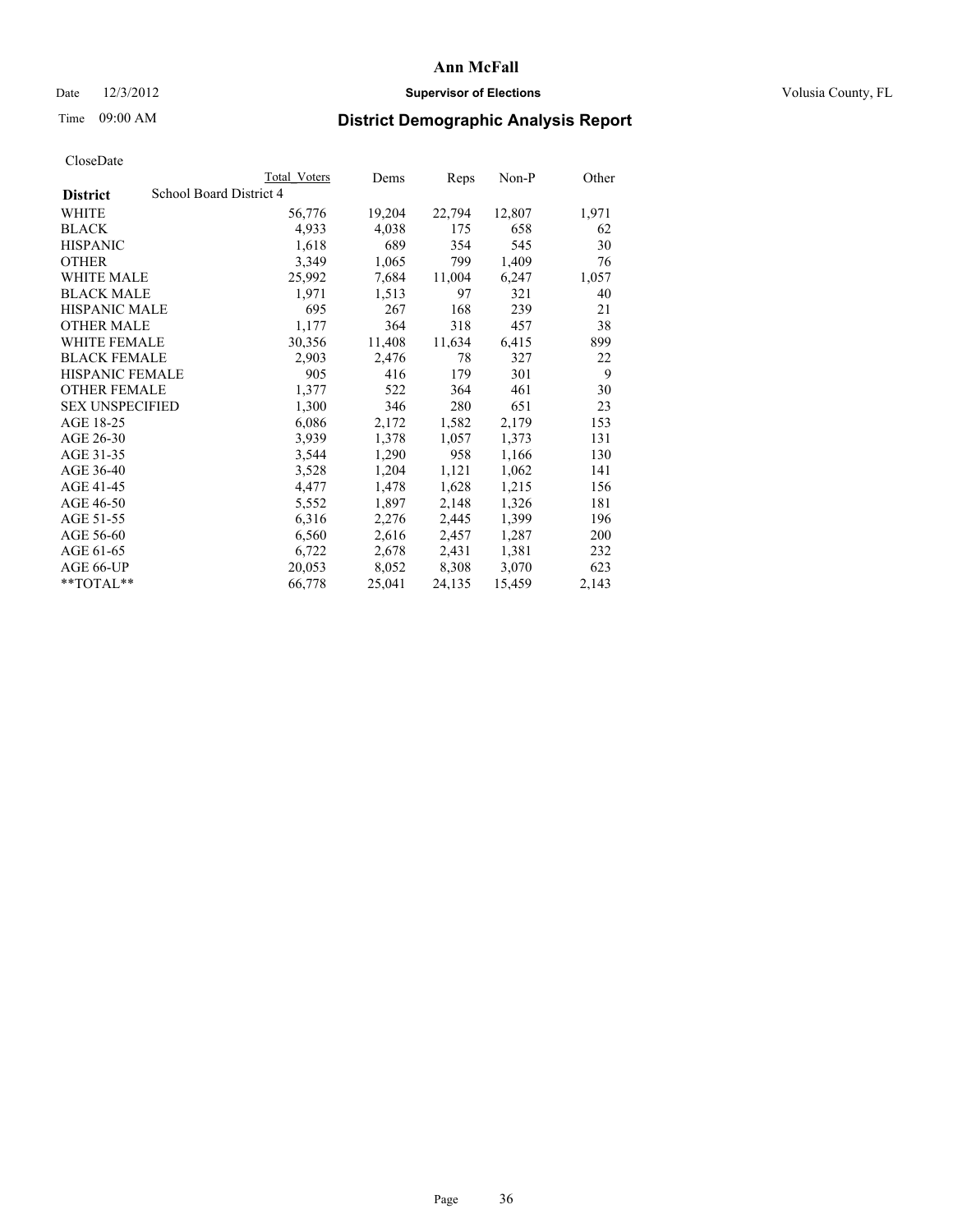## Date  $12/3/2012$  **Supervisor of Elections Supervisor of Elections** Volusia County, FL

# Time 09:00 AM **District Demographic Analysis Report**

|                        |                         | <b>Total Voters</b> | Dems   | Reps   | Non-P  | Other |
|------------------------|-------------------------|---------------------|--------|--------|--------|-------|
| <b>District</b>        | School Board District 5 |                     |        |        |        |       |
| <b>WHITE</b>           |                         | 40,466              | 12,720 | 16,015 | 9,907  | 1,824 |
| <b>BLACK</b>           |                         | 5,290               | 4,095  | 235    | 857    | 103   |
| <b>HISPANIC</b>        |                         | 13,684              | 6,835  | 2,115  | 4,465  | 269   |
| <b>OTHER</b>           |                         | 3,481               | 1,159  | 659    | 1,588  | 75    |
| <b>WHITE MALE</b>      |                         | 18,927              | 5,234  | 7,858  | 4,846  | 989   |
| <b>BLACK MALE</b>      |                         | 2,337               | 1,702  | 141    | 429    | 65    |
| <b>HISPANIC MALE</b>   |                         | 6,432               | 3,077  | 1,056  | 2,146  | 153   |
| <b>OTHER MALE</b>      |                         | 1,179               | 420    | 261    | 465    | 33    |
| <b>WHITE FEMALE</b>    |                         | 21,232              | 7.395  | 8,047  | 4,964  | 826   |
| <b>BLACK FEMALE</b>    |                         | 2,891               | 2,346  | 94     | 413    | 38    |
| <b>HISPANIC FEMALE</b> |                         | 7,108               | 3,683  | 1,049  | 2,264  | 112   |
| <b>OTHER FEMALE</b>    |                         | 1,366               | 556    | 262    | 517    | 31    |
| <b>SEX UNSPECIFIED</b> |                         | 1,449               | 396    | 256    | 773    | 24    |
| AGE 18-25              |                         | 7,719               | 2,701  | 1,677  | 3,045  | 296   |
| AGE 26-30              |                         | 4,718               | 1,627  | 1,038  | 1,864  | 189   |
| AGE 31-35              |                         | 5,069               | 1,867  | 1,186  | 1,786  | 230   |
| AGE 36-40              |                         | 5,169               | 1,916  | 1,421  | 1,617  | 215   |
| AGE 41-45              |                         | 5,470               | 1,941  | 1,792  | 1,538  | 199   |
| AGE 46-50              |                         | 6,330               | 2,357  | 2,118  | 1,629  | 226   |
| AGE 51-55              |                         | 6,316               | 2,427  | 2,250  | 1,429  | 210   |
| AGE 56-60              |                         | 5,573               | 2,310  | 1,904  | 1,162  | 197   |
| AGE 61-65              |                         | 5,021               | 2,170  | 1,672  | 998    | 181   |
| AGE 66-UP              |                         | 11,689              | 5,563  | 3.988  | 1,807  | 331   |
| $*$ $TOTAL**$          |                         | 63,075              | 24,879 | 19,046 | 16,876 | 2,274 |
|                        |                         |                     |        |        |        |       |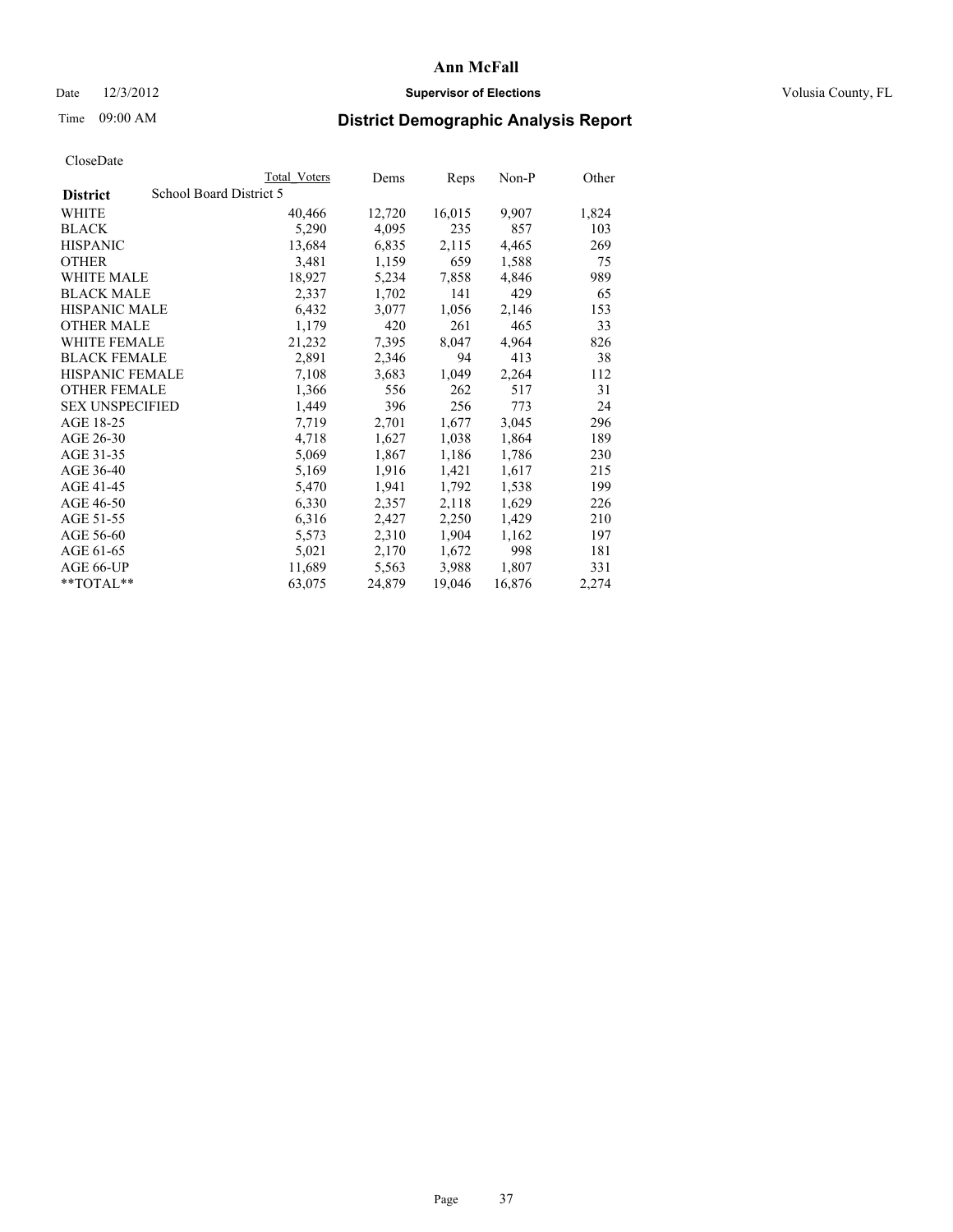## Date  $12/3/2012$  **Supervisor of Elections Supervisor of Elections** Volusia County, FL

# Time 09:00 AM **District Demographic Analysis Report**

|                        |                       | Total Voters | Dems   | Reps   | Non-P  | Other |
|------------------------|-----------------------|--------------|--------|--------|--------|-------|
| <b>District</b>        | Florida Senate Seat 6 |              |        |        |        |       |
| WHITE                  |                       | 58,219       | 20,052 | 22,923 | 13,251 | 1,993 |
| <b>BLACK</b>           |                       | 11,838       | 9,881  | 311    | 1,539  | 107   |
| <b>HISPANIC</b>        |                       | 1,701        | 771    | 373    | 525    | 32    |
| <b>OTHER</b>           |                       | 4,092        | 1,458  | 829    | 1,727  | 78    |
| WHITE MALE             |                       | 26,776       | 8,085  | 11,133 | 6,471  | 1,087 |
| <b>BLACK MALE</b>      |                       | 4,589        | 3,662  | 159    | 712    | 56    |
| <b>HISPANIC MALE</b>   |                       | 742          | 291    | 177    | 249    | 25    |
| <b>OTHER MALE</b>      |                       | 1,367        | 488    | 329    | 509    | 41    |
| <b>WHITE FEMALE</b>    |                       | 30,996       | 11,841 | 11,627 | 6,637  | 891   |
| <b>BLACK FEMALE</b>    |                       | 7,051        | 6,062  | 151    | 787    | 51    |
| <b>HISPANIC FEMALE</b> |                       | 942          | 475    | 188    | 272    | 7     |
| <b>OTHER FEMALE</b>    |                       | 1,685        | 706    | 388    | 561    | 30    |
| <b>SEX UNSPECIFIED</b> |                       | 1,702        | 552    | 284    | 844    | 22    |
| AGE 18-25              |                       | 9,424        | 4,776  | 1,633  | 2,845  | 170   |
| AGE 26-30              |                       | 4,967        | 2,076  | 1,111  | 1,632  | 148   |
| AGE 31-35              |                       | 4,088        | 1,691  | 984    | 1,273  | 140   |
| AGE 36-40              |                       | 4,005        | 1,565  | 1,137  | 1,169  | 134   |
| AGE 41-45              |                       | 4,907        | 1,828  | 1,627  | 1,292  | 160   |
| AGE 46-50              |                       | 6,112        | 2,372  | 2,122  | 1,428  | 190   |
| AGE 51-55              |                       | 6,969        | 2,805  | 2,490  | 1,467  | 207   |
| AGE 56-60              |                       | 7,096        | 3,026  | 2,465  | 1,391  | 214   |
| AGE 61-65              |                       | 7,203        | 3,067  | 2,455  | 1,450  | 231   |
| AGE 66-UP              |                       | 21,244       | 9,046  | 8,425  | 3,150  | 623   |
| **TOTAL**              |                       | 76,016       | 32,252 | 24,449 | 17,098 | 2,217 |
|                        |                       |              |        |        |        |       |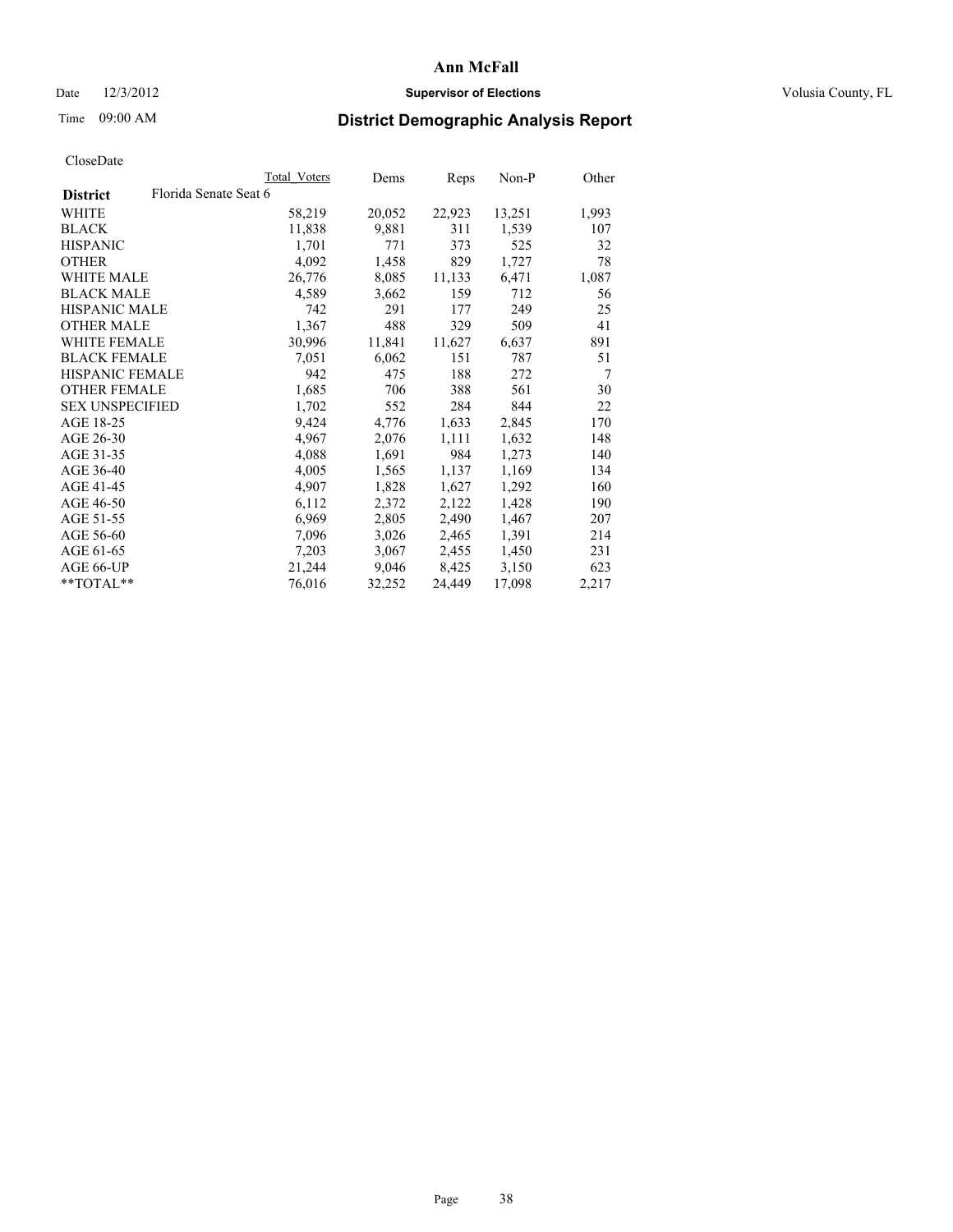## Date  $12/3/2012$  **Supervisor of Elections Supervisor of Elections** Volusia County, FL

# Time 09:00 AM **District Demographic Analysis Report**

|                        |                       | Total Voters | Dems   | <b>Reps</b> | Non-P  | Other |
|------------------------|-----------------------|--------------|--------|-------------|--------|-------|
| <b>District</b>        | Florida Senate Seat 8 |              |        |             |        |       |
| WHITE                  |                       | 183,960      | 61,235 | 72,727      | 43,156 | 6,842 |
| <b>BLACK</b>           |                       | 16,492       | 13,320 | 560         | 2,407  | 205   |
| <b>HISPANIC</b>        |                       | 16,434       | 7,812  | 2,799       | 5,496  | 327   |
| <b>OTHER</b>           |                       | 10,486       | 3,343  | 2,201       | 4,679  | 263   |
| <b>WHITE MALE</b>      |                       | 84,873       | 24,748 | 35,435      | 20,963 | 3,727 |
| <b>BLACK MALE</b>      |                       | 6,749        | 5,187  | 301         | 1,137  | 124   |
| <b>HISPANIC MALE</b>   |                       | 7,614        | 3,471  | 1,356       | 2,599  | 188   |
| <b>OTHER MALE</b>      |                       | 3,538        | 1,159  | 852         | 1,415  | 112   |
| WHITE FEMALE           |                       | 97,595       | 36,034 | 36,765      | 21,727 | 3,069 |
| <b>BLACK FEMALE</b>    |                       | 9,539        | 7,978  | 251         | 1,230  | 80    |
| <b>HISPANIC FEMALE</b> |                       | 8,640        | 4,257  | 1,421       | 2,829  | 133   |
| <b>OTHER FEMALE</b>    |                       | 4,173        | 1,604  | 915         | 1,549  | 105   |
| <b>SEX UNSPECIFIED</b> |                       | 4,651        | 1,272  | 991         | 2,289  | 99    |
| AGE 18-25              |                       | 23,123       | 8,048  | 5,600       | 8,685  | 790   |
| AGE 26-30              |                       | 14,819       | 5,153  | 3,632       | 5,509  | 525   |
| AGE 31-35              |                       | 14,433       | 5,047  | 3,793       | 5,016  | 577   |
| AGE 36-40              |                       | 13,760       | 4,756  | 4,197       | 4,238  | 569   |
| AGE 41-45              |                       | 16,196       | 5,522  | 5,603       | 4,556  | 515   |
| AGE 46-50              |                       | 18,921       | 6,640  | 6,976       | 4,738  | 567   |
| AGE 51-55              |                       | 21,344       | 7,840  | 8,128       | 4,726  | 650   |
| AGE 56-60              |                       | 21,282       | 8,541  | 7,739       | 4,303  | 699   |
| AGE 61-65              |                       | 21,494       | 8,559  | 7,829       | 4,350  | 756   |
| AGE 66-UP              |                       | 62,422       | 25,792 | 24,860      | 9,766  | 2,004 |
| **TOTAL**              |                       | 227,795      | 85,898 | 78,357      | 55,888 | 7,652 |
|                        |                       |              |        |             |        |       |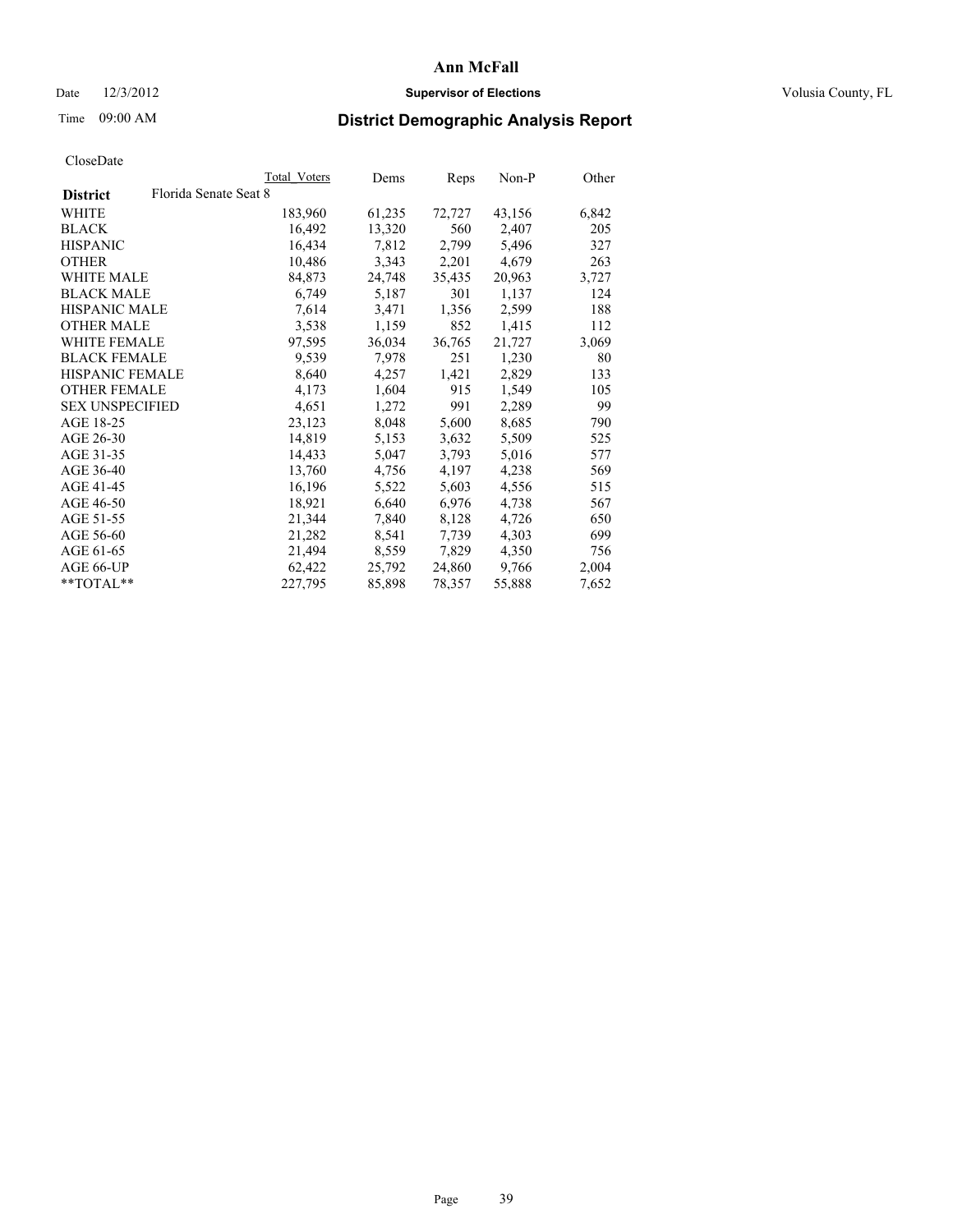## Date  $12/3/2012$  **Supervisor of Elections Supervisor of Elections** Volusia County, FL

# Time 09:00 AM **District Demographic Analysis Report**

|                        |                        | Total Voters | Dems   | Reps   | Non-P | Other |
|------------------------|------------------------|--------------|--------|--------|-------|-------|
| <b>District</b>        | Florida Senate Seat 10 |              |        |        |       |       |
| <b>WHITE</b>           |                        | 23,952       | 6,812  | 10,749 | 5,410 | 981   |
| <b>BLACK</b>           |                        | 1,811        | 1,408  | 98     | 272   | 33    |
| <b>HISPANIC</b>        |                        | 4,389        | 2,099  | 752    | 1,438 | 100   |
| <b>OTHER</b>           |                        | 1,677        | 520    | 409    | 717   | 31    |
| WHITE MALE             |                        | 11,287       | 2,764  | 5,312  | 2,696 | 515   |
| <b>BLACK MALE</b>      |                        | 813          | 594    | 47     | 151   | 21    |
| <b>HISPANIC MALE</b>   |                        | 2,047        | 930    | 382    | 690   | 45    |
| <b>OTHER MALE</b>      |                        | 580          | 184    | 154    | 229   | 13    |
| <b>WHITE FEMALE</b>    |                        | 12,465       | 3,995  | 5,352  | 2,658 | 460   |
| <b>BLACK FEMALE</b>    |                        | 980          | 798    | 51     | 119   | 12    |
| <b>HISPANIC FEMALE</b> |                        | 2,283        | 1,137  | 367    | 724   | 55    |
| <b>OTHER FEMALE</b>    |                        | 676          | 254    | 170    | 239   | 13    |
| <b>SEX UNSPECIFIED</b> |                        | 698          | 183    | 173    | 331   | 11    |
| AGE 18-25              |                        | 3,222        | 998    | 856    | 1,253 | 115   |
| AGE 26-30              |                        | 2,054        | 622    | 607    | 747   | 78    |
| AGE 31-35              |                        | 2,139        | 683    | 647    | 705   | 104   |
| AGE 36-40              |                        | 2,278        | 719    | 737    | 730   | 92    |
| AGE 41-45              |                        | 2,597        | 808    | 1,003  | 691   | 95    |
| AGE 46-50              |                        | 3,076        | 959    | 1,237  | 757   | 123   |
| AGE 51-55              |                        | 3,224        | 1,040  | 1,379  | 697   | 108   |
| AGE 56-60              |                        | 2,986        | 1,089  | 1,196  | 610   | 91    |
| AGE 61-65              |                        | 2,959        | 1,089  | 1,240  | 533   | 97    |
| AGE 66-UP              |                        | 7,370        | 2,866  | 3,118  | 1,143 | 243   |
| $*$ $TOTAL**$          |                        | 31,905       | 10,873 | 12,020 | 7,866 | 1,146 |
|                        |                        |              |        |        |       |       |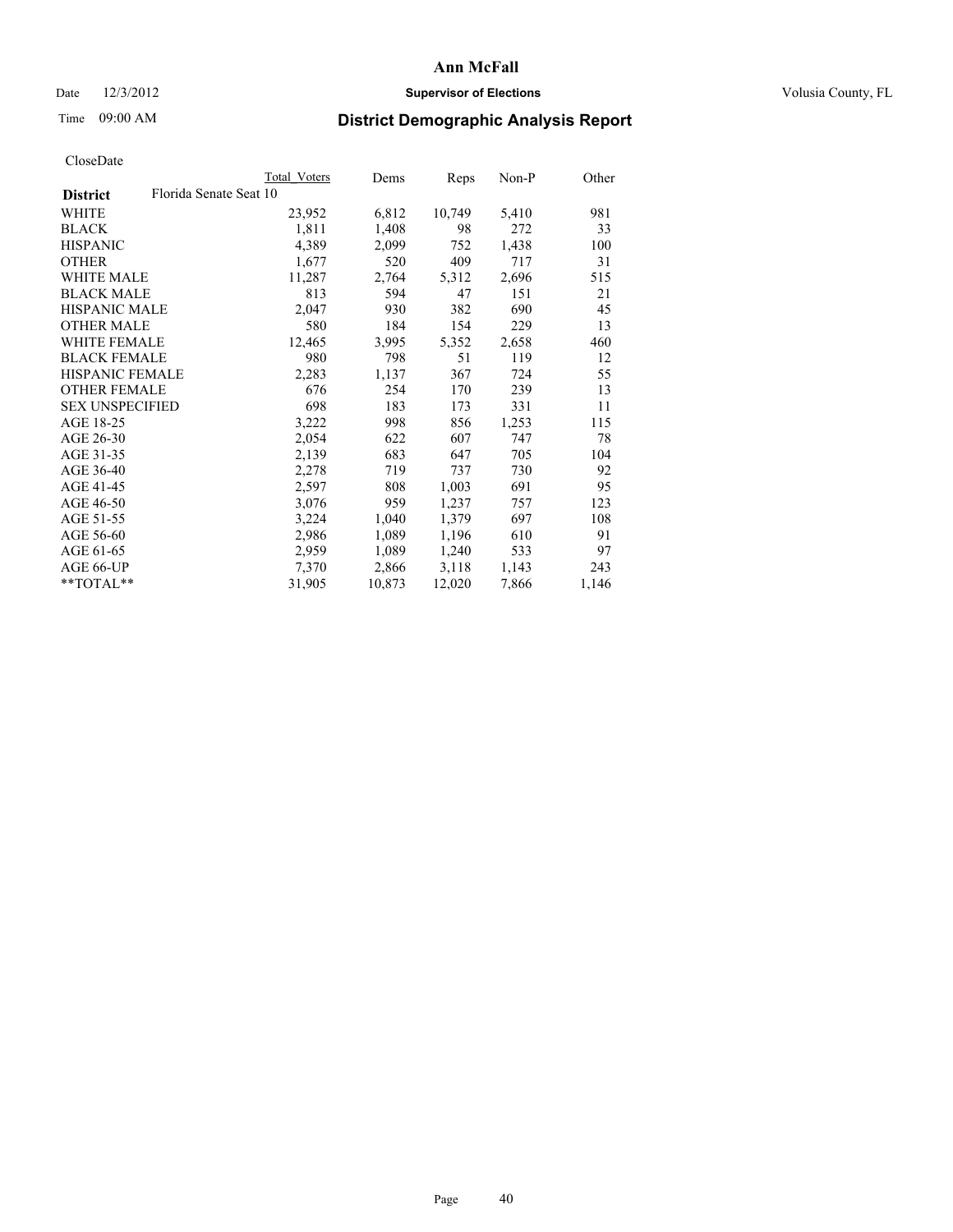## Date  $12/3/2012$  **Supervisor of Elections** Volusia County, FL

# Time 09:00 AM **District Demographic Analysis Report**

|                                         | <b>Total Voters</b> | Dems  | Reps  | Non-P | Other          |
|-----------------------------------------|---------------------|-------|-------|-------|----------------|
| Daytona Beach Zone 1<br><b>District</b> |                     |       |       |       |                |
| WHITE                                   | 4,735               | 1,788 | 1,617 | 1,160 | 170            |
| <b>BLACK</b>                            | 1,187               | 963   | 28    | 185   | 11             |
| <b>HISPANIC</b>                         | 192                 | 81    | 43    | 65    | 3              |
| <b>OTHER</b>                            | 392                 | 151   | 73    | 157   | 11             |
| <b>WHITE MALE</b>                       | 2,202               | 727   | 802   | 576   | 97             |
| <b>BLACK MALE</b>                       | 489                 | 376   | 17    | 87    | 9              |
| HISPANIC MALE                           | 89                  | 33    | 22    | 32    | $\overline{c}$ |
| <b>OTHER MALE</b>                       | 148                 | 55    | 32    | 56    | 5              |
| <b>WHITE FEMALE</b>                     | 2,495               | 1,047 | 806   | 570   | 72             |
| <b>BLACK FEMALE</b>                     | 689                 | 580   | 11    | 96    | $\overline{2}$ |
| <b>HISPANIC FEMALE</b>                  | 97                  | 46    | 20    | 30    | 1              |
| <b>OTHER FEMALE</b>                     | 159                 | 78    | 31    | 47    | 3              |
| <b>SEX UNSPECIFIED</b>                  | 138                 | 41    | 20    | 73    | $\overline{4}$ |
| AGE 18-25                               | 893                 | 465   | 130   | 288   | 10             |
| AGE 26-30                               | 496                 | 229   | 79    | 174   | 14             |
| AGE 31-35                               | 386                 | 158   | 76    | 133   | 19             |
| AGE 36-40                               | 320                 | 130   | 83    | 94    | 13             |
| AGE 41-45                               | 404                 | 176   | 100   | 114   | 14             |
| AGE 46-50                               | 473                 | 204   | 145   | 107   | 17             |
| AGE 51-55                               | 573                 | 239   | 188   | 125   | 21             |
| AGE 56-60                               | 576                 | 266   | 161   | 133   | 16             |
| AGE 61-65                               | 607                 | 270   | 186   | 137   | 14             |
| AGE 66-UP                               | 1,801               | 860   | 613   | 271   | 57             |
| **TOTAL**                               | 6,529               | 2,997 | 1,761 | 1,576 | 195            |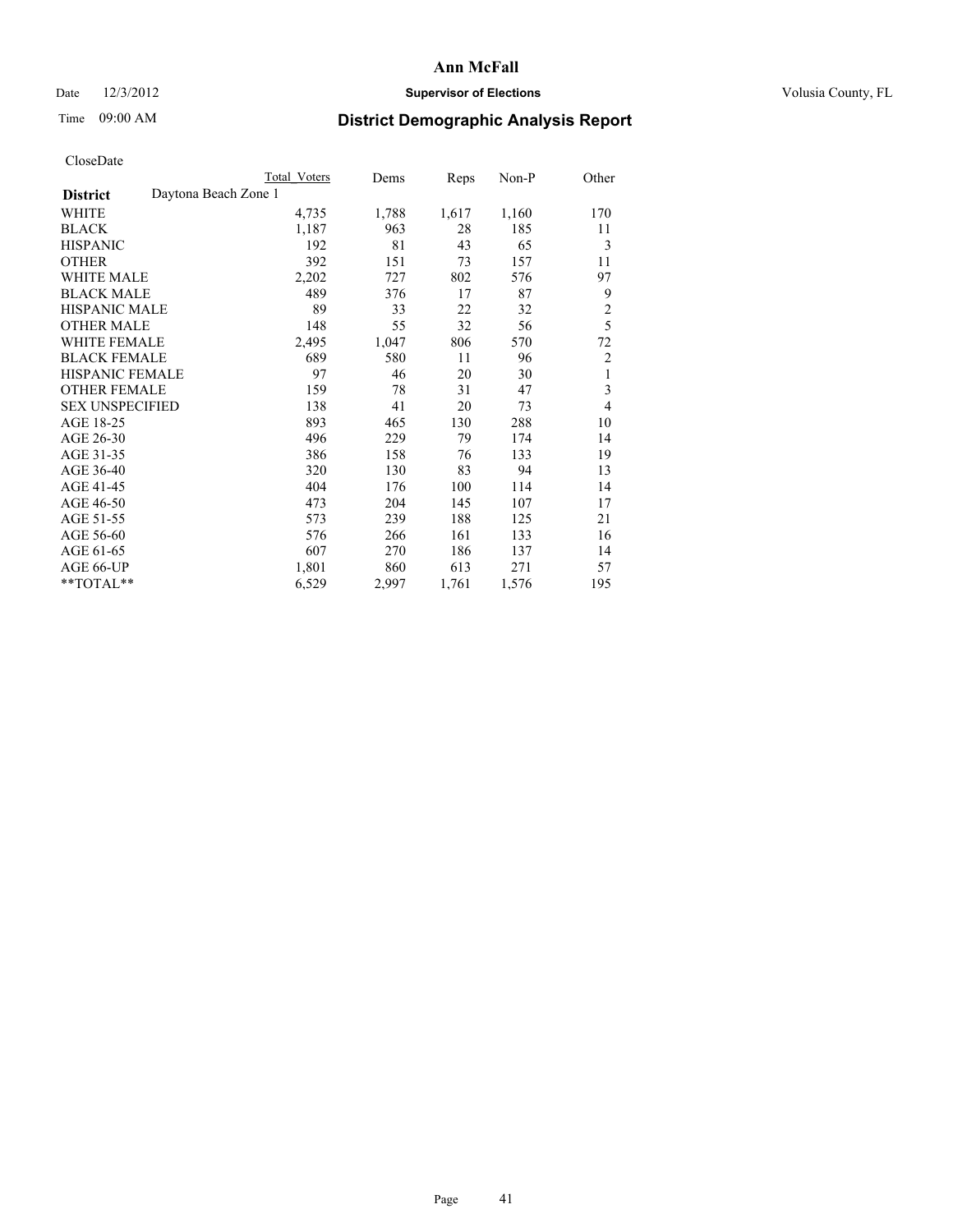## Date  $12/3/2012$  **Supervisor of Elections** Volusia County, FL

# Time 09:00 AM **District Demographic Analysis Report**

|                        | <b>Total Voters</b>  | Dems  | Reps  | Non-P | Other          |
|------------------------|----------------------|-------|-------|-------|----------------|
| <b>District</b>        | Daytona Beach Zone 2 |       |       |       |                |
| WHITE                  | 4,223                | 1,646 | 1,443 | 981   | 153            |
| <b>BLACK</b>           | 1,471                | 1,236 | 36    | 189   | 10             |
| <b>HISPANIC</b>        | 150                  | 71    | 29    | 46    | 4              |
| <b>OTHER</b>           | 330                  | 138   | 55    | 134   | 3              |
| WHITE MALE             | 2,029                | 714   | 735   | 483   | 97             |
| <b>BLACK MALE</b>      | 587                  | 471   | 16    | 96    | 4              |
| <b>HISPANIC MALE</b>   | 77                   | 34    | 13    | 26    | 4              |
| <b>OTHER MALE</b>      | 107                  | 44    | 20    | 41    | $\overline{2}$ |
| WHITE FEMALE           | 2,154                | 912   | 696   | 490   | 56             |
| <b>BLACK FEMALE</b>    | 871                  | 754   | 20    | 91    | 6              |
| <b>HISPANIC FEMALE</b> | 71                   | 35    | 16    | 20    | $\mathbf{0}$   |
| <b>OTHER FEMALE</b>    | 152                  | 72    | 31    | 48    | 1              |
| <b>SEX UNSPECIFIED</b> | 126                  | 55    | 16    | 55    | $\theta$       |
| AGE 18-25              | 668                  | 360   | 100   | 191   | 17             |
| AGE 26-30              | 447                  | 214   | 78    | 142   | 13             |
| AGE 31-35              | 352                  | 177   | 62    | 103   | 10             |
| AGE 36-40              | 331                  | 161   | 62    | 100   | 8              |
| AGE 41-45              | 379                  | 165   | 98    | 105   | 11             |
| AGE 46-50              | 513                  | 253   | 123   | 123   | 14             |
| AGE 51-55              | 665                  | 323   | 192   | 130   | 20             |
| AGE 56-60              | 605                  | 304   | 151   | 131   | 19             |
| AGE 61-65              | 565                  | 289   | 144   | 113   | 19             |
| AGE 66-UP              | 1,667                | 856   | 553   | 217   | 41             |
| **TOTAL**              | 6,192                | 3,102 | 1,563 | 1,355 | 172            |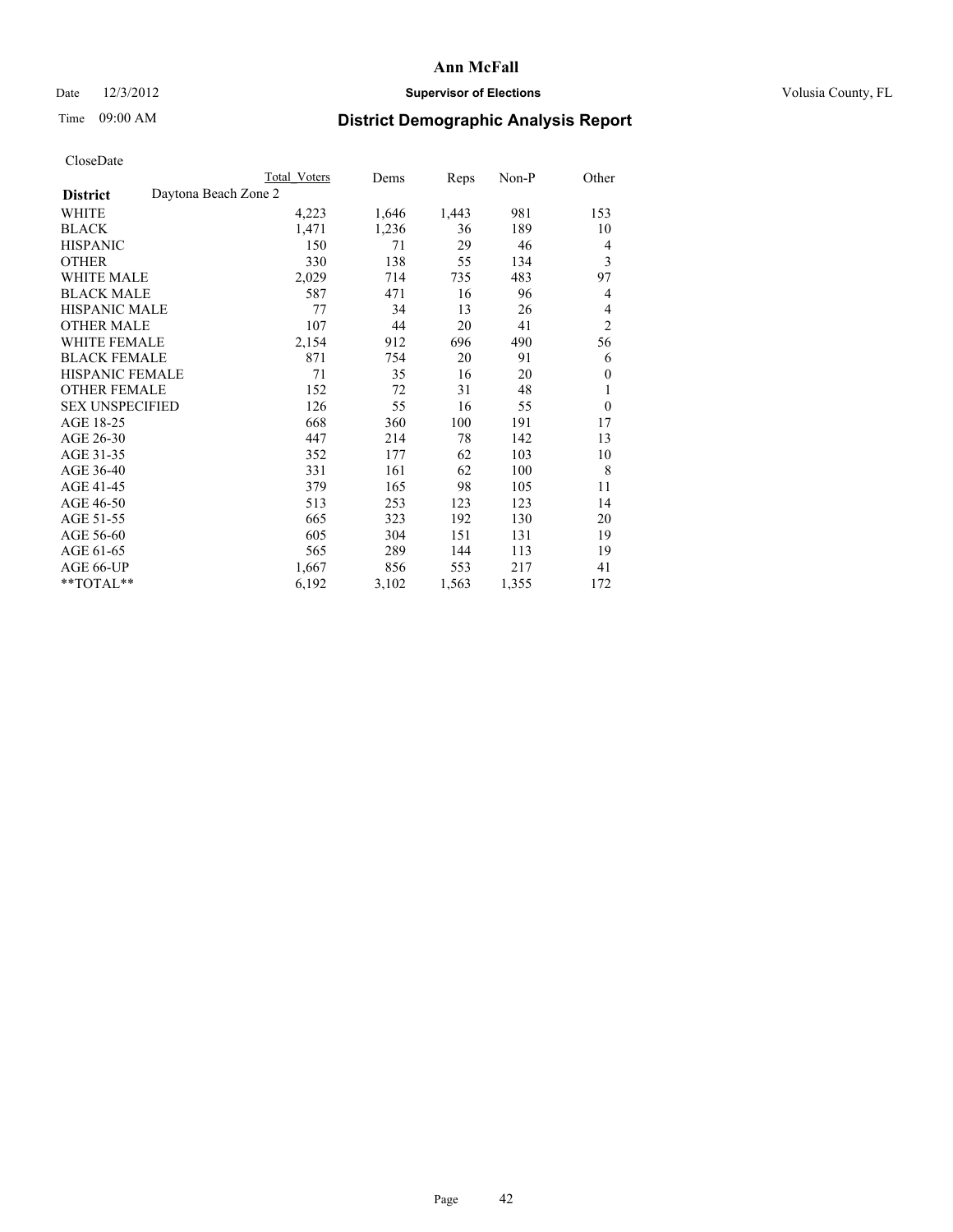## Date  $12/3/2012$  **Supervisor of Elections Supervisor of Elections** Volusia County, FL

# Time 09:00 AM **District Demographic Analysis Report**

|                                         | <b>Total Voters</b> | Dems  | Reps  | Non-P | Other            |
|-----------------------------------------|---------------------|-------|-------|-------|------------------|
| Daytona Beach Zone 3<br><b>District</b> |                     |       |       |       |                  |
| WHITE                                   | 3,736               | 1,470 | 1,092 | 1,026 | 148              |
| <b>BLACK</b>                            | 2,273               | 1,920 | 36    | 304   | 13               |
| <b>HISPANIC</b>                         | 184                 | 102   | 28    | 51    | 3                |
| <b>OTHER</b>                            | 521                 | 215   | 42    | 256   | 8                |
| <b>WHITE MALE</b>                       | 1,886               | 655   | 591   | 539   | 101              |
| <b>BLACK MALE</b>                       | 644                 | 548   | 15    | 77    | 4                |
| HISPANIC MALE                           | 103                 | 52    | 16    | 32    | 3                |
| <b>OTHER MALE</b>                       | 124                 | 55    | 18    | 49    | $\overline{2}$   |
| <b>WHITE FEMALE</b>                     | 1,809               | 801   | 489   | 472   | 47               |
| <b>BLACK FEMALE</b>                     | 1,570               | 1,331 | 21    | 209   | 9                |
| <b>HISPANIC FEMALE</b>                  | 78                  | 48    | 12    | 18    | $\boldsymbol{0}$ |
| <b>OTHER FEMALE</b>                     | 214                 | 111   | 14    | 85    | 4                |
| <b>SEX UNSPECIFIED</b>                  | 286                 | 106   | 22    | 156   | $\overline{c}$   |
| AGE 18-25                               | 2,068               | 1,507 | 88    | 455   | 18               |
| AGE 26-30                               | 520                 | 263   | 64    | 182   | 11               |
| AGE 31-35                               | 320                 | 148   | 49    | 113   | 10               |
| AGE 36-40                               | 272                 | 115   | 46    | 103   | 8                |
| AGE 41-45                               | 322                 | 136   | 69    | 109   | 8                |
| AGE 46-50                               | 393                 | 180   | 94    | 111   | 8                |
| AGE 51-55                               | 514                 | 235   | 126   | 133   | 20               |
| AGE 56-60                               | 555                 | 275   | 148   | 115   | 17               |
| AGE 61-65                               | 555                 | 253   | 160   | 121   | 21               |
| AGE 66-UP                               | 1,237               | 620   | 356   | 208   | 53               |
| **TOTAL**                               | 6,756               | 3,732 | 1,200 | 1,650 | 174              |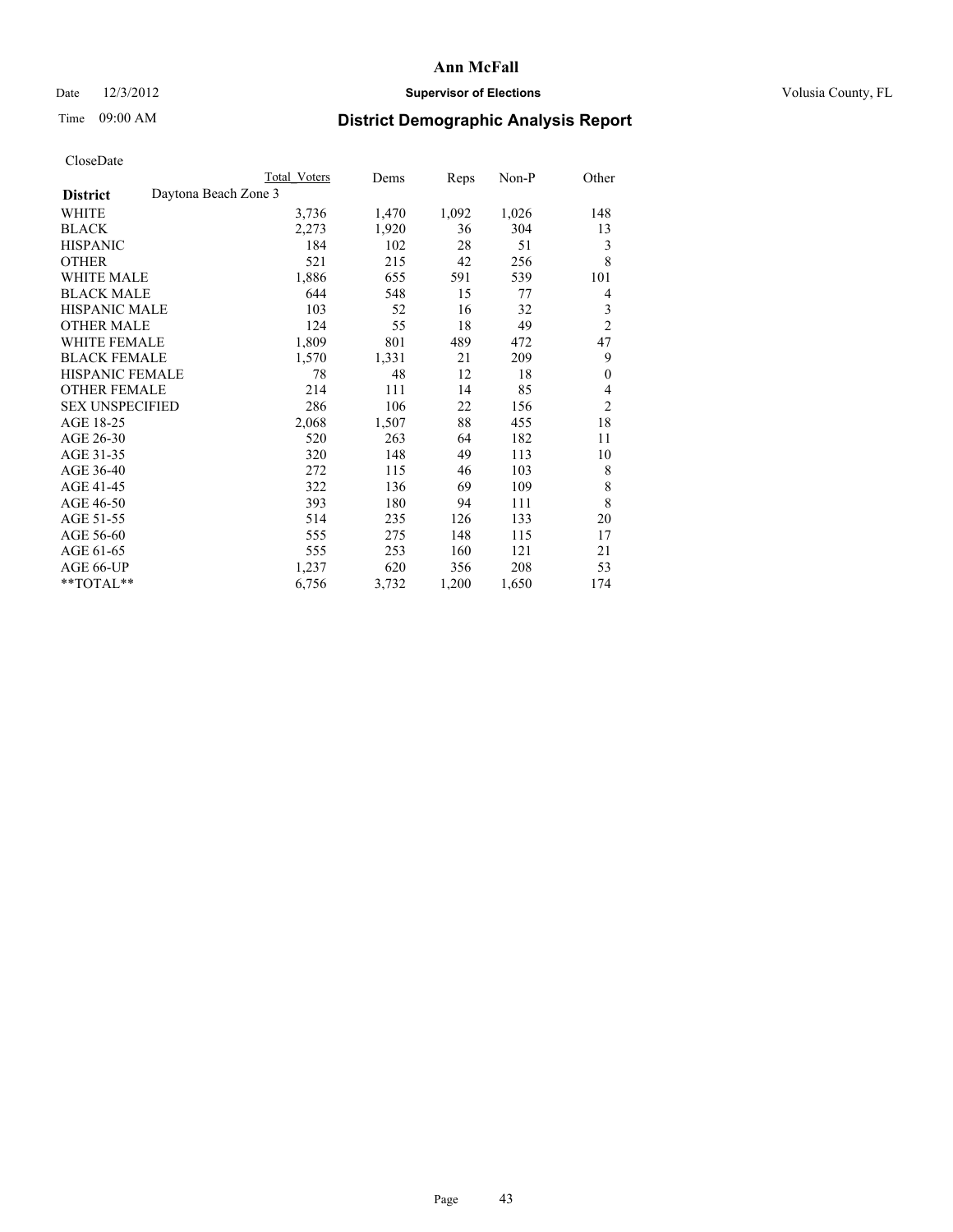## Date  $12/3/2012$  **Supervisor of Elections** Volusia County, FL

# Time 09:00 AM **District Demographic Analysis Report**

|                                         | <b>Total Voters</b> | Dems  | Reps  | Non-P | Other                   |
|-----------------------------------------|---------------------|-------|-------|-------|-------------------------|
| Daytona Beach Zone 4<br><b>District</b> |                     |       |       |       |                         |
| WHITE                                   | 6,023               | 1,818 | 2,700 | 1,300 | 205                     |
| <b>BLACK</b>                            | 979                 | 783   | 28    | 156   | 12                      |
| <b>HISPANIC</b>                         | 228                 | 102   | 45    | 77    | $\overline{4}$          |
| <b>OTHER</b>                            | 415                 | 117   | 106   | 186   | 6                       |
| <b>WHITE MALE</b>                       | 2,831               | 734   | 1,333 | 640   | 124                     |
| <b>BLACK MALE</b>                       | 395                 | 298   | 21    | 70    | 6                       |
| HISPANIC MALE                           | 91                  | 34    | 23    | 31    | 3                       |
| <b>OTHER MALE</b>                       | 144                 | 38    | 41    | 65    | $\theta$                |
| <b>WHITE FEMALE</b>                     | 3,149               | 1,068 | 1,354 | 648   | 79                      |
| <b>BLACK FEMALE</b>                     | 571                 | 473   | 7     | 85    | 6                       |
| <b>HISPANIC FEMALE</b>                  | 136                 | 68    | 22    | 45    | 1                       |
| <b>OTHER FEMALE</b>                     | 187                 | 58    | 48    | 76    | 5                       |
| <b>SEX UNSPECIFIED</b>                  | 141                 | 49    | 30    | 59    | $\overline{\mathbf{3}}$ |
| AGE 18-25                               | 994                 | 440   | 223   | 306   | 25                      |
| AGE 26-30                               | 656                 | 239   | 191   | 207   | 19                      |
| AGE 31-35                               | 561                 | 225   | 159   | 163   | 14                      |
| AGE 36-40                               | 432                 | 163   | 160   | 98    | 11                      |
| AGE 41-45                               | 430                 | 152   | 149   | 120   | 9                       |
| AGE 46-50                               | 456                 | 157   | 163   | 124   | 12                      |
| AGE 51-55                               | 534                 | 194   | 220   | 106   | 14                      |
| AGE 56-60                               | 583                 | 212   | 242   | 115   | 14                      |
| AGE 61-65                               | 697                 | 229   | 280   | 157   | 31                      |
| AGE 66-UP                               | 2,320               | 816   | 1,094 | 331   | 79                      |
| **TOTAL**                               | 7,663               | 2,827 | 2,881 | 1,727 | 228                     |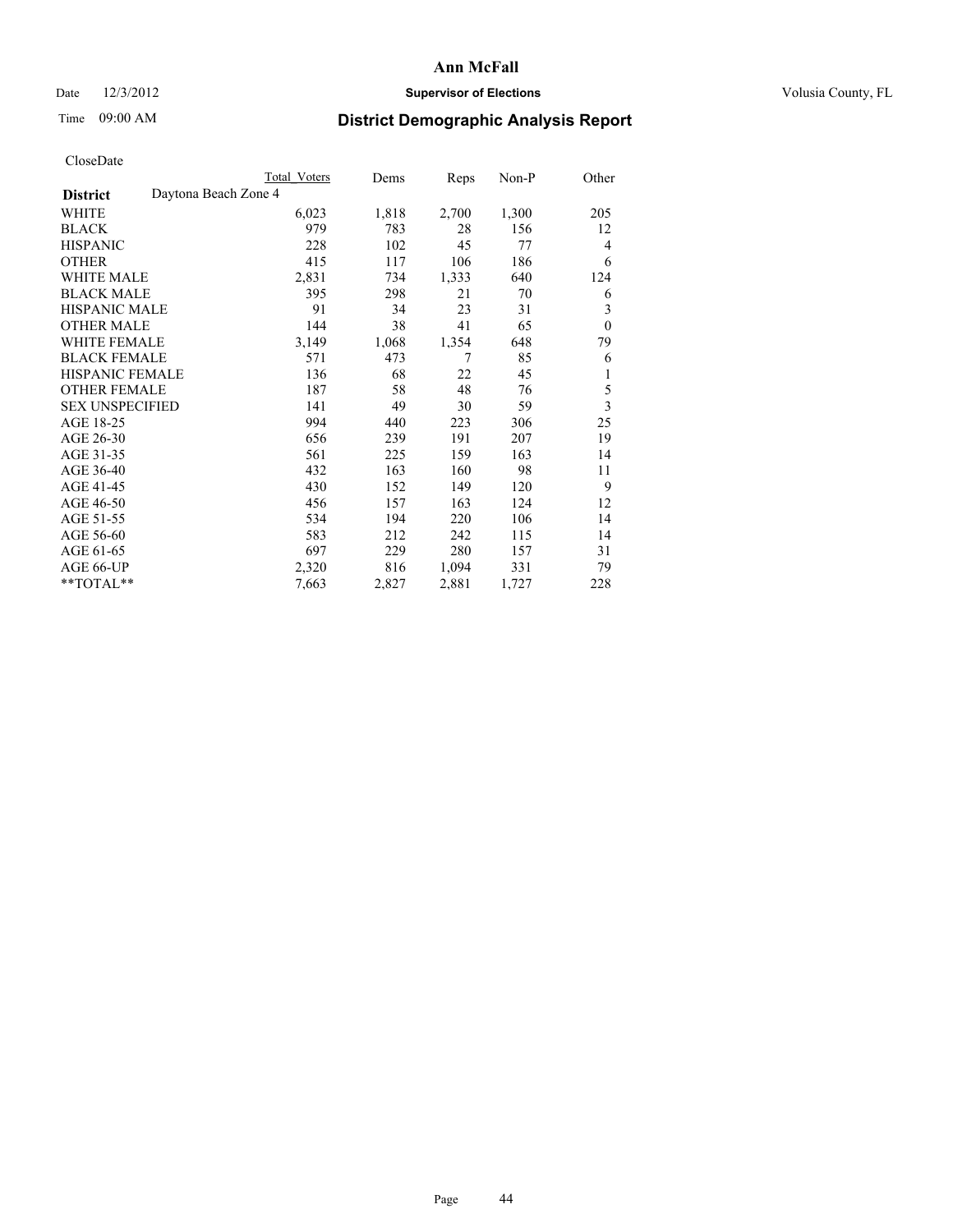## Date  $12/3/2012$  **Supervisor of Elections** Volusia County, FL

## Time 09:00 AM **District Demographic Analysis Report**

|                        |                      | Total Voters | Dems  | Reps | Non-P | Other          |
|------------------------|----------------------|--------------|-------|------|-------|----------------|
| <b>District</b>        | Daytona Beach Zone 5 |              |       |      |       |                |
| WHITE                  |                      | 2,052        | 780   | 657  | 535   | 80             |
| <b>BLACK</b>           |                      | 3,991        | 3,421 | 84   | 457   | 29             |
| <b>HISPANIC</b>        |                      | 193          | 105   | 32   | 53    | 3              |
| <b>OTHER</b>           |                      | 411          | 216   | 38   | 150   | 7              |
| WHITE MALE             |                      | 929          | 310   | 342  | 234   | 43             |
| <b>BLACK MALE</b>      |                      | 1,463        | 1,204 | 39   | 202   | 18             |
| <b>HISPANIC MALE</b>   |                      | 92           | 44    | 18   | 28    | $\overline{c}$ |
| <b>OTHER MALE</b>      |                      | 124          | 70    | 6    | 43    | 5              |
| WHITE FEMALE           |                      | 1,113        | 466   | 313  | 297   | 37             |
| <b>BLACK FEMALE</b>    |                      | 2,473        | 2,170 | 45   | 247   | 11             |
| <b>HISPANIC FEMALE</b> |                      | 101          | 61    | 14   | 25    | 1              |
| <b>OTHER FEMALE</b>    |                      | 168          | 90    | 26   | 51    | 1              |
| <b>SEX UNSPECIFIED</b> |                      | 184          | 107   | 8    | 68    | 1              |
| AGE 18-25              |                      | 1,269        | 832   | 102  | 320   | 15             |
| AGE 26-30              |                      | 743          | 463   | 77   | 189   | 14             |
| AGE 31-35              |                      | 513          | 327   | 52   | 121   | 13             |
| AGE 36-40              |                      | 448          | 292   | 60   | 93    | 3              |
| AGE 41-45              |                      | 473          | 335   | 44   | 79    | 15             |
| AGE 46-50              |                      | 547          | 383   | 61   | 92    | 11             |
| AGE 51-55              |                      | 552          | 400   | 78   | 65    | 9              |
| AGE 56-60              |                      | 493          | 348   | 66   | 62    | 17             |
| AGE 61-65              |                      | 487          | 347   | 79   | 54    | 7              |
| AGE 66-UP              |                      | 1,146        | 811   | 194  | 124   | 17             |
| **TOTAL**              |                      | 6,671        | 4,538 | 813  | 1,199 | 121            |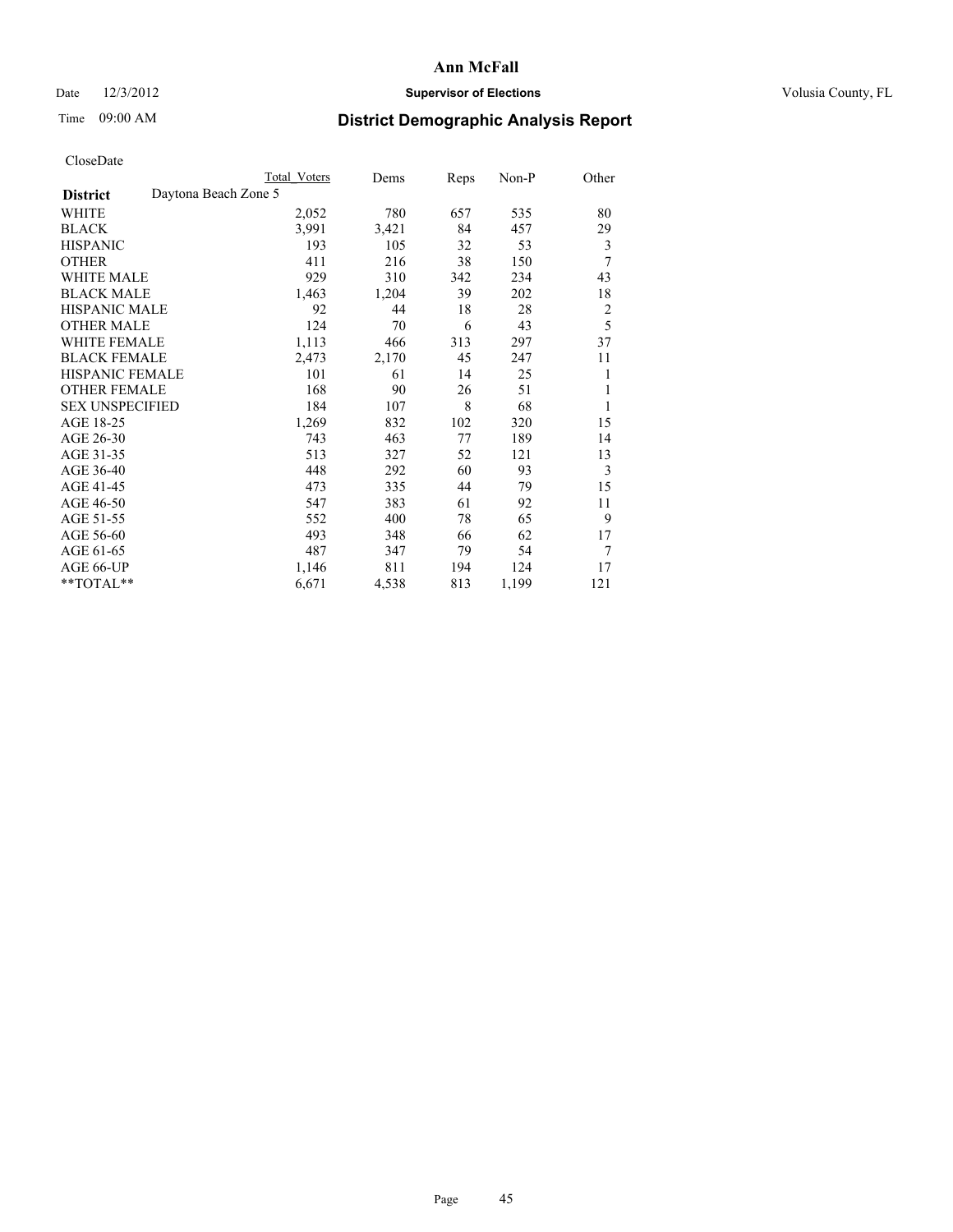## Date  $12/3/2012$  **Supervisor of Elections** Volusia County, FL

# Time 09:00 AM **District Demographic Analysis Report**

|                                         | <b>Total Voters</b> | Dems  | Reps | Non-P | Other          |
|-----------------------------------------|---------------------|-------|------|-------|----------------|
| Daytona Beach Zone 6<br><b>District</b> |                     |       |      |       |                |
| WHITE                                   | 1,273               | 505   | 382  | 328   | 58             |
| <b>BLACK</b>                            | 4,122               | 3,494 | 93   | 511   | 24             |
| <b>HISPANIC</b>                         | 176                 | 90    | 22   | 62    | $\overline{c}$ |
| <b>OTHER</b>                            | 406                 | 210   | 24   | 169   | 3              |
| WHITE MALE                              | 636                 | 205   | 218  | 172   | 41             |
| <b>BLACK MALE</b>                       | 1,815               | 1,481 | 50   | 275   | 9              |
| HISPANIC MALE                           | 85                  | 40    | 9    | 36    | $\mathbf{0}$   |
| <b>OTHER MALE</b>                       | 145                 | 77    | 14   | 52    | $\overline{2}$ |
| WHITE FEMALE                            | 626                 | 295   | 162  | 153   | 16             |
| <b>BLACK FEMALE</b>                     | 2,224               | 1,945 | 40   | 224   | 15             |
| <b>HISPANIC FEMALE</b>                  | 86                  | 48    | 12   | 24    | $\overline{2}$ |
| <b>OTHER FEMALE</b>                     | 126                 | 80    | 7    | 39    | $\mathbf{0}$   |
| <b>SEX UNSPECIFIED</b>                  | 234                 | 128   | 9    | 95    | $\overline{c}$ |
| AGE 18-25                               | 1,476               | 986   | 108  | 366   | 16             |
| AGE 26-30                               | 631                 | 400   | 54   | 166   | 11             |
| AGE 31-35                               | 463                 | 299   | 31   | 124   | 9              |
| AGE 36-40                               | 345                 | 238   | 25   | 76    | 6              |
| AGE 41-45                               | 368                 | 270   | 35   | 55    | 8              |
| AGE 46-50                               | 429                 | 332   | 25   | 66    | 6              |
| AGE 51-55                               | 512                 | 375   | 61   | 69    | 7              |
| AGE 56-60                               | 440                 | 320   | 52   | 61    | 7              |
| AGE 61-65                               | 381                 | 281   | 48   | 44    | 8              |
| AGE 66-UP                               | 964                 | 819   | 84   | 52    | 9              |
| **TOTAL**                               | 6,009               | 4,320 | 523  | 1,079 | 87             |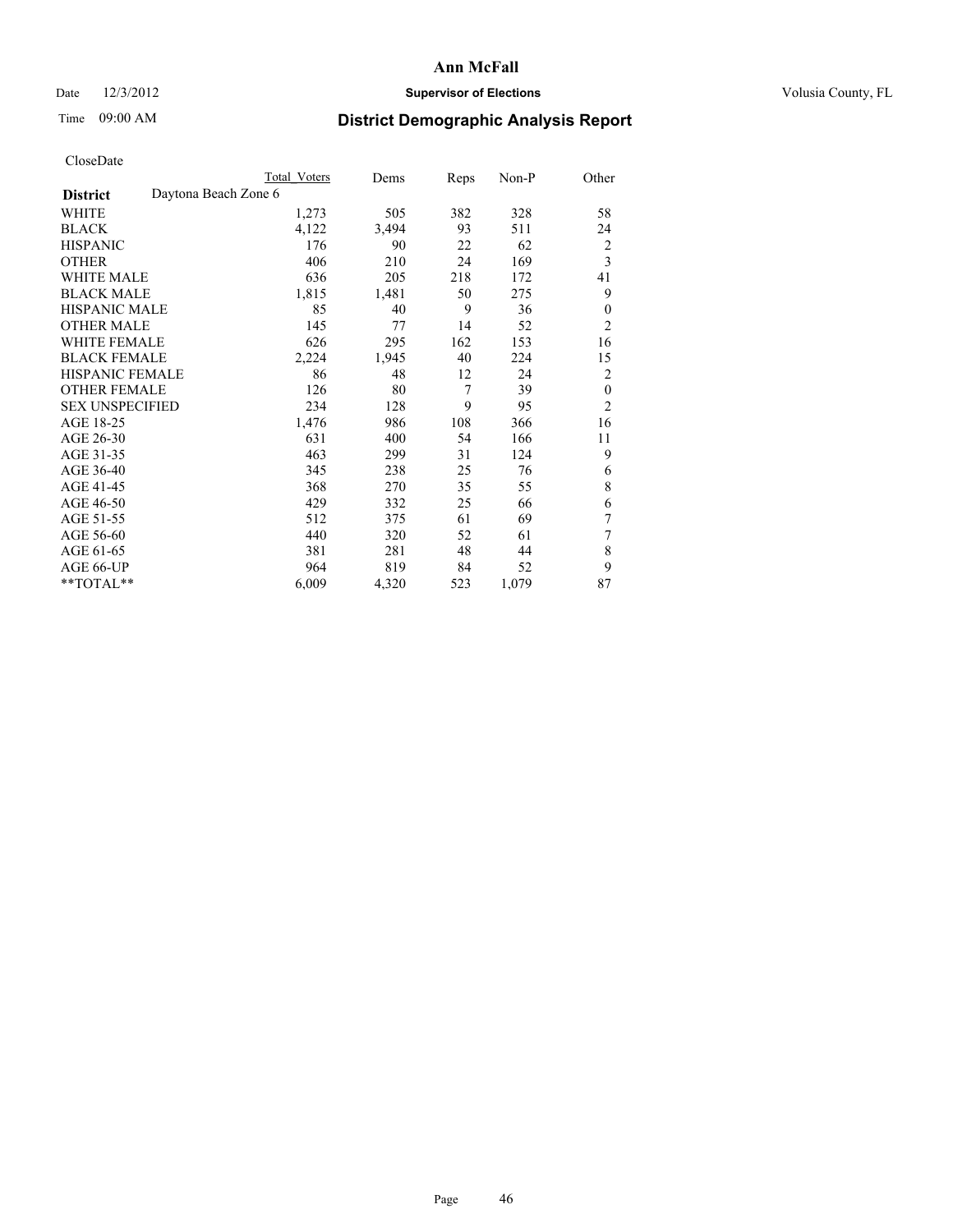## Date  $12/3/2012$  **Supervisor of Elections** Volusia County, FL

## Time 09:00 AM **District Demographic Analysis Report**

|                        | <b>Total Voters</b>  | Dems  | Reps           | Non-P | Other            |
|------------------------|----------------------|-------|----------------|-------|------------------|
| <b>District</b>        | Daytona Beach Shores |       |                |       |                  |
| WHITE                  | 3,422                | 921   | 1,607          | 783   | 111              |
| <b>BLACK</b>           | 35                   | 23    | 3              | 9     | $\theta$         |
| <b>HISPANIC</b>        | 74                   | 17    | 33             | 23    | 1                |
| <b>OTHER</b>           | 171                  | 46    | 57             | 64    | 4                |
| WHITE MALE             | 1,629                | 396   | 776            | 398   | 59               |
| <b>BLACK MALE</b>      | 18                   | 12    | 1              | 5     | $\boldsymbol{0}$ |
| <b>HISPANIC MALE</b>   | 37                   | 7     | 17             | 12    | 1                |
| <b>OTHER MALE</b>      | 62                   | 18    | 21             | 22    | 1                |
| <b>WHITE FEMALE</b>    | 1,756                | 516   | 815            | 376   | 49               |
| <b>BLACK FEMALE</b>    | 17                   | 11    | $\overline{2}$ | 4     | $\overline{0}$   |
| <b>HISPANIC FEMALE</b> | 36                   | 10    | 15             | 11    | $\theta$         |
| <b>OTHER FEMALE</b>    | 82                   | 23    | 27             | 29    | 3                |
| <b>SEX UNSPECIFIED</b> | 65                   | 14    | 26             | 22    | 3                |
| AGE 18-25              | 133                  | 26    | 46             | 56    | 5                |
| AGE 26-30              | 114                  | 36    | 33             | 41    | 4                |
| AGE 31-35              | 97                   | 25    | 31             | 33    | 8                |
| AGE 36-40              | 94                   | 30    | 29             | 34    | 1                |
| AGE 41-45              | 128                  | 34    | 44             | 50    | $\mathbf{0}$     |
| AGE 46-50              | 187                  | 44    | 84             | 54    | 5                |
| AGE 51-55              | 265                  | 63    | 124            | 72    | 6                |
| AGE 56-60              | 312                  | 79    | 138            | 81    | 14               |
| AGE 61-65              | 465                  | 117   | 213            | 117   | 18               |
| AGE 66-UP              | 1,916                | 556   | 959            | 345   | 56               |
| **TOTAL**              | 3,711                | 1,010 | 1,701          | 883   | 117              |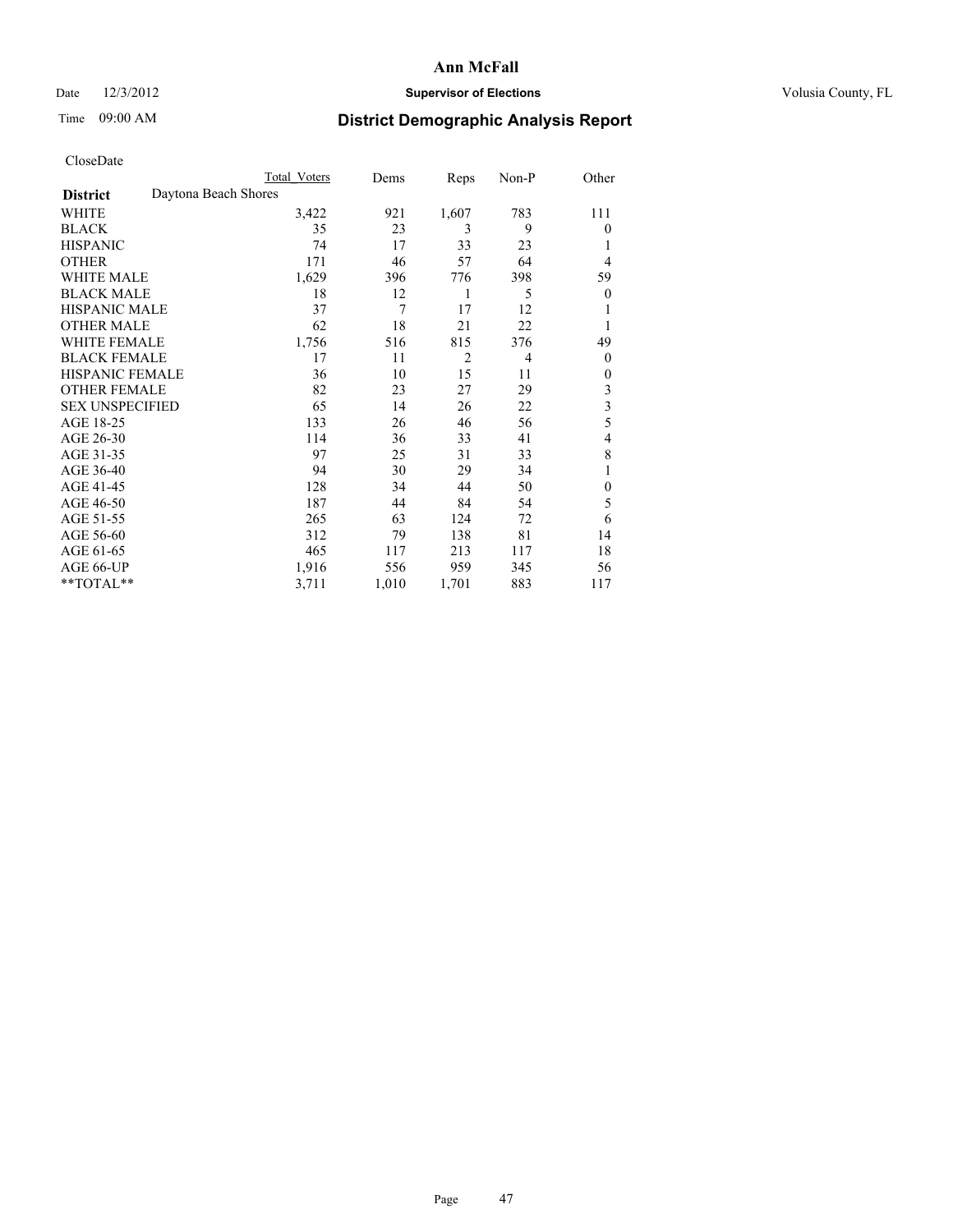## Date  $12/3/2012$  **Supervisor of Elections Supervisor of Elections** Volusia County, FL

# Time 09:00 AM **District Demographic Analysis Report**

|                           | Total Voters | Dems  | Reps  | Non-P | Other |
|---------------------------|--------------|-------|-------|-------|-------|
| DeBary<br><b>District</b> |              |       |       |       |       |
| <b>WHITE</b>              | 11,961       | 3,288 | 5,610 | 2,566 | 497   |
| <b>BLACK</b>              | 448          | 346   | 27    | 65    | 10    |
| <b>HISPANIC</b>           | 889          | 387   | 228   | 258   | 16    |
| <b>OTHER</b>              | 708          | 201   | 183   | 308   | 16    |
| <b>WHITE MALE</b>         | 5,606        | 1,318 | 2,742 | 1,283 | 263   |
| <b>BLACK MALE</b>         | 207          | 147   | 9     | 45    | 6     |
| HISPANIC MALE             | 399          | 163   | 111   | 116   | 9     |
| <b>OTHER MALE</b>         | 234          | 62    | 66    | 99    | 7     |
| <b>WHITE FEMALE</b>       | 6,256        | 1,948 | 2,825 | 1,253 | 230   |
| <b>BLACK FEMALE</b>       | 236          | 194   | 18    | 20    | 4     |
| <b>HISPANIC FEMALE</b>    | 479          | 219   | 116   | 137   | 7     |
| <b>OTHER FEMALE</b>       | 301          | 105   | 81    | 108   | 7     |
| <b>SEX UNSPECIFIED</b>    | 288          | 66    | 80    | 136   | 6     |
| AGE 18-25                 | 1,135        | 316   | 351   | 424   | 44    |
| AGE 26-30                 | 756          | 190   | 274   | 264   | 28    |
| AGE 31-35                 | 828          | 237   | 288   | 264   | 39    |
| AGE 36-40                 | 871          | 231   | 340   | 259   | 41    |
| AGE 41-45                 | 1,065        | 281   | 455   | 288   | 41    |
| AGE 46-50                 | 1,275        | 346   | 589   | 292   | 48    |
| AGE 51-55                 | 1,364        | 380   | 648   | 292   | 44    |
| AGE 56-60                 | 1,394        | 457   | 610   | 278   | 49    |
| AGE 61-65                 | 1,435        | 470   | 664   | 250   | 51    |
| AGE 66-UP                 | 3,910        | 1,323 | 1,835 | 598   | 154   |
| **TOTAL**                 | 14,033       | 4,231 | 6,054 | 3,209 | 539   |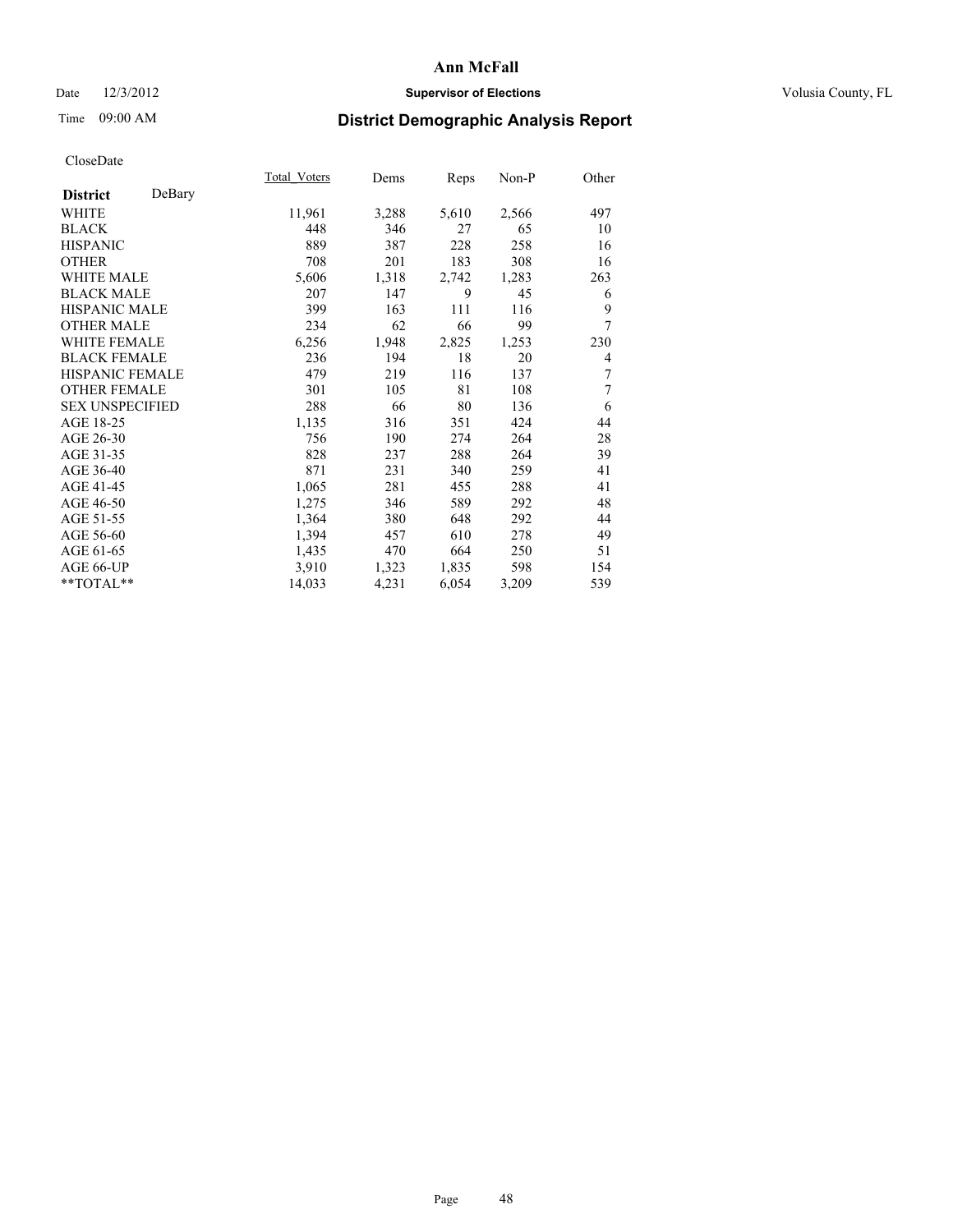## Date  $12/3/2012$  **Supervisor of Elections Supervisor of Elections** Volusia County, FL

# Time 09:00 AM **District Demographic Analysis Report**

|                        |        | Total Voters | Dems  | <b>Reps</b> | Non-P | Other |
|------------------------|--------|--------------|-------|-------------|-------|-------|
| <b>District</b>        | DeLand |              |       |             |       |       |
| <b>WHITE</b>           |        | 12,319       | 4,080 | 5,108       | 2,586 | 545   |
| <b>BLACK</b>           |        | 2,570        | 2,091 | 89          | 354   | 36    |
| <b>HISPANIC</b>        |        | 1,087        | 497   | 176         | 377   | 37    |
| <b>OTHER</b>           |        | 883          | 298   | 173         | 388   | 24    |
| <b>WHITE MALE</b>      |        | 5,358        | 1,550 | 2,328       | 1,207 | 273   |
| <b>BLACK MALE</b>      |        | 983          | 765   | 39          | 155   | 24    |
| HISPANIC MALE          |        | 450          | 193   | 85          | 155   | 17    |
| <b>OTHER MALE</b>      |        | 272          | 100   | 64          | 99    | 9     |
| <b>WHITE FEMALE</b>    |        | 6,875        | 2,507 | 2,749       | 1,349 | 270   |
| <b>BLACK FEMALE</b>    |        | 1,549        | 1,301 | 47          | 190   | 11    |
| <b>HISPANIC FEMALE</b> |        | 629          | 301   | 90          | 219   | 19    |
| <b>OTHER FEMALE</b>    |        | 352          | 135   | 68          | 139   | 10    |
| <b>SEX UNSPECIFIED</b> |        | 391          | 114   | 76          | 192   | 9     |
| AGE 18-25              |        | 2,296        | 900   | 501         | 809   | 86    |
| AGE 26-30              |        | 1,133        | 423   | 271         | 398   | 41    |
| AGE 31-35              |        | 1,117        | 439   | 302         | 323   | 53    |
| AGE 36-40              |        | 1,165        | 467   | 344         | 296   | 58    |
| AGE 41-45              |        | 1,233        | 480   | 411         | 306   | 36    |
| AGE 46-50              |        | 1,280        | 514   | 458         | 255   | 53    |
| AGE 51-55              |        | 1,349        | 566   | 483         | 259   | 41    |
| AGE 56-60              |        | 1,340        | 618   | 434         | 241   | 47    |
| AGE 61-65              |        | 1,394        | 619   | 482         | 234   | 59    |
| AGE 66-UP              |        | 4,602        | 1,961 | 1,869       | 601   | 171   |
| **TOTAL**              |        | 16,909       | 6,987 | 5,555       | 3,722 | 645   |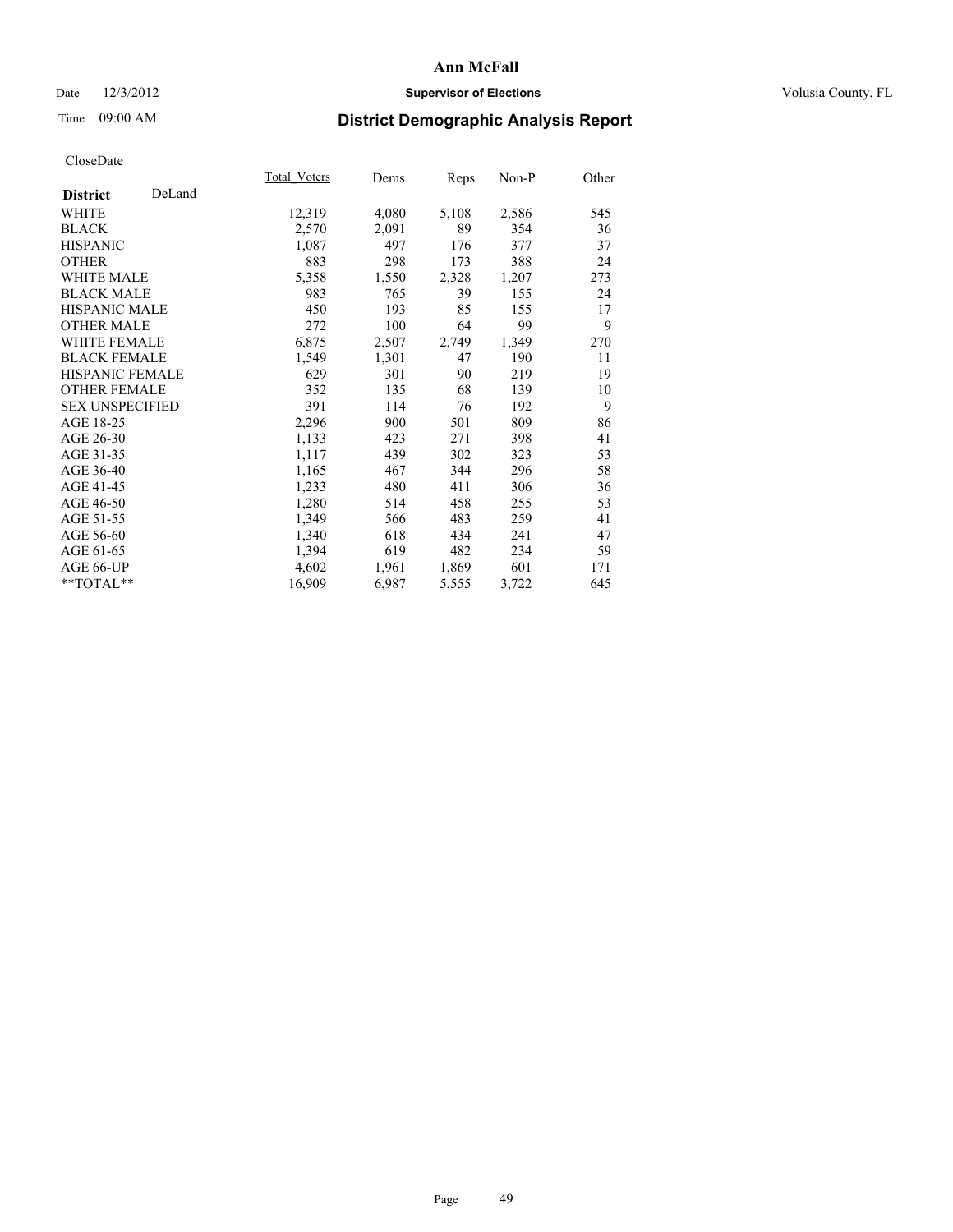## Date  $12/3/2012$  **Supervisor of Elections Supervisor of Elections** Volusia County, FL

# Time 09:00 AM **District Demographic Analysis Report**

|                        |                | Total Voters | Dems  | <b>Reps</b> | Non-P | Other          |
|------------------------|----------------|--------------|-------|-------------|-------|----------------|
| <b>District</b>        | Deltona Zone 1 |              |       |             |       |                |
| WHITE                  |                | 4,995        | 1,656 | 1,782       | 1,311 | 246            |
| <b>BLACK</b>           |                | 958          | 735   | 41          | 161   | 21             |
| <b>HISPANIC</b>        |                | 2,035        | 1,049 | 279         | 680   | 27             |
| <b>OTHER</b>           |                | 533          | 176   | 89          | 255   | 13             |
| <b>WHITE MALE</b>      |                | 2,357        | 691   | 873         | 657   | 136            |
| <b>BLACK MALE</b>      |                | 431          | 308   | 24          | 84    | 15             |
| <b>HISPANIC MALE</b>   |                | 950          | 478   | 132         | 326   | 14             |
| <b>OTHER MALE</b>      |                | 163          | 54    | 35          | 68    | 6              |
| <b>WHITE FEMALE</b>    |                | 2,600        | 954   | 897         | 640   | 109            |
| <b>BLACK FEMALE</b>    |                | 520          | 423   | 17          | 74    | 6              |
| HISPANIC FEMALE        |                | 1,062        | 559   | 146         | 344   | 13             |
| <b>OTHER FEMALE</b>    |                | 214          | 87    | 38          | 83    | 6              |
| <b>SEX UNSPECIFIED</b> |                | 224          | 62    | 29          | 131   | $\overline{2}$ |
| AGE 18-25              |                | 1,215        | 472   | 216         | 473   | 54             |
| AGE 26-30              |                | 746          | 249   | 165         | 306   | 26             |
| AGE 31-35              |                | 857          | 362   | 167         | 299   | 29             |
| AGE 36-40              |                | 760          | 305   | 181         | 253   | 21             |
| AGE 41-45              |                | 819          | 304   | 250         | 226   | 39             |
| AGE 46-50              |                | 869          | 351   | 270         | 223   | 25             |
| AGE 51-55              |                | 818          | 345   | 264         | 186   | 23             |
| AGE 56-60              |                | 697          | 302   | 212         | 148   | 35             |
| AGE 61-65              |                | 600          | 298   | 154         | 127   | 21             |
| AGE 66-UP              |                | 1,166        | 639   | 315         | 178   | 34             |
| **TOTAL**              |                | 8,547        | 3,627 | 2,194       | 2,419 | 307            |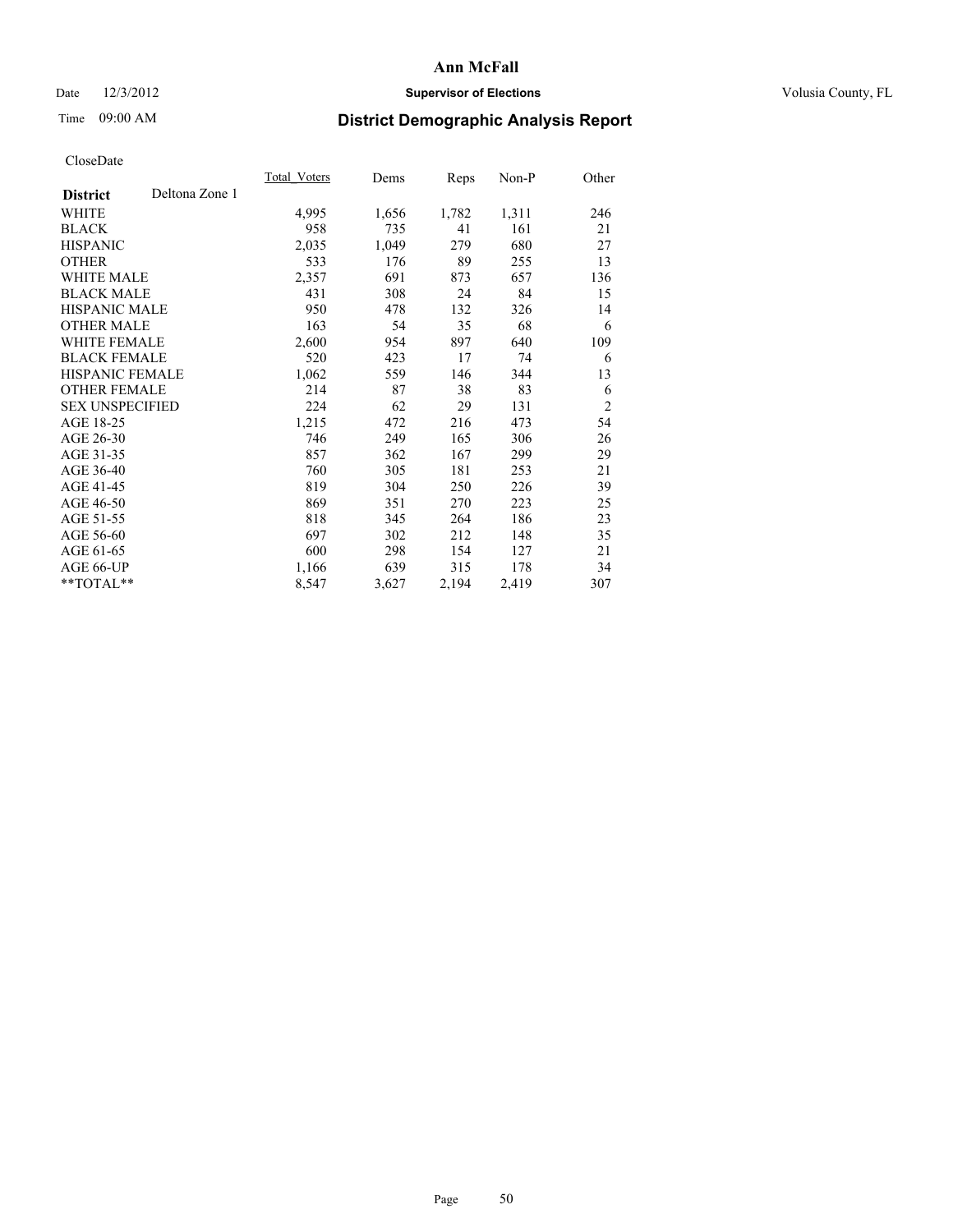## Date  $12/3/2012$  **Supervisor of Elections Supervisor of Elections** Volusia County, FL

# Time 09:00 AM **District Demographic Analysis Report**

|                                   | Total Voters | Dems  | <b>Reps</b> | Non-P | Other |
|-----------------------------------|--------------|-------|-------------|-------|-------|
| Deltona Zone 2<br><b>District</b> |              |       |             |       |       |
| WHITE                             | 6,296        | 1,975 | 2,524       | 1,515 | 282   |
| <b>BLACK</b>                      | 789          | 614   | 38          | 119   | 18    |
| <b>HISPANIC</b>                   | 2,149        | 1,052 | 384         | 686   | 27    |
| <b>OTHER</b>                      | 529          | 188   | 90          | 236   | 15    |
| <b>WHITE MALE</b>                 | 2,909        | 808   | 1,218       | 735   | 148   |
| <b>BLACK MALE</b>                 | 350          | 249   | 29          | 62    | 10    |
| <b>HISPANIC MALE</b>              | 1,029        | 491   | 188         | 334   | 16    |
| <b>OTHER MALE</b>                 | 193          | 79    | 31          | 75    | 8     |
| <b>WHITE FEMALE</b>               | 3,345        | 1,154 | 1,297       | 760   | 134   |
| <b>BLACK FEMALE</b>               | 426          | 356   | 9           | 53    | 8     |
| <b>HISPANIC FEMALE</b>            | 1,098        | 552   | 191         | 346   | 9     |
| <b>OTHER FEMALE</b>               | 202          | 88    | 39          | 69    | 6     |
| <b>SEX UNSPECIFIED</b>            | 211          | 52    | 34          | 122   | 3     |
| AGE 18-25                         | 1,095        | 389   | 237         | 415   | 54    |
| AGE 26-30                         | 703          | 254   | 158         | 260   | 31    |
| AGE 31-35                         | 740          | 240   | 196         | 276   | 28    |
| AGE 36-40                         | 762          | 299   | 199         | 229   | 35    |
| AGE 41-45                         | 811          | 271   | 251         | 264   | 25    |
| AGE 46-50                         | 958          | 348   | 314         | 269   | 27    |
| AGE 51-55                         | 933          | 363   | 346         | 195   | 29    |
| AGE 56-60                         | 881          | 367   | 308         | 177   | 29    |
| AGE 61-65                         | 786          | 340   | 262         | 155   | 29    |
| AGE 66-UP                         | 2,115        | 966   | 767         | 327   | 55    |
| **TOTAL**                         | 9,784        | 3,837 | 3,038       | 2,567 | 342   |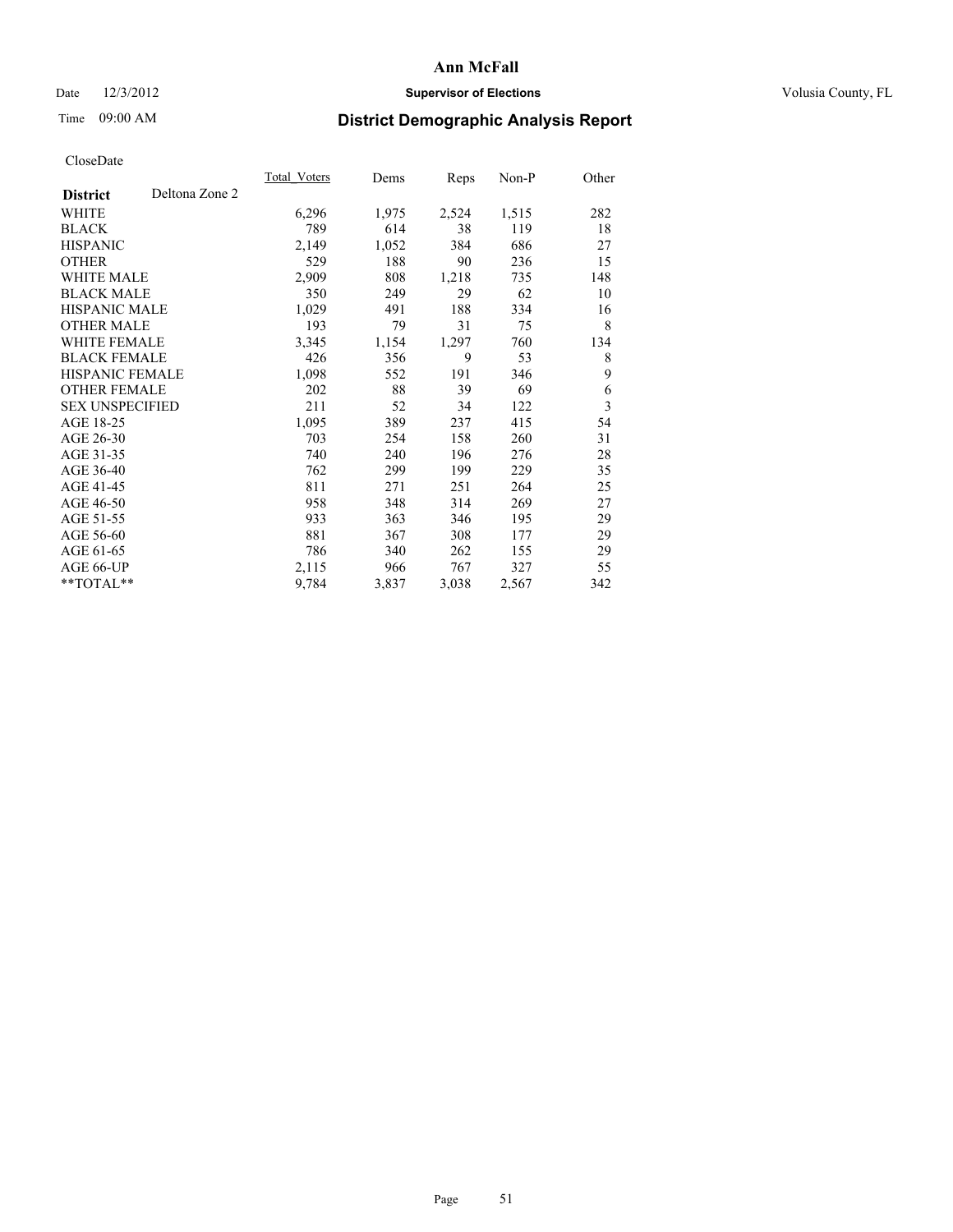## Date  $12/3/2012$  **Supervisor of Elections Supervisor of Elections** Volusia County, FL

## Time 09:00 AM **District Demographic Analysis Report**

|                                   | Total Voters | Dems  | Reps  | Non-P | Other          |
|-----------------------------------|--------------|-------|-------|-------|----------------|
| Deltona Zone 3<br><b>District</b> |              |       |       |       |                |
| WHITE                             | 5,306        | 1,727 | 1,979 | 1,375 | 225            |
| <b>BLACK</b>                      | 699          | 552   | 24    | 111   | 12             |
| <b>HISPANIC</b>                   | 2,429        | 1,227 | 384   | 760   | 58             |
| <b>OTHER</b>                      | 515          | 188   | 86    | 236   | 5              |
| <b>WHITE MALE</b>                 | 2,405        | 699   | 940   | 642   | 124            |
| <b>BLACK MALE</b>                 | 310          | 227   | 15    | 58    | 10             |
| HISPANIC MALE                     | 1,141        | 561   | 192   | 357   | 31             |
| <b>OTHER MALE</b>                 | 183          | 74    | 29    | 77    | 3              |
| <b>WHITE FEMALE</b>               | 2,858        | 1,012 | 1,030 | 718   | 98             |
| <b>BLACK FEMALE</b>               | 383          | 320   | 9     | 52    | $\overline{2}$ |
| <b>HISPANIC FEMALE</b>            | 1,256        | 646   | 191   | 392   | 27             |
| <b>OTHER FEMALE</b>               | 211          | 92    | 39    | 79    | 1              |
| <b>SEX UNSPECIFIED</b>            | 202          | 63    | 28    | 107   | 4              |
| AGE 18-25                         | 1,035        | 416   | 163   | 419   | 37             |
| AGE 26-30                         | 667          | 248   | 138   | 261   | 20             |
| AGE 31-35                         | 749          | 265   | 172   | 271   | 41             |
| AGE 36-40                         | 739          | 271   | 205   | 241   | 22             |
| AGE 41-45                         | 765          | 298   | 236   | 206   | 25             |
| AGE 46-50                         | 825          | 331   | 228   | 238   | 28             |
| AGE 51-55                         | 826          | 338   | 257   | 203   | 28             |
| AGE 56-60                         | 740          | 317   | 212   | 181   | 30             |
| AGE 61-65                         | 714          | 313   | 224   | 152   | 25             |
| AGE 66-UP                         | 1,918        | 910   | 644   | 320   | 44             |
| **TOTAL**                         | 8,978        | 3,707 | 2,479 | 2,492 | 300            |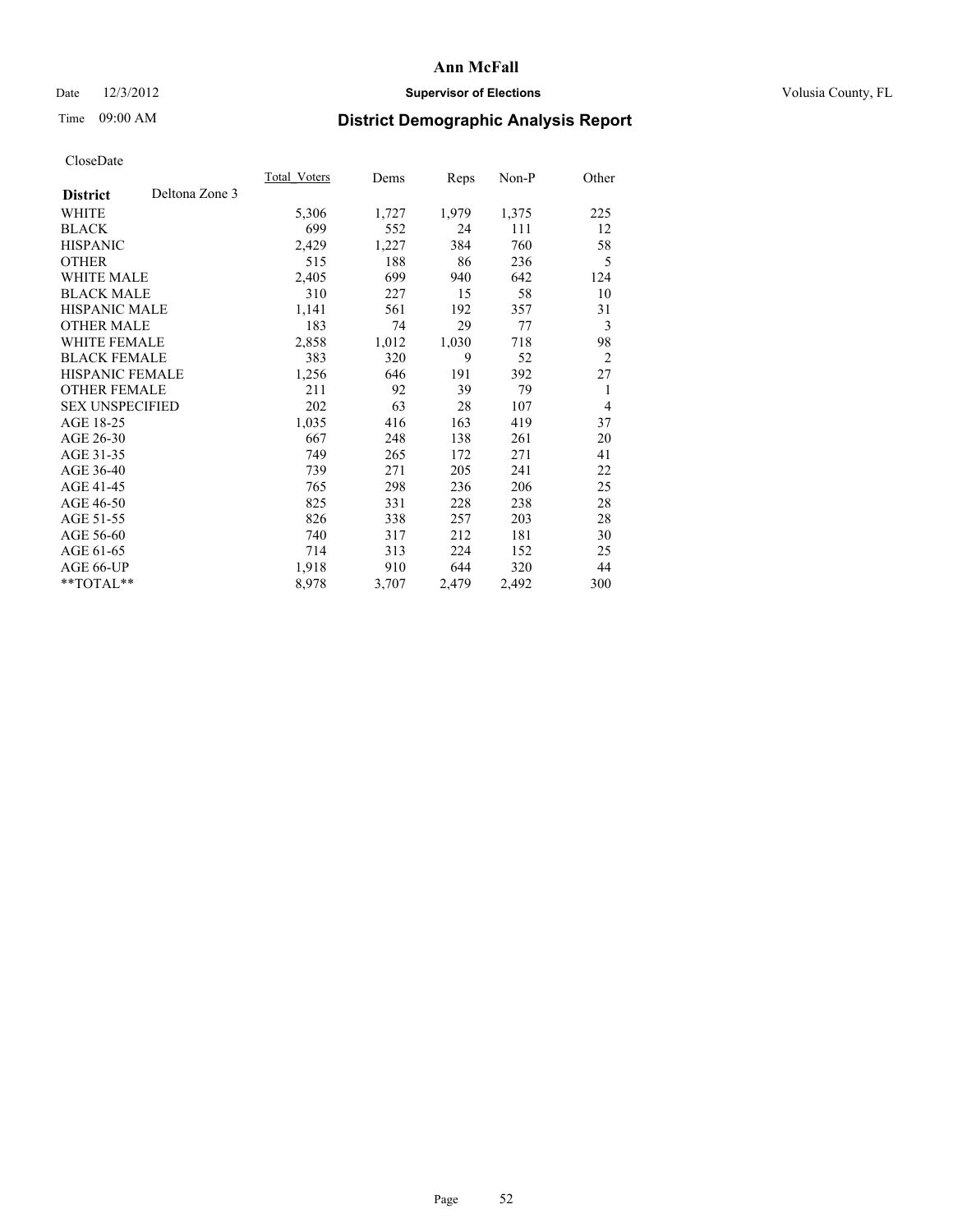## Date  $12/3/2012$  **Supervisor of Elections** Volusia County, FL

# Time 09:00 AM **District Demographic Analysis Report**

|                        |                | Total Voters | Dems  | <b>Reps</b> | Non-P | Other          |
|------------------------|----------------|--------------|-------|-------------|-------|----------------|
| <b>District</b>        | Deltona Zone 4 |              |       |             |       |                |
| WHITE                  |                | 5,570        | 1,894 | 2,107       | 1,293 | 276            |
| <b>BLACK</b>           |                | 757          | 582   | 27          | 133   | 15             |
| <b>HISPANIC</b>        |                | 2,500        | 1,297 | 351         | 800   | 52             |
| <b>OTHER</b>           |                | 543          | 188   | 98          | 245   | 12             |
| <b>WHITE MALE</b>      |                | 2,544        | 770   | 1,006       | 616   | 152            |
| <b>BLACK MALE</b>      |                | 316          | 231   | 19          | 59    | 7              |
| <b>HISPANIC MALE</b>   |                | 1,150        | 546   | 183         | 390   | 31             |
| <b>OTHER MALE</b>      |                | 168          | 59    | 41          | 65    | 3              |
| <b>WHITE FEMALE</b>    |                | 2,978        | 1,107 | 1,082       | 666   | 123            |
| <b>BLACK FEMALE</b>    |                | 426          | 339   | 8           | 71    | 8              |
| <b>HISPANIC FEMALE</b> |                | 1,336        | 742   | 168         | 405   | 21             |
| <b>OTHER FEMALE</b>    |                | 214          | 96    | 35          | 77    | 6              |
| <b>SEX UNSPECIFIED</b> |                | 238          | 71    | 41          | 122   | $\overline{4}$ |
| AGE 18-25              |                | 1,112        | 414   | 218         | 446   | 34             |
| AGE 26-30              |                | 687          | 244   | 123         | 291   | 29             |
| AGE 31-35              |                | 732          | 312   | 149         | 233   | 38             |
| AGE 36-40              |                | 783          | 292   | 207         | 241   | 43             |
| AGE 41-45              |                | 753          | 304   | 208         | 217   | 24             |
| AGE 46-50              |                | 879          | 355   | 256         | 244   | 24             |
| AGE 51-55              |                | 879          | 373   | 271         | 198   | 37             |
| AGE 56-60              |                | 800          | 345   | 255         | 170   | 30             |
| AGE 61-65              |                | 768          | 340   | 249         | 154   | 25             |
| AGE 66-UP              |                | 1,994        | 995   | 648         | 280   | 71             |
| **TOTAL**              |                | 9,387        | 3,974 | 2,584       | 2,474 | 355            |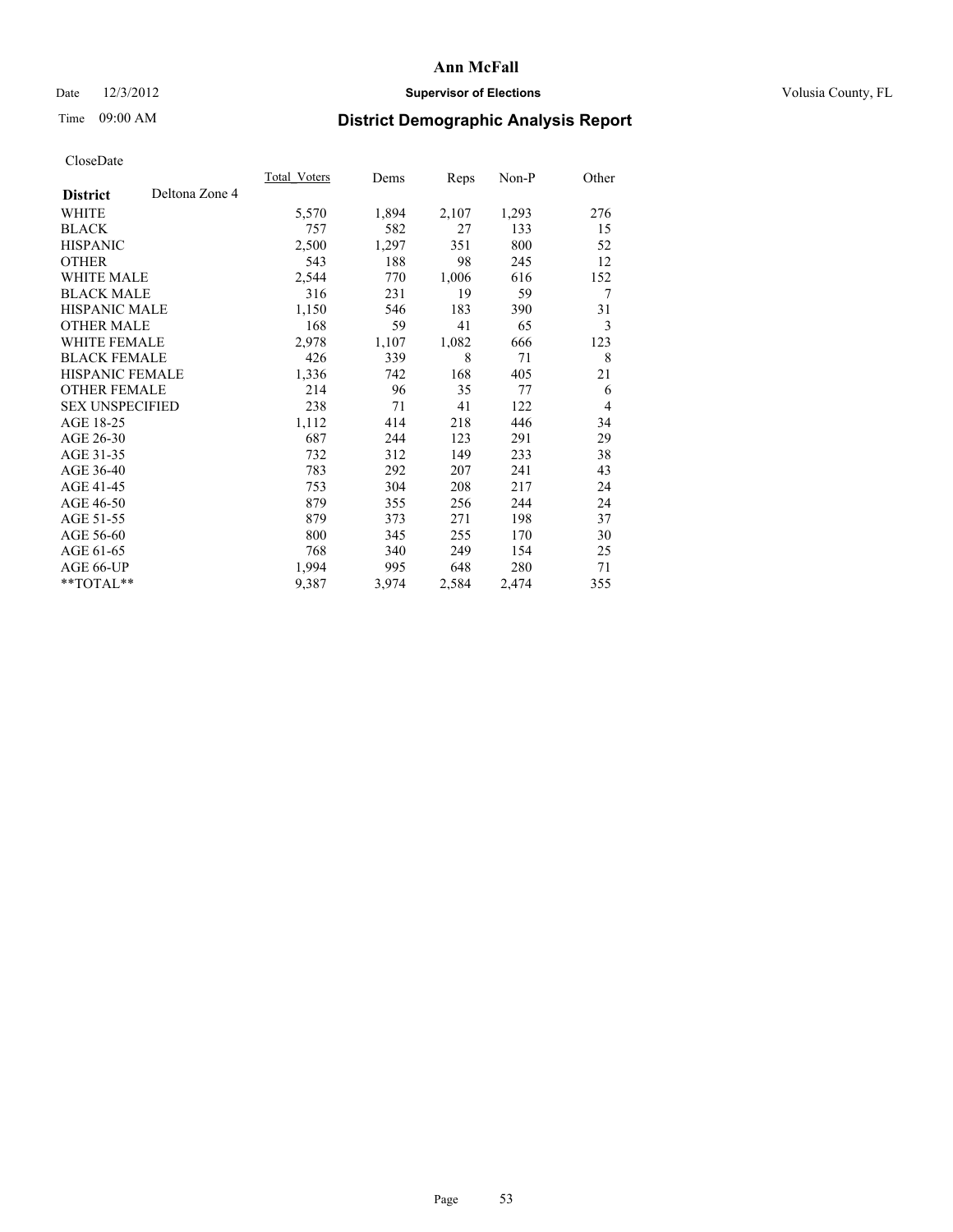## Date  $12/3/2012$  **Supervisor of Elections** Volusia County, FL

# Time 09:00 AM **District Demographic Analysis Report**

|                        |                | Total Voters | Dems  | <b>Reps</b> | Non-P | Other          |
|------------------------|----------------|--------------|-------|-------------|-------|----------------|
| <b>District</b>        | Deltona Zone 5 |              |       |             |       |                |
| WHITE                  |                | 5,535        | 1,802 | 2,103       | 1,377 | 253            |
| <b>BLACK</b>           |                | 941          | 739   | 47          | 142   | 13             |
| <b>HISPANIC</b>        |                | 2,241        | 1,128 | 352         | 721   | 40             |
| <b>OTHER</b>           |                | 517          | 184   | 91          | 232   | 10             |
| <b>WHITE MALE</b>      |                | 2,607        | 754   | 1,045       | 663   | 145            |
| <b>BLACK MALE</b>      |                | 403          | 300   | 25          | 70    | 8              |
| HISPANIC MALE          |                | 1,061        | 518   | 173         | 347   | 23             |
| <b>OTHER MALE</b>      |                | 166          | 69    | 38          | 54    | 5              |
| WHITE FEMALE           |                | 2,895        | 1,040 | 1,043       | 705   | 107            |
| <b>BLACK FEMALE</b>    |                | 529          | 431   | 22          | 71    | 5              |
| HISPANIC FEMALE        |                | 1,163        | 600   | 178         | 368   | 17             |
| <b>OTHER FEMALE</b>    |                | 203          | 86    | 32          | 81    | 4              |
| <b>SEX UNSPECIFIED</b> |                | 207          | 55    | 37          | 113   | $\overline{2}$ |
| AGE 18-25              |                | 1,214        | 431   | 264         | 476   | 43             |
| AGE 26-30              |                | 711          | 270   | 137         | 271   | 33             |
| AGE 31-35              |                | 763          | 302   | 154         | 276   | 31             |
| AGE 36-40              |                | 774          | 321   | 196         | 229   | 28             |
| AGE 41-45              |                | 797          | 316   | 232         | 222   | 27             |
| AGE 46-50              |                | 925          | 376   | 300         | 216   | 33             |
| AGE 51-55              |                | 932          | 365   | 331         | 217   | 19             |
| AGE 56-60              |                | 808          | 344   | 259         | 180   | 25             |
| AGE 61-65              |                | 690          | 303   | 202         | 156   | 29             |
| AGE 66-UP              |                | 1,645        | 838   | 523         | 235   | 49             |
| **TOTAL**              |                | 9,259        | 3,866 | 2,598       | 2,478 | 317            |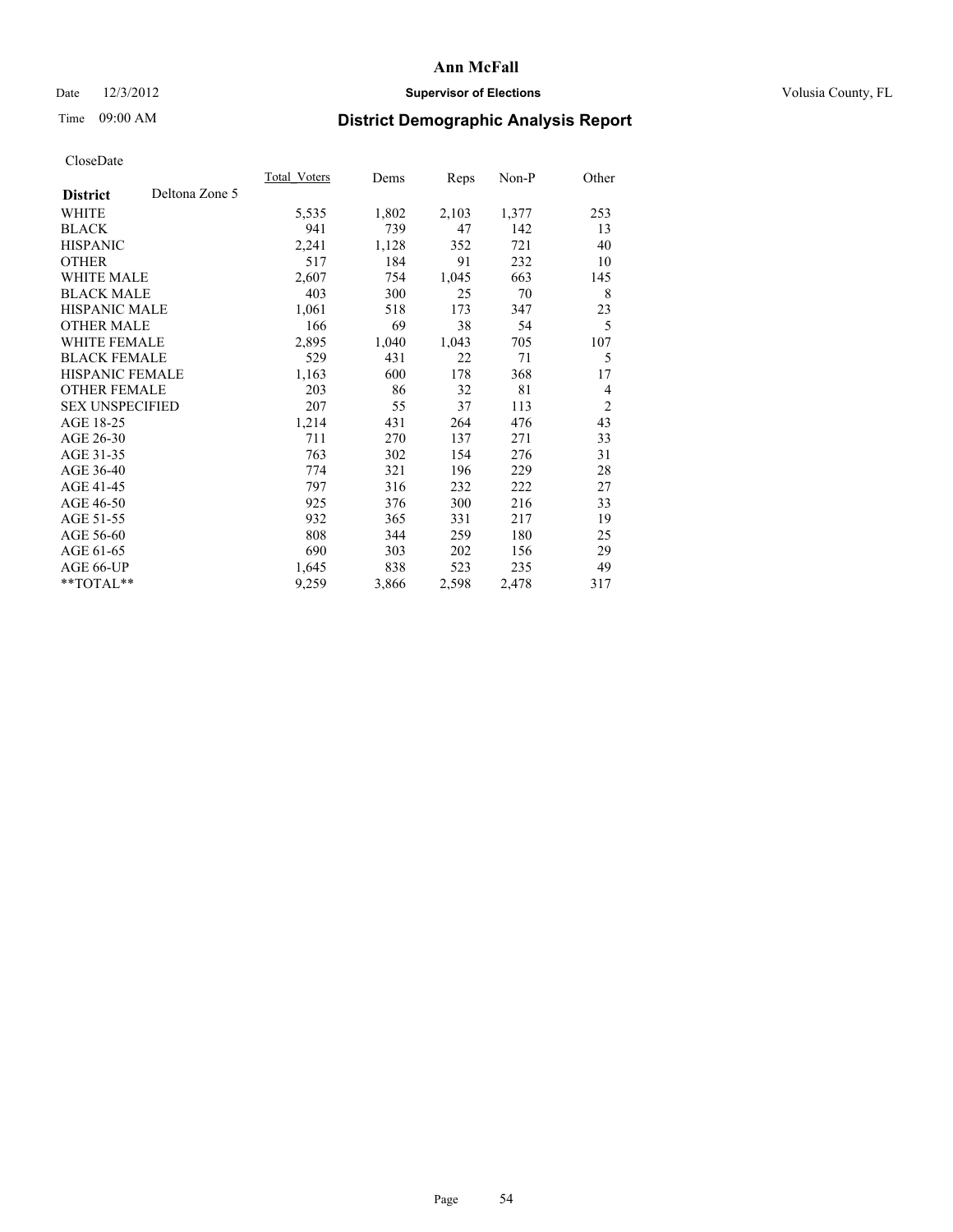## Date  $12/3/2012$  **Supervisor of Elections** Volusia County, FL

# Time 09:00 AM **District Demographic Analysis Report**

|                        |                | Total Voters | Dems  | <b>Reps</b> | Non-P | Other          |
|------------------------|----------------|--------------|-------|-------------|-------|----------------|
| <b>District</b>        | Deltona Zone 6 |              |       |             |       |                |
| WHITE                  |                | 5,963        | 1,769 | 2,450       | 1,476 | 268            |
| <b>BLACK</b>           |                | 850          | 646   | 42          | 141   | 21             |
| <b>HISPANIC</b>        |                | 1,882        | 913   | 259         | 662   | 48             |
| <b>OTHER</b>           |                | 476          | 139   | 107         | 223   | 7              |
| <b>WHITE MALE</b>      |                | 2,824        | 714   | 1,223       | 751   | 136            |
| <b>BLACK MALE</b>      |                | 388          | 292   | 20          | 62    | 14             |
| <b>HISPANIC MALE</b>   |                | 886          | 406   | 134         | 321   | 25             |
| <b>OTHER MALE</b>      |                | 177          | 54    | 44          | 76    | 3              |
| <b>WHITE FEMALE</b>    |                | 3,093        | 1,044 | 1,205       | 714   | 130            |
| <b>BLACK FEMALE</b>    |                | 451          | 345   | 22          | 77    | 7              |
| <b>HISPANIC FEMALE</b> |                | 967          | 496   | 123         | 326   | 22             |
| <b>OTHER FEMALE</b>    |                | 177          | 60    | 41          | 73    | 3              |
| <b>SEX UNSPECIFIED</b> |                | 208          | 56    | 46          | 102   | $\overline{4}$ |
| AGE 18-25              |                | 1,222        | 395   | 280         | 504   | 43             |
| AGE 26-30              |                | 718          | 240   | 156         | 293   | 29             |
| AGE 31-35              |                | 751          | 266   | 197         | 259   | 29             |
| AGE 36-40              |                | 799          | 283   | 231         | 242   | 43             |
| AGE 41-45              |                | 820          | 271   | 292         | 222   | 35             |
| AGE 46-50              |                | 990          | 364   | 341         | 234   | 51             |
| AGE 51-55              |                | 1,004        | 372   | 372         | 228   | 32             |
| AGE 56-60              |                | 806          | 344   | 293         | 151   | 18             |
| AGE 61-65              |                | 713          | 324   | 239         | 129   | 21             |
| AGE 66-UP              |                | 1,374        | 617   | 460         | 253   | 44             |
| **TOTAL**              |                | 9,197        | 3,476 | 2,861       | 2,515 | 345            |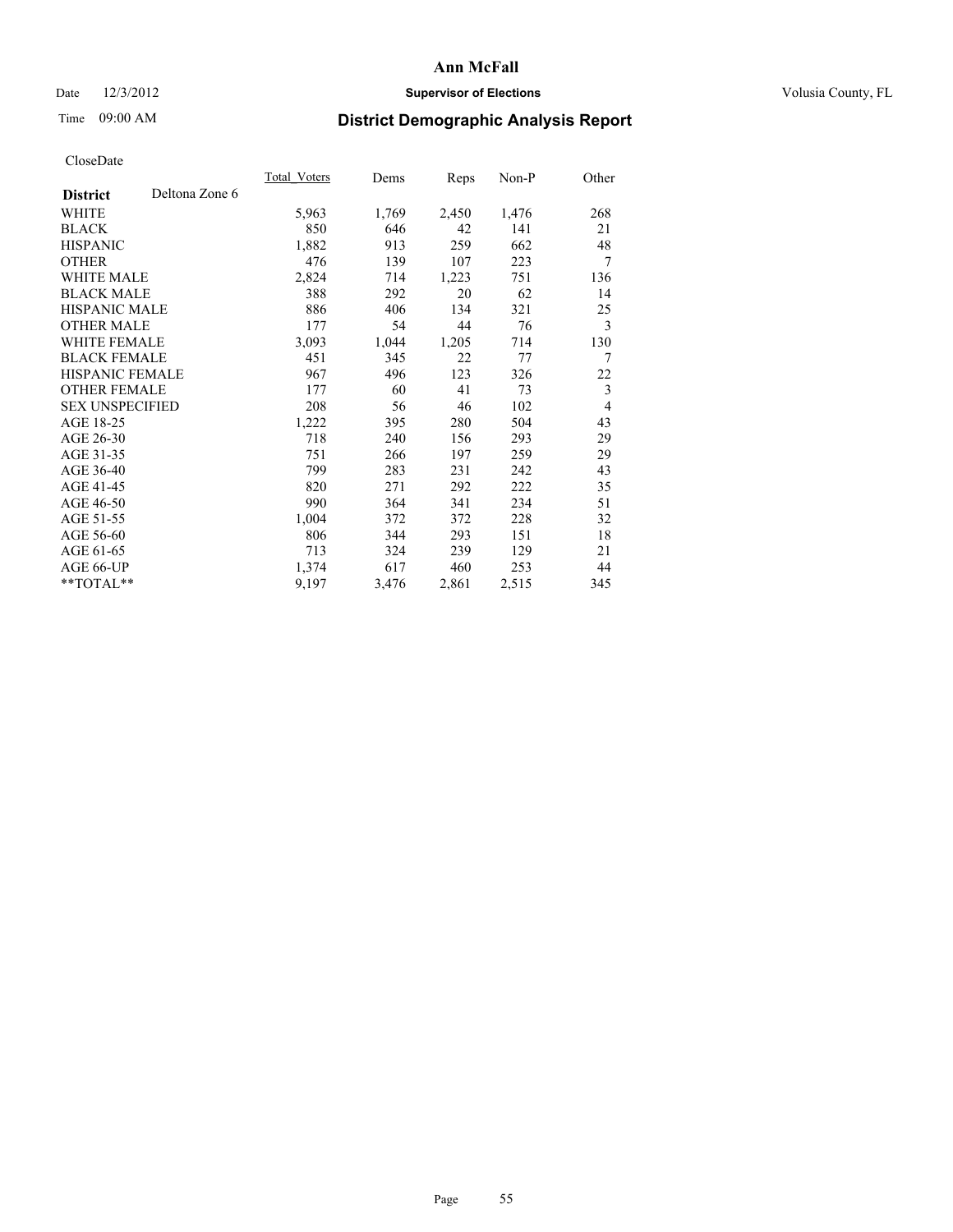## Date  $12/3/2012$  **Supervisor of Elections** Volusia County, FL

# Time 09:00 AM **District Demographic Analysis Report**

| Cioscivate             |                  |              |       |       |       |                |
|------------------------|------------------|--------------|-------|-------|-------|----------------|
|                        |                  | Total Voters | Dems  | Reps  | Non-P | Other          |
| <b>District</b>        | Edgewater Zone 1 |              |       |       |       |                |
| <b>WHITE</b>           |                  | 3,295        | 1,250 | 1,108 | 847   | 90             |
| <b>BLACK</b>           |                  | 82           | 53    | 5     | 22    | 2              |
| <b>HISPANIC</b>        |                  | 48           | 22    | 12    | 12    | $\overline{c}$ |
| <b>OTHER</b>           |                  | 111          | 35    | 21    | 53    | $\overline{2}$ |
| WHITE MALE             |                  | 1,443        | 468   | 534   | 392   | 49             |
| <b>BLACK MALE</b>      |                  | 47           | 28    | 4     | 13    | $\overline{2}$ |
| <b>HISPANIC MALE</b>   |                  | 19           | 10    | 3     | 5     | 1              |
| <b>OTHER MALE</b>      |                  | 29           | 12    | 8     | 9     | $\theta$       |
| <b>WHITE FEMALE</b>    |                  | 1,820        | 767   | 561   | 451   | 41             |
| <b>BLACK FEMALE</b>    |                  | 34           | 24    | 1     | 9     | $\theta$       |
| <b>HISPANIC FEMALE</b> |                  | 29           | 12    | 9     | 7     | 1              |
| <b>OTHER FEMALE</b>    |                  | 47           | 17    | 9     | 19    | $\overline{c}$ |
| <b>SEX UNSPECIFIED</b> |                  | 68           | 22    | 17    | 29    | $\theta$       |
| AGE 18-25              |                  | 313          | 89    | 69    | 146   | 9              |
| AGE 26-30              |                  | 214          | 62    | 57    | 88    | 7              |
| AGE 31-35              |                  | 220          | 86    | 59    | 68    | 7              |
| AGE 36-40              |                  | 181          | 56    | 57    | 61    | 7              |
| AGE 41-45              |                  | 232          | 77    | 76    | 73    | 6              |
| AGE 46-50              |                  | 271          | 102   | 93    | 70    | 6              |
| AGE 51-55              |                  | 377          | 128   | 133   | 102   | 14             |
| AGE 56-60              |                  | 380          | 152   | 124   | 96    | 8              |
| AGE 61-65              |                  | 347          | 149   | 106   | 84    | 8              |
| AGE 66-UP              |                  | 1,006        | 462   | 373   | 147   | 24             |
| **TOTAL**              |                  | 3,541        | 1,363 | 1,147 | 935   | 96             |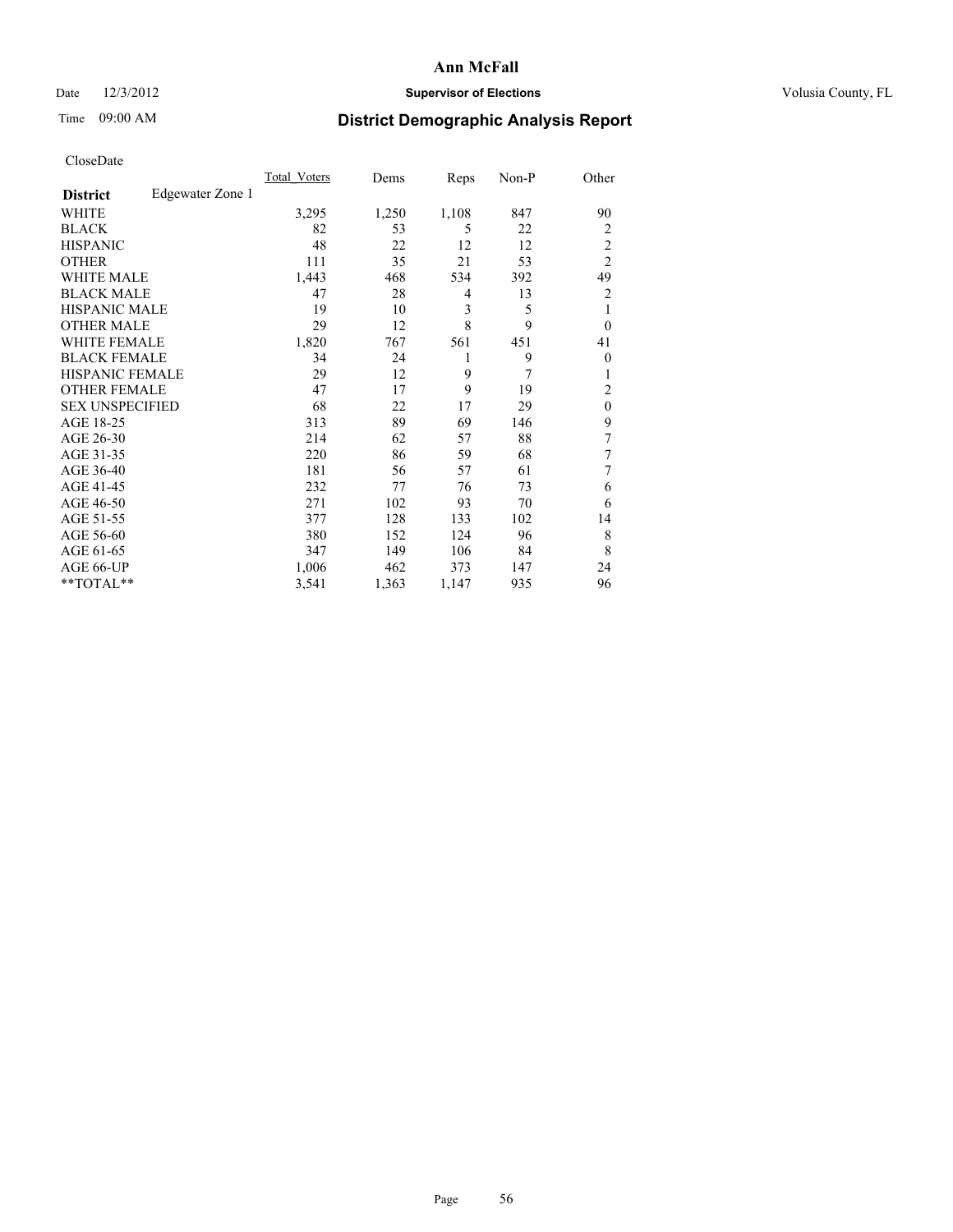## Date  $12/3/2012$  **Supervisor of Elections** Volusia County, FL

# Time 09:00 AM **District Demographic Analysis Report**

| Cioscivate             |                  |                     |       |                |       |                |
|------------------------|------------------|---------------------|-------|----------------|-------|----------------|
|                        |                  | <b>Total Voters</b> | Dems  | Reps           | Non-P | Other          |
| <b>District</b>        | Edgewater Zone 2 |                     |       |                |       |                |
| <b>WHITE</b>           |                  | 3,474               | 1,221 | 1,205          | 968   | 80             |
| <b>BLACK</b>           |                  | 59                  | 44    | 4              | 11    | $\theta$       |
| <b>HISPANIC</b>        |                  | 47                  | 19    | 5              | 22    |                |
| <b>OTHER</b>           |                  | 112                 | 27    | 30             | 54    | 1              |
| WHITE MALE             |                  | 1,596               | 506   | 617            | 431   | 42             |
| <b>BLACK MALE</b>      |                  | 24                  | 18    | 1              | 5     | $\theta$       |
| <b>HISPANIC MALE</b>   |                  | 24                  | 11    | 3              | 9     | 1              |
| <b>OTHER MALE</b>      |                  | 38                  | 9     | 13             | 15    | 1              |
| WHITE FEMALE           |                  | 1,858               | 709   | 582            | 529   | 38             |
| <b>BLACK FEMALE</b>    |                  | 35                  | 26    | 3              | 6     | $\theta$       |
| <b>HISPANIC FEMALE</b> |                  | 21                  | 8     | $\overline{2}$ | 11    | $\theta$       |
| <b>OTHER FEMALE</b>    |                  | 44                  | 15    | 15             | 14    | $\theta$       |
| <b>SEX UNSPECIFIED</b> |                  | 52                  | 9     | 8              | 35    | $\theta$       |
| AGE 18-25              |                  | 324                 | 97    | 86             | 131   | 10             |
| AGE 26-30              |                  | 243                 | 80    | 57             | 98    | 8              |
| AGE 31-35              |                  | 259                 | 67    | 68             | 122   | $\overline{2}$ |
| AGE 36-40              |                  | 239                 | 82    | 66             | 84    | 7              |
| AGE 41-45              |                  | 303                 | 93    | 94             | 111   | 5              |
| AGE 46-50              |                  | 304                 | 101   | 107            | 89    | 7              |
| AGE 51-55              |                  | 359                 | 116   | 132            | 98    | 13             |
| AGE 56-60              |                  | 342                 | 128   | 141            | 70    | 3              |
| AGE 61-65              |                  | 380                 | 147   | 139            | 88    | 6              |
| AGE 66-UP              |                  | 942                 | 402   | 355            | 164   | 21             |
| **TOTAL**              |                  | 3,695               | 1,313 | 1,245          | 1,055 | 82             |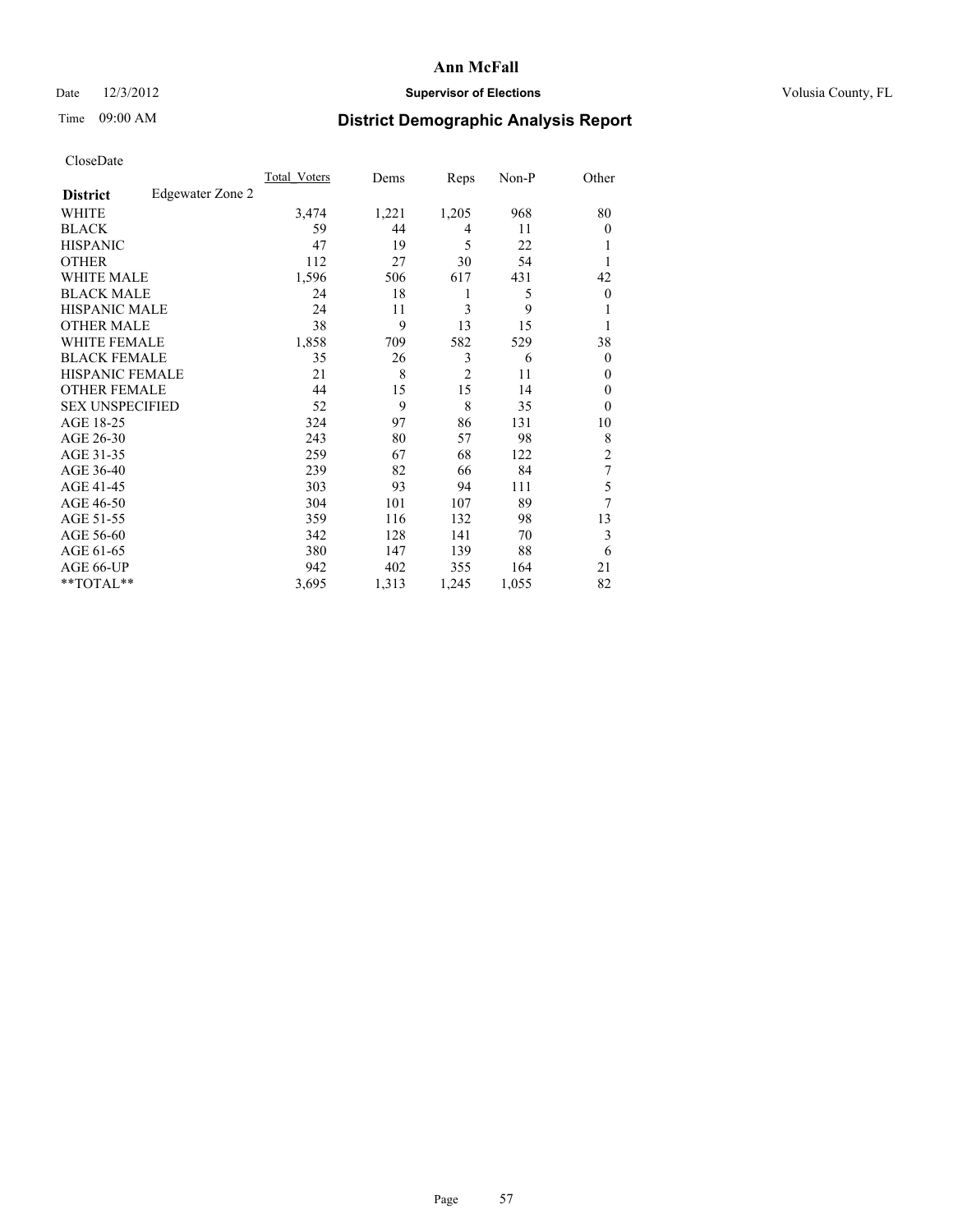## Date  $12/3/2012$  **Supervisor of Elections** Volusia County, FL

# Time 09:00 AM **District Demographic Analysis Report**

|                        |                  | <b>Total Voters</b> | Dems  | Reps           | Non-P | Other            |
|------------------------|------------------|---------------------|-------|----------------|-------|------------------|
| <b>District</b>        | Edgewater Zone 3 |                     |       |                |       |                  |
| WHITE                  |                  | 3,234               | 1,193 | 1,069          | 882   | 90               |
| <b>BLACK</b>           |                  | 92                  | 72    | 2              | 18    | $\theta$         |
| <b>HISPANIC</b>        |                  | 44                  | 17    | 9              | 17    | 1                |
| <b>OTHER</b>           |                  | 140                 | 40    | 29             | 68    | 3                |
| WHITE MALE             |                  | 1,450               | 456   | 510            | 429   | 55               |
| <b>BLACK MALE</b>      |                  | 40                  | 29    | 2              | 9     | $\boldsymbol{0}$ |
| <b>HISPANIC MALE</b>   |                  | 18                  | 6     | $\overline{2}$ | 9     | 1                |
| <b>OTHER MALE</b>      |                  | 49                  | 14    | 15             | 19    | 1                |
| <b>WHITE FEMALE</b>    |                  | 1,768               | 732   | 554            | 447   | 35               |
| <b>BLACK FEMALE</b>    |                  | 51                  | 43    | $\theta$       | 8     | $\overline{0}$   |
| <b>HISPANIC FEMALE</b> |                  | 25                  | 10    | 7              | 8     | $\theta$         |
| <b>OTHER FEMALE</b>    |                  | 55                  | 17    | 13             | 23    | 2                |
| <b>SEX UNSPECIFIED</b> |                  | 54                  | 15    | 6              | 33    | $\mathbf{0}$     |
| AGE 18-25              |                  | 333                 | 108   | 73             | 150   | $\overline{c}$   |
| AGE 26-30              |                  | 219                 | 65    | 58             | 94    | $\overline{c}$   |
| AGE 31-35              |                  | 214                 | 51    | 62             | 94    | 7                |
| AGE 36-40              |                  | 242                 | 70    | 71             | 90    | 11               |
| AGE 41-45              |                  | 262                 | 95    | 84             | 73    | 10               |
| AGE 46-50              |                  | 296                 | 98    | 108            | 81    | 9                |
| AGE 51-55              |                  | 305                 | 120   | 97             | 84    | 4                |
| AGE 56-60              |                  | 342                 | 145   | 115            | 75    | 7                |
| AGE 61-65              |                  | 337                 | 141   | 116            | 69    | 11               |
| AGE 66-UP              |                  | 963                 | 431   | 325            | 176   | 31               |
| **TOTAL**              |                  | 3,513               | 1,324 | 1,109          | 986   | 94               |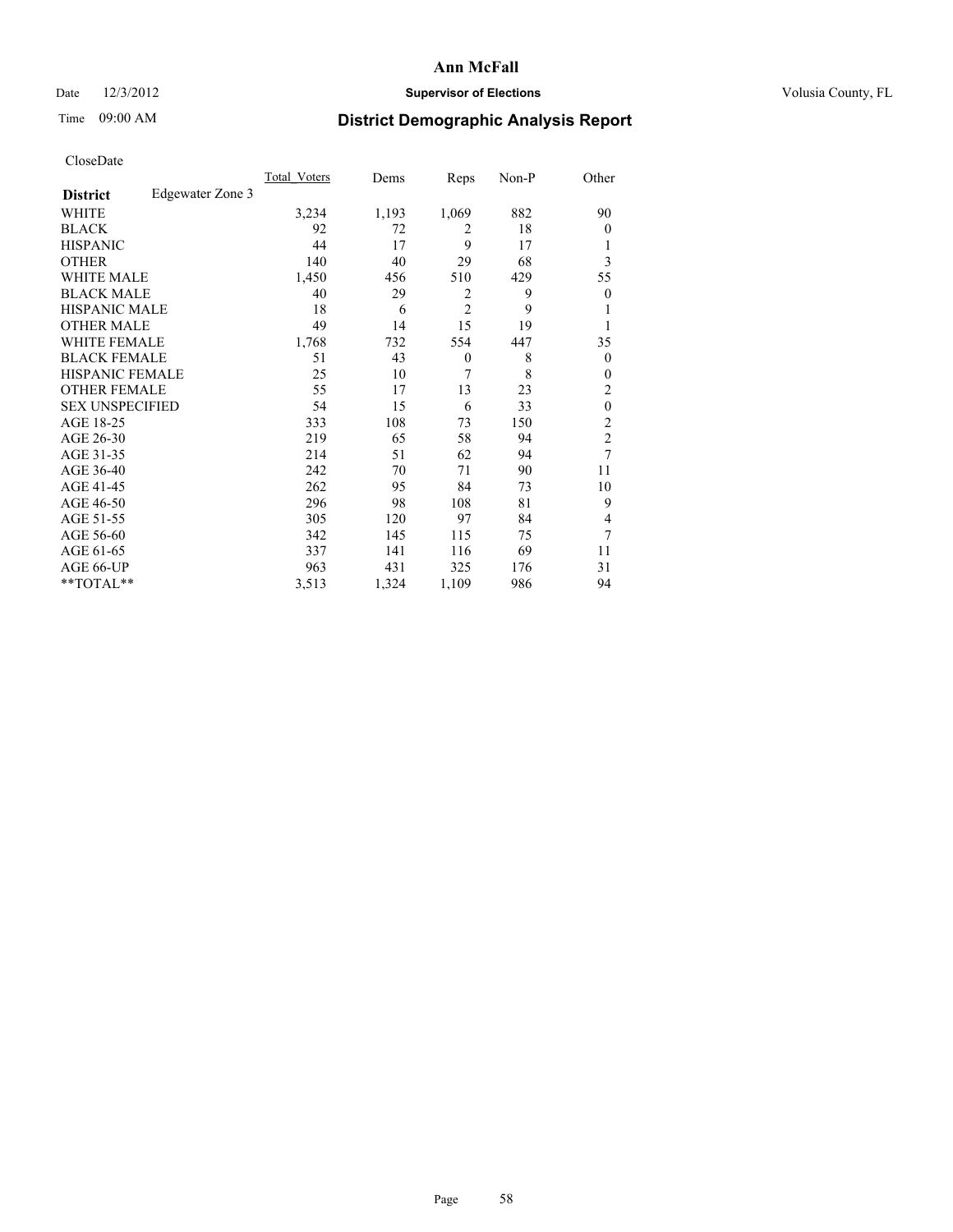## Date  $12/3/2012$  **Supervisor of Elections** Volusia County, FL

# Time 09:00 AM **District Demographic Analysis Report**

| Cioscivate             |                  |                     |       |       |       |                |
|------------------------|------------------|---------------------|-------|-------|-------|----------------|
|                        |                  | <b>Total Voters</b> | Dems  | Reps  | Non-P | Other          |
| <b>District</b>        | Edgewater Zone 4 |                     |       |       |       |                |
| <b>WHITE</b>           |                  | 3,395               | 1,206 | 1,182 | 907   | 100            |
| <b>BLACK</b>           |                  | 79                  | 62    | 5     | 11    | 1              |
| <b>HISPANIC</b>        |                  | 49                  | 25    | 14    | 8     | 2              |
| <b>OTHER</b>           |                  | 92                  | 30    | 15    | 47    | $\theta$       |
| WHITE MALE             |                  | 1,560               | 489   | 595   | 433   | 43             |
| <b>BLACK MALE</b>      |                  | 33                  | 26    | 2     | 5     | $\theta$       |
| <b>HISPANIC MALE</b>   |                  | 19                  | 10    | 3     | 5     | 1              |
| <b>OTHER MALE</b>      |                  | 31                  | 11    | 8     | 12    | $\mathbf{0}$   |
| WHITE FEMALE           |                  | 1,807               | 708   | 577   | 465   | 57             |
| <b>BLACK FEMALE</b>    |                  | 45                  | 35    | 3     | 6     | 1              |
| <b>HISPANIC FEMALE</b> |                  | 30                  | 15    | 11    | 3     |                |
| <b>OTHER FEMALE</b>    |                  | 31                  | 13    | 5     | 13    | $\mathbf{0}$   |
| <b>SEX UNSPECIFIED</b> |                  | 59                  | 16    | 12    | 31    | $\mathbf{0}$   |
| AGE 18-25              |                  | 261                 | 78    | 67    | 114   | $\overline{c}$ |
| AGE 26-30              |                  | 222                 | 64    | 54    | 95    | 9              |
| AGE 31-35              |                  | 220                 | 68    | 56    | 88    | 8              |
| AGE 36-40              |                  | 247                 | 88    | 66    | 87    | 6              |
| AGE 41-45              |                  | 238                 | 96    | 74    | 67    |                |
| AGE 46-50              |                  | 295                 | 102   | 95    | 91    | 7              |
| AGE 51-55              |                  | 320                 | 113   | 132   | 70    | 5              |
| AGE 56-60              |                  | 350                 | 148   | 111   | 82    | 9              |
| AGE 61-65              |                  | 302                 | 121   | 102   | 68    | 11             |
| AGE 66-UP              |                  | 1,162               | 447   | 459   | 211   | 45             |
| **TOTAL**              |                  | 3,617               | 1,325 | 1,216 | 973   | 103            |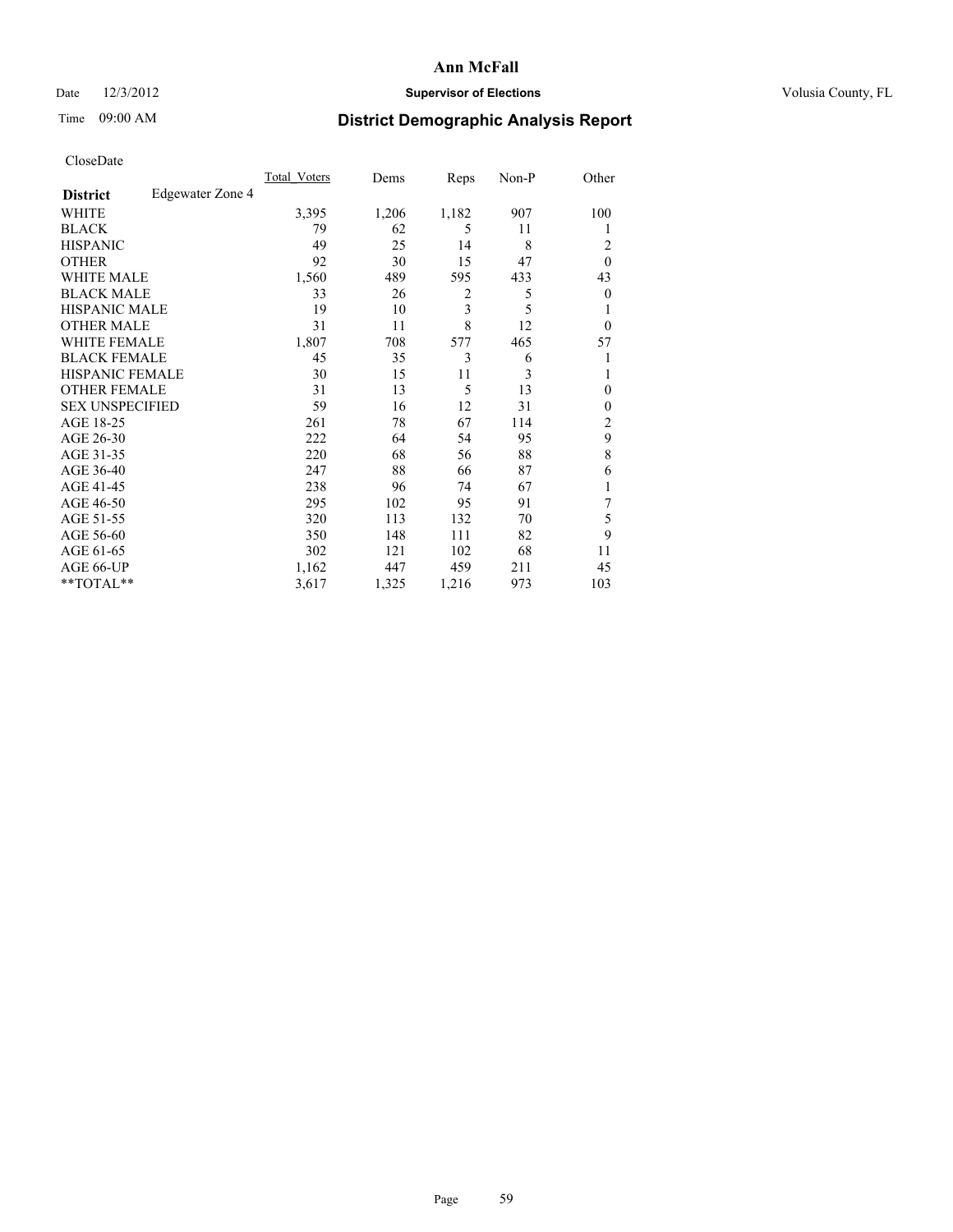## Date  $12/3/2012$  **Supervisor of Elections** Volusia County, FL

# Time 09:00 AM **District Demographic Analysis Report**

|                        |                   | <b>Total Voters</b> | Dems | Reps           | Non-P | Other                   |
|------------------------|-------------------|---------------------|------|----------------|-------|-------------------------|
| <b>District</b>        | Holly Hill Zone 1 |                     |      |                |       |                         |
| WHITE                  |                   | 1,290               | 524  | 357            | 355   | 54                      |
| <b>BLACK</b>           |                   | 139                 | 115  | 4              | 19    | 1                       |
| <b>HISPANIC</b>        |                   | 55                  | 26   | 8              | 21    | $\Omega$                |
| <b>OTHER</b>           |                   | 77                  | 30   | 17             | 27    | 3                       |
| WHITE MALE             |                   | 628                 | 230  | 194            | 182   | 22                      |
| <b>BLACK MALE</b>      |                   | 60                  | 48   | 2              | 9     | 1                       |
| <b>HISPANIC MALE</b>   |                   | 29                  | 9    | 5              | 15    | $\overline{0}$          |
| <b>OTHER MALE</b>      |                   | 25                  | 7    | 7              | 9     | $\overline{2}$          |
| WHITE FEMALE           |                   | 648                 | 291  | 160            | 165   | 32                      |
| <b>BLACK FEMALE</b>    |                   | 76                  | 65   | $\overline{2}$ | 9     | $\overline{0}$          |
| <b>HISPANIC FEMALE</b> |                   | 26                  | 17   | 3              | 6     | $\theta$                |
| <b>OTHER FEMALE</b>    |                   | 36                  | 18   | 9              | 9     | $\Omega$                |
| <b>SEX UNSPECIFIED</b> |                   | 33                  | 10   | 4              | 18    |                         |
| AGE 18-25              |                   | 153                 | 72   | 22             | 58    |                         |
| AGE 26-30              |                   | 122                 | 56   | 20             | 39    | 7                       |
| AGE 31-35              |                   | 102                 | 45   | 20             | 35    | $\overline{c}$          |
| AGE 36-40              |                   | 91                  | 33   | 26             | 29    | $\overline{\mathbf{3}}$ |
| AGE 41-45              |                   | 112                 | 45   | 32             | 33    | $\overline{c}$          |
| AGE 46-50              |                   | 177                 | 69   | 47             | 52    | 9                       |
| AGE 51-55              |                   | 173                 | 67   | 46             | 49    | 11                      |
| AGE 56-60              |                   | 174                 | 81   | 31             | 54    | 8                       |
| AGE 61-65              |                   | 158                 | 71   | 49             | 32    | 6                       |
| AGE 66-UP              |                   | 300                 | 156  | 93             | 42    | 9                       |
| **TOTAL**              |                   | 1,562               | 695  | 386            | 423   | 58                      |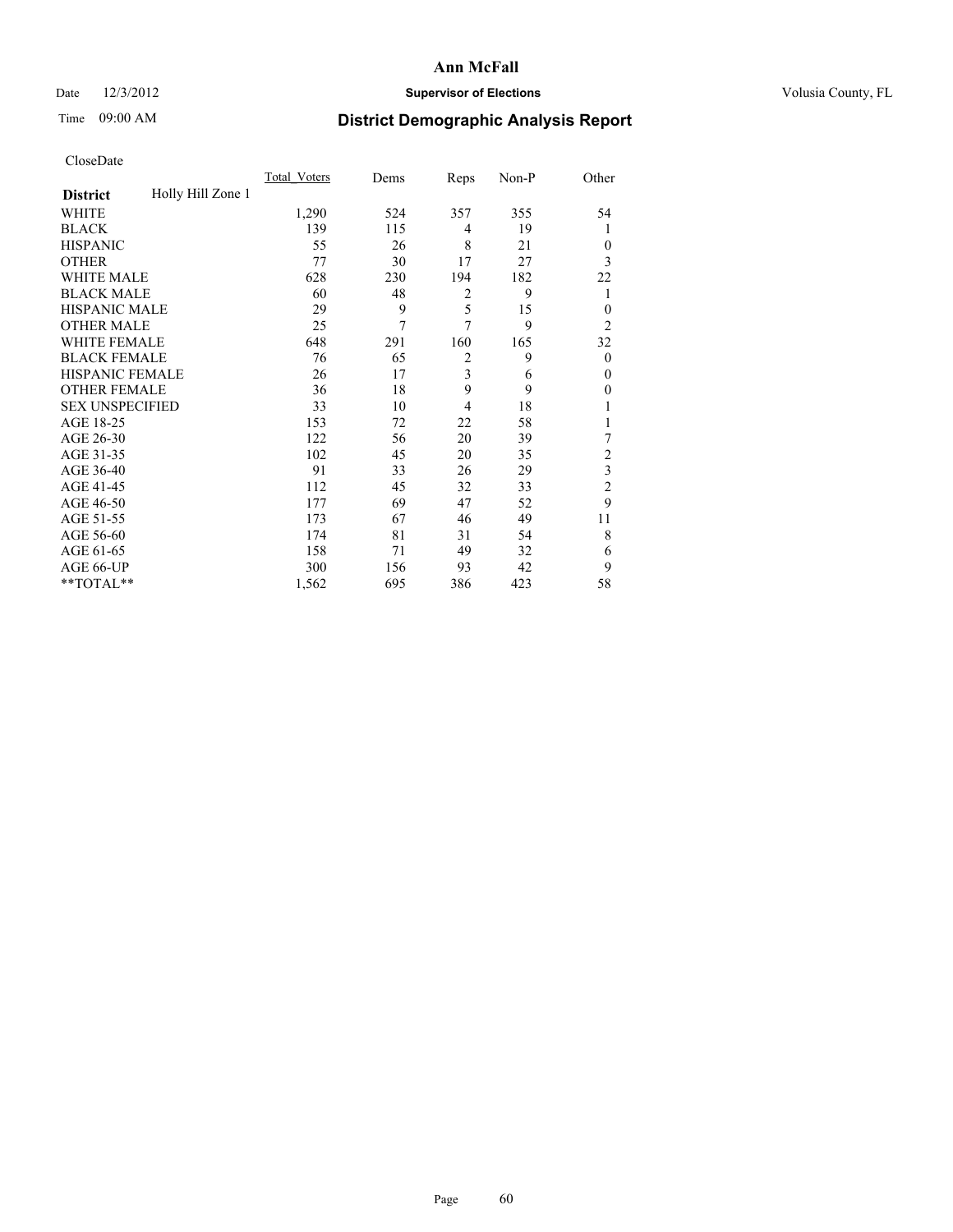## Date  $12/3/2012$  **Supervisor of Elections** Volusia County, FL

# Time 09:00 AM **District Demographic Analysis Report**

| Cioscivate             |                   |              |      |                |       |                |
|------------------------|-------------------|--------------|------|----------------|-------|----------------|
|                        |                   | Total Voters | Dems | Reps           | Non-P | Other          |
| <b>District</b>        | Holly Hill Zone 2 |              |      |                |       |                |
| <b>WHITE</b>           |                   | 1,463        | 648  | 396            | 363   | 56             |
| <b>BLACK</b>           |                   | 245          | 192  | 11             | 39    | 3              |
| <b>HISPANIC</b>        |                   | 43           | 23   | 9              | 11    | $\theta$       |
| <b>OTHER</b>           |                   | 88           | 32   | 12             | 42    | $\overline{2}$ |
| WHITE MALE             |                   | 683          | 276  | 200            | 180   | 27             |
| <b>BLACK MALE</b>      |                   | 96           | 69   | 5              | 21    | 1              |
| <b>HISPANIC MALE</b>   |                   | 17           | 6    | 7              | 4     | $\overline{0}$ |
| <b>OTHER MALE</b>      |                   | 26           | 9    | $\overline{4}$ | 11    | $\overline{2}$ |
| WHITE FEMALE           |                   | 769          | 369  | 193            | 180   | 27             |
| <b>BLACK FEMALE</b>    |                   | 147          | 121  | 6              | 18    | $\overline{2}$ |
| HISPANIC FEMALE        |                   | 26           | 17   | $\overline{2}$ | 7     | $\theta$       |
| <b>OTHER FEMALE</b>    |                   | 36           | 13   | 8              | 15    | $\theta$       |
| <b>SEX UNSPECIFIED</b> |                   | 39           | 15   | 3              | 19    | $\overline{2}$ |
| AGE 18-25              |                   | 187          | 76   | 33             | 74    | 4              |
| AGE 26-30              |                   | 135          | 60   | 28             | 41    | 6              |
| AGE 31-35              |                   | 127          | 67   | 20             | 35    | 5              |
| AGE 36-40              |                   | 135          | 60   | 23             | 52    | $\theta$       |
| AGE 41-45              |                   | 176          | 80   | 40             | 48    | 8              |
| AGE 46-50              |                   | 206          | 91   | 58             | 47    | 10             |
| AGE 51-55              |                   | 215          | 115  | 48             | 42    | 10             |
| AGE 56-60              |                   | 173          | 86   | 44             | 40    | 3              |
| AGE 61-65              |                   | 167          | 80   | 40             | 38    | 9              |
| AGE 66-UP              |                   | 323          | 183  | 94             | 40    | 6              |
| **TOTAL**              |                   | 1,844        | 898  | 428            | 457   | 61             |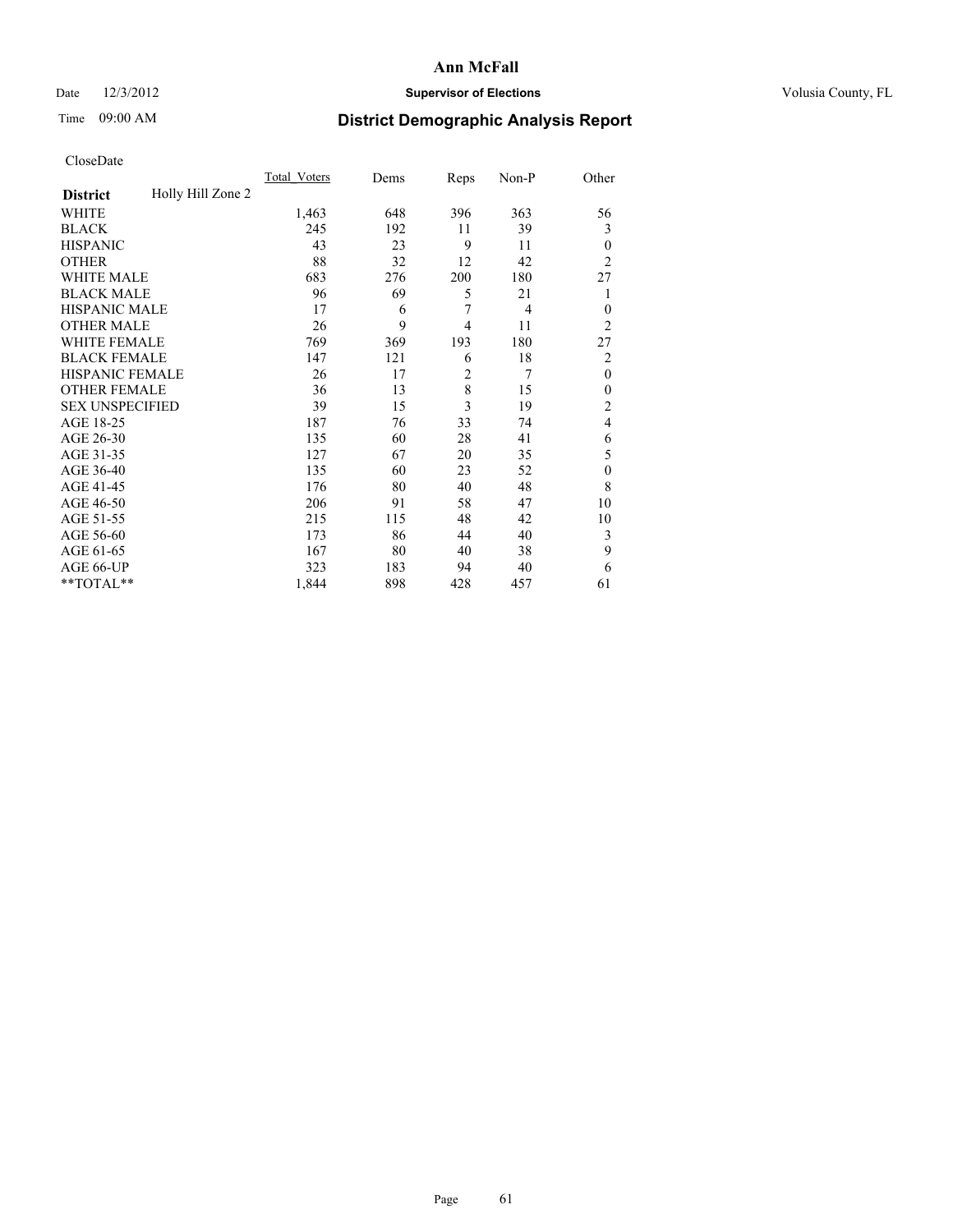## Date  $12/3/2012$  **Supervisor of Elections** Volusia County, FL

# Time 09:00 AM **District Demographic Analysis Report**

|                        |                   | <b>Total Voters</b> | Dems           | Reps                    | Non-P          | Other          |
|------------------------|-------------------|---------------------|----------------|-------------------------|----------------|----------------|
| <b>District</b>        | Holly Hill Zone 3 |                     |                |                         |                |                |
| WHITE                  |                   | 1,572               | 610            | 521                     | 380            | 61             |
| <b>BLACK</b>           |                   | 150                 | 131            | 5                       | 13             | 1              |
| <b>HISPANIC</b>        |                   | 19                  | 5              | 6                       | 8              | $\theta$       |
| <b>OTHER</b>           |                   | 86                  | 31             | 11                      | 43             | 1              |
| WHITE MALE             |                   | 667                 | 222            | 236                     | 181            | 28             |
| <b>BLACK MALE</b>      |                   | 60                  | 49             | 4                       | 6              | 1              |
| <b>HISPANIC MALE</b>   |                   | 9                   | $\overline{2}$ | $\overline{\mathbf{3}}$ | 4              | $\mathbf{0}$   |
| <b>OTHER MALE</b>      |                   | 25                  | 13             | $\overline{2}$          | 9              | 1              |
| <b>WHITE FEMALE</b>    |                   | 894                 | 384            | 281                     | 196            | 33             |
| <b>BLACK FEMALE</b>    |                   | 89                  | 81             | 1                       | 7              | $\theta$       |
| <b>HISPANIC FEMALE</b> |                   | 10                  | 3              | 3                       | $\overline{4}$ | $\theta$       |
| <b>OTHER FEMALE</b>    |                   | 40                  | 13             | 9                       | 18             | $\theta$       |
| <b>SEX UNSPECIFIED</b> |                   | 33                  | 10             | 4                       | 19             | $\theta$       |
| AGE 18-25              |                   | 101                 | 47             | 21                      | 31             | $\overline{2}$ |
| AGE 26-30              |                   | 98                  | 35             | 18                      | 41             | 4              |
| AGE 31-35              |                   | 92                  | 31             | 21                      | 37             | 3              |
| AGE 36-40              |                   | 76                  | 36             | 14                      | 26             | $\mathbf{0}$   |
| AGE 41-45              |                   | 111                 | 39             | 27                      | 40             | 5              |
| AGE 46-50              |                   | 122                 | 43             | 33                      | 41             | 5              |
| AGE 51-55              |                   | 145                 | 56             | 45                      | 37             | 7              |
| AGE 56-60              |                   | 167                 | 72             | 53                      | 36             | 6              |
| AGE 61-65              |                   | 177                 | 78             | 44                      | 50             | 5              |
| AGE 66-UP              |                   | 740                 | 341            | 267                     | 106            | 26             |
| **TOTAL**              |                   | 1,829               | 778            | 543                     | 445            | 63             |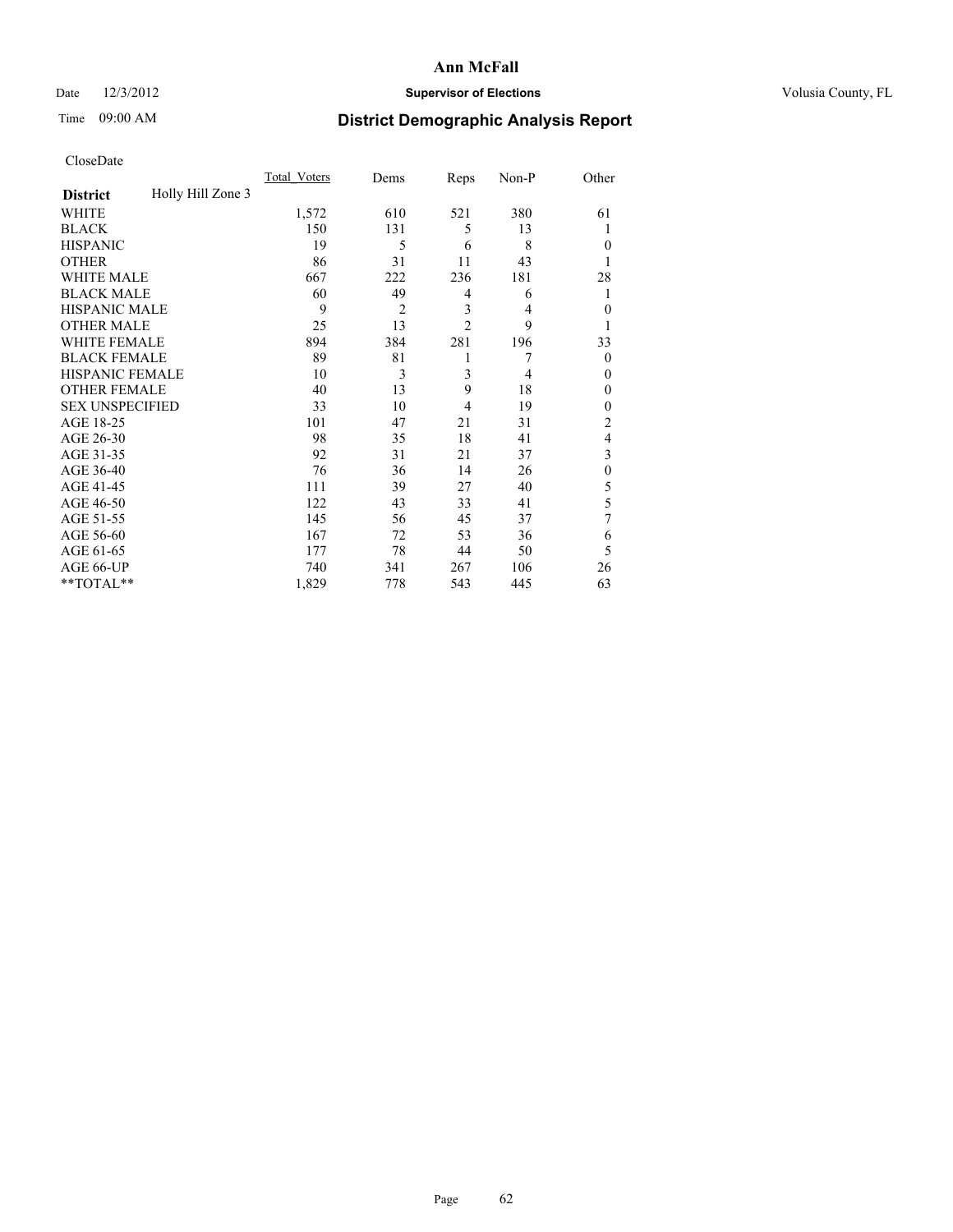## Date  $12/3/2012$  **Supervisor of Elections** Volusia County, FL

# Time 09:00 AM **District Demographic Analysis Report**

| Cioscivate             |                   |                     |      |                |       |                |
|------------------------|-------------------|---------------------|------|----------------|-------|----------------|
|                        |                   | <b>Total Voters</b> | Dems | Reps           | Non-P | Other          |
| <b>District</b>        | Holly Hill Zone 4 |                     |      |                |       |                |
| <b>WHITE</b>           |                   | 1,405               | 529  | 471            | 357   | 48             |
| <b>BLACK</b>           |                   | 297                 | 241  | 7              | 47    | $\overline{2}$ |
| <b>HISPANIC</b>        |                   | 52                  | 29   | 3              | 20    | $\theta$       |
| <b>OTHER</b>           |                   | 87                  | 27   | 11             | 46    | 3              |
| WHITE MALE             |                   | 626                 | 200  | 219            | 177   | 30             |
| <b>BLACK MALE</b>      |                   | 75                  | 52   | 3              | 19    |                |
| <b>HISPANIC MALE</b>   |                   | 20                  | 11   | 1              | 8     | $\Omega$       |
| <b>OTHER MALE</b>      |                   | 24                  | 8    | 6              | 9     | 1              |
| WHITE FEMALE           |                   | 768                 | 325  | 249            | 176   | 18             |
| <b>BLACK FEMALE</b>    |                   | 219                 | 186  | $\overline{4}$ | 28    | 1              |
| HISPANIC FEMALE        |                   | 32                  | 18   | $\overline{2}$ | 12    | $\Omega$       |
| <b>OTHER FEMALE</b>    |                   | 30                  | 16   | $\overline{2}$ | 11    |                |
| <b>SEX UNSPECIFIED</b> |                   | 47                  | 10   | 6              | 30    |                |
| AGE 18-25              |                   | 265                 | 124  | 42             | 96    | 3              |
| AGE 26-30              |                   | 143                 | 58   | 29             | 52    | $\overline{4}$ |
| AGE 31-35              |                   | 145                 | 68   | 30             | 46    |                |
| AGE 36-40              |                   | 101                 | 47   | 24             | 27    | 3              |
| AGE 41-45              |                   | 136                 | 61   | 24             | 44    | 7              |
| AGE 46-50              |                   | 162                 | 54   | 49             | 51    | 8              |
| AGE 51-55              |                   | 188                 | 68   | 71             | 41    | 8              |
| AGE 56-60              |                   | 164                 | 74   | 44             | 41    | 5              |
| AGE 61-65              |                   | 122                 | 63   | 34             | 22    | 3              |
| AGE 66-UP              |                   | 423                 | 215  | 146            | 51    | 11             |
| **TOTAL**              |                   | 1,849               | 832  | 493            | 471   | 53             |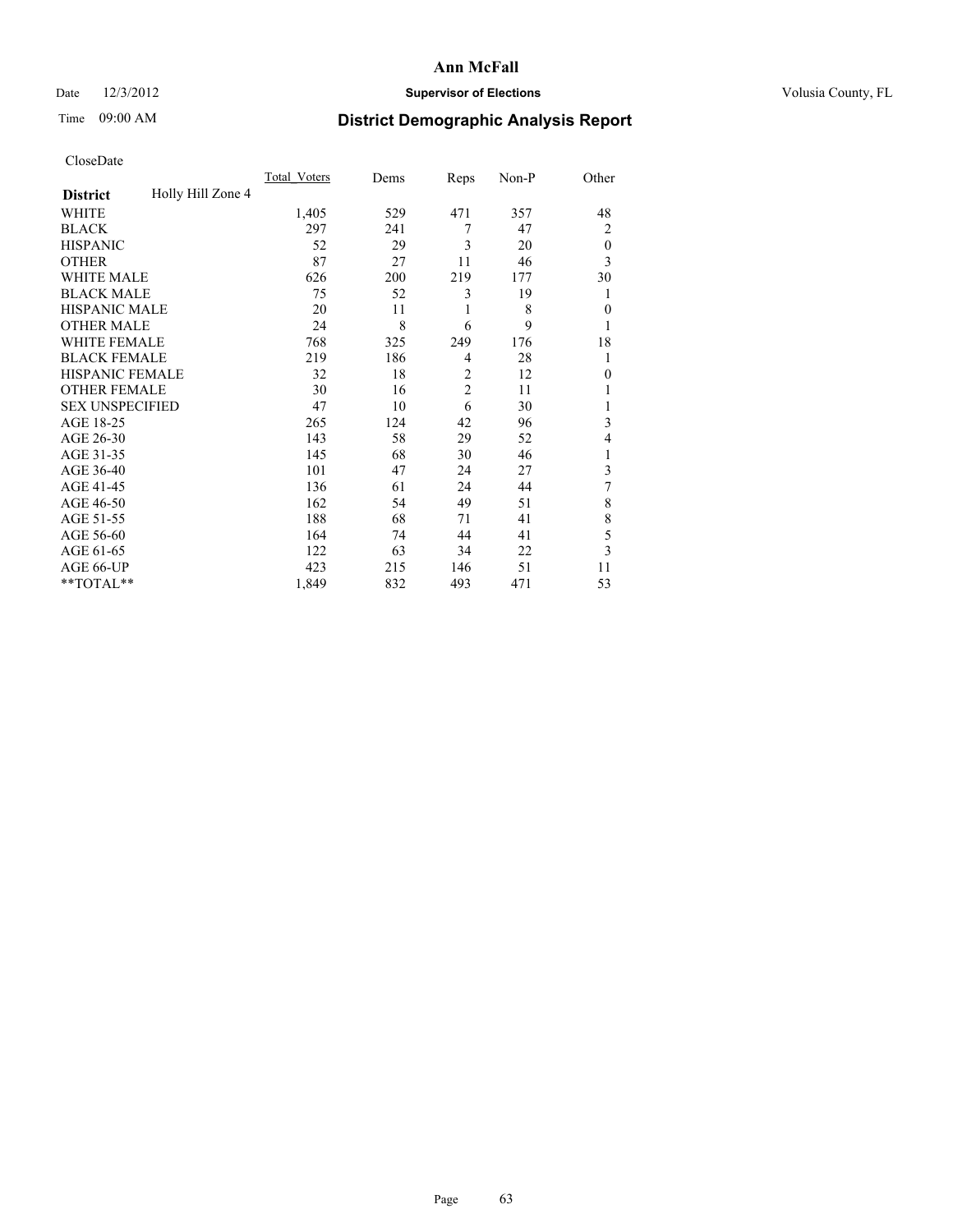## Date  $12/3/2012$  **Supervisor of Elections** Volusia County, FL

# Time 09:00 AM **District Demographic Analysis Report**

|                        |            | <b>Total Voters</b> | Dems | Reps           | Non-P | Other          |
|------------------------|------------|---------------------|------|----------------|-------|----------------|
| <b>District</b>        | Lake Helen |                     |      |                |       |                |
| WHITE                  |            | 1,661               | 611  | 614            | 373   | 63             |
| <b>BLACK</b>           |            | 189                 | 169  | $\overline{4}$ | 13    | 3              |
| <b>HISPANIC</b>        |            | 44                  | 13   | 19             | 10    | 2              |
| <b>OTHER</b>           |            | 59                  | 19   | 15             | 23    | $\overline{2}$ |
| WHITE MALE             |            | 762                 | 250  | 301            | 178   | 33             |
| <b>BLACK MALE</b>      |            | 84                  | 76   | 2              | 5     | 1              |
| <b>HISPANIC MALE</b>   |            | 15                  | 4    | 6              | 5     | $\mathbf{0}$   |
| <b>OTHER MALE</b>      |            | 19                  | 9    | 1              | 8     | 1              |
| WHITE FEMALE           |            | 886                 | 357  | 308            | 191   | 30             |
| <b>BLACK FEMALE</b>    |            | 103                 | 91   | $\overline{2}$ | 8     | $\overline{2}$ |
| <b>HISPANIC FEMALE</b> |            | 28                  | 9    | 12             | 5     | $\overline{2}$ |
| <b>OTHER FEMALE</b>    |            | 21                  | 9    | $\overline{4}$ | 7     | 1              |
| <b>SEX UNSPECIFIED</b> |            | 35                  | 7    | 16             | 12    | $\mathbf{0}$   |
| AGE 18-25              |            | 188                 | 68   | 54             | 60    | 6              |
| AGE 26-30              |            | 130                 | 47   | 34             | 44    | 5              |
| AGE 31-35              |            | 116                 | 45   | 31             | 36    | 4              |
| AGE 36-40              |            | 124                 | 34   | 36             | 40    | 14             |
| AGE 41-45              |            | 142                 | 54   | 48             | 32    | 8              |
| AGE 46-50              |            | 164                 | 57   | 64             | 36    | 7              |
| AGE 51-55              |            | 224                 | 93   | 89             | 37    | 5              |
| AGE 56-60              |            | 200                 | 81   | 73             | 39    | 7              |
| AGE 61-65              |            | 185                 | 93   | 58             | 30    | 4              |
| AGE 66-UP              |            | 480                 | 240  | 165            | 65    | 10             |
| **TOTAL**              |            | 1,953               | 812  | 652            | 419   | 70             |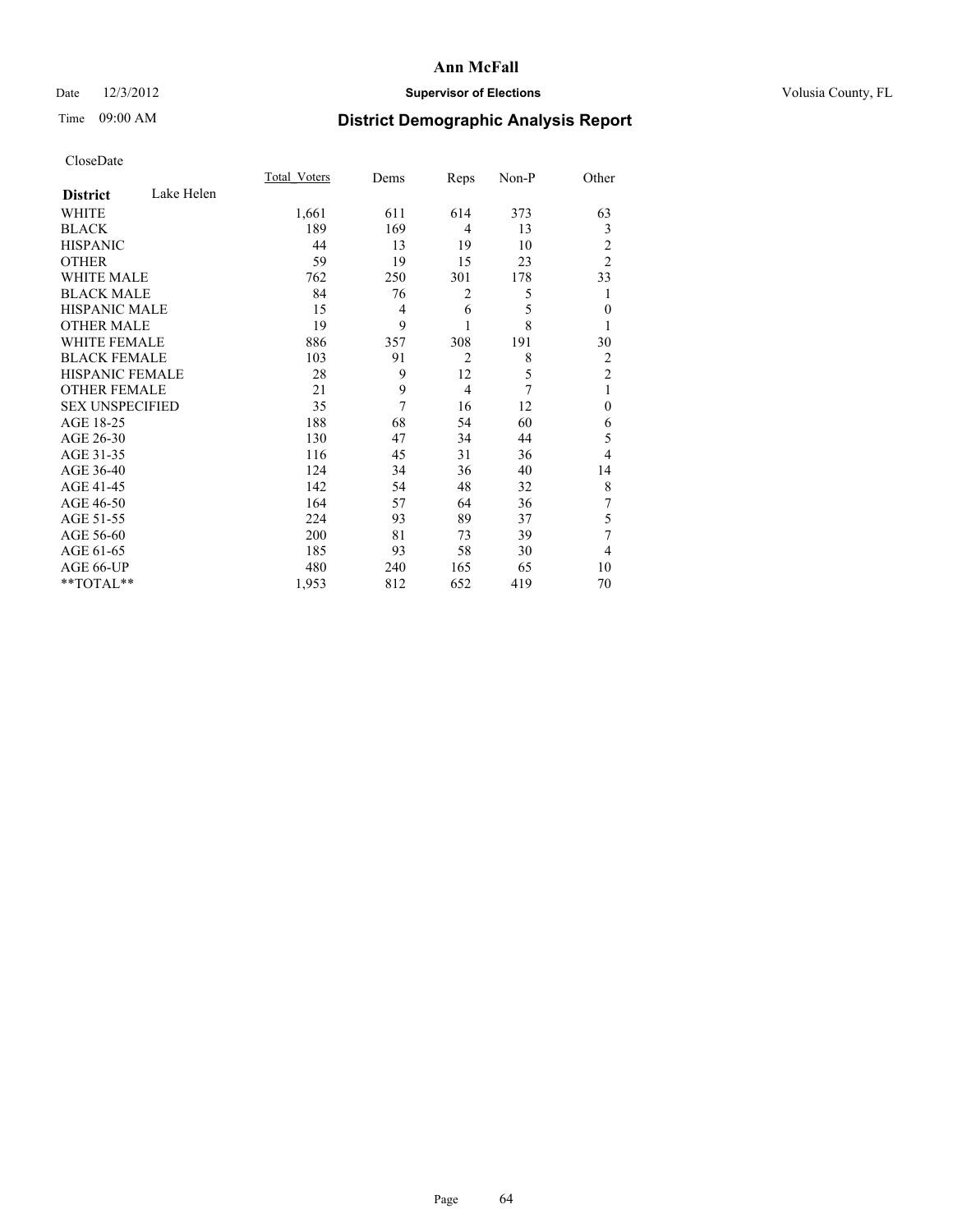## Date  $12/3/2012$  **Supervisor of Elections** Volusia County, FL

# Time 09:00 AM **District Demographic Analysis Report**

|                        |                      | <b>Total Voters</b> | Dems  | Reps           | Non-P          | Other          |
|------------------------|----------------------|---------------------|-------|----------------|----------------|----------------|
| <b>District</b>        | New Smyrna Bch Zne 1 |                     |       |                |                |                |
| WHITE                  |                      | 4,607               | 1,529 | 1,993          | 986            | 99             |
| <b>BLACK</b>           |                      | 13                  | 7     | $\overline{2}$ | $\overline{4}$ | $\overline{0}$ |
| <b>HISPANIC</b>        |                      | 66                  | 24    | 18             | 22             | 2              |
| <b>OTHER</b>           |                      | 143                 | 36    | 39             | 63             | 5              |
| WHITE MALE             |                      | 2,166               | 601   | 989            | 519            | 57             |
| <b>BLACK MALE</b>      |                      | 7                   | 3     | 1              | 3              | $\overline{0}$ |
| <b>HISPANIC MALE</b>   |                      | 31                  | 8     | 7              | 16             | $\theta$       |
| <b>OTHER MALE</b>      |                      | 45                  | 9     | 16             | 18             | 2              |
| <b>WHITE FEMALE</b>    |                      | 2,404               | 914   | 992            | 457            | 41             |
| <b>BLACK FEMALE</b>    |                      | 6                   | 4     | 1              | 1              | $\overline{0}$ |
| <b>HISPANIC FEMALE</b> |                      | 35                  | 16    | 11             | 6              | 2              |
| <b>OTHER FEMALE</b>    |                      | 55                  | 18    | 17             | 17             | 3              |
| <b>SEX UNSPECIFIED</b> |                      | 80                  | 23    | 18             | 38             |                |
| AGE 18-25              |                      | 281                 | 79    | 75             | 124            | 3              |
| AGE 26-30              |                      | 209                 | 76    | 53             | 74             | 6              |
| AGE 31-35              |                      | 197                 | 55    | 63             | 68             | 11             |
| AGE 36-40              |                      | 186                 | 58    | 58             | 62             | 8              |
| AGE 41-45              |                      | 263                 | 80    | 113            | 65             | 5              |
| AGE 46-50              |                      | 323                 | 84    | 149            | 84             | 6              |
| AGE 51-55              |                      | 462                 | 158   | 196            | 96             | 12             |
| AGE 56-60              |                      | 489                 | 170   | 211            | 99             | 9              |
| AGE 61-65              |                      | 596                 | 198   | 251            | 135            | 12             |
| AGE 66-UP              |                      | 1,826               | 638   | 884            | 270            | 34             |
| $*$ TOTAL $**$         |                      | 4,832               | 1,596 | 2,053          | 1,077          | 106            |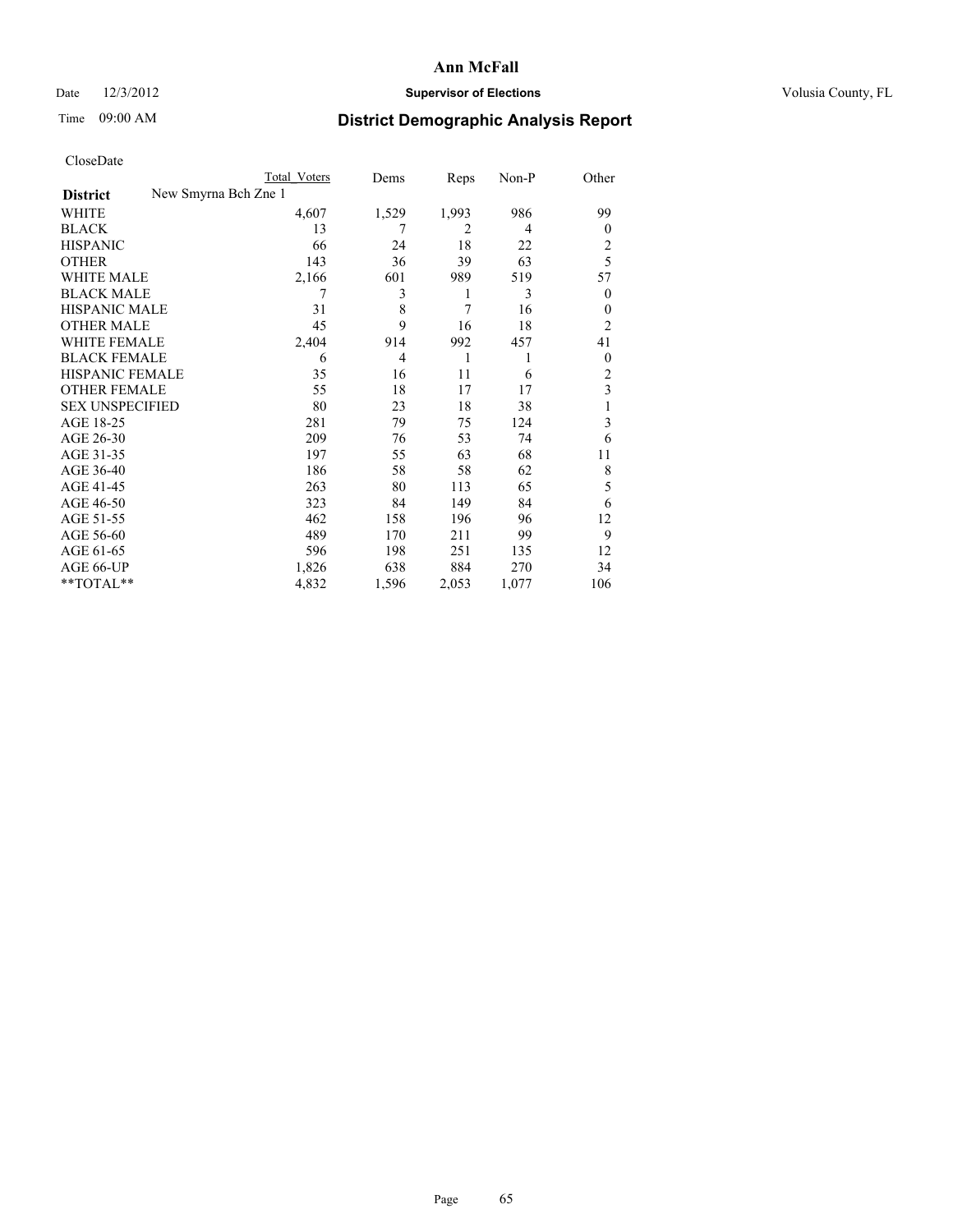## Date  $12/3/2012$  **Supervisor of Elections** Volusia County, FL

# Time 09:00 AM **District Demographic Analysis Report**

|                                         | Total Voters | Dems  | Reps             | Non-P | Other          |
|-----------------------------------------|--------------|-------|------------------|-------|----------------|
| New Smyrna Bch Zne 2<br><b>District</b> |              |       |                  |       |                |
| WHITE                                   | 4,008        | 1,408 | 1,458            | 1,011 | 131            |
| <b>BLACK</b>                            | 58           | 43    | 1                | 14    | $\theta$       |
| <b>HISPANIC</b>                         | 55           | 18    | 15               | 21    |                |
| <b>OTHER</b>                            | 132          | 37    | 30               | 62    | 3              |
| <b>WHITE MALE</b>                       | 1,826        | 545   | 692              | 520   | 69             |
| <b>BLACK MALE</b>                       | 20           | 15    | $\boldsymbol{0}$ | 5     | $\mathbf{0}$   |
| <b>HISPANIC MALE</b>                    | 25           | 5     | 8                | 12    | $\theta$       |
| <b>OTHER MALE</b>                       | 37           | 12    | 10               | 14    | 1              |
| <b>WHITE FEMALE</b>                     | 2,149        | 850   | 751              | 486   | 62             |
| <b>BLACK FEMALE</b>                     | 38           | 28    | 1                | 9     | $\overline{0}$ |
| HISPANIC FEMALE                         | 29           | 13    | 7                | 8     |                |
| <b>OTHER FEMALE</b>                     | 56           | 22    | 14               | 19    |                |
| <b>SEX UNSPECIFIED</b>                  | 73           | 16    | 21               | 35    |                |
| AGE 18-25                               | 286          | 87    | 67               | 124   | 8              |
| AGE 26-30                               | 262          | 80    | 61               | 105   | 16             |
| AGE 31-35                               | 227          | 68    | 51               | 99    | 9              |
| AGE 36-40                               | 215          | 64    | 57               | 85    | 9              |
| AGE 41-45                               | 212          | 66    | 77               | 64    | 5              |
| AGE 46-50                               | 271          | 87    | 111              | 64    | 9              |
| AGE 51-55                               | 417          | 128   | 172              | 101   | 16             |
| AGE 56-60                               | 436          | 168   | 146              | 108   | 14             |
| AGE 61-65                               | 464          | 178   | 172              | 106   | 8              |
| AGE 66-UP                               | 1,466        | 581   | 591              | 253   | 41             |
| **TOTAL**                               | 4,256        | 1,507 | 1,505            | 1,109 | 135            |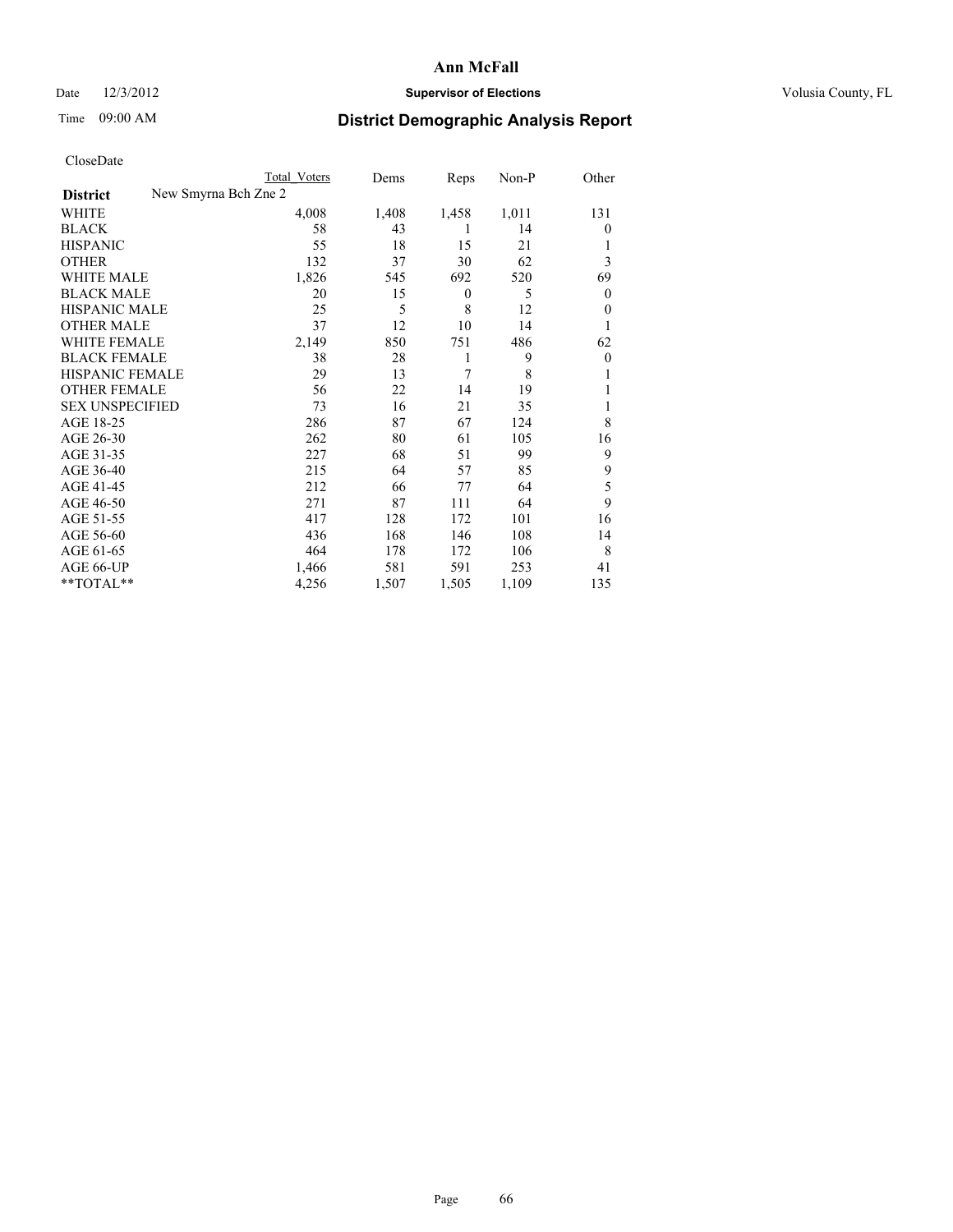## Date  $12/3/2012$  **Supervisor of Elections** Volusia County, FL

## Time 09:00 AM **District Demographic Analysis Report**

|                        | <b>Total Voters</b>  | Dems  | Reps           | Non-P          | Other          |
|------------------------|----------------------|-------|----------------|----------------|----------------|
| <b>District</b>        | New Smyrna Bch Zne 3 |       |                |                |                |
| WHITE                  | 4,428                | 1,379 | 1,886          | 1,036          | 127            |
| <b>BLACK</b>           | 35                   | 21    | $\overline{2}$ | 10             | 2              |
| <b>HISPANIC</b>        | 50                   | 18    | 15             | 16             | 1              |
| <b>OTHER</b>           | 150                  | 36    | 34             | 78             | $\overline{2}$ |
| WHITE MALE             | 2,025                | 546   | 899            | 511            | 69             |
| <b>BLACK MALE</b>      | 22                   | 11    | 1              | 8              | $\overline{2}$ |
| <b>HISPANIC MALE</b>   | 26                   | 10    | 8              | 7              | 1              |
| <b>OTHER MALE</b>      | 51                   | 13    | 12             | 26             | $\overline{0}$ |
| <b>WHITE FEMALE</b>    | 2,376                | 825   | 977            | 516            | 58             |
| <b>BLACK FEMALE</b>    | 13                   | 10    | 1              | $\overline{2}$ | $\overline{0}$ |
| <b>HISPANIC FEMALE</b> | 24                   | 8     | 7              | 9              | $\Omega$       |
| <b>OTHER FEMALE</b>    | 51                   | 19    | 15             | 15             | 2              |
| <b>SEX UNSPECIFIED</b> | 75                   | 12    | 17             | 46             | $\mathbf{0}$   |
| AGE 18-25              | 257                  | 67    | 67             | 114            | 9              |
| AGE 26-30              | 217                  | 66    | 70             | 74             | 7              |
| AGE 31-35              | 246                  | 67    | 76             | 96             | 7              |
| AGE 36-40              | 188                  | 57    | 56             | 70             | 5              |
| AGE 41-45              | 245                  | 74    | 89             | 72             | 10             |
| AGE 46-50              | 336                  | 104   | 141            | 86             | 5              |
| AGE 51-55              | 358                  | 121   | 124            | 99             | 14             |
| AGE 56-60              | 442                  | 160   | 174            | 99             | 9              |
| AGE 61-65              | 447                  | 153   | 185            | 98             | 11             |
| AGE 66-UP              | 1,931                | 587   | 957            | 332            | 55             |
| **TOTAL**              | 4,667                | 1,456 | 1,939          | 1,140          | 132            |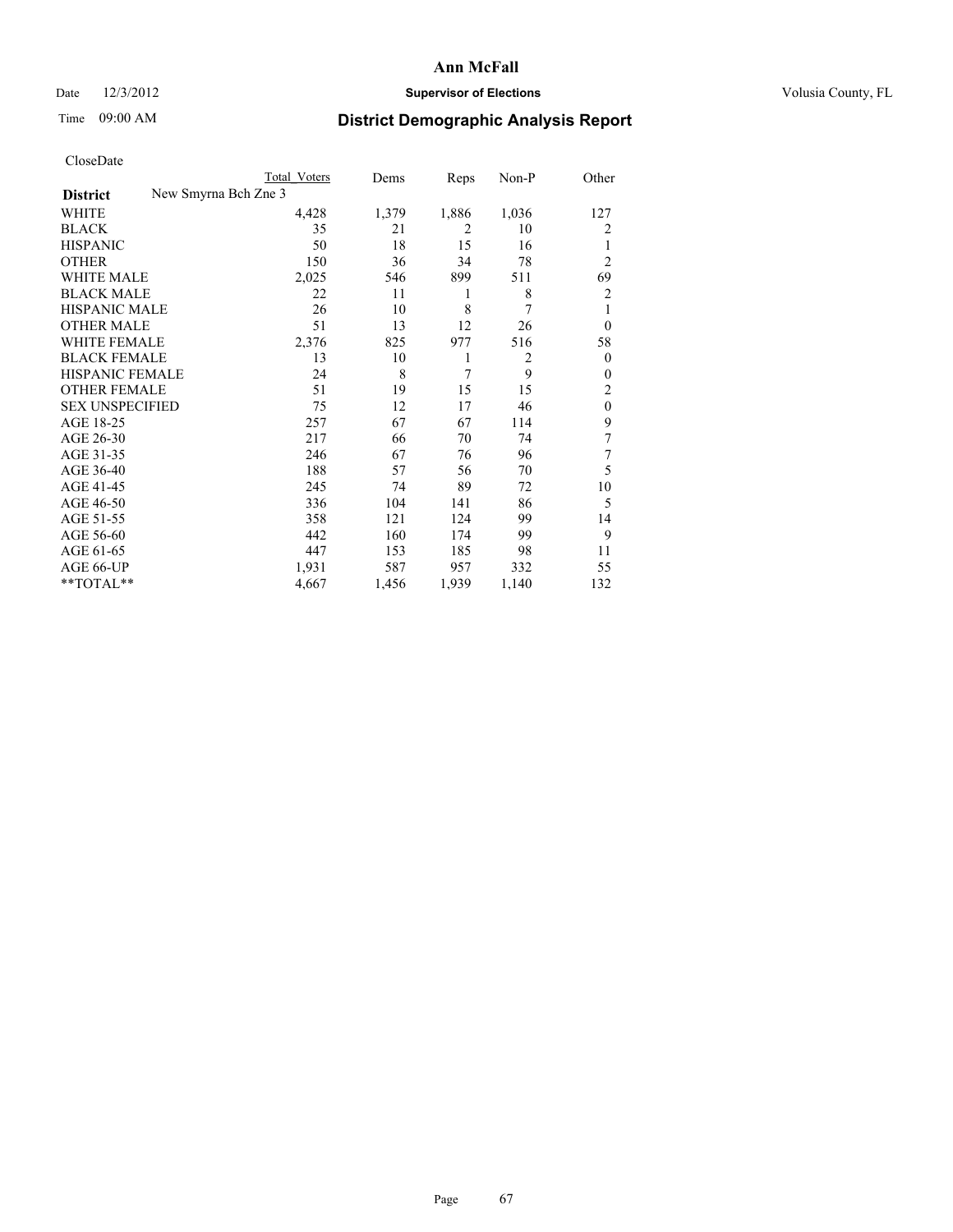## Date  $12/3/2012$  **Supervisor of Elections** Volusia County, FL

# Time 09:00 AM **District Demographic Analysis Report**

|                        |                      | <b>Total Voters</b> | Dems  | Reps  | $Non-P$ | Other          |
|------------------------|----------------------|---------------------|-------|-------|---------|----------------|
| <b>District</b>        | New Smyrna Bch Zne 4 |                     |       |       |         |                |
| WHITE                  |                      | 3,092               | 963   | 1,267 | 768     | 94             |
| <b>BLACK</b>           |                      | 664                 | 576   | 14    | 70      | 4              |
| <b>HISPANIC</b>        |                      | 69                  | 25    | 26    | 16      | $\overline{c}$ |
| <b>OTHER</b>           |                      | 185                 | 55    | 30    | 94      | 6              |
| <b>WHITE MALE</b>      |                      | 1,421               | 388   | 614   | 377     | 42             |
| <b>BLACK MALE</b>      |                      | 272                 | 230   | 5     | 34      | 3              |
| <b>HISPANIC MALE</b>   |                      | 34                  | 12    | 13    | 8       | 1              |
| <b>OTHER MALE</b>      |                      | 62                  | 19    | 12    | 29      | $\overline{2}$ |
| <b>WHITE FEMALE</b>    |                      | 1,646               | 567   | 646   | 382     | 51             |
| <b>BLACK FEMALE</b>    |                      | 386                 | 341   | 9     | 35      | 1              |
| <b>HISPANIC FEMALE</b> |                      | 35                  | 13    | 13    | 8       | 1              |
| <b>OTHER FEMALE</b>    |                      | 74                  | 29    | 13    | 29      | 3              |
| <b>SEX UNSPECIFIED</b> |                      | 80                  | 20    | 12    | 46      | $\overline{c}$ |
| AGE 18-25              |                      | 391                 | 169   | 78    | 140     | $\overline{4}$ |
| AGE 26-30              |                      | 216                 | 82    | 57    | 70      | 7              |
| AGE 31-35              |                      | 237                 | 85    | 68    | 77      | 7              |
| AGE 36-40              |                      | 242                 | 85    | 81    | 66      | 10             |
| AGE 41-45              |                      | 273                 | 102   | 91    | 72      | 8              |
| AGE 46-50              |                      | 272                 | 99    | 105   | 63      | 5              |
| AGE 51-55              |                      | 355                 | 128   | 131   | 88      | 8              |
| AGE 56-60              |                      | 414                 | 180   | 140   | 81      | 13             |
| AGE 61-65              |                      | 440                 | 171   | 158   | 97      | 14             |
| AGE 66-UP              |                      | 1,174               | 520   | 428   | 196     | 30             |
| **TOTAL**              |                      | 4,014               | 1,621 | 1,337 | 950     | 106            |
|                        |                      |                     |       |       |         |                |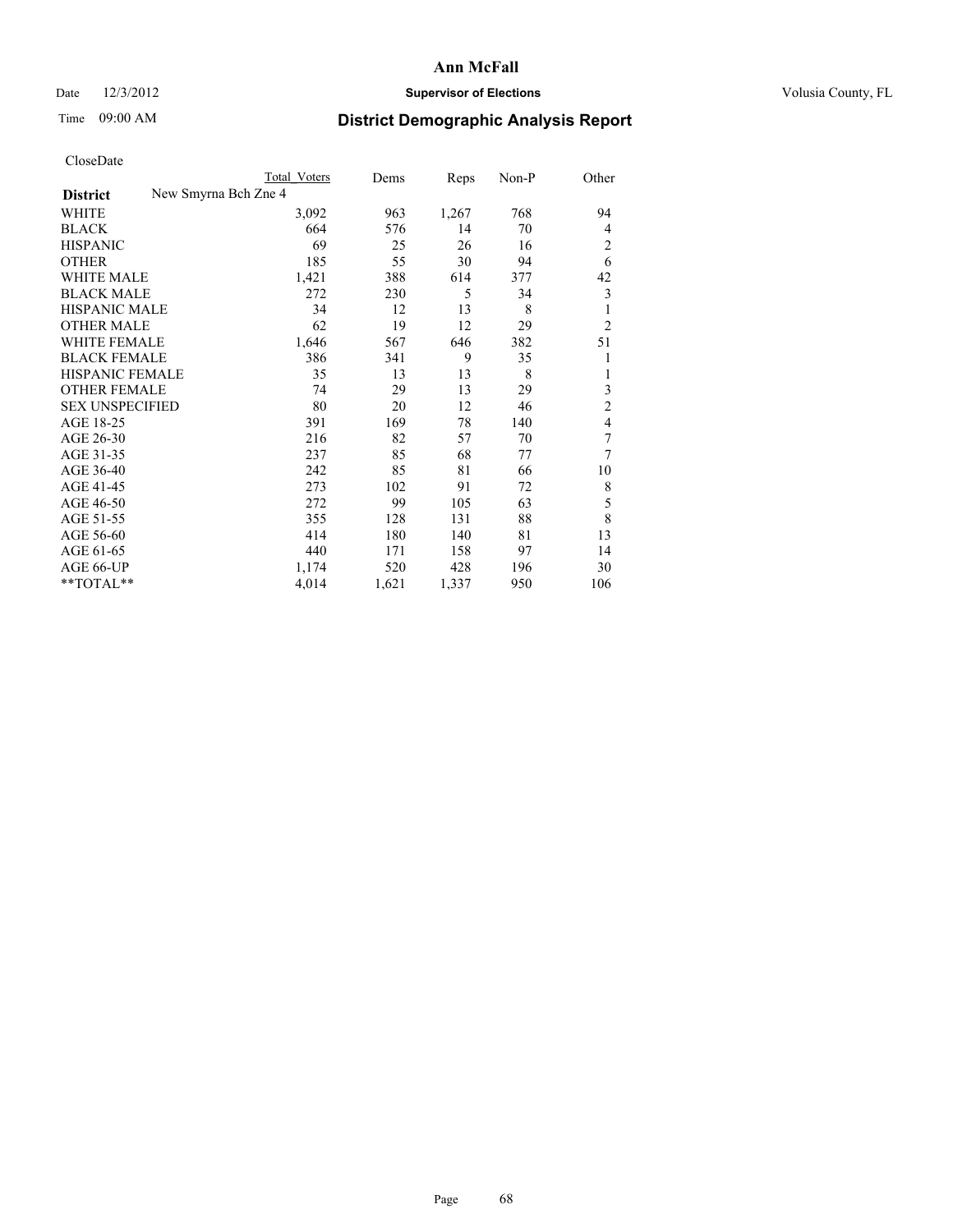## Date  $12/3/2012$  **Supervisor of Elections** Volusia County, FL

# Time 09:00 AM **District Demographic Analysis Report**

|                        |          | <b>Total Voters</b> | Dems           | Reps           | Non-P    | Other          |
|------------------------|----------|---------------------|----------------|----------------|----------|----------------|
| <b>District</b>        | Oak Hill |                     |                |                |          |                |
| WHITE                  |          | 1,132               | 396            | 439            | 270      | 27             |
| <b>BLACK</b>           |          | 182                 | 157            | $\overline{4}$ | 20       |                |
| <b>HISPANIC</b>        |          | 5                   | 3              | $\overline{2}$ | $\theta$ | $\Omega$       |
| <b>OTHER</b>           |          | 33                  | 8              | 7              | 15       | 3              |
| WHITE MALE             |          | 570                 | 182            | 226            | 144      | 18             |
| <b>BLACK MALE</b>      |          | 78                  | 65             | 2              | 10       | 1              |
| <b>HISPANIC MALE</b>   |          | $\overline{2}$      | $\theta$       | $\overline{2}$ | $\theta$ | $\theta$       |
| <b>OTHER MALE</b>      |          | 14                  | 3              | $\overline{4}$ | 6        |                |
| <b>WHITE FEMALE</b>    |          | 554                 | 213            | 209            | 123      | 9              |
| <b>BLACK FEMALE</b>    |          | 103                 | 91             | $\overline{2}$ | 10       | $\theta$       |
| HISPANIC FEMALE        |          | 3                   | 3              | $\mathbf{0}$   | $\theta$ | $\Omega$       |
| <b>OTHER FEMALE</b>    |          | 13                  | 5              | 3              | 3        | $\overline{c}$ |
| <b>SEX UNSPECIFIED</b> |          | 15                  | $\overline{c}$ | $\overline{4}$ | 9        | $\mathbf{0}$   |
| AGE 18-25              |          | 99                  | 43             | 20             | 34       | $\overline{c}$ |
| AGE 26-30              |          | 77                  | 29             | 18             | 29       | 1              |
| AGE 31-35              |          | 66                  | 21             | 25             | 19       |                |
| AGE 36-40              |          | 50                  | 23             | 13             | 12       | $\overline{c}$ |
| AGE 41-45              |          | 82                  | 34             | 27             | 17       | 4              |
| AGE 46-50              |          | 98                  | 39             | 34             | 24       | 1              |
| AGE 51-55              |          | 148                 | 68             | 46             | 33       |                |
| AGE 56-60              |          | 137                 | 67             | 45             | 20       | 5              |
| AGE 61-65              |          | 159                 | 67             | 50             | 38       | 4              |
| AGE 66-UP              |          | 436                 | 173            | 174            | 79       | 10             |
| **TOTAL**              |          | 1,352               | 564            | 452            | 305      | 31             |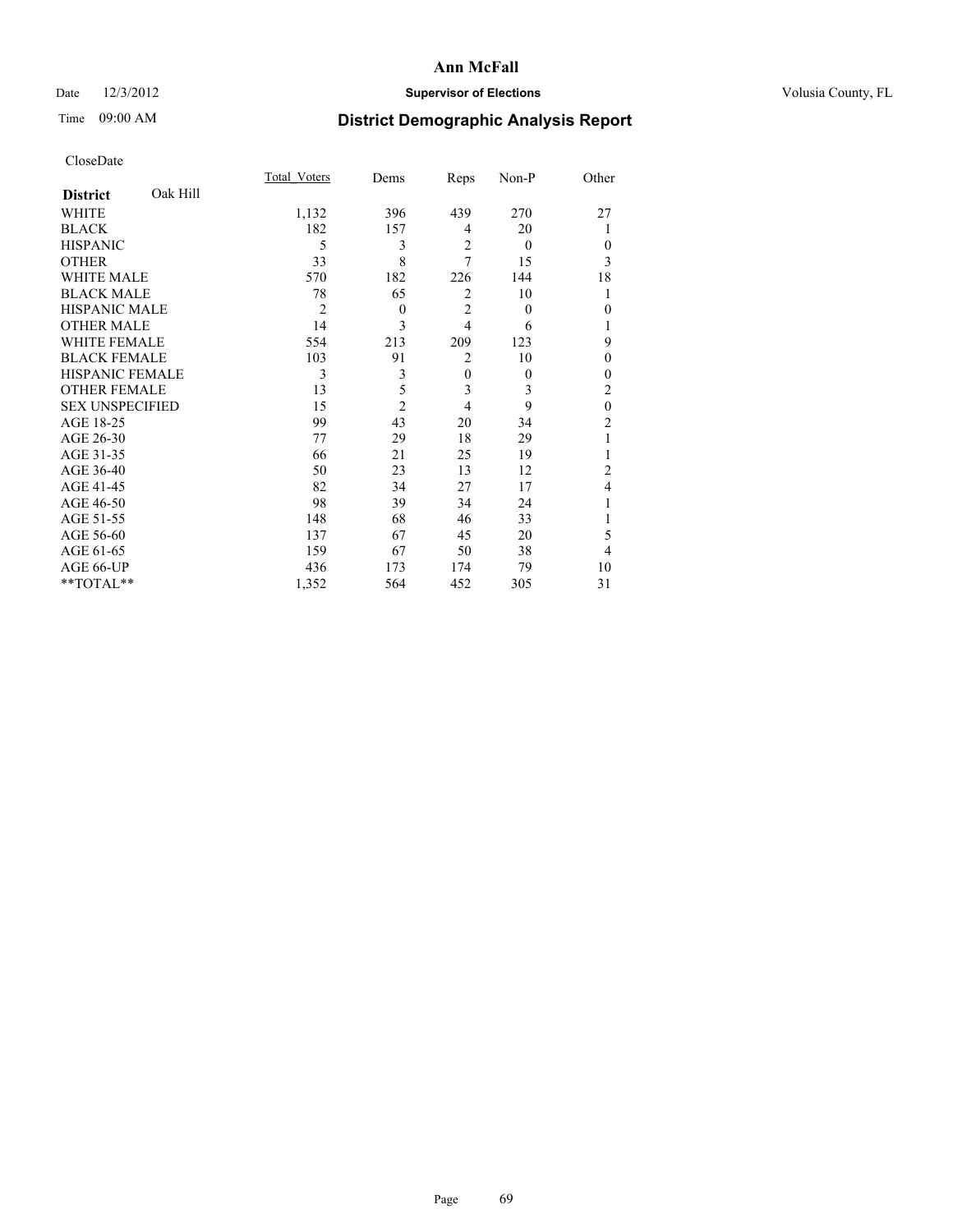## Date  $12/3/2012$  **Supervisor of Elections** Volusia County, FL

# Time 09:00 AM **District Demographic Analysis Report**

| <b>UIUSUDUI</b> U      |                    |              |      |                |       |                |
|------------------------|--------------------|--------------|------|----------------|-------|----------------|
|                        |                    | Total Voters | Dems | Reps           | Non-P | Other          |
| <b>District</b>        | Orange City Zone 1 |              |      |                |       |                |
| WHITE                  |                    | 707          | 253  | 277            | 148   | 29             |
| <b>BLACK</b>           |                    | 142          | 119  | $\overline{4}$ | 17    | $\overline{c}$ |
| <b>HISPANIC</b>        |                    | 373          | 178  | 51             | 140   | 4              |
| <b>OTHER</b>           |                    | 54           | 19   | 10             | 21    | 4              |
| WHITE MALE             |                    | 287          | 102  | 110            | 65    | 10             |
| <b>BLACK MALE</b>      |                    | 45           | 38   | 1              | 6     | $\theta$       |
| <b>HISPANIC MALE</b>   |                    | 155          | 66   | 23             | 64    | 2              |
| <b>OTHER MALE</b>      |                    | 18           | 9    | $\overline{4}$ | 5     | $\mathbf{0}$   |
| WHITE FEMALE           |                    | 414          | 149  | 164            | 82    | 19             |
| <b>BLACK FEMALE</b>    |                    | 96           | 80   | 3              | 11    | 2              |
| <b>HISPANIC FEMALE</b> |                    | 215          | 112  | 27             | 74    | $\overline{c}$ |
| <b>OTHER FEMALE</b>    |                    | 22           | 8    | 3              | 8     | 3              |
| <b>SEX UNSPECIFIED</b> |                    | 24           | 5    | $\overline{7}$ | 11    | 1              |
| AGE 18-25              |                    | 158          | 65   | 25             | 64    | 4              |
| AGE 26-30              |                    | 117          | 53   | 23             | 39    | $\overline{c}$ |
| AGE 31-35              |                    | 116          | 40   | 25             | 44    | 7              |
| AGE 36-40              |                    | 81           | 25   | 22             | 32    | $\overline{2}$ |
| AGE 41-45              |                    | 81           | 38   | 25             | 18    | $\mathbf{0}$   |
| AGE 46-50              |                    | 92           | 44   | 19             | 28    | 1              |
| AGE 51-55              |                    | 79           | 38   | 21             | 15    | 5              |
| AGE 56-60              |                    | 91           | 42   | 21             | 25    | 3              |
| AGE 61-65              |                    | 98           | 42   | 39             | 14    | 3              |
| AGE 66-UP              |                    | 367          | 185  | 122            | 47    | 13             |
| **TOTAL**              |                    | 1,280        | 572  | 342            | 326   | 40             |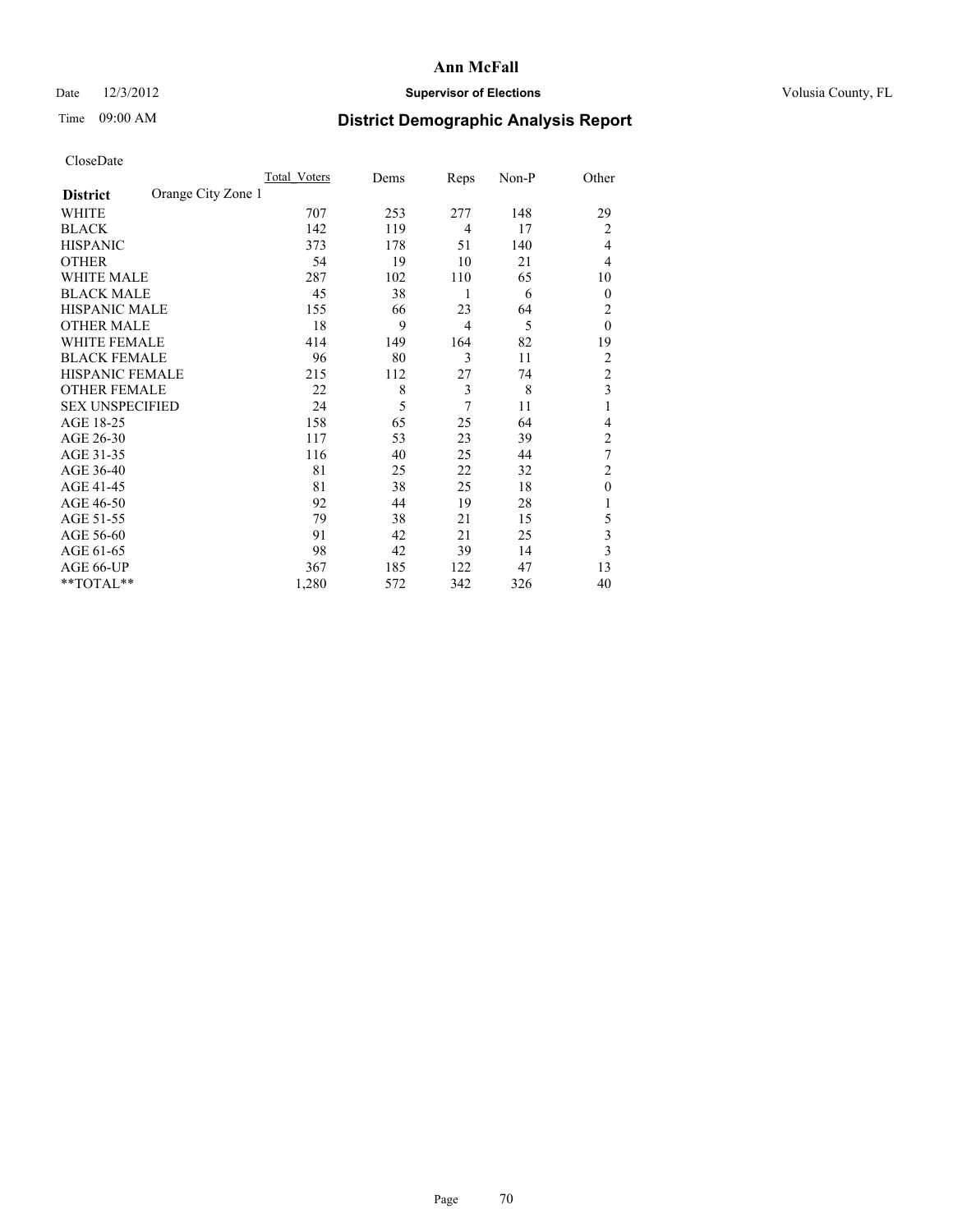## Date  $12/3/2012$  **Supervisor of Elections** Volusia County, FL

# Time 09:00 AM **District Demographic Analysis Report**

|                        |                    | Total Voters | Dems | Reps           | Non-P | Other          |
|------------------------|--------------------|--------------|------|----------------|-------|----------------|
| <b>District</b>        | Orange City Zone 2 |              |      |                |       |                |
| WHITE                  |                    | 705          | 235  | 274            | 162   | 34             |
| <b>BLACK</b>           |                    | 41           | 34   | $\overline{4}$ | 3     | $\theta$       |
| <b>HISPANIC</b>        |                    | 100          | 51   | 17             | 31    |                |
| <b>OTHER</b>           |                    | 48           | 16   | 10             | 22    | $\theta$       |
| WHITE MALE             |                    | 330          | 96   | 129            | 86    | 19             |
| <b>BLACK MALE</b>      |                    | 17           | 12   | 3              | 2     | $\theta$       |
| <b>HISPANIC MALE</b>   |                    | 47           | 24   | 10             | 13    | 0              |
| <b>OTHER MALE</b>      |                    | 17           | 6    | 5              | 6     | $\theta$       |
| WHITE FEMALE           |                    | 374          | 138  | 145            | 76    | 15             |
| <b>BLACK FEMALE</b>    |                    | 24           | 22   | 1              | 1     | $\theta$       |
| <b>HISPANIC FEMALE</b> |                    | 53           | 27   | 7              | 18    | 1              |
| <b>OTHER FEMALE</b>    |                    | 13           | 5    | 1              | 7     | $\theta$       |
| <b>SEX UNSPECIFIED</b> |                    | 19           | 6    | 4              | 9     | $\mathbf{0}$   |
| AGE 18-25              |                    | 92           | 27   | 25             | 35    | 5              |
| AGE 26-30              |                    | 76           | 30   | 19             | 26    | 1              |
| AGE 31-35              |                    | 84           | 26   | 24             | 28    | 6              |
| AGE 36-40              |                    | 62           | 24   | 22             | 14    | $\overline{c}$ |
| AGE 41-45              |                    | 76           | 29   | 22             | 21    | 4              |
| AGE 46-50              |                    | 102          | 40   | 37             | 20    | 5              |
| AGE 51-55              |                    | 70           | 25   | 29             | 14    | 2              |
| AGE 56-60              |                    | 85           | 32   | 29             | 23    |                |
| AGE 61-65              |                    | 70           | 25   | 30             | 12    | 3              |
| AGE 66-UP              |                    | 180          | 78   | 71             | 25    | 6              |
| **TOTAL**              |                    | 897          | 336  | 308            | 218   | 35             |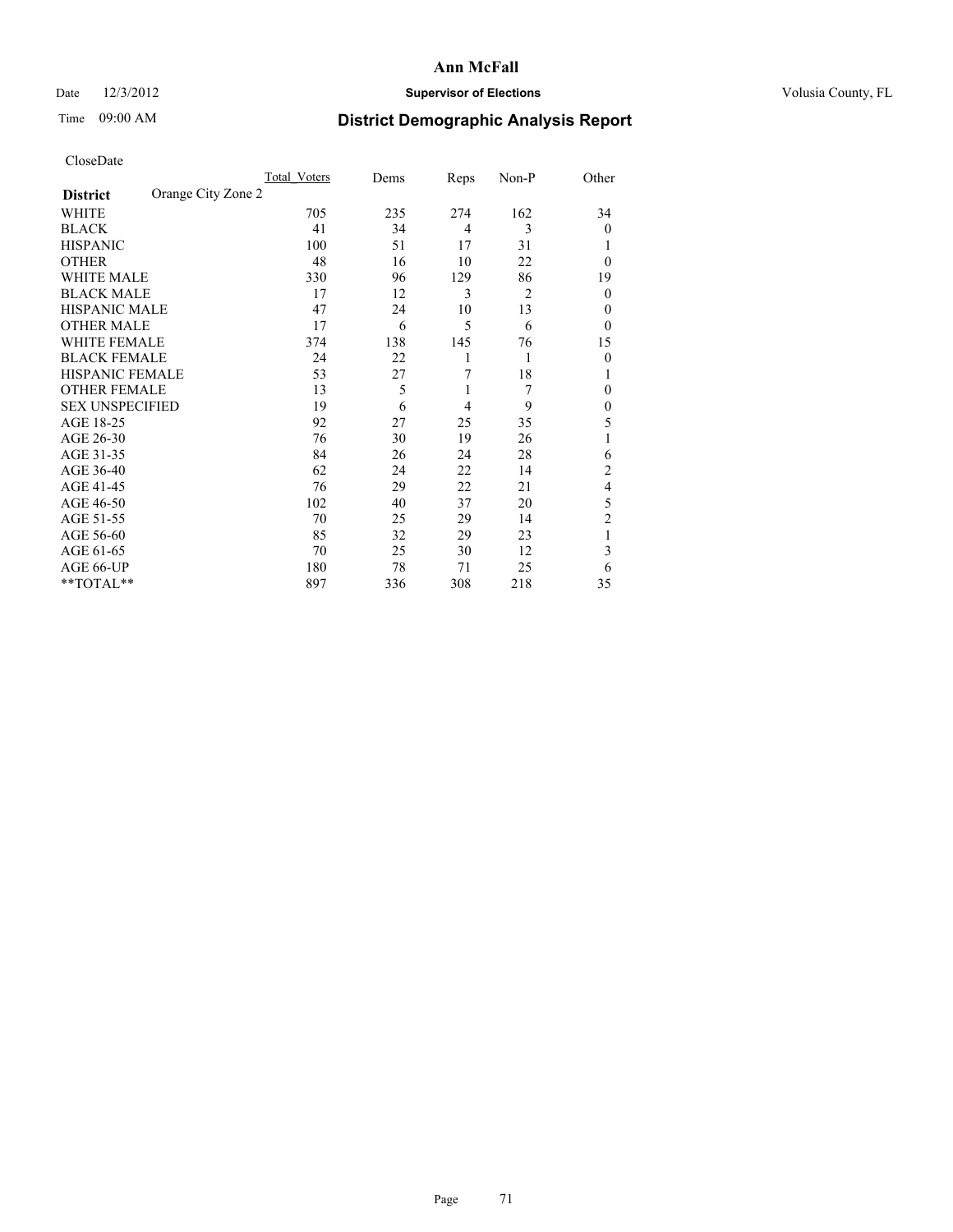## Date  $12/3/2012$  **Supervisor of Elections** Volusia County, FL

# Time 09:00 AM **District Demographic Analysis Report**

|                        |                    | <b>Total Voters</b> | Dems | Reps             | Non-P | Other            |
|------------------------|--------------------|---------------------|------|------------------|-------|------------------|
| <b>District</b>        | Orange City Zone 3 |                     |      |                  |       |                  |
| WHITE                  |                    | 1,061               | 353  | 417              | 248   | 43               |
| <b>BLACK</b>           |                    | 67                  | 49   | 1                | 16    | 1                |
| <b>HISPANIC</b>        |                    | 176                 | 91   | 26               | 56    | 3                |
| <b>OTHER</b>           |                    | 77                  | 23   | 14               | 39    | 1                |
| WHITE MALE             |                    | 453                 | 127  | 194              | 108   | 24               |
| <b>BLACK MALE</b>      |                    | 26                  | 19   | $\boldsymbol{0}$ | 6     | 1                |
| <b>HISPANIC MALE</b>   |                    | 69                  | 35   | 11               | 21    | 2                |
| <b>OTHER MALE</b>      |                    | 30                  | 11   | 6                | 13    | $\mathbf{0}$     |
| WHITE FEMALE           |                    | 599                 | 221  | 221              | 138   | 19               |
| <b>BLACK FEMALE</b>    |                    | 41                  | 30   | 1                | 10    | $\mathbf{0}$     |
| <b>HISPANIC FEMALE</b> |                    | 106                 | 55   | 15               | 35    |                  |
| <b>OTHER FEMALE</b>    |                    | 30                  | 8    | 6                | 15    |                  |
| <b>SEX UNSPECIFIED</b> |                    | 27                  | 10   | 4                | 13    | $\mathbf{0}$     |
| AGE 18-25              |                    | 98                  | 32   | 27               | 32    | 7                |
| AGE 26-30              |                    | 83                  | 32   | 16               | 34    | 1                |
| AGE 31-35              |                    | 91                  | 30   | 23               | 34    | 4                |
| AGE 36-40              |                    | 67                  | 22   | 15               | 28    | $\overline{c}$   |
| AGE 41-45              |                    | 88                  | 22   | 34               | 32    | $\boldsymbol{0}$ |
| AGE 46-50              |                    | 81                  | 33   | 24               | 21    | 3                |
| AGE 51-55              |                    | 92                  | 32   | 35               | 22    | 3                |
| AGE 56-60              |                    | 111                 | 53   | 29               | 27    | $\overline{c}$   |
| AGE 61-65              |                    | 122                 | 46   | 43               | 30    | 3                |
| AGE 66-UP              |                    | 551                 | 217  | 212              | 99    | 23               |
| **TOTAL**              |                    | 1,384               | 519  | 458              | 359   | 48               |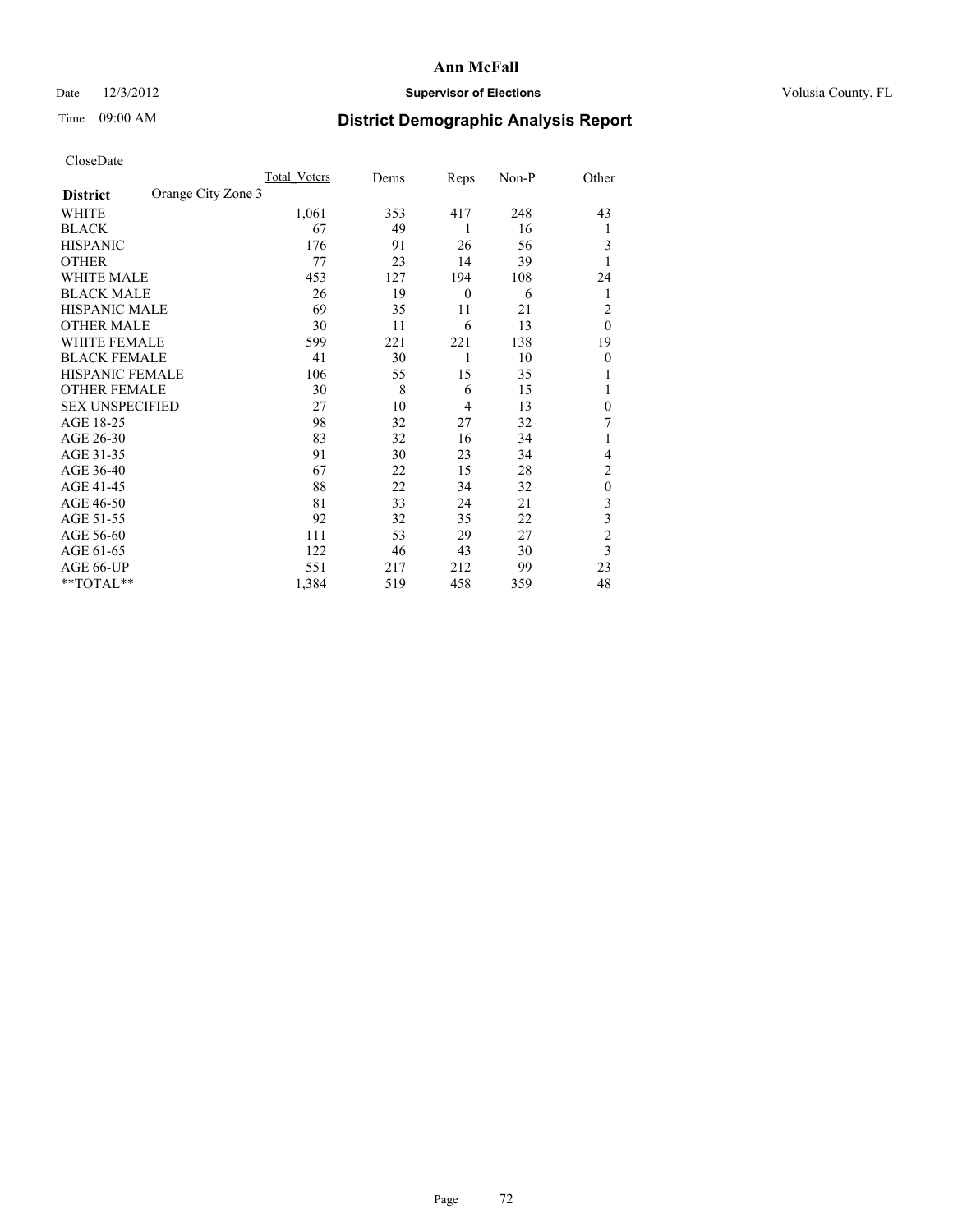## Date  $12/3/2012$  **Supervisor of Elections** Volusia County, FL

# Time 09:00 AM **District Demographic Analysis Report**

|                        |                    | <b>Total Voters</b> | Dems | Reps             | Non-P          | Other        |
|------------------------|--------------------|---------------------|------|------------------|----------------|--------------|
| <b>District</b>        | Orange City Zone 4 |                     |      |                  |                |              |
| WHITE                  |                    | 1,430               | 451  | 557              | 358            | 64           |
| <b>BLACK</b>           |                    | 22                  | 16   | $\theta$         | 5              | 1            |
| <b>HISPANIC</b>        |                    | 73                  | 37   | 10               | 24             | 2            |
| <b>OTHER</b>           |                    | 48                  | 9    | 14               | 24             |              |
| <b>WHITE MALE</b>      |                    | 646                 | 172  | 269              | 170            | 35           |
| <b>BLACK MALE</b>      |                    | 10                  | 7    | $\boldsymbol{0}$ | $\overline{c}$ | 1            |
| <b>HISPANIC MALE</b>   |                    | 33                  | 16   | 5                | 11             |              |
| <b>OTHER MALE</b>      |                    | 18                  | 3    | 6                | 9              | $\theta$     |
| WHITE FEMALE           |                    | 772                 | 274  | 282              | 187            | 29           |
| <b>BLACK FEMALE</b>    |                    | 12                  | 9    | $\mathbf{0}$     | 3              | $\mathbf{0}$ |
| HISPANIC FEMALE        |                    | 39                  | 21   | 5                | 12             | 1            |
| <b>OTHER FEMALE</b>    |                    | 16                  | 5    | 5                | 6              | $\theta$     |
| <b>SEX UNSPECIFIED</b> |                    | 27                  | 6    | 9                | 11             |              |
| AGE 18-25              |                    | 166                 | 39   | 50               | 64             | 13           |
| AGE 26-30              |                    | 118                 | 29   | 38               | 45             | 6            |
| AGE 31-35              |                    | 119                 | 32   | 46               | 38             | 3            |
| AGE 36-40              |                    | 95                  | 26   | 29               | 34             | 6            |
| AGE 41-45              |                    | 119                 | 34   | 34               | 47             | 4            |
| AGE 46-50              |                    | 146                 | 39   | 53               | 46             | 8            |
| AGE 51-55              |                    | 154                 | 37   | 75               | 39             | 3            |
| AGE 56-60              |                    | 161                 | 67   | 57               | 29             | 8            |
| AGE 61-65              |                    | 142                 | 59   | 51               | 26             | 6            |
| AGE 66-UP              |                    | 357                 | 154  | 149              | 43             | 11           |
| **TOTAL**              |                    | 1,577               | 516  | 582              | 411            | 68           |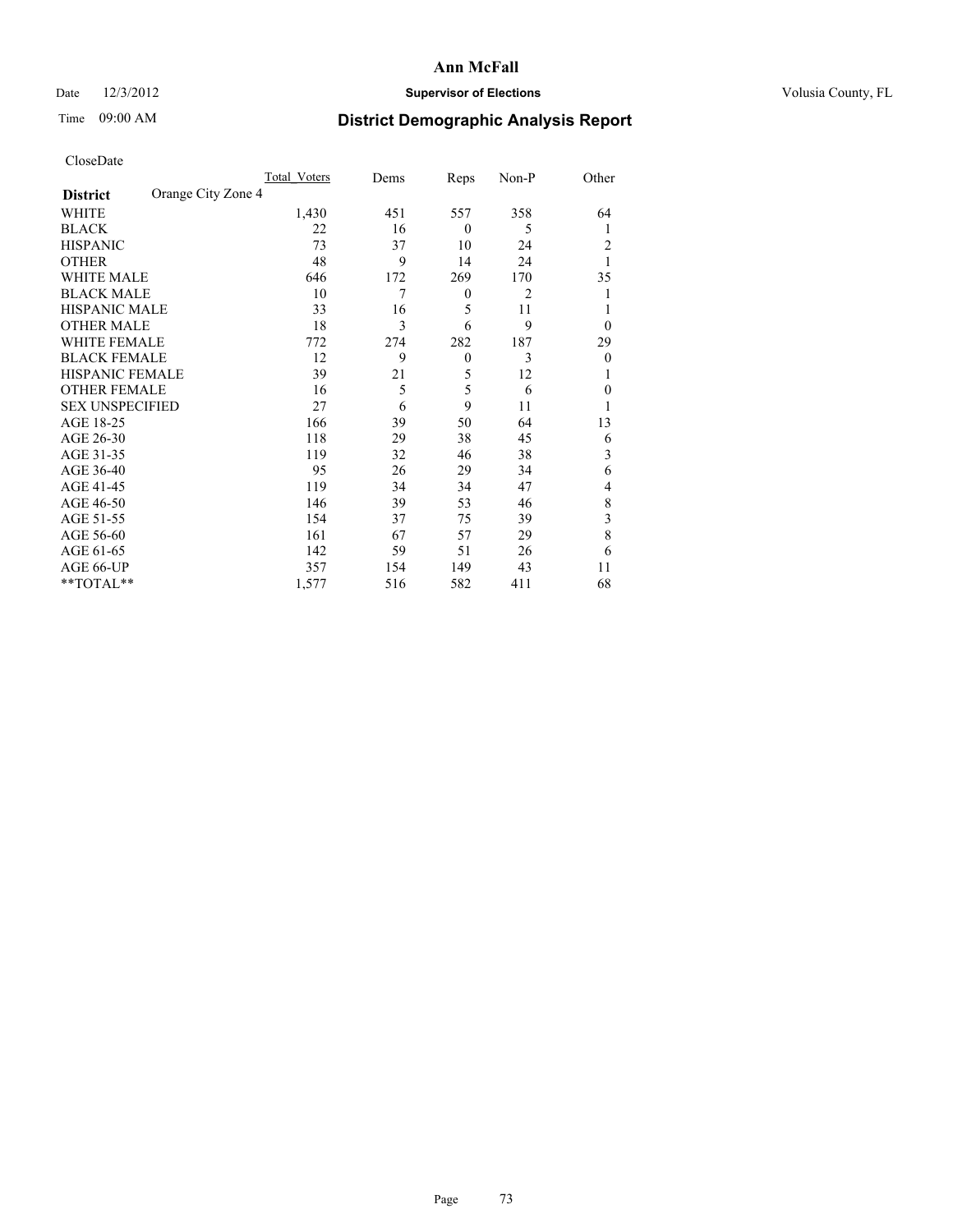## Date  $12/3/2012$  **Supervisor of Elections** Volusia County, FL

# Time 09:00 AM **District Demographic Analysis Report**

| <b>UIUSUDUI</b> U      |                    |                     |      |                |       |                |
|------------------------|--------------------|---------------------|------|----------------|-------|----------------|
|                        |                    | <b>Total Voters</b> | Dems | Reps           | Non-P | Other          |
| <b>District</b>        | Orange City Zone 5 |                     |      |                |       |                |
| WHITE                  |                    | 1,373               | 412  | 628            | 279   | 54             |
| <b>BLACK</b>           |                    | 113                 | 95   | $\overline{2}$ | 15    | 1              |
| <b>HISPANIC</b>        |                    | 93                  | 44   | 15             | 34    | $\theta$       |
| <b>OTHER</b>           |                    | 67                  | 30   | 15             | 22    | $\theta$       |
| WHITE MALE             |                    | 542                 | 143  | 247            | 118   | 34             |
| <b>BLACK MALE</b>      |                    | 47                  | 34   | $\overline{2}$ | 10    |                |
| <b>HISPANIC MALE</b>   |                    | 33                  | 17   | 7              | 9     | $\theta$       |
| <b>OTHER MALE</b>      |                    | 19                  | 10   | 5              | 4     | $\theta$       |
| WHITE FEMALE           |                    | 822                 | 268  | 378            | 156   | 20             |
| <b>BLACK FEMALE</b>    |                    | 65                  | 60   | $\theta$       | 5     | $\theta$       |
| HISPANIC FEMALE        |                    | 60                  | 27   | 8              | 25    | $\theta$       |
| <b>OTHER FEMALE</b>    |                    | 34                  | 16   | 8              | 10    | $\mathbf{0}$   |
| <b>SEX UNSPECIFIED</b> |                    | 24                  | 6    | 5              | 13    | $\mathbf{0}$   |
| AGE 18-25              |                    | 67                  | 27   | 14             | 24    | $\overline{c}$ |
| AGE 26-30              |                    | 49                  | 27   | 7              | 15    | $\mathbf{0}$   |
| AGE 31-35              |                    | 63                  | 18   | 18             | 26    |                |
| AGE 36-40              |                    | 53                  | 20   | 18             | 15    | $\mathbf{0}$   |
| AGE 41-45              |                    | 63                  | 24   | 14             | 23    | 2              |
| AGE 46-50              |                    | 70                  | 27   | 17             | 26    | $\mathbf{0}$   |
| AGE 51-55              |                    | 80                  | 37   | 19             | 21    | 3              |
| AGE 56-60              |                    | 102                 | 44   | 30             | 25    | 3              |
| AGE 61-65              |                    | 97                  | 35   | 32             | 25    | 5              |
| AGE 66-UP              |                    | 1,007               | 323  | 491            | 153   | 40             |
| $*$ TOTAL $*$          |                    | 1,651               | 582  | 660            | 353   | 56             |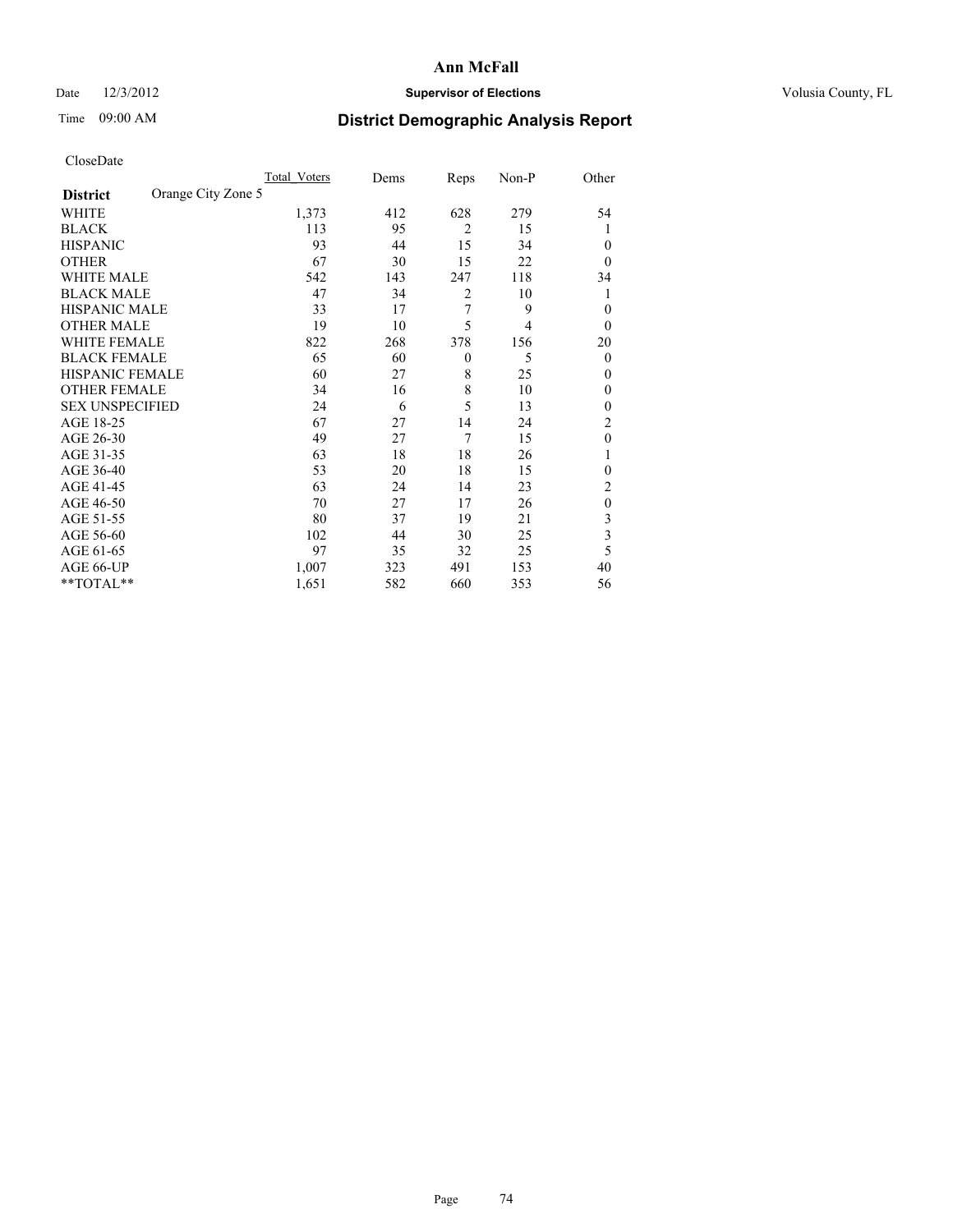## Date  $12/3/2012$  **Supervisor of Elections** Volusia County, FL

## Time 09:00 AM **District Demographic Analysis Report**

|                        | <b>Total Voters</b> | Dems  | Reps  | $Non-P$ | Other          |
|------------------------|---------------------|-------|-------|---------|----------------|
| <b>District</b>        | Ormond Beach Zone 1 |       |       |         |                |
| WHITE                  | 7,372               | 2,364 | 3,269 | 1,513   | 226            |
| <b>BLACK</b>           | 105                 | 72    | 8     | 19      | 6              |
| <b>HISPANIC</b>        | 131                 | 50    | 41    | 38      | $\overline{c}$ |
| <b>OTHER</b>           | 363                 | 106   | 107   | 140     | 10             |
| WHITE MALE             | 3,380               | 992   | 1,525 | 744     | 119            |
| <b>BLACK MALE</b>      | 52                  | 34    | 4     | 10      | 4              |
| <b>HISPANIC MALE</b>   | 62                  | 18    | 24    | 18      | $\overline{2}$ |
| <b>OTHER MALE</b>      | 140                 | 41    | 49    | 45      | 5              |
| <b>WHITE FEMALE</b>    | 3,950               | 1,361 | 1,731 | 755     | 103            |
| <b>BLACK FEMALE</b>    | 52                  | 38    | 4     | 8       | $\overline{2}$ |
| HISPANIC FEMALE        | 65                  | 30    | 15    | 20      | $\mathbf{0}$   |
| <b>OTHER FEMALE</b>    | 154                 | 48    | 41    | 60      | 5              |
| <b>SEX UNSPECIFIED</b> | 116                 | 30    | 32    | 50      | $\overline{4}$ |
| AGE 18-25              | 590                 | 171   | 202   | 203     | 14             |
| AGE 26-30              | 362                 | 98    | 129   | 119     | 16             |
| AGE 31-35              | 339                 | 89    | 125   | 110     | 15             |
| AGE 36-40              | 407                 | 111   | 159   | 119     | 18             |
| AGE 41-45              | 569                 | 153   | 256   | 142     | 18             |
| AGE 46-50              | 640                 | 205   | 285   | 139     | 11             |
| AGE 51-55              | 672                 | 205   | 321   | 136     | 10             |
| AGE 56-60              | 817                 | 278   | 376   | 136     | 27             |
| AGE 61-65              | 846                 | 306   | 356   | 162     | 22             |
| AGE 66-UP              | 2,736               | 977   | 1,217 | 449     | 93             |
| **TOTAL**              | 7,978               | 2,593 | 3,426 | 1,715   | 244            |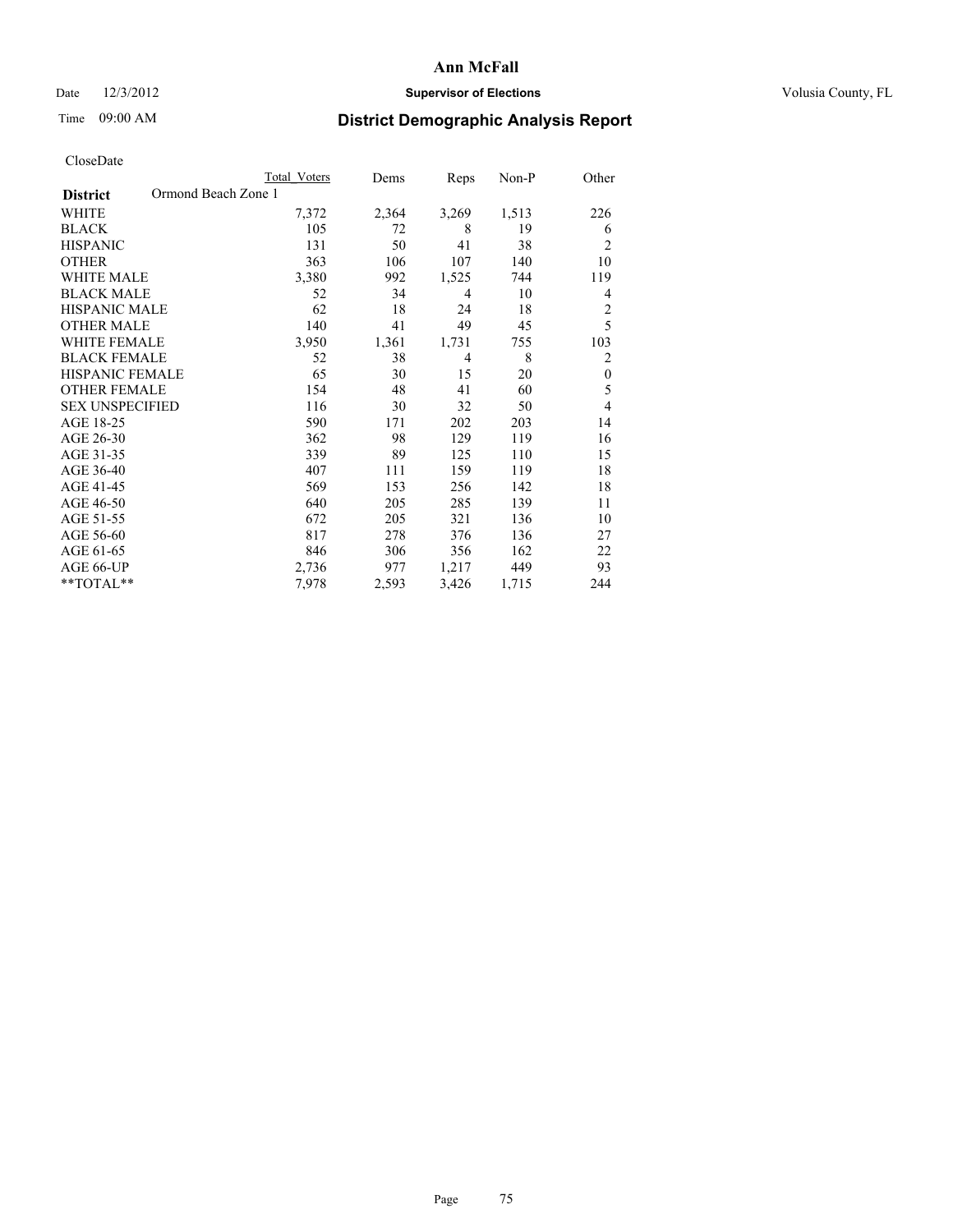## Date  $12/3/2012$  **Supervisor of Elections** Volusia County, FL

## Time 09:00 AM **District Demographic Analysis Report**

|                        | <b>Total Voters</b> | Dems  | Reps  | Non-P | Other          |
|------------------------|---------------------|-------|-------|-------|----------------|
| <b>District</b>        | Ormond Beach Zone 2 |       |       |       |                |
| WHITE                  | 5,692               | 2,120 | 2,041 | 1,350 | 181            |
| <b>BLACK</b>           | 404                 | 312   | 25    | 61    | 6              |
| <b>HISPANIC</b>        | 174                 | 76    | 41    | 55    | 2              |
| <b>OTHER</b>           | 390                 | 142   | 92    | 147   | 9              |
| WHITE MALE             | 2,504               | 803   | 959   | 649   | 93             |
| <b>BLACK MALE</b>      | 176                 | 123   | 15    | 34    | 4              |
| <b>HISPANIC MALE</b>   | 63                  | 21    | 18    | 22    | $\overline{2}$ |
| <b>OTHER MALE</b>      | 135                 | 49    | 38    | 44    | $\overline{4}$ |
| <b>WHITE FEMALE</b>    | 3,147               | 1,306 | 1,068 | 686   | 87             |
| <b>BLACK FEMALE</b>    | 222                 | 185   | 10    | 25    | $\overline{2}$ |
| <b>HISPANIC FEMALE</b> | 111                 | 55    | 23    | 33    | $\mathbf{0}$   |
| <b>OTHER FEMALE</b>    | 148                 | 69    | 40    | 37    | $\overline{c}$ |
| <b>SEX UNSPECIFIED</b> | 154                 | 39    | 28    | 83    | $\overline{4}$ |
| AGE 18-25              | 641                 | 220   | 163   | 241   | 17             |
| AGE 26-30              | 382                 | 138   | 80    | 154   | 10             |
| AGE 31-35              | 418                 | 143   | 103   | 157   | 15             |
| AGE 36-40              | 370                 | 138   | 100   | 117   | 15             |
| AGE 41-45              | 498                 | 166   | 178   | 135   | 19             |
| AGE 46-50              | 593                 | 195   | 238   | 140   | 20             |
| AGE 51-55              | 636                 | 232   | 213   | 168   | 23             |
| AGE 56-60              | 630                 | 273   | 205   | 129   | 23             |
| AGE 61-65              | 628                 | 276   | 204   | 134   | 14             |
| AGE 66-UP              | 1,881               | 876   | 718   | 244   | 43             |
| **TOTAL**              | 6,677               | 2,657 | 2,202 | 1,619 | 199            |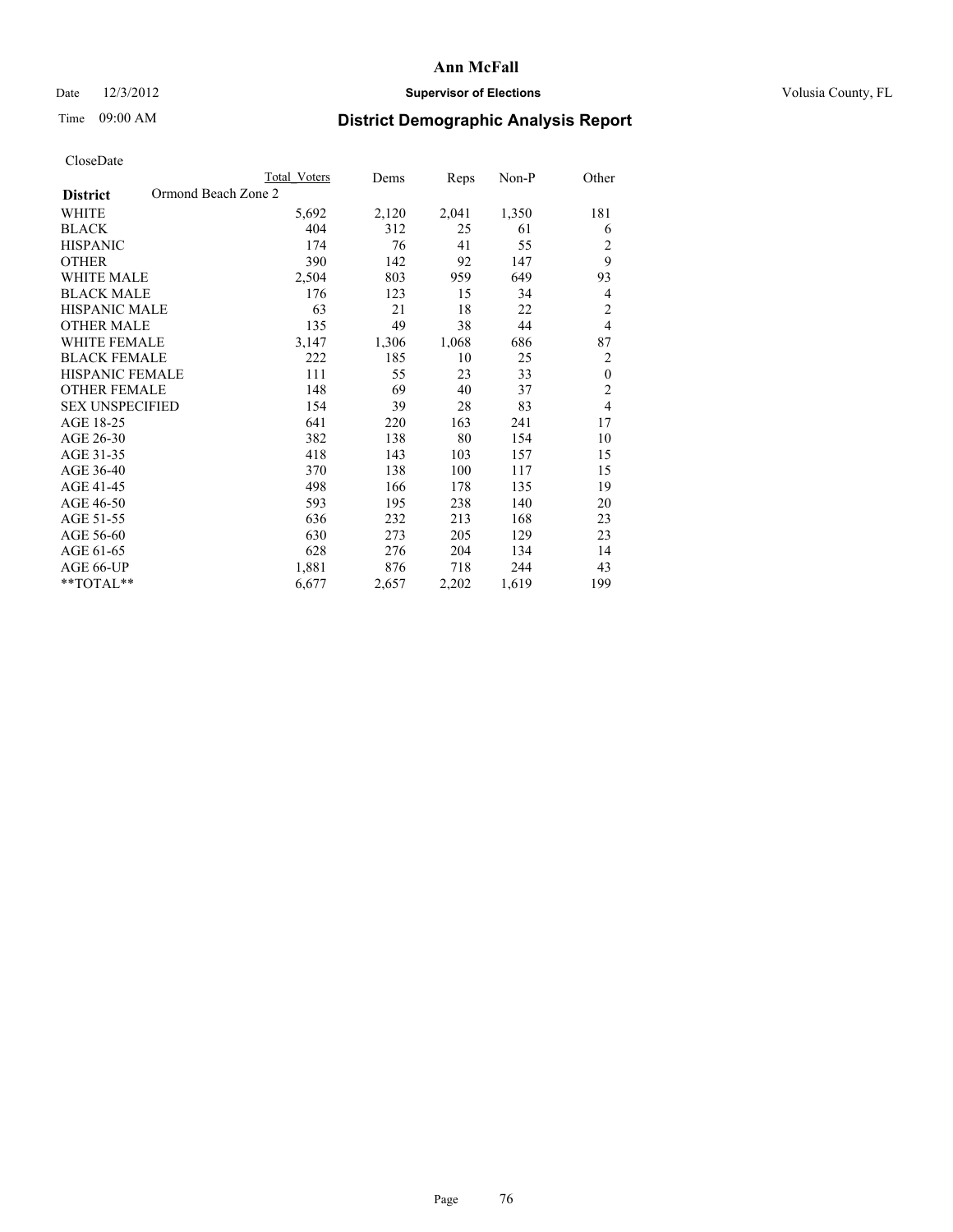## Date  $12/3/2012$  **Supervisor of Elections** Volusia County, FL

## Time 09:00 AM **District Demographic Analysis Report**

|                        | Total Voters        | Dems  | Reps  | Non-P | Other          |
|------------------------|---------------------|-------|-------|-------|----------------|
| <b>District</b>        | Ormond Beach Zone 3 |       |       |       |                |
| WHITE                  | 6,774               | 1,982 | 3,320 | 1,282 | 190            |
| <b>BLACK</b>           | 175                 | 134   | 9     | 26    | 6              |
| <b>HISPANIC</b>        | 163                 | 50    | 51    | 57    | 5              |
| <b>OTHER</b>           | 413                 | 116   | 109   | 179   | 9              |
| WHITE MALE             | 3,169               | 821   | 1,618 | 635   | 95             |
| <b>BLACK MALE</b>      | 84                  | 62    | 5     | 14    | 3              |
| <b>HISPANIC MALE</b>   | 79                  | 19    | 30    | 28    | $\overline{c}$ |
| <b>OTHER MALE</b>      | 155                 | 40    | 41    | 69    | 5              |
| <b>WHITE FEMALE</b>    | 3,557               | 1,147 | 1,684 | 632   | 94             |
| <b>BLACK FEMALE</b>    | 89                  | 71    | 4     | 11    | 3              |
| <b>HISPANIC FEMALE</b> | 83                  | 31    | 20    | 29    | 3              |
| <b>OTHER FEMALE</b>    | 180                 | 62    | 50    | 65    | 3              |
| <b>SEX UNSPECIFIED</b> | 129                 | 29    | 37    | 61    | $\overline{c}$ |
| AGE 18-25              | 788                 | 210   | 291   | 268   | 19             |
| AGE 26-30              | 434                 | 117   | 176   | 132   | 9              |
| AGE 31-35              | 346                 | 97    | 147   | 94    | 8              |
| AGE 36-40              | 399                 | 98    | 170   | 105   | 26             |
| AGE 41-45              | 576                 | 155   | 279   | 126   | 16             |
| AGE 46-50              | 704                 | 173   | 348   | 162   | 21             |
| AGE 51-55              | 776                 | 244   | 368   | 147   | 17             |
| AGE 56-60              | 822                 | 260   | 405   | 145   | 12             |
| AGE 61-65              | 753                 | 273   | 335   | 127   | 18             |
| AGE 66-UP              | 1,936               | 659   | 973   | 240   | 64             |
| **TOTAL**              | 7,534               | 2,286 | 3,492 | 1,546 | 210            |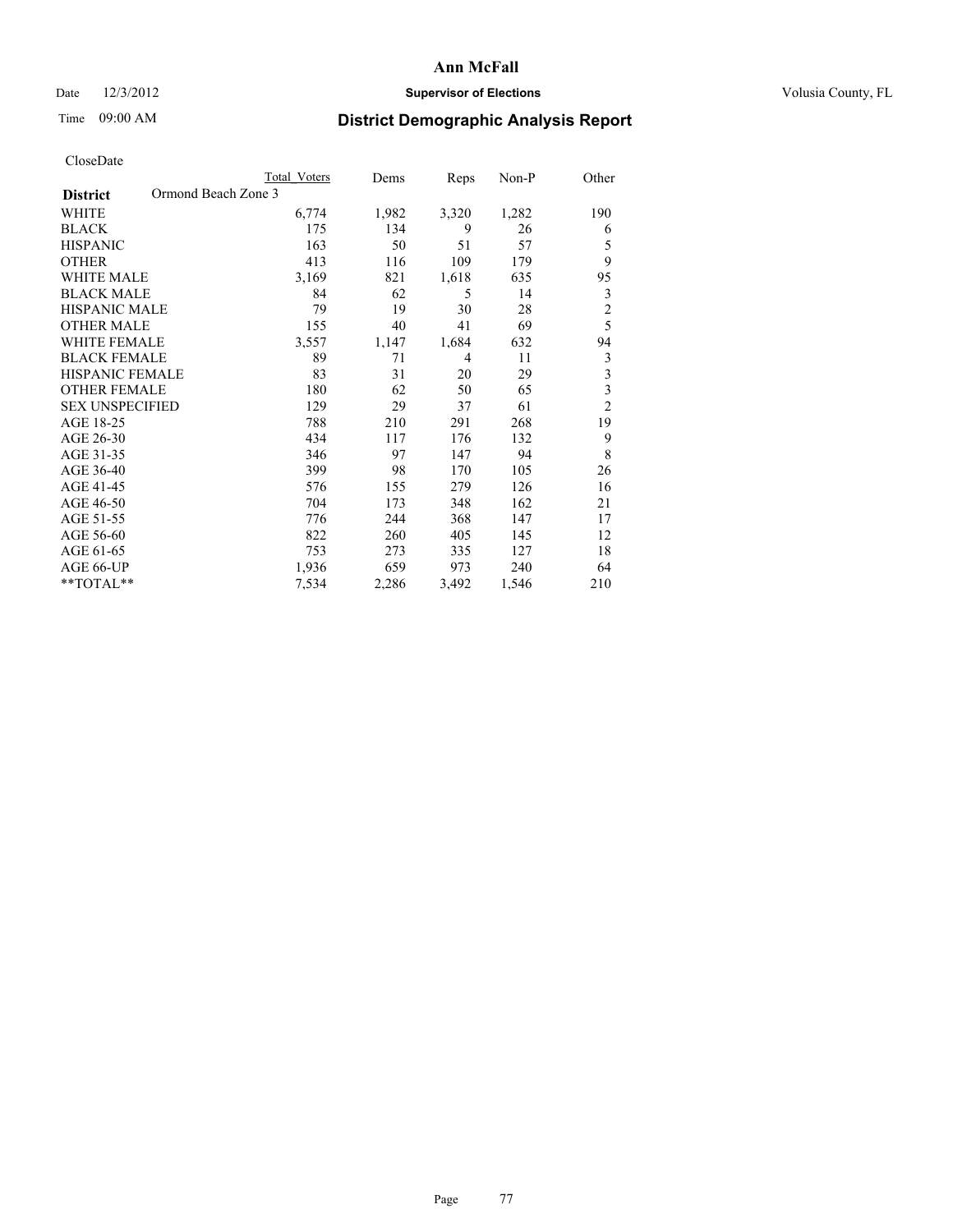## Date  $12/3/2012$  **Supervisor of Elections** Volusia County, FL

# Time 09:00 AM **District Demographic Analysis Report**

| <b>Total Voters</b> | Dems                | Reps  | Non-P | Other          |
|---------------------|---------------------|-------|-------|----------------|
|                     |                     |       |       |                |
| 6,618               | 2,279               | 2,606 | 1,484 | 249            |
| 197                 | 146                 | 12    | 35    | $\overline{4}$ |
| 128                 | 67                  | 20    | 39    | $\overline{2}$ |
| 331                 | 115                 | 75    | 130   | 11             |
| 2,912               | 867                 | 1,194 | 708   | 143            |
| 88                  | 64                  | 4     | 18    | $\overline{2}$ |
| 46                  | 22                  | 11    | 11    | $\overline{2}$ |
| 121                 | 43                  | 23    | 48    | $\overline{7}$ |
| 3,643               | 1,396               | 1,396 | 748   | 103            |
| 108                 | 81                  | 8     | 17    | $\overline{2}$ |
| 80                  | 45                  | 9     | 26    | $\mathbf{0}$   |
| 143                 | 57                  | 45    | 37    | $\overline{4}$ |
| 133                 | 32                  | 23    | 75    | $\mathfrak{Z}$ |
| 533                 | 165                 | 151   | 204   | 13             |
| 376                 | 115                 | 117   | 129   | 15             |
| 317                 | 97                  | 95    | 112   | 13             |
| 331                 | 103                 | 111   | 101   | 16             |
| 343                 | 98                  | 137   | 97    | 11             |
| 544                 | 186                 | 222   | 126   | 10             |
| 629                 | 225                 | 247   | 138   | 19             |
| 644                 | 250                 | 249   | 121   | 24             |
| 696                 | 270                 | 237   | 154   | 35             |
| 2,866               | 1,101               | 1,148 | 507   | 110            |
| 7,279               | 2,610               | 2,714 | 1,689 | 266            |
|                     | Ormond Beach Zone 4 |       |       |                |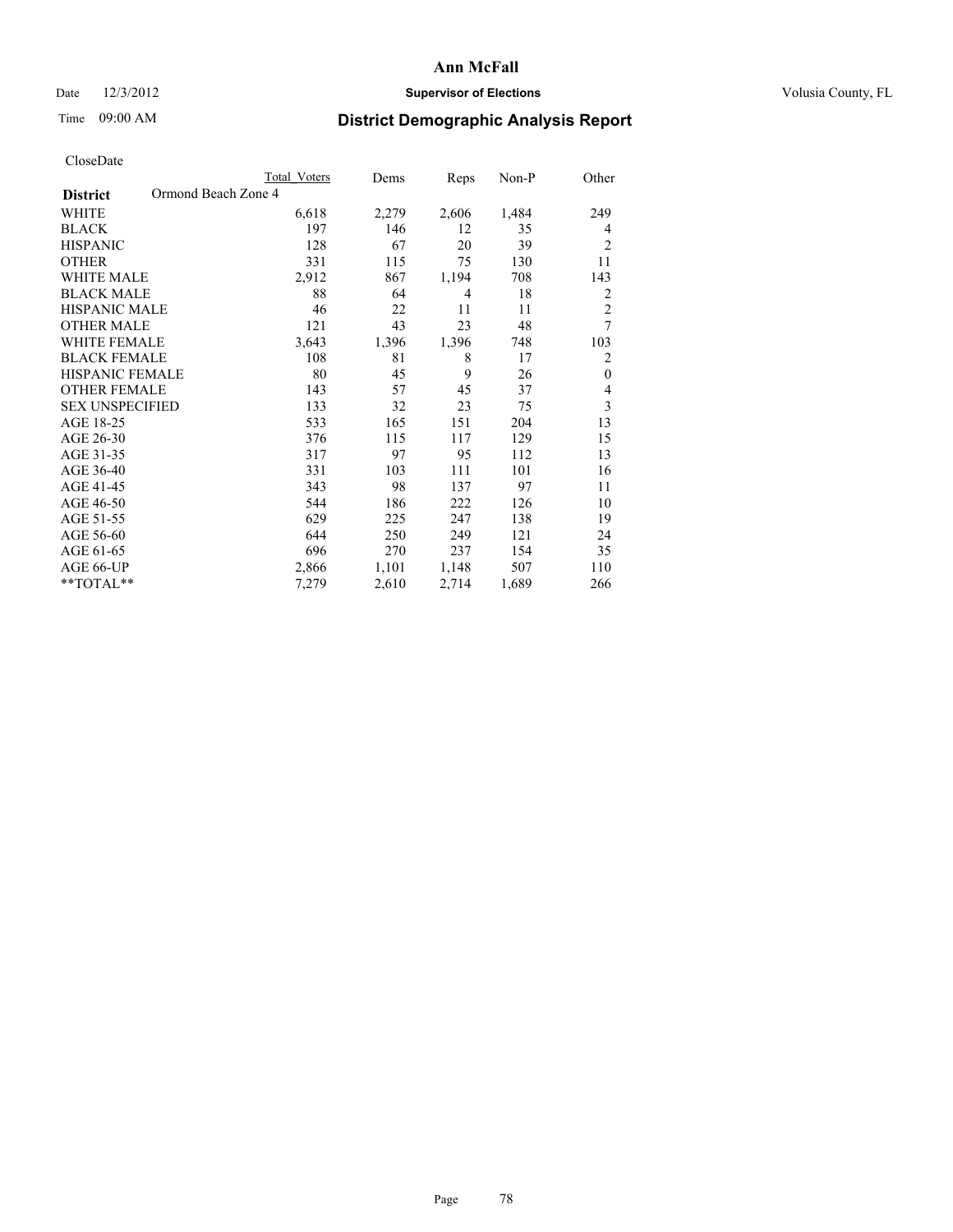## Date  $12/3/2012$  **Supervisor of Elections** Volusia County, FL

# Time 09:00 AM **District Demographic Analysis Report**

|                        |         | <b>Total Voters</b> | Dems           | Reps           | Non-P          | Other          |
|------------------------|---------|---------------------|----------------|----------------|----------------|----------------|
| <b>District</b>        | Pierson |                     |                |                |                |                |
| <b>WHITE</b>           |         | 541                 | 205            | 235            | 85             | 16             |
| <b>BLACK</b>           |         | 51                  | 45             | 1              | 5              | $\overline{0}$ |
| <b>HISPANIC</b>        |         | 119                 | 58             | 5              | 53             | 3              |
| <b>OTHER</b>           |         | 22                  | 6              | 5              | 11             | $\theta$       |
| WHITE MALE             |         | 262                 | 95             | 120            | 34             | 13             |
| <b>BLACK MALE</b>      |         | 23                  | 19             | 1              | 3              | $\mathbf{0}$   |
| <b>HISPANIC MALE</b>   |         | 52                  | 32             | 1              | 18             | 1              |
| <b>OTHER MALE</b>      |         | 10                  | 3              | $\overline{2}$ | 5              | 0              |
| WHITE FEMALE           |         | 275                 | 109            | 113            | 50             | 3              |
| <b>BLACK FEMALE</b>    |         | 28                  | 26             | $\mathbf{0}$   | $\overline{2}$ | $\mathbf{0}$   |
| <b>HISPANIC FEMALE</b> |         | 66                  | 26             | $\overline{4}$ | 34             | $\overline{c}$ |
| <b>OTHER FEMALE</b>    |         | 5                   | $\overline{c}$ | $\overline{c}$ | 1              | $\theta$       |
| <b>SEX UNSPECIFIED</b> |         | 12                  | $\overline{2}$ | 3              | 7              | $\theta$       |
| AGE 18-25              |         | 102                 | 43             | 20             | 38             |                |
| AGE 26-30              |         | 59                  | 17             | 15             | 26             | 1              |
| AGE 31-35              |         | 53                  | 12             | 17             | 21             | 3              |
| AGE 36-40              |         | 46                  | 15             | 18             | 11             | $\overline{2}$ |
| AGE 41-45              |         | 46                  | 20             | 15             | 10             |                |
| AGE 46-50              |         | 62                  | 24             | 24             | 10             | 4              |
| AGE 51-55              |         | 72                  | 39             | 23             | 8              | $\overline{c}$ |
| AGE 56-60              |         | 87                  | 40             | 32             | 13             | $\overline{c}$ |
| AGE 61-65              |         | 50                  | 23             | 24             | 3              | $\mathbf{0}$   |
| AGE 66-UP              |         | 156                 | 81             | 58             | 14             | 3              |
| **TOTAL**              |         | 733                 | 314            | 246            | 154            | 19             |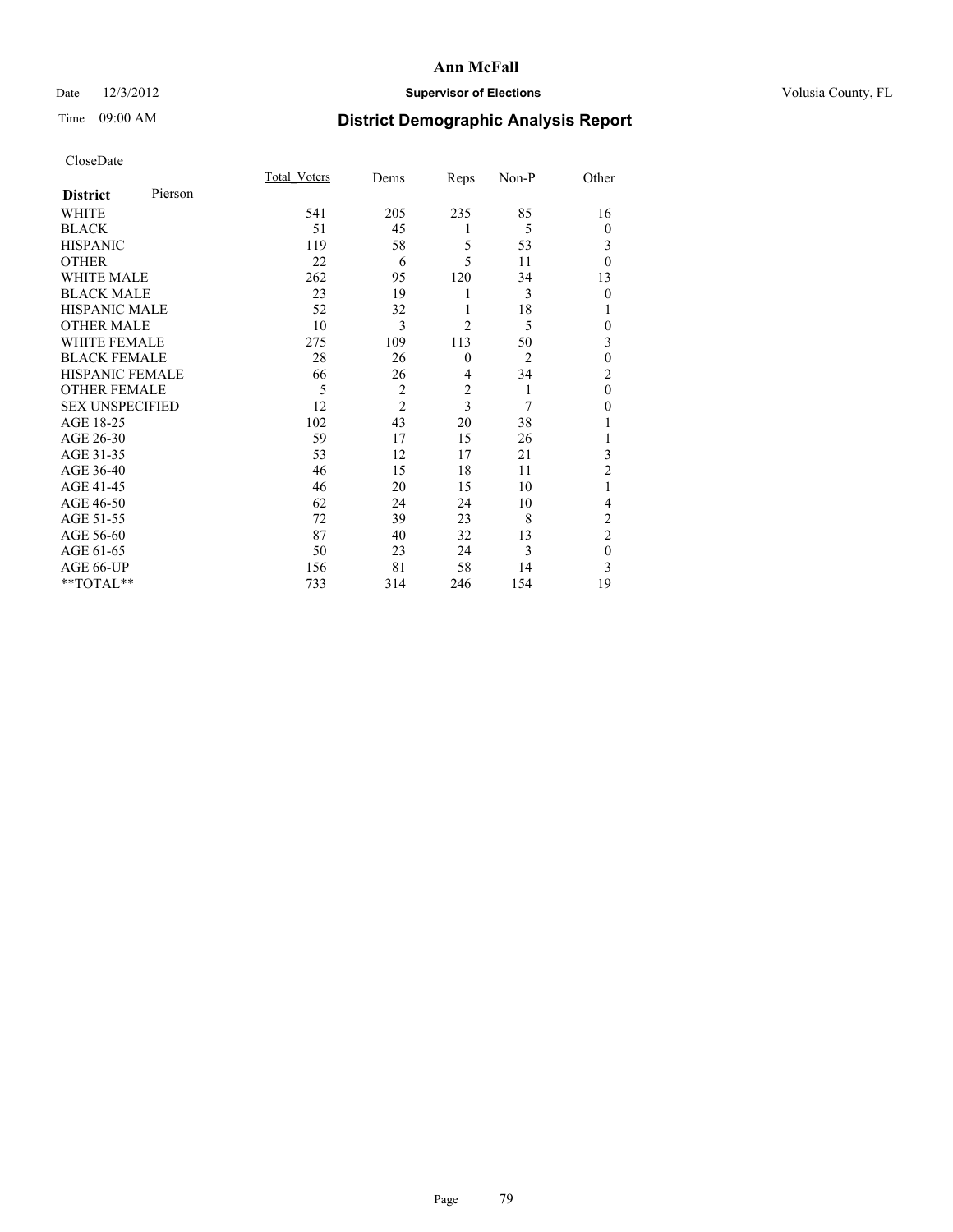## Date  $12/3/2012$  **Supervisor of Elections** Volusia County, FL

# Time 09:00 AM **District Demographic Analysis Report**

|                        |             | <b>Total Voters</b> | Dems             | Reps         | Non-P          | Other          |
|------------------------|-------------|---------------------|------------------|--------------|----------------|----------------|
| <b>District</b>        | Ponce Inlet |                     |                  |              |                |                |
| WHITE                  |             | 2,718               | 651              | 1,385        | 598            | 84             |
| <b>BLACK</b>           |             | 4                   |                  | 1            | $\overline{c}$ | $\Omega$       |
| <b>HISPANIC</b>        |             | 42                  | 12               | 19           | 11             | $\Omega$       |
| <b>OTHER</b>           |             | 107                 | 28               | 34           | 42             | 3              |
| WHITE MALE             |             | 1,302               | 268              | 687          | 300            | 47             |
| <b>BLACK MALE</b>      |             | 1                   | $\boldsymbol{0}$ | $\mathbf{0}$ | 1              | $\overline{0}$ |
| <b>HISPANIC MALE</b>   |             | 15                  | 6                | 6            | 3              | $\overline{0}$ |
| <b>OTHER MALE</b>      |             | 38                  | 9                | 14           | 12             | 3              |
| WHITE FEMALE           |             | 1,395               | 378              | 692          | 289            | 36             |
| <b>BLACK FEMALE</b>    |             | 3                   |                  | 1            | 1              | $\overline{0}$ |
| <b>HISPANIC FEMALE</b> |             | 27                  | 6                | 13           | 8              | $\Omega$       |
| <b>OTHER FEMALE</b>    |             | 47                  | 14               | 15           | 18             | $\theta$       |
| <b>SEX UNSPECIFIED</b> |             | 43                  | 10               | 11           | 21             |                |
| AGE 18-25              |             | 152                 | 32               | 59           | 56             | 5              |
| AGE 26-30              |             | 79                  | 22               | 25           | 30             | $\overline{2}$ |
| AGE 31-35              |             | 88                  | 18               | 31           | 35             | 4              |
| AGE 36-40              |             | 93                  | 21               | 35           | 34             | 3              |
| AGE 41-45              |             | 125                 | 21               | 61           | 40             | 3              |
| AGE 46-50              |             | 172                 | 44               | 78           | 47             | 3              |
| AGE 51-55              |             | 269                 | 48               | 154          | 62             | 5              |
| AGE 56-60              |             | 307                 | 83               | 151          | 63             | 10             |
| AGE 61-65              |             | 414                 | 101              | 199          | 95             | 19             |
| AGE 66-UP              |             | 1,173               | 302              | 647          | 191            | 33             |
| **TOTAL**              |             | 2,872               | 692              | 1,440        | 653            | 87             |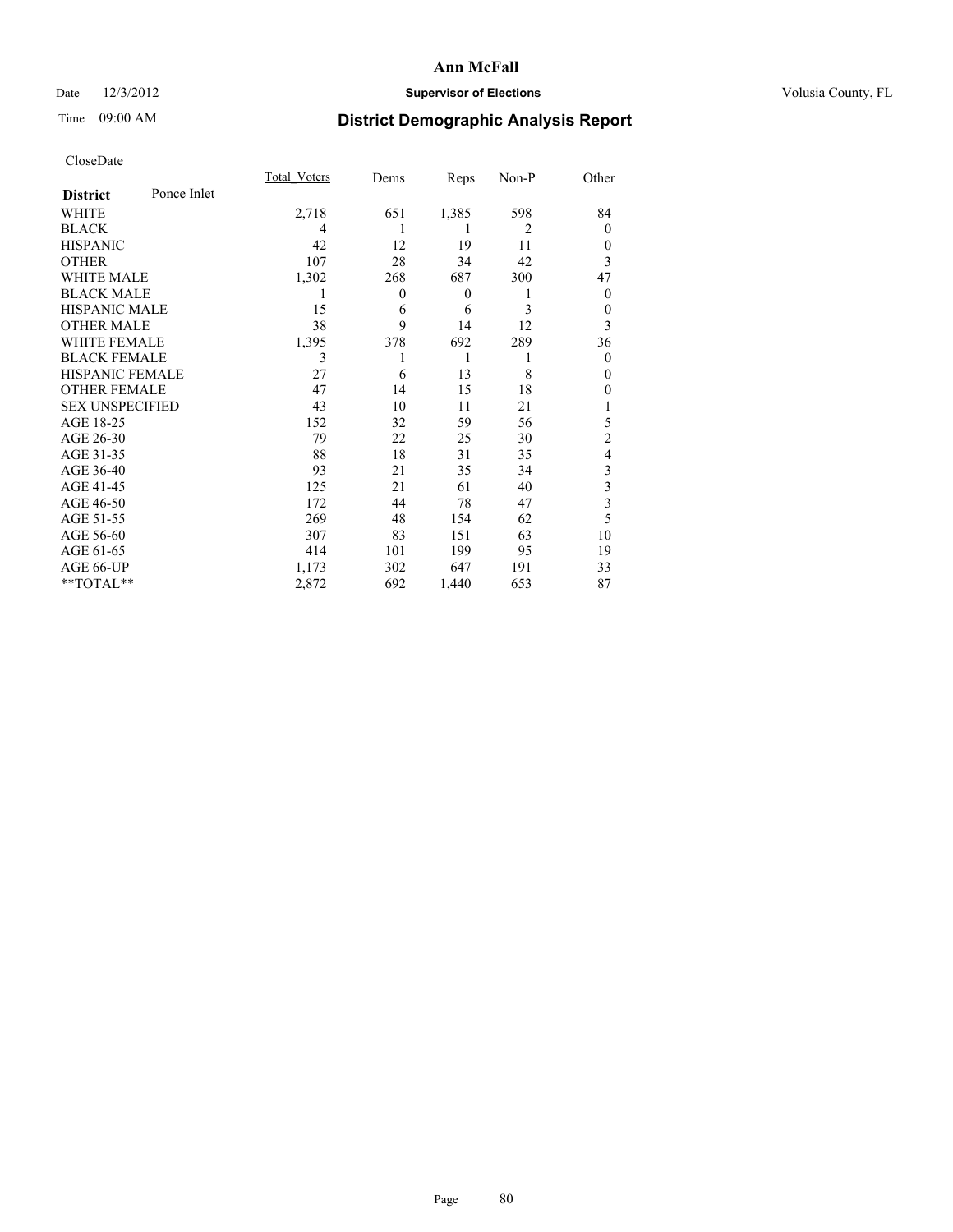## Date  $12/3/2012$  **Supervisor of Elections Supervisor of Elections** Volusia County, FL

# Time 09:00 AM **District Demographic Analysis Report**

|                                       | <b>Total Voters</b> | Dems  | Reps  | $Non-P$ | Other          |
|---------------------------------------|---------------------|-------|-------|---------|----------------|
| Port Orange Zone 1<br><b>District</b> |                     |       |       |         |                |
| WHITE                                 | 8,144               | 3,130 | 2,565 | 2,160   | 289            |
| <b>BLACK</b>                          | 156                 | 121   | 8     | 22      | 5              |
| <b>HISPANIC</b>                       | 208                 | 99    | 37    | 69      | 3              |
| <b>OTHER</b>                          | 363                 | 116   | 63    | 174     | 10             |
| <b>WHITE MALE</b>                     | 3,649               | 1,232 | 1,253 | 1,015   | 149            |
| <b>BLACK MALE</b>                     | 66                  | 49    | 4     | 12      | 1              |
| <b>HISPANIC MALE</b>                  | 90                  | 44    | 16    | 28      | $\overline{2}$ |
| <b>OTHER MALE</b>                     | 105                 | 34    | 20    | 48      | 3              |
| <b>WHITE FEMALE</b>                   | 4,419               | 1,874 | 1,289 | 1,120   | 136            |
| <b>BLACK FEMALE</b>                   | 90                  | 72    | 4     | 10      | 4              |
| HISPANIC FEMALE                       | 112                 | 53    | 20    | 38      | 1              |
| <b>OTHER FEMALE</b>                   | 154                 | 56    | 33    | 59      | 6              |
| <b>SEX UNSPECIFIED</b>                | 186                 | 52    | 34    | 95      | 5              |
| AGE 18-25                             | 731                 | 243   | 131   | 327     | 30             |
| AGE 26-30                             | 583                 | 202   | 118   | 242     | 21             |
| AGE 31-35                             | 571                 | 186   | 140   | 225     | 20             |
| AGE 36-40                             | 494                 | 168   | 132   | 165     | 29             |
| AGE 41-45                             | 558                 | 180   | 171   | 188     | 19             |
| AGE 46-50                             | 718                 | 275   | 221   | 205     | 17             |
| AGE 51-55                             | 846                 | 330   | 283   | 201     | 32             |
| AGE 56-60                             | 871                 | 349   | 293   | 198     | 31             |
| AGE 61-65                             | 835                 | 317   | 289   | 198     | 31             |
| AGE 66-UP                             | 2,676               | 1,221 | 896   | 482     | 77             |
| **TOTAL**                             | 8,883               | 3,471 | 2,674 | 2,431   | 307            |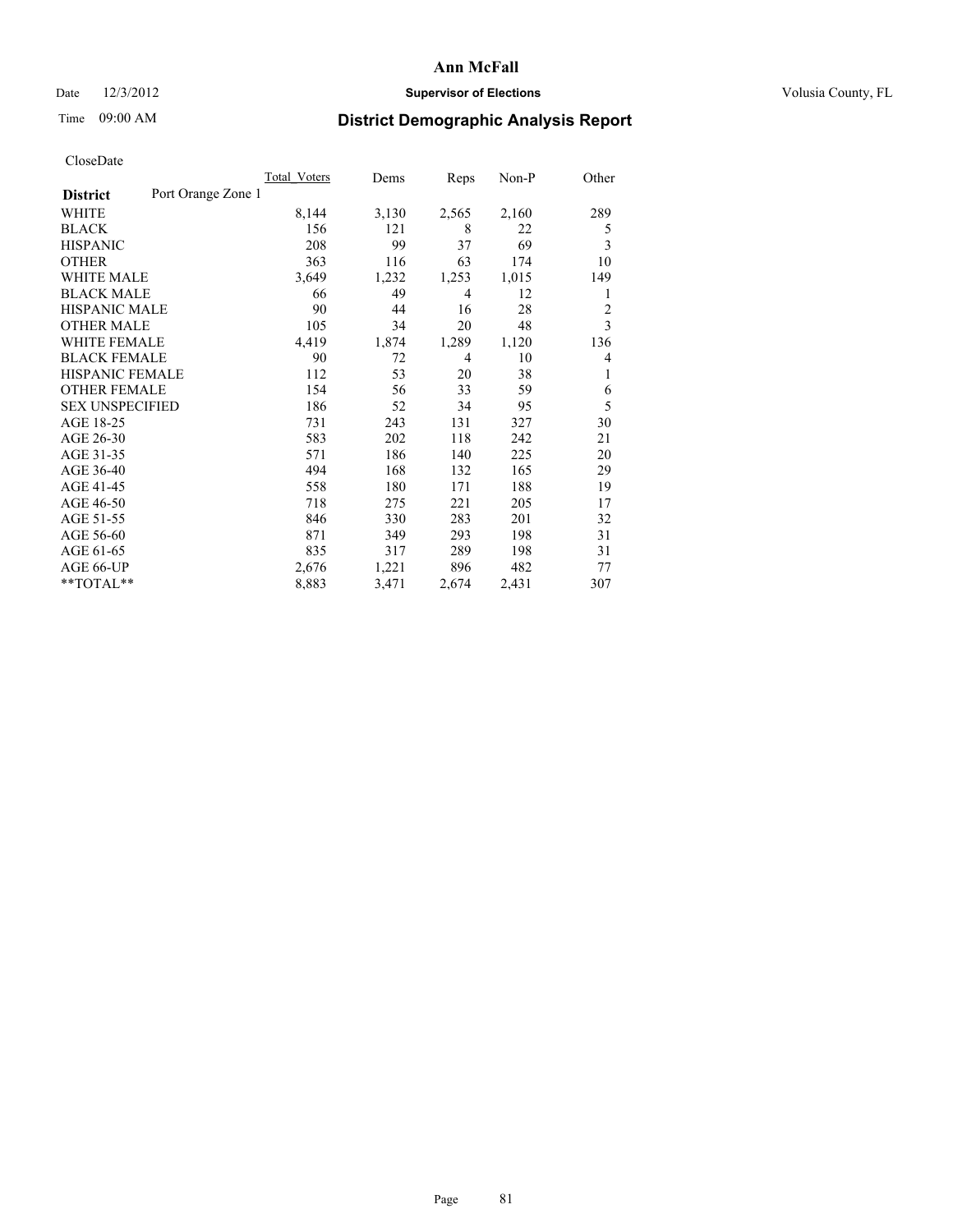## Date  $12/3/2012$  **Supervisor of Elections Supervisor of Elections** Volusia County, FL

# Time 09:00 AM **District Demographic Analysis Report**

| <b>Total Voters</b> | Dems  | Reps  | Non-P | Other          |
|---------------------|-------|-------|-------|----------------|
| Port Orange Zone 2  |       |       |       |                |
| 8,487               | 2,913 | 3,137 | 2,107 | 330            |
| 377                 | 289   | 16    | 64    | 8              |
| 280                 | 112   | 59    | 105   | 4              |
| 465                 | 147   | 100   | 208   | 10             |
| 3,842               | 1,148 | 1,495 | 1,036 | 163            |
| 138                 | 101   | 6     | 26    | 5              |
| 133                 | 50    | 33    | 48    | $\overline{c}$ |
| 171                 | 51    | 38    | 77    | 5              |
| 4,553               | 1,735 | 1,611 | 1,046 | 161            |
| 236                 | 185   | 10    | 38    | 3              |
| 145                 | 62    | 25    | 56    | $\overline{2}$ |
| 195                 | 76    | 42    | 73    | $\overline{4}$ |
| 196                 | 53    | 52    | 84    | 7              |
| 947                 | 311   | 256   | 346   | 34             |
| 715                 | 219   | 206   | 265   | 25             |
| 612                 | 194   | 185   | 210   | 23             |
| 509                 | 157   | 168   | 163   | 21             |
| 599                 | 190   | 205   | 181   | 23             |
| 703                 | 230   | 259   | 182   | 32             |
| 870                 | 318   | 311   | 214   | 27             |
| 796                 | 302   | 288   | 185   | 21             |
| 927                 | 366   | 324   | 216   | 21             |
| 2,957               | 1,188 | 1,116 | 528   | 125            |
| 9,635               | 3,475 | 3,318 | 2,490 | 352            |
|                     |       |       |       |                |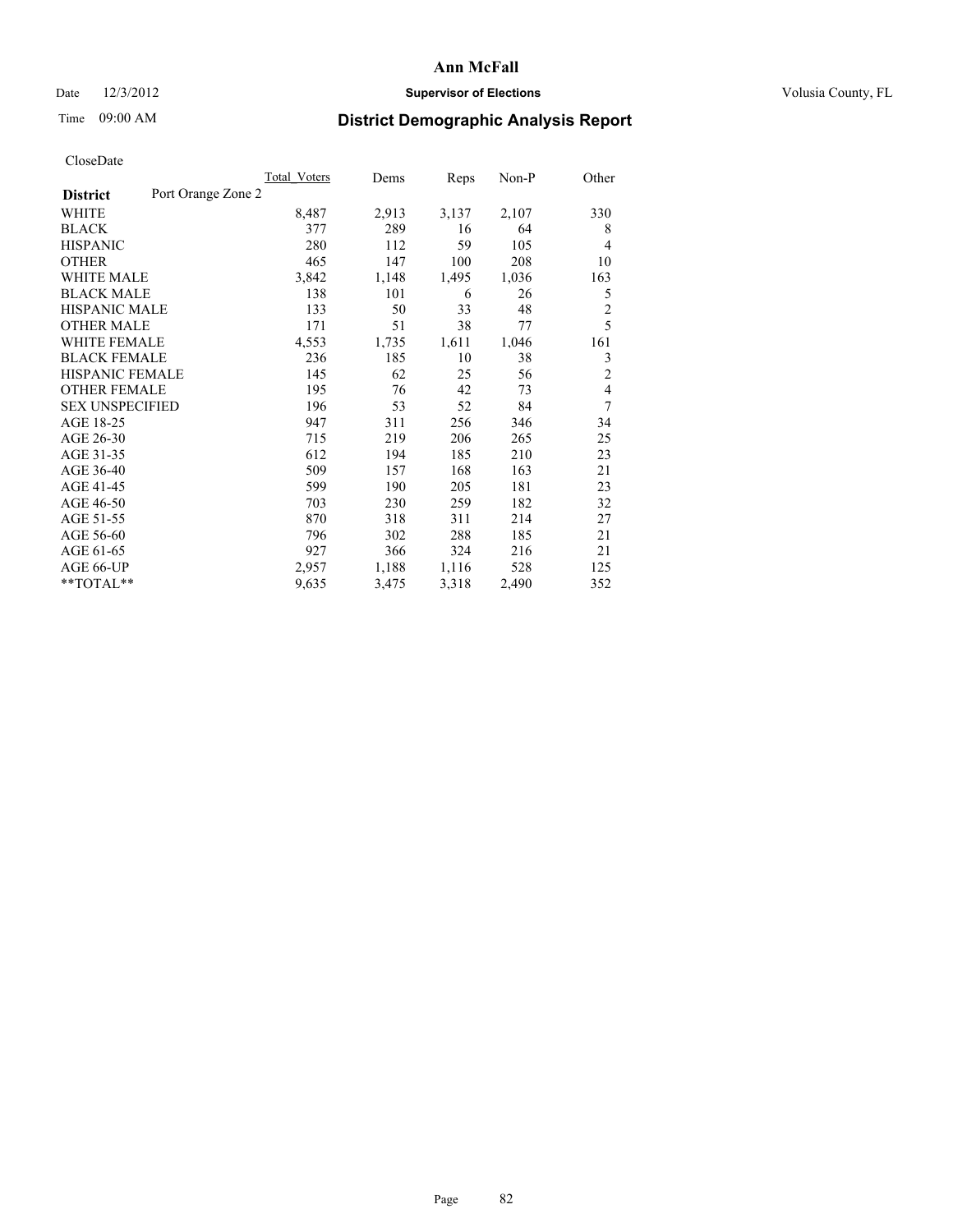## Date  $12/3/2012$  **Supervisor of Elections Supervisor of Elections** Volusia County, FL

## Time 09:00 AM **District Demographic Analysis Report**

|                        |                    | Total Voters | Dems  | Reps  | $Non-P$ | Other |
|------------------------|--------------------|--------------|-------|-------|---------|-------|
| <b>District</b>        | Port Orange Zone 3 |              |       |       |         |       |
| WHITE                  |                    | 9,330        | 2,871 | 3,898 | 2,226   | 335   |
| <b>BLACK</b>           |                    | 279          | 227   | 10    | 35      | 7     |
| <b>HISPANIC</b>        |                    | 252          | 96    | 50    | 98      | 8     |
| <b>OTHER</b>           |                    | 505          | 144   | 135   | 206     | 20    |
| WHITE MALE             |                    | 4,221        | 1,146 | 1,837 | 1,057   | 181   |
| <b>BLACK MALE</b>      |                    | 126          | 97    | 6     | 20      | 3     |
| <b>HISPANIC MALE</b>   |                    | 105          | 39    | 18    | 44      | 4     |
| <b>OTHER MALE</b>      |                    | 188          | 58    | 51    | 66      | 13    |
| <b>WHITE FEMALE</b>    |                    | 5,017        | 1,704 | 2,024 | 1,140   | 149   |
| <b>BLACK FEMALE</b>    |                    | 150          | 127   | 4     | 15      | 4     |
| HISPANIC FEMALE        |                    | 141          | 55    | 31    | 51      | 4     |
| <b>OTHER FEMALE</b>    |                    | 204          | 66    | 55    | 78      | 5     |
| <b>SEX UNSPECIFIED</b> |                    | 214          | 46    | 67    | 94      | 7     |
| AGE 18-25              |                    | 874          | 263   | 287   | 301     | 23    |
| AGE 26-30              |                    | 725          | 226   | 234   | 247     | 18    |
| AGE 31-35              |                    | 614          | 188   | 197   | 203     | 26    |
| AGE 36-40              |                    | 593          | 171   | 233   | 170     | 19    |
| AGE 41-45              |                    | 683          | 213   | 264   | 194     | 12    |
| AGE 46-50              |                    | 824          | 227   | 352   | 224     | 21    |
| AGE 51-55              |                    | 843          | 255   | 364   | 202     | 22    |
| AGE 56-60              |                    | 871          | 324   | 342   | 173     | 32    |
| AGE 61-65              |                    | 933          | 331   | 354   | 204     | 44    |
| AGE 66-UP              |                    | 3,416        | 1,143 | 1,468 | 651     | 154   |
| **TOTAL**              |                    | 10,376       | 3,341 | 4,095 | 2,569   | 371   |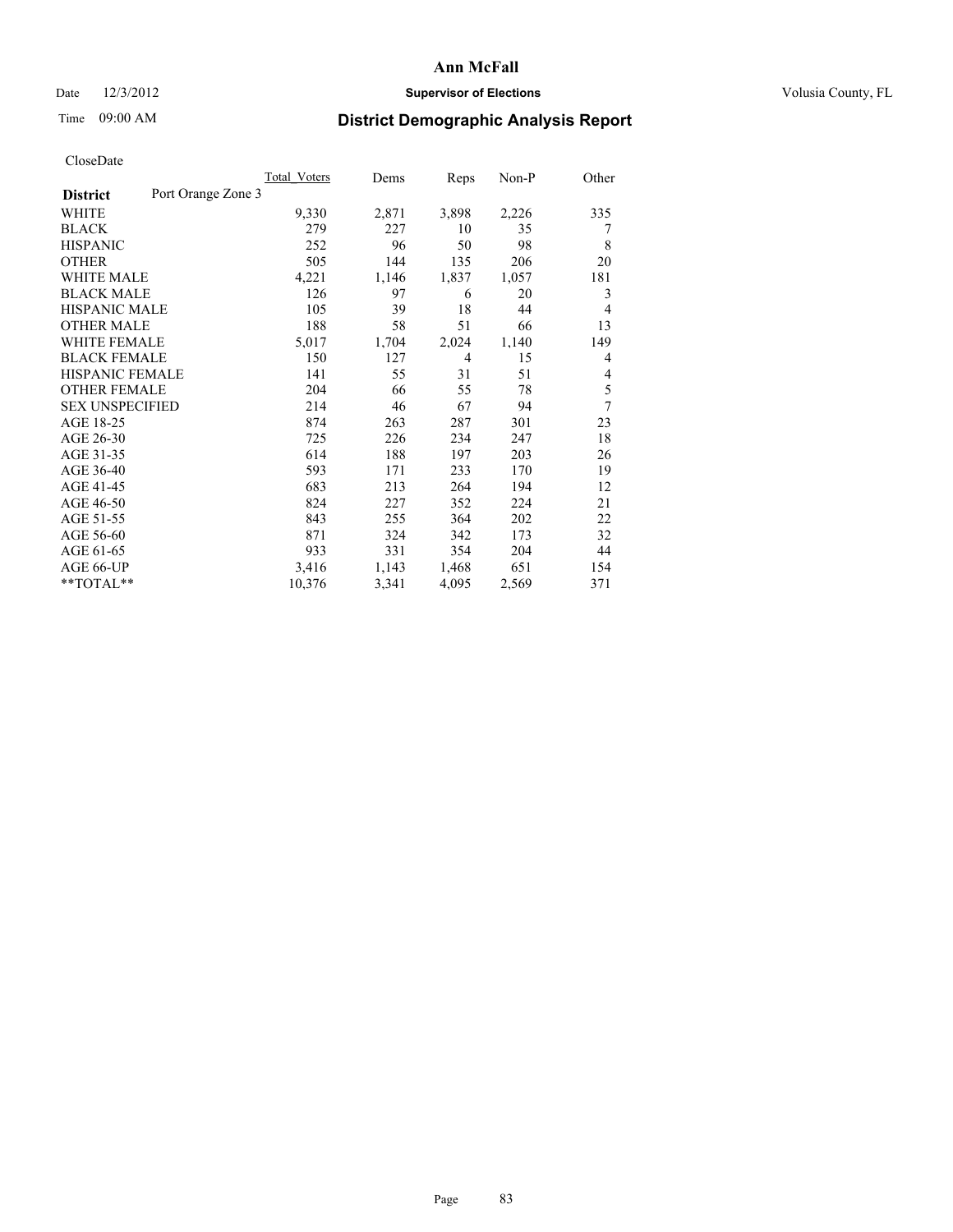## Date  $12/3/2012$  **Supervisor of Elections** Volusia County, FL

# Time 09:00 AM **District Demographic Analysis Report**

|                        |                    | Total Voters | Dems  | Reps  | $Non-P$ | Other          |
|------------------------|--------------------|--------------|-------|-------|---------|----------------|
| <b>District</b>        | Port Orange Zone 4 |              |       |       |         |                |
| WHITE                  |                    | 9,367        | 2,905 | 4,068 | 2,110   | 284            |
| <b>BLACK</b>           |                    | 249          | 190   | 20    | 38      | 1              |
| <b>HISPANIC</b>        |                    | 253          | 89    | 75    | 85      | $\overline{4}$ |
| <b>OTHER</b>           |                    | 523          | 174   | 114   | 223     | 12             |
| WHITE MALE             |                    | 4,392        | 1,197 | 2,011 | 1,033   | 151            |
| <b>BLACK MALE</b>      |                    | 123          | 84    | 15    | 23      | 1              |
| <b>HISPANIC MALE</b>   |                    | 123          | 37    | 34    | 49      | 3              |
| <b>OTHER MALE</b>      |                    | 208          | 68    | 49    | 83      | 8              |
| <b>WHITE FEMALE</b>    |                    | 4,889        | 1,688 | 2,020 | 1,051   | 130            |
| <b>BLACK FEMALE</b>    |                    | 123          | 104   | 4     | 15      | $\theta$       |
| HISPANIC FEMALE        |                    | 128          | 52    | 39    | 36      | 1              |
| <b>OTHER FEMALE</b>    |                    | 215          | 81    | 49    | 81      | 4              |
| <b>SEX UNSPECIFIED</b> |                    | 191          | 47    | 56    | 85      | 3              |
| AGE 18-25              |                    | 1,042        | 297   | 327   | 377     | 41             |
| AGE 26-30              |                    | 554          | 187   | 160   | 188     | 19             |
| AGE 31-35              |                    | 608          | 186   | 202   | 206     | 14             |
| AGE 36-40              |                    | 670          | 198   | 236   | 212     | 24             |
| AGE 41-45              |                    | 939          | 266   | 419   | 237     | 17             |
| AGE 46-50              |                    | 996          | 268   | 449   | 244     | 35             |
| AGE 51-55              |                    | 1,082        | 324   | 527   | 208     | 23             |
| AGE 56-60              |                    | 1,055        | 375   | 461   | 191     | 28             |
| AGE 61-65              |                    | 1,057        | 412   | 423   | 187     | 35             |
| AGE 66-UP              |                    | 2,403        | 848   | 1,077 | 412     | 66             |
| **TOTAL**              |                    | 10,406       | 3,361 | 4,281 | 2,462   | 302            |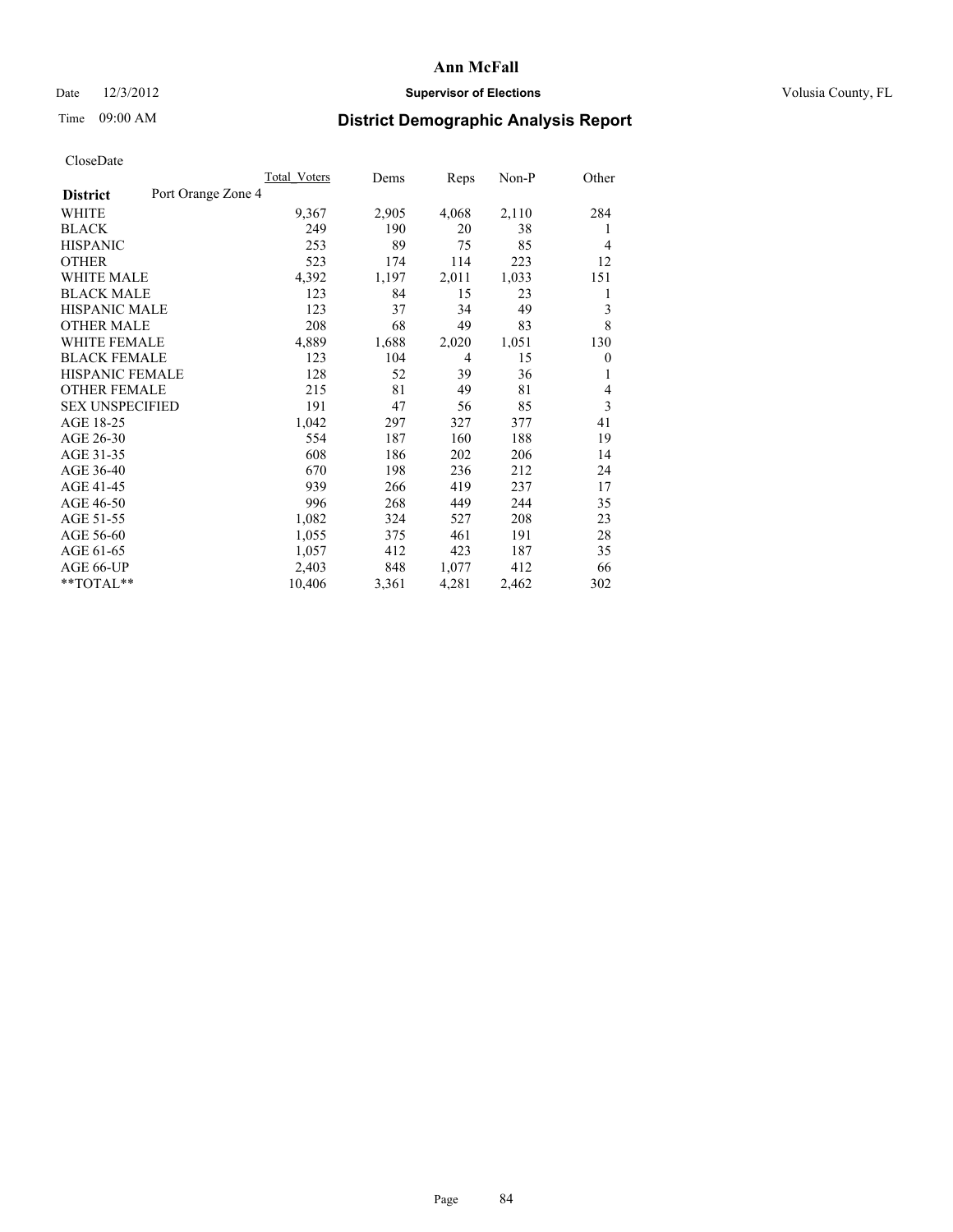## Date  $12/3/2012$  **Supervisor of Elections** Volusia County, FL

# Time 09:00 AM **District Demographic Analysis Report**

|                        |               | Total Voters | Dems  | Reps  | Non-P | Other          |
|------------------------|---------------|--------------|-------|-------|-------|----------------|
| <b>District</b>        | South Daytona |              |       |       |       |                |
| WHITE                  |               | 6,744        | 2,613 | 2,286 | 1,637 | 208            |
| <b>BLACK</b>           |               | 690          | 553   | 21    | 110   | 6              |
| <b>HISPANIC</b>        |               | 187          | 100   | 31    | 52    | 4              |
| <b>OTHER</b>           |               | 370          | 147   | 63    | 157   | 3              |
| <b>WHITE MALE</b>      |               | 3,075        | 1,025 | 1,137 | 787   | 126            |
| <b>BLACK MALE</b>      |               | 267          | 203   | 7     | 54    | 3              |
| HISPANIC MALE          |               | 87           | 42    | 19    | 23    | 3              |
| <b>OTHER MALE</b>      |               | 104          | 42    | 19    | 42    | 1              |
| <b>WHITE FEMALE</b>    |               | 3,612        | 1,560 | 1,135 | 835   | 82             |
| <b>BLACK FEMALE</b>    |               | 408          | 339   | 13    | 53    | 3              |
| <b>HISPANIC FEMALE</b> |               | 97           | 56    | 12    | 28    | 1              |
| <b>OTHER FEMALE</b>    |               | 165          | 75    | 32    | 56    | $\overline{2}$ |
| <b>SEX UNSPECIFIED</b> |               | 176          | 71    | 27    | 78    | $\mathbf{0}$   |
| AGE 18-25              |               | 799          | 314   | 169   | 300   | 16             |
| AGE 26-30              |               | 604          | 240   | 144   | 200   | 20             |
| AGE 31-35              |               | 506          | 202   | 103   | 177   | 24             |
| AGE 36-40              |               | 471          | 170   | 143   | 146   | 12             |
| AGE 41-45              |               | 626          | 267   | 184   | 159   | 16             |
| AGE 46-50              |               | 726          | 271   | 245   | 194   | 16             |
| AGE 51-55              |               | 779          | 311   | 269   | 177   | 22             |
| AGE 56-60              |               | 745          | 335   | 238   | 148   | 24             |
| AGE 61-65              |               | 786          | 344   | 250   | 168   | 24             |
| AGE 66-UP              |               | 1,969        | 969   | 660   | 293   | 47             |
| **TOTAL**              |               | 8,011        | 3,423 | 2,405 | 1,962 | 221            |